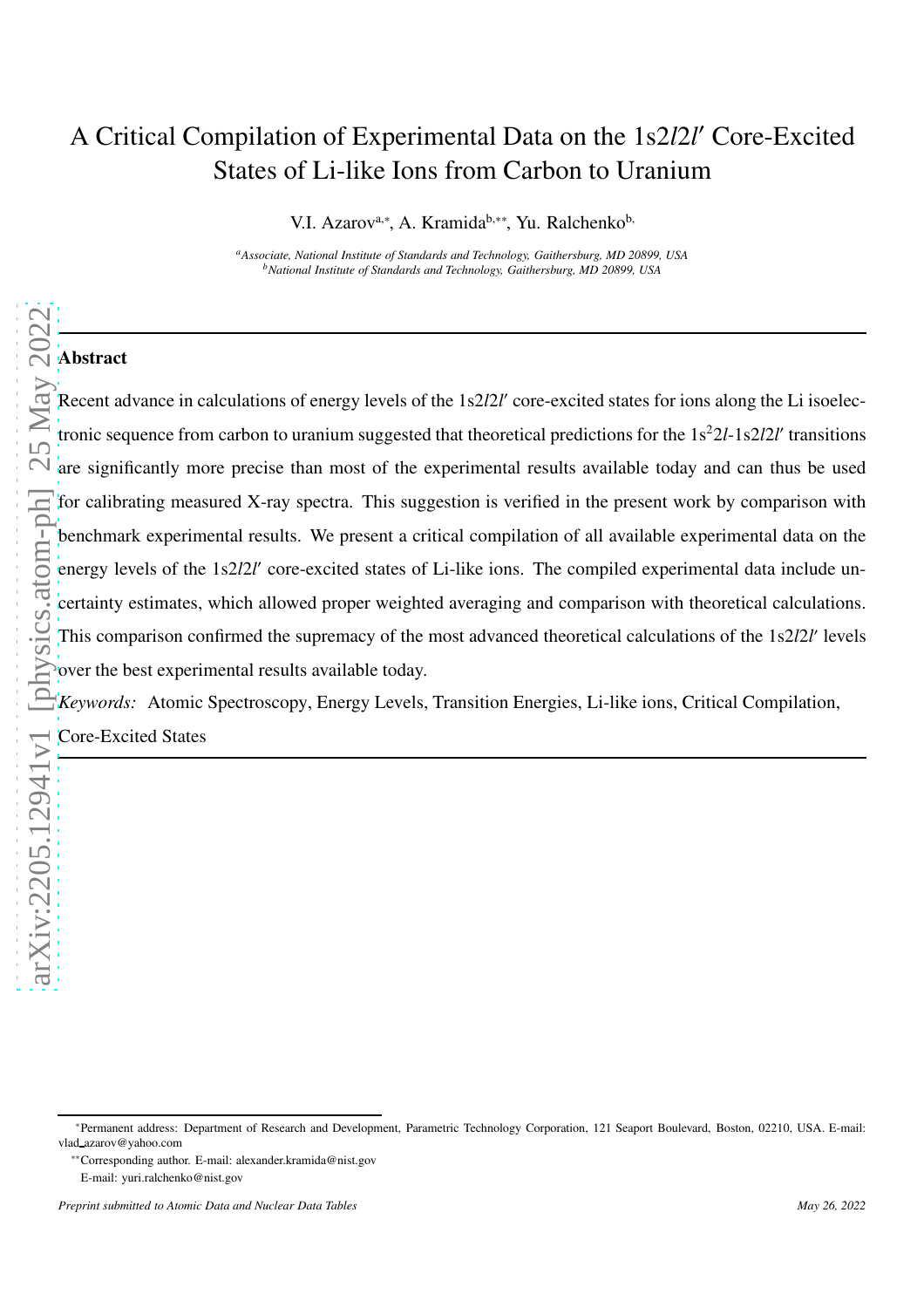## **Contents**

## Tables

| Recommended theoretical and experimental energies of core-excited 1s2l2l' quartet levels in Li-   |
|---------------------------------------------------------------------------------------------------|
| like ions. Experimental energies are derived from beam-foil measurements of separations of levels |
|                                                                                                   |

- 2. Experimental and recommended (Ritz) wavenumbers for transitions between core-excited 1s2*l*2*l* ′ quartet levels in Li-like ions. Observed wavelengths and wavenumbers are derived as weighted means of beam-foil measurements. Recommended Ritz wavenumbers are derived in a least-squares level optimization in this work. See page 40 for Explanation of Tables. . . . . . . . . . . . . . . . . . . . . . . . . . . . . 42
- 3. Comparison of theoretical and experimental energies of core-excited 1s2*l*2*l* ′ states in Li-like ions. See page 41 for Explanation of Tables . . . . . . . . . . . . . . . . . . . . . . . . . . . . . . . . . . . . . . . . . . . . . . . . . . . 44

# 1. Introduction

Dielectronic satellite spectra of highly charged ions are an important source of spectroscopic data widely used for analyzing astrophysical plasmas as well as spectra from electron beam ion traps, tokamaks and laserproduced plasmas (see, e.g., [1–4]). Such spectra provide crucial information on the electron temperature and density, the ionization state distribution, and other characteristics of hot plasmas. An analysis of such spectra requires detailed knowledge of energy levels of various excited states of highly charged ions. High-quality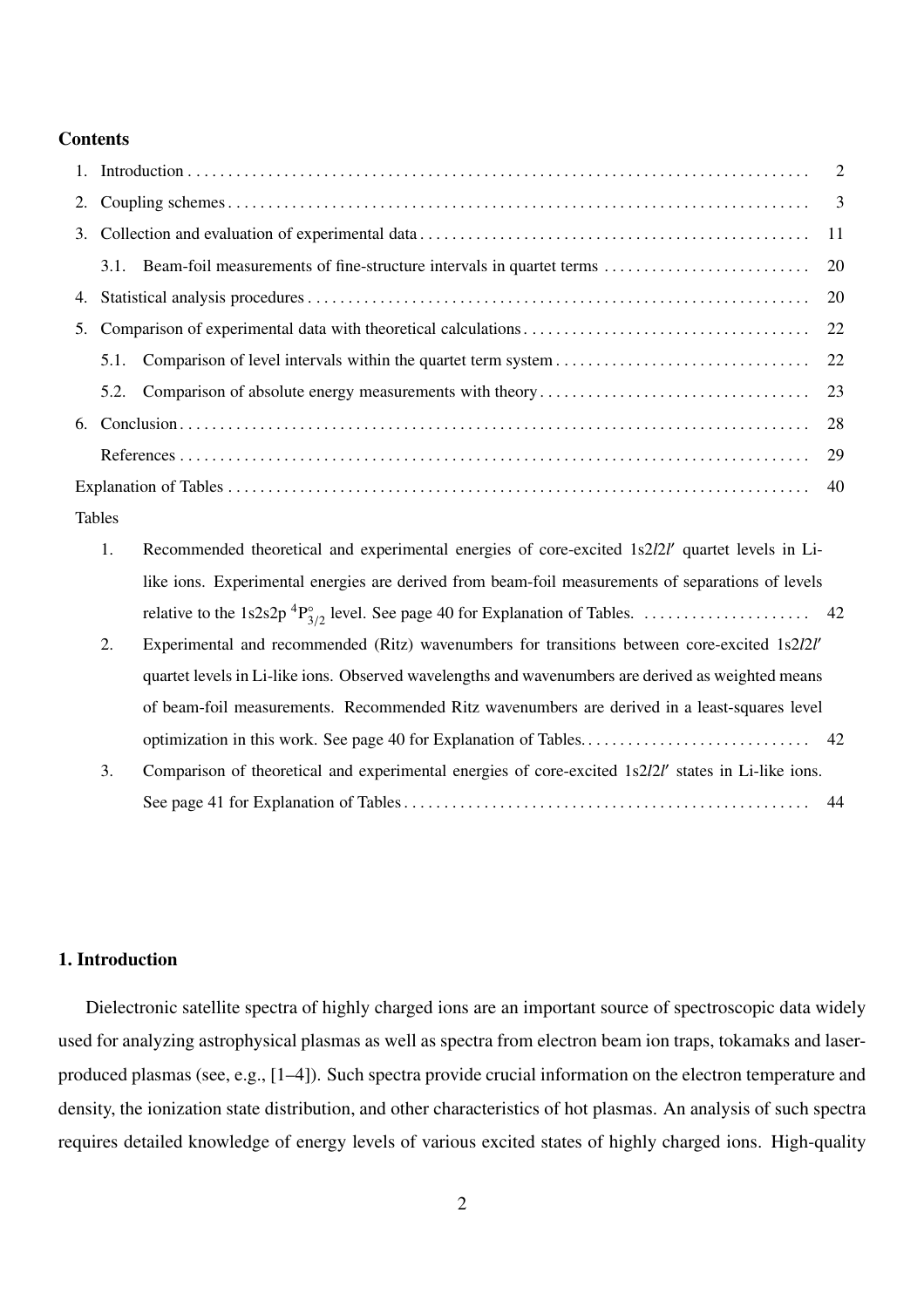energies (theoretical or experimental) are critical for a proper fit of spectral line profiles and thus for a better plasma diagnostic.

A significant progress in theory of highly charged ions has been achieved in the last years. For Li-like ions, new advanced theoretical studies provided energies with estimations of uncertainties due to effects that are not included in previous calculations [5, 6]. For the core-excited states of these ions, these theoretical predictions were shown to be significantly (by an order of magnitude) more precise than the best experimental energies available today. This conclusion was based on a comparison of theoretical values with benchmark experimental results for several atomic numbers *Z* in the region from  $Z = 6$  to  $Z = 80$  and for several different experiments. In the study by Yerokhin et al. [5, 6], energy levels and fine-structure intervals of the 1s2*l*2*l'* core-excited states were calculated for ions along the Li isoelectronic sequence from carbon to uranium. All theoretical energies were supplied with uncertainty estimates.

The goal of the present work is to extend a collection of benchmark experimental results used for the verification of the theoretical calculations in Refs. [5, 6] to all available experimental data on the 1s2*l*2*l* ′ core-excited states for ions along the Li isoelectronic sequence, and to compare these data with the theoretical results obtained in Refs. [5, 6]. Validation of both the calculated energies and their uncertainties is our task. If the correctness of the statement about precision of the theoretical predictions is confirmed on all available experimental data, high-precision theoretical energies of core-excited states of Li-like ions published in Refs. [5, 6] may become the preferable source of spectroscopic data for modeling plasma spectra and may be used for calibration of experimental X-ray spectra of ions with a larger number of electrons.

In this work, when discussing the satellite structures near the resonance lines of He-like ions, we use the designations of Gabriel [7] (a, b, c, etc.) for transitions forming these structures. Translation of these designations to standard spectroscopic notation of transitions will be discussed in the following Section.

## 2. Coupling schemes

When reading the literature on the core-excited levels of Li-like ions, one faces a difficulty with heterogeneous spectroscopic notation. In the early papers [7, 8] dealing with moderately charged ions, a peculiar kind of LS-coupling scheme was used to designate the  $1s2s^2$ ,  $1s2p^2$ , and  $1s2s2p$  energy levels, which we will call Gabriel's scheme. For the  $1s2p^2$  configuration having two equivalent p-electrons it is impossible to distinguish between them, so the two p-electrons are combined first to produce an intermediate singlet  $(^1S)$ or <sup>1</sup>D) or triplet (<sup>3</sup>P) term, which is then combined with the <sup>2</sup>S term of the 1s shell to produce the final *LS* term. For the odd 1s2s2p configuration, Gabriel's coupling scheme first combines the 1s and 2p electron to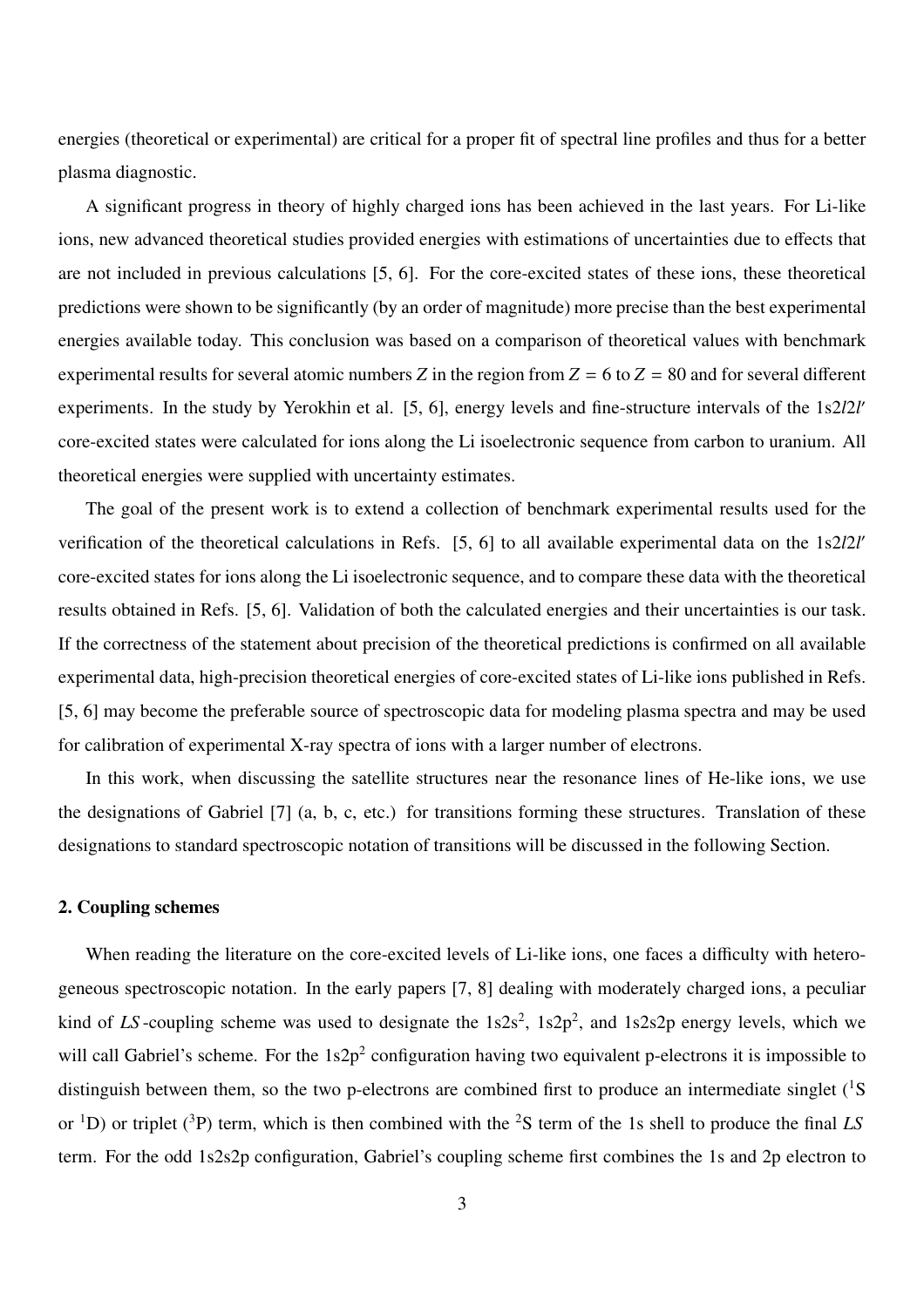produce an intermediate  ${}^{1}P^{\circ}$  or  ${}^{3}P^{\circ}$ , which then are combined with the remaining 2s electron to obtain the final doublet and quartet *LS* -terms. In many subsequent studies (see, e.g., Vainshtein and Safronova [9]), a 'reordered' *LS*-coupling was used, in which the two  $n = 2$  electrons are combined first, and then the intermediate singlet and quartet terms are combined with the 1s-electron. Other researchers (see, e.g., Chen [10]) used a 'sequential' *LS* -coupling, in which the electronic subshells are combined in the order of their binding energy, i.e., first 1s is combined with 2s, and then the 2p subshell is added. We put the word 'sequential' in quotes, because, as mentioned above, the  $1s2p^2$  configuration must be an exception: the two 2p-electrons are indistinguishable and thus must be combined first, same as in Gabriel's scheme. Further advancement of both theory and experiments into the region of very high nuclear charges *Z* led to realization that at high *Z* the coupling changes to *j<sub>j</sub>*, which also has many different versions. Most relativistic atomic-structure codes have only a 'sequential' *jj*-coupling option (with the same exception for the 1s2p<sup>2</sup> configuration). However, Cowan's codes [11, 12], while making all calculations in *LS* -coupling, have an option to transform the output to *j j*-coupling, as well as several other coupling schemes, with a given order of summation of subshells. For subshells with equivalent electrons, such as  $2p^2$ , these codes can only compute the  $LS$ -coupling level composition.

Yerokhin et al. [5, 6] did not provide percentage composition of their calculated energy levels. To designate the levels, for all *Z* they used the same 'sequential' *LS* -coupling labels as in C IV ( $Z = 6$ ). In Section 4 of Ref. [6] the authors mentioned in passing that at high *Z* the levels structure approaches the *j j*-coupling limit. However, the choice of a physically appropriate coupling scheme for each *Z* was, to our knowledge, never discussed in the literature. To illustrate the problem, we depicted their scaled energies of the 1s2s2p and  $1s2p<sup>2</sup>$  configurations in Fig. 1. For the scaling, the energies counted from the lowest level of each configuration were divided by the energy spread of that configuration in each ion. The figure clearly shows that, indeed, the coupling conditions change drastically from the low-*Z* to high-*Z* end of the sequence. One can hardly expect the *LS* -coupling labels given by Yerokhin and Surzhykov [6] to have much physical meaning for Li-like uranium. The level labels used in Fig. 1 are explained below.

The smoothness of all energy-level dependencies on *Z* seen in Fig. 1 suggests that, in the context of isoelectronic comparisons, the energy is a crucial part of the level identity. The dominant *LS* - or *j j*-coupling character of a level may change with *Z*, but we found that the energy order of levels within each *J<sup>π</sup>* set (where *J* is the total angular momentum quantum number and  $\pi$  is the parity) is preserved for the entire isoelectronic sequence. Therefore, we chose to designate the levels with labels constructed from three symbols: an integer number equal to 2*J* followed by a parity symbol ('e' for even and 'o' for odd) followed by sequential number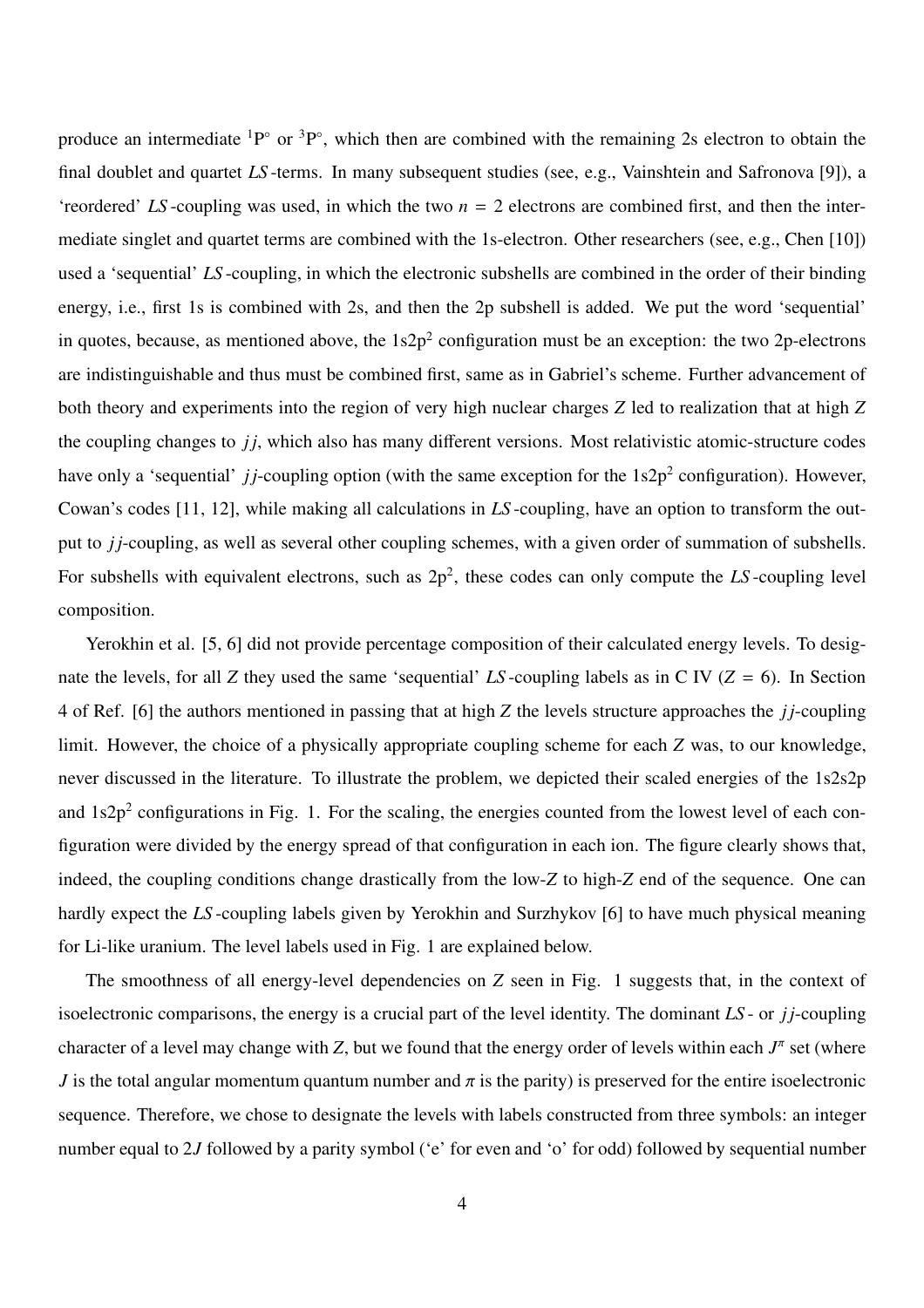

Fig. 1: Energy structure of the 1s2s2p (left) and 1s2p<sup>2</sup> (right) configurations of Li-like ions as a function of nuclear charge *Z*.  $E_{sc}$  is the energy separation from the lowest level of each configuration divided by the energy spread of that configuration in each ion. For explanation of level labels, see text.

of the level in the order of increasing energies in each  $J^{\pi}$  set. The numbering starts with zero in the sets that include 1s<sup>2</sup>2*l* levels and from 1 otherwise, so that the first core-excited level in each set has the number 1 in its label. These labels are used in Fig. 1 and in all other figures and tables, as well as the main text.

To determine the best coupling scheme describing the level structure for each ion, we calculated percentage compositions of levels in the 'sequential' and 'reordered'  $LS$ - and  $jj$ -coupling schemes for  $Z = 6$ , 18, 26, 34, 42, 54, 68, 80, and 92. The 'sequential' *j j*-coupling calculations were made with the Flexible Atomic Code (FAC) code [13], while the 'reordered' *jj*-coupling, as well as 'sequential' and 'reordered' *LS* -coupling calculations were made with Cowan's codes [11, 12]. In the Cowan-code calculations, only the 1s<sup>2</sup>2s, 1s<sup>2</sup>2p, 1s2s<sup>2</sup>, 1s2s2p, and 1s2p<sup>2</sup> configurations were included, and the Slater parameters were varied in the least-squares fitting procedure to fit the level values given by Yerokhin et al. [5, 6]. The FAC calculations additionally included the 1s<sup>2</sup>*nl* ( $n = 3, 4, 5, l \le n - 1$ ), 1s(2s+2p)*nl* ( $n = 3, 4, l \le n - 1$ ), and 1s(3s+3p+3d)<sup>2</sup> configurations (38 configurations in total). The only output in common to the two sets of calculations was the percentage composition in the 'sequential' *j j*-coupling for the 1s2s2p configuration. For this configuration, the two sets of our results for percentage composition were found to agree within 2.4 % on average.

The change in composition of the  $1s2s2p$  and  $1s2p^2$  levels along the sequence in the 'reordered'  $LS$ coupling scheme is illustrated in Fig. 2. This figure shows only the levels with the most drastic changes. For even parity, there are only two levels with  $J = 5/2$ , so only one plot is shown. The plot for the other  $J = 5/2$ level, 5e2, looks exactly the same with the labels interchanged. It is these two levels, 5e1 and 5e2, that set the upper limit ( $Z \leq 38$ ) for applicability of *LS* coupling labels to the  $n = 2$  core-excited levels in Li-like ions. In odd parity, switching of the leading *LS* components of the 3o2 and 3o3 levels happens at much greater *Z*, near  $Z = 60$ .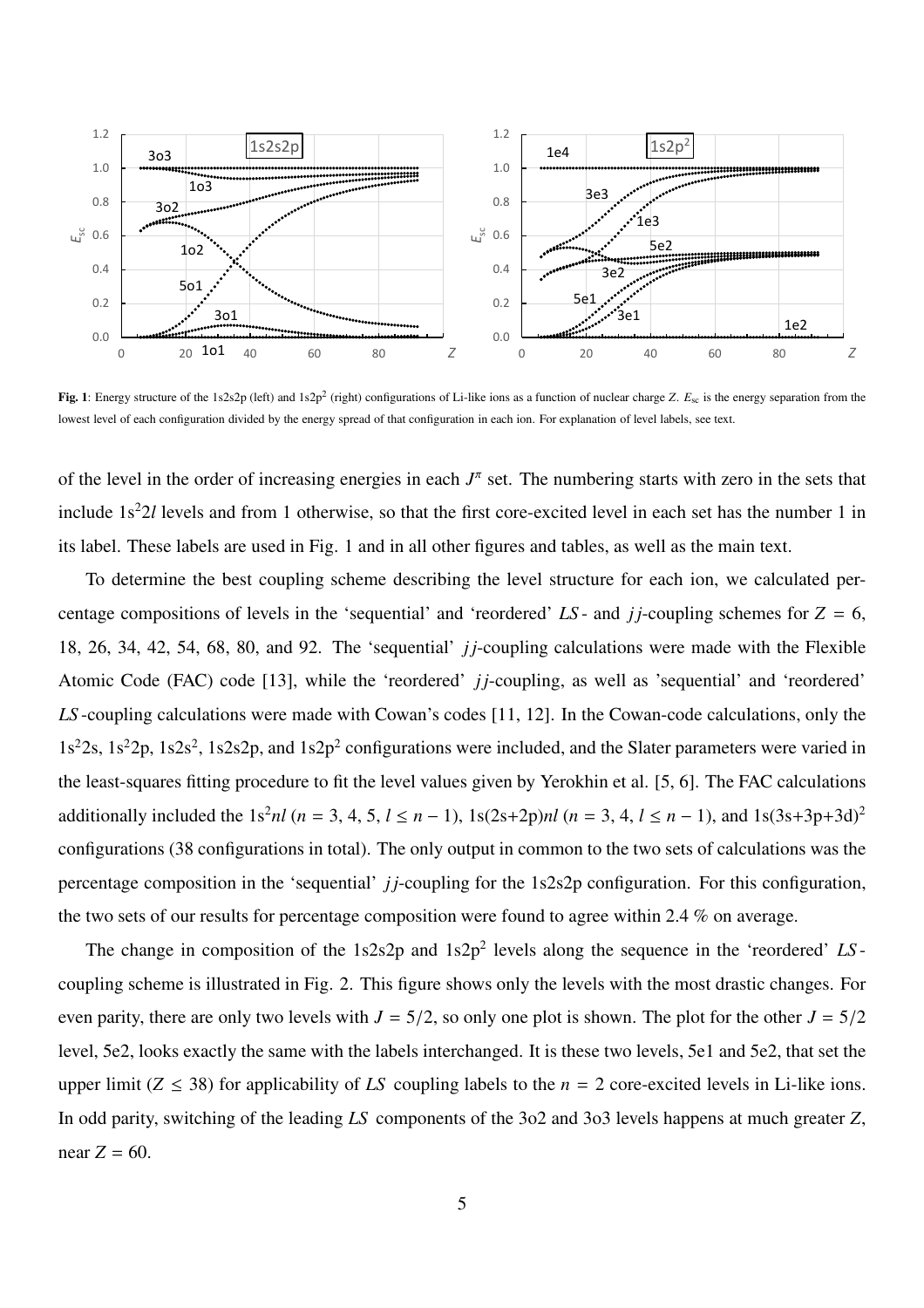

Fig. 2: Percentages of the eigenvector components in the composition of two  $1s2s2p J = 3/2$  levels (top) and one  $1s2p^{2} J = 5/2$  level (bottom) of Li-like ions as a function of nuclear charge *Z*. The 'reordered' *LS* coupling was used to construct the basis sets (see text).

Behavior of the *j j*-coupling level compositions that most drastically change along the isoelectronic sequence is shown in Fig. 3. The average purity of eigenvectors (i.e., mean percentage of the leading component) in 'sequential' *jj* coupling at  $Z = 92$  was found to be 98 % (odd parity) and 88 % (even parity). Even at  $Z = 34$  the *jj* purity is higher than in the *LS* coupling: it is 90 % (odd) and 84 % (even), while in *LS* it is 89 % (odd) and 80 % (even). However, in the context of isoelectronic comparisons, it is not the purity that determines the best coupling scheme. It is rather the constancy of the dominant eigenvector component associated with each level. From this point of view, as can be seen in Fig. 3, the *j j* coupling has a disadvantage in the medium-*Z* region. The two even-parity  $J = 3/2$  levels, 3e1 and 3e2 (bottom of Fig. 3) change their leading component. For the level 3e1, this change occurs at  $Z \approx 53$ , while the level 3e2 changes its leading component twice: at  $Z \approx 18$  and at  $Z \approx 53$ .

From this point of view, the best coupling scheme describing the  $1s2s2p$  and  $1s2p^2$  levels of Li-like ions with low and moderate *Z* is the 'reordered' *LS* coupling (with the two  $n = 2$  electrons combined first to each other and then to 1s). It provides the highest average purity of level composition (100 % for odd parity and 98 % for even parity) at  $Z = 6$ . The dominant components of the eigenvectors remain the same (with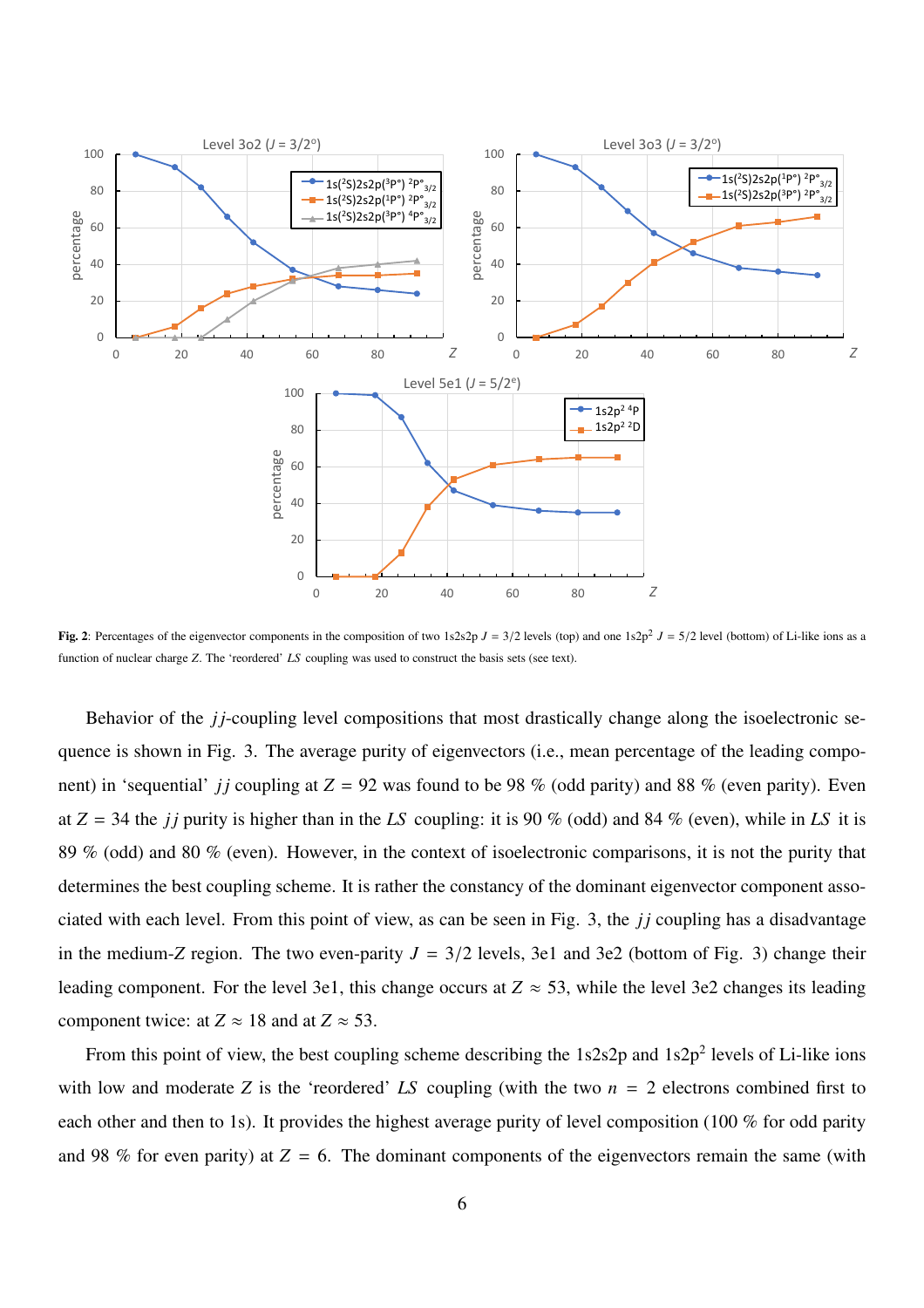

Fig. 3: Percentages of the eigenvector components in the composition of one 1s2s2p  $J = 3/2$  level (top left), one 1s2p<sup>2</sup>  $J = 5/2$  level (top right), and two 1s2p<sup>2</sup> *J* = 3/2 levels (bottom) of Li-like ions as a function of nuclear charge *Z*. The 'sequential' *jj* coupling was used to construct the basis sets (see text).

percentages greater than 50 %) up to  $Z = 38$ . For higher *Z*, physically more adequate level labels are provided by the 'sequential' *jj*-coupling scheme, which has the highest purity of the eigenvectors at  $Z = 92$  (98 % for odd parity and 88 % for even parity) compared to all other schemes we tested.

The level labels to be used in the ranges of *Z* specified above are listed in Table A.

Throughout this paper, we use letter labels to denote the  $n = 2 \rightarrow n = 1$  satellite transitions of Li-like ions and the nearby transitions of He-like ions. Translation of these labels to the spectroscopic designations of the lower and upper levels of the transitions is given in Table B. Most of these labels were defined by Gabriel [7]. The forbidden transition labels E and U were introduced by Beier and Kunze [14].

*LS* - and *jj*-coupling percentage compositions of the Li-like ion levels calculated in this work for  $Z = 6$ , 18, 26, 34, 42, 54, 68, 80, and 92 are given in Tables C and D, respectively.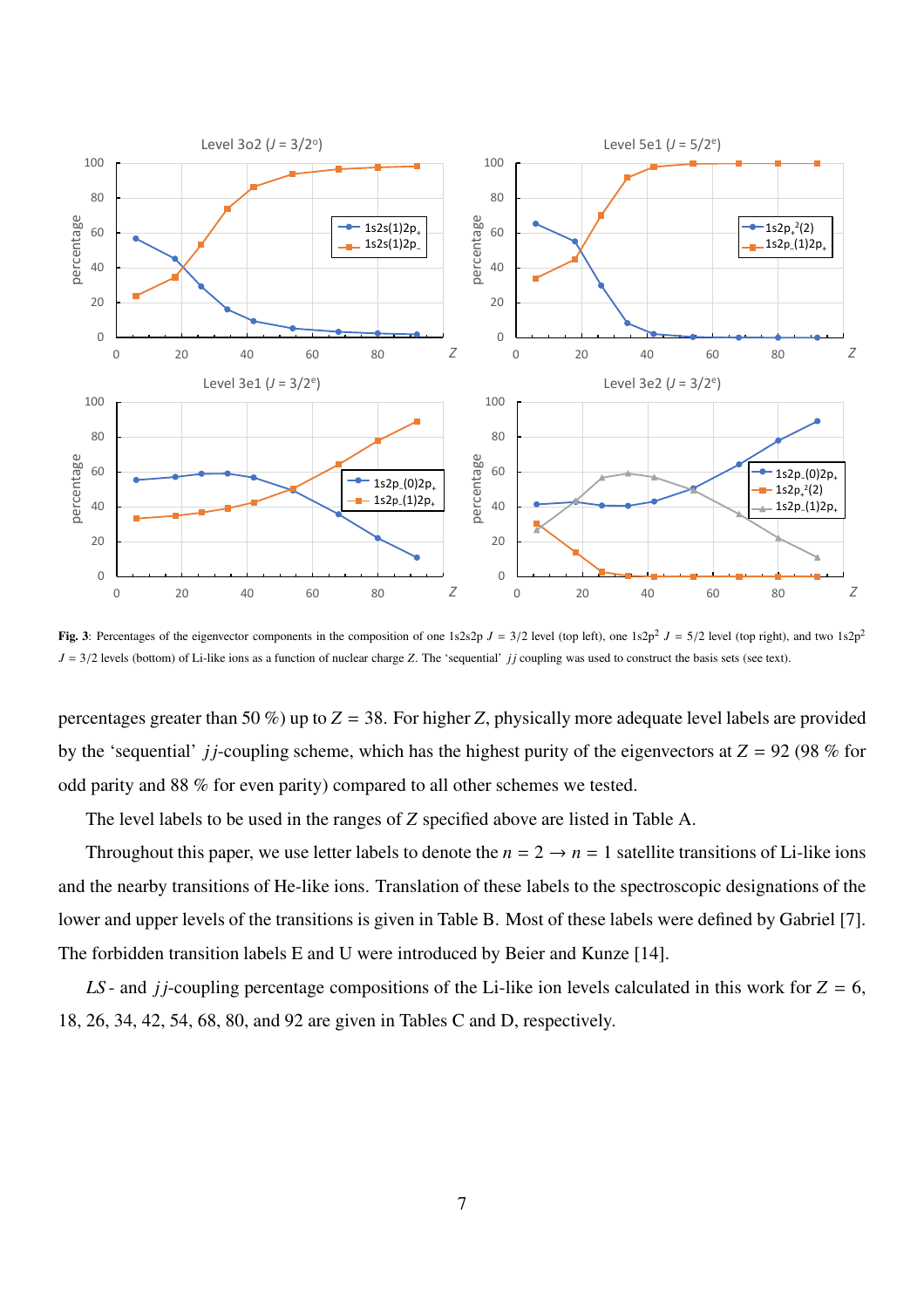# Table A

Level labels. *LS* labels are valid for  $Z \leq 38$ , while *jj* labels are valid for higher *Z* (see text). Energy values (*E*) are quoted from Yerokhin et al. [5, 6] for guidance to energy ordering. The column 'Lbl' contains labels referred to in other tables of this paper (see text).

| Lbl              | E, cm <sup>-1</sup> [5] | $Z = 6$<br>LS label                                     | E, cm <sup>-1</sup> [6] <i>ij</i> label | $Z = 92$            |
|------------------|-------------------------|---------------------------------------------------------|-----------------------------------------|---------------------|
| 1e0              | $\overline{0}$          | $1s^22s^2S$                                             | $\overline{0}$                          | $1s^22s$            |
| 1e1              | 2351890                 | $1s2s^2$ <sup>2</sup> S                                 | 773422346                               | $1s2s^2$            |
| 1e2              | 2446336                 | $1s2p^2$ <sup>4</sup> P                                 | 776509696                               | $1s2p_{-}^{2}(0)$   |
| 1e <sub>3</sub>  | 2481997                 | $1s2p^2$ <sup>2</sup> P                                 | 810836077                               | $1s2p_{-}(1)2p_{+}$ |
| 1e4              | 2521456                 | $1s2p^2$ <sup>2</sup> S                                 | 846376043                               | $1s2p_{+}^{2}(0)$   |
| 3e1              | 2446412                 | $1s2p^2$ <sup>4</sup> P                                 | 810528593                               | $1s2p_{-}(1)2p_{+}$ |
| 3e2              | 2472063                 | $1s2p^2$ <sup>2</sup> D                                 | 811560453                               | $1s2p_{-}(0)2p_{+}$ |
| 3e <sub>3</sub>  | 2482143                 | $1s2p^2$ <sup>2</sup> P                                 | 846069107                               | $1s2p_{+}^{2}(2)$   |
| 5e1              | 2446451                 | $1s2p^2$ <sup>4</sup> P                                 | 810374741                               | $1s2p_{-}(1)2p_{+}$ |
| 5e2              | 2471954                 | $1s2p^2$ <sup>2</sup> D                                 | 845332989                               | $1s2p_{+}^{2}(2)$   |
| 1 <sub>0</sub>   | 64483                   | $1s^22p^2P^{\circ}$                                     | 2264603                                 | $1s^22p_$           |
| 1 <sub>0</sub> 1 | 2371985                 | $1s(^{2}S)2s2p(^{3}P^{\circ})$ <sup>4</sup> $P^{\circ}$ | 774051580                               | $1s2s(1)2p_{-}$     |
| 1 <sub>0</sub> 2 | 2419321                 | $1s(^{2}S)2s2p(^{3}P^{\circ})^{2}P^{\circ}$             | 776112227                               | $1s2s(0)2p_{-}$     |
| 1 <sub>0</sub> 3 | 2447237                 | $1s(^{2}S)2s2p(^{1}P^{\circ})^{2}P^{\circ}$             | 809788085                               | $1s2s(1)2p_{+}$     |
| 300              | 64588                   | $1s^22p^2P^{\circ}$                                     | 35968939                                | $1s^22p_+$          |
| 301              | 2371989                 | $1s(^{2}S)2s2p(^{3}P^{\circ})$ <sup>4</sup> $P^{\circ}$ | 773775700                               | $1s2s(1)2p_{-}$     |
| 3 <sub>02</sub>  | 2419419                 | $1s(^{2}S)2s2p(^{3}P^{\circ})^{2}P^{\circ}$             | 809179263                               | $1s2s(1)2p_{+}$     |
| 303              | 2447226                 | $1s(^{2}S)2s2p(^{1}P^{\circ})^{2}P^{\circ}$             | 810879642                               | $1s2s(0)2p_{+}$     |
| 501              | 2372086                 | $1s(^{2}S)2s2p(^{3}P^{\circ})$ <sup>4</sup> $P^{\circ}$ | 808211489                               | $1s2s(1)2p_{+}$     |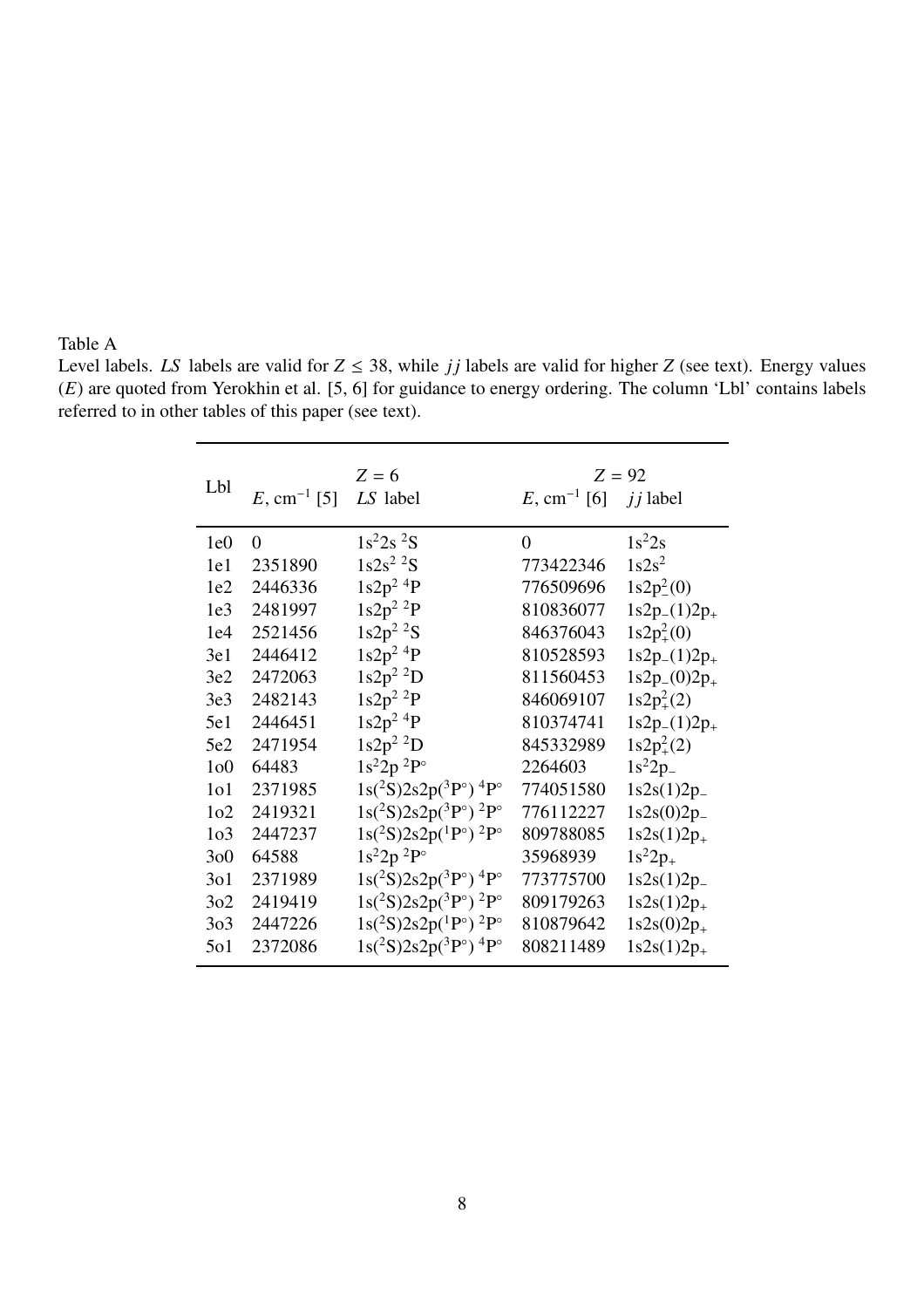# Table B

Classification of satellite transitions near resonance transitions of He-like ions in the *LS* and *jj* coupling schemes. The first column contains transition labels, most of which were defined by Gabriel [7]. The numbers 1 and 2 in the column headings refer to the lower and upper levels of the transitions. The columns 'Lbl1' and 'Lbl2' refer to the column 'Lbl' of Table A. For transitions in Li-like ions, the *LS* -coupling labels are applicable to  $Z \leq 38$ , while the *j* j-coupling labels are applicable for higher *Z* (see text). Either *LS* - or *j j*-labels unambiguously define the levels of transitions in He-like ions in the entire sequence.

| Label          | Lb <sub>11</sub> |                  | Lbl2 Level1 $(LS)$          | Level2 $(LS)$                                          |                      | Level1 $(jj)$ Level2 $(jj)$ |
|----------------|------------------|------------------|-----------------------------|--------------------------------------------------------|----------------------|-----------------------------|
| a              | 300              | 3e <sub>3</sub>  | $1s^22p^2P_{3/2}^{\circ}$   | $1s2p^2~^2P_{3/2}$                                     | $(1s^22p_+)_{3/2}$   | $[1s2p_{+}^{2}(2)]_{3/2}$   |
| b              | 1 <sub>0</sub>   | 3e <sub>3</sub>  | $1s^22p~^2P^{\circ}_{1/2}$  | $1s2p^2$ <sup>2</sup> $P_{3/2}$                        | $(1s^22p_-)_{1/2}$   | $[1s2p_{+}^{2}(2)]_{3/2}$   |
| $\mathbf c$    | 300              | 1e <sub>3</sub>  | $1s^22p~^2P_{3/2}^{\circ}$  | $1s2p^2$ <sup>2</sup> $P_{1/2}$                        | $(1s^22p_+)_{3/2}$   | $[1s2p_{-}(1)2p_{+}]_{1/2}$ |
| d              | 1 <sub>0</sub>   | 1e <sub>3</sub>  | $1s^22p~^2P^{\circ}_{1/2}$  | $1s2p^2$ <sup>2</sup> $P_{1/2}$                        | $(1s^22p_{-})_{1/2}$ | $[1s2p_{-}(1)2p_{+}]_{1/2}$ |
| e              | 300              | 5e1              | $1s^22p^2P_{3/2}^{\circ}$   | $1s2p^2$ <sup>4</sup> $P_{5/2}$                        | $(1s^22p_+)_{3/2}$   | $[1s2p_{-}(1)2p_{+}]_{5/2}$ |
| E              | 1 <sub>0</sub>   | 5e1              | $1s^22p^2P_{1/2}^{\circ}$   | $1s2p^2$ <sup>4</sup> $P_{5/2}$                        | $(1s^22p_{-})_{1/2}$ | $[1s2p_{-}(1)2p_{+}]_{5/2}$ |
| $\mathbf f$    | 300              | 3e1              | $1s^22p~^2P_{3/2}^{\circ}$  | $1s2p^2$ <sup>4</sup> $P_{3/2}$                        | $(1s^22p_+)_{3/2}$   | $[1s2p_{-}(1)2p_{+}]_{3/2}$ |
| g              | 1 <sub>0</sub>   | 3e1              | $1s^22p~^2P^{\circ}_{1/2}$  | $1s2p^2$ <sup>4</sup> $P_{3/2}$                        | $(1s^22p_-)_{1/2}$   | $[1s2p_{-}(1)2p_{+}]_{3/2}$ |
| h              | 300              | 1e2              | $1s^22p~^2P^{\circ}_{3/2}$  | $1s2p^2$ <sup>4</sup> $P_{1/2}$                        | $(1s^22p_+)_{{3/2}}$ | $[1s2p_{-}^{2}(0)]_{1/2}$   |
| $\mathbf{i}$   | 1 <sub>0</sub>   | 1e2              | $1s^22p~^2P^{\circ'}_{1/2}$ | $1s2p^2$ <sup>4</sup> $P_{1/2}$                        | $(1s^22p_{-})_{1/2}$ | $[1s2p_{-}^{2}(0)]_{1/2}$   |
| j              | 300              | 5e2              | $1s^22p~^2P^{\circ}_{3/2}$  | $1s2p^2$ <sup>2</sup> D <sub>5/2</sub>                 | $(1s^22p_+)_{3/2}$   | $[1s2p_{+}^{2}(2)]_{5/2}$   |
| $\mathbf k$    | 1 <sub>0</sub>   | 3e2              | $1s^22p^2P_{1/2}$           | $1s2p^2$ <sup>2</sup> D <sub>3/2</sub>                 | $(1s^22p_-)_{1/2}$   | $[1s2p_{-}(0)2p_{+}]_{3/2}$ |
| 1              | 300              | 3e2              | $1s^22p^2P_{3/2}^{\circ}$   | $1s2p^2$ <sup>2</sup> D <sub>3/2</sub>                 | $(1s^22p_+)_{{3/2}}$ | $(1s2p_{-}(0)2p_{+})_{3/2}$ |
| m              | 300              | 1e4              | $1s^22p~^2P_{3/2}^{\circ}$  | $1s2p^2$ <sup>2</sup> S <sub>1/2</sub>                 | $(1s^22p_+)_{3/2}$   | $[1s2p_+^2(0)]_{1/2}$       |
| n              | 1 <sub>0</sub>   | 1e4              | $1s^22p^2P_{1/2}^{\circ}$   | $1s2p^2$ <sup>2</sup> S <sub>1/2</sub>                 | $(1s^22p_-)_{1/2}$   | $[1s2p_+^2(0)]_{1/2}$       |
| $\overline{O}$ | 300              | 1e1              | $1s^22p^2P_{3/2}^{\circ}$   | $1s2s^2$ ${}^2S_{1/2}$                                 | $(1s^22p_+)_{3/2}$   | $(1s2s^2)_{1/2}$            |
| p              | 1 <sub>0</sub>   | 1e1              | $1s^22p^2P_{1/2}^{\circ}$   | $1s2s^2$ ${}^2S_{1/2}$                                 | $(1s^22p_-)_{1/2}$   | $(1s2s^2)_{1/2}$            |
| q              | 1e0              | 302              | $1s^22s^2S_{1/2}$           | $1s(^{2}S)2s2p(^{3}P^{\circ})$ ${}^{2}P^{\circ}_{3/2}$ | $(1s^22s)_{1/2}$     | $[1s2s(1)2p_{+}]_{3/2}$     |
| r              | 1e0              | 1 <sub>0</sub> 2 | $1s^22s^2S_{1/2}$           | $1s(^{2}S)2s2p(^{3}P^{\circ})$ ${}^{2}P^{\circ}_{1/2}$ | $(1s^22s)_{1/2}$     | $[1s2s(0)2p_1]_{1/2}$       |
| S              | 1e0              | 303              | $1s^22s^2S_{1/2}$           | $1s(^{2}S)2s2p(^{1}P^{\circ})~^{2}P_{3/2}^{\circ}$     | $(1s^22s)_{1/2}$     | $[1s2s(0)2p_{+}]_{3/2}$     |
| t              | 1e0              | 1 <sub>0</sub> 3 | $1s^22s^2S_{1/2}$           | $1s(^{2}S)2s2p(^{1}P^{\circ})$ ${}^{2}P^{\circ}_{1/2}$ | $(1s^22s)_{1/2}$     | $[1s2s(1)2p_{+}]_{1/2}$     |
| u              | 1e0              | 301              | $1s^22s^2S_{1/2}$           | $1s(^{2}S)2s2p(^{3}P^{\circ})$ $^{4}P_{3/2}^{\circ}$   | $(1s^22s)_{1/2}$     | $[1s2s(1)2p_{-}]_{3/2}$     |
| U              | 1e0              | 501              | $1s^22s^2S_{1/2}$           | $1s(^{2}S)2s2p(^{3}P^{\circ})$ $^{4}P^{\circ}_{5/2}$   | $(1s^22s)_{1/2}$     | $[1s2s(1)2p_{+}]_{5/2}$     |
| $\mathbf{V}$   | 1e0              | 1 <sub>0</sub> 1 | $1s^22s^2S_{1/2}$           | $1s(^{2}S)2s2p(^{3}P^{\circ})$ $^{4}P_{1/2}^{\circ}$   | $(1s^22s)_{1/2}$     | $[1s2s(1)2p_{-}]_{1/2}$     |
| W              |                  |                  | $1s^2$ ${}^1S_0$            | $1s2p$ <sup>1</sup> $P_1^{\circ}$                      | $(1s^2)_0$           | $(1s2p_{+})_1$              |
| X              |                  |                  | $1s^2$ ${}^1S_0$            | $1s2p$ <sup>3</sup> $P_2^{\circ}$                      | $(1s^2)_0$           | $(1s2p_+)_2$                |
| y              |                  |                  | $1s^2$ ${}^1S_0$            | $1s2p^{3}P_{1}^{5}$                                    | $(1s^2)_0$           | $(1s2p_2)_1$                |
| Z              |                  |                  | $1s^2$ ${}^1S_0$            | $1s2s$ <sup>3</sup> S <sub>1</sub>                     | $(1s^2)_0$           | (1s2s) <sub>1</sub>         |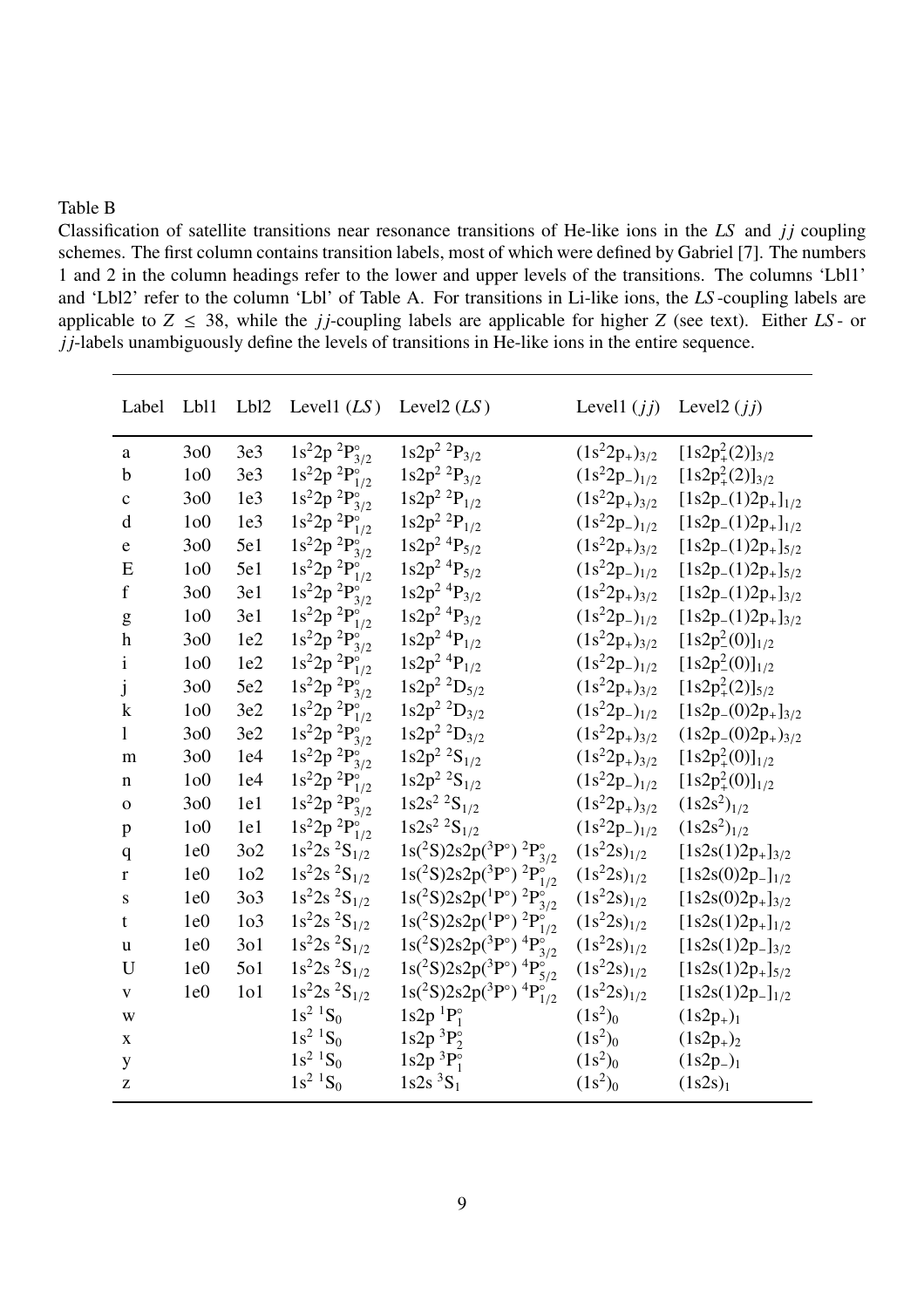#### Table C

 Percentage composition of the levels of Li-like ions in the 'reordered' *LS* coupling scheme from the presen<sup>t</sup> calculations. The top row specifies the nuclear charge *<sup>Z</sup>*. The basis states corresponding to the labels in column Lbl are given in the column of *<sup>Z</sup>* <sup>=</sup> <sup>6</sup> of Table A. The leading percentage in the compositions <sup>g</sup>iven for each ion corresponds to the label <sup>g</sup>iven in the first column, unless it is followed by a label of another basis state. Contributions of one or two other basis states are specified as well, if they are  $1\,\%$  or greater.

| Lbl 6            |             | 18          | 26           | 34                    | 42                      | 54                     | 68                            | 80                            | 92                            |
|------------------|-------------|-------------|--------------|-----------------------|-------------------------|------------------------|-------------------------------|-------------------------------|-------------------------------|
| 1e0              | 100         | 100         | 100          | 100                   | 100                     | 100                    | 100                           | 100                           | 100                           |
| 1e1              | $91 + 91e4$ | $93 + 71e4$ | $94 + 51e4$  | $95 + 41e4$           | $94 + 41e4$             | $96 + 21e4$            | $96 + 21e4$                   | $96 + 21e4$                   | $87 + 61e2 + 51e4$            |
| 1e2              | 100         | 99          | $94 + 41e4$  | $79 + 12$ 1e4 + 7 1e3 | $63 + 20$ 1e4 + 13 1e3  | $52 + 27$ 1e4 + 18 1e3 | $47 + 29$ 1e4 + 20 1e3        | $45 + 30$ 1e4 + 20 1e3        | $41 + 28$ 1e4 + 19 1e3        |
| 1e <sub>3</sub>  | 100         | 99          | $93 + 41e4$  | $83 + 13$ 1e2         | $75 + 23$ 1e2           | $70 + 301e2$           | $68 + 32$ 1e2                 | $68 + 32$ 1e2                 | $67 + 33$ 1e2                 |
| 1e4              | $91 + 91e1$ | $92 + 71e1$ | $87 + 51e3$  | $80 + 101e3 + 81e2$   | $74 + 13$ 1e2 + 12 1e3  | $71 + 17$ 1e2 + 12 1e3 | $69 + 201e2 + 121e3$          | $68 + 21$ le2 + 11 le3        | $67 + 21$ 1e2 + 11 1e3        |
| 3e1              | 100         | 100         | 98           | $96 + 23e2$           | $93 + 43e2$             | $91 + 63e2$            | $89 + 73e2$                   | $89 + 83e2$                   | $89 + 63e^2 + 53e^3$          |
| 3e2              | 100         | $94 + 63e3$ | $79 + 213e3$ | $70 + 293 = 3e3$      | $66 + 333 = 3e3$        | $63 + 373 = 363$       | $61 + 383e3$                  | $60 + 393 = 363$              | $61 + 393 = 363$              |
| 3e3              | 100         | $94 + 63e2$ | $79 + 203e2$ | $69 + 273 = 2$        | $64 + 303 = 2 + 63 = 1$ | $60 + 323e2 + 93e1$    | $58 + 323 + 103$ e1           | $57 + 333e2 + 103e1$          | $56 + 333 + 103 = 1$          |
| 5e1              | 100         | 99          | $87 + 135e2$ | $62 + 385e2$          | $53\,5e2 + 47\,5e1$     | $615e2 + 395e1$        | $645e2 + 365e1$               | $655e2 + 355e1$               | $65\,5e2 + 35\,5e1$           |
| 5e2              | 100         | 99          | $87 + 135e1$ | $62 + 385e1$          | $53\,5e1 + 47\,5e2$     | $61$ 5e1 + 39 5e2      | $645e1 + 365e2$               | $655e1 + 355e2$               | $65 5e1 + 35 5e2$             |
| 100              | 100         | 100         | 100          | 100                   | 100                     | 100                    | 100                           | 100                           | 100                           |
| 1 <sub>0</sub> 1 | 100         | 100         | 99           | $97 + 2103$           | $95 + 3103$             | $92 + 4103$            | $91 + 61$ o 3                 | $90 + 61$ o 3                 | $90 + 7103$                   |
| 1 <sub>0</sub> 2 | 100         | 100         | $98 + 2103$  | $90 + 101$ $03$       | $83 + 161$              | $78 + 22103$           | $75 + 24103$                  | $75 + 25103$                  | $74 + 25103$                  |
| 1 <sub>0</sub> 3 | 100         | 100         | $98 + 2102$  | $89 + 9102$           | $81 + 15102$            | $74 + 19102 + 7101$    | $70 + 21102 + 9101$           | $69 + 21102 + 10101$          | $68 + 22102 + 10101$          |
| 300              | 100         | 100         | 100          | 100                   | 100                     | 100                    | 100                           | 100                           | 100                           |
| 301              | 100         | 100         | $97 + 2303$  | $89 + 7303$           | $78 + 15303 + 7302$     | $67 + 23303 + 9302$    | $61 + 283 + 103$              | $59 + 303 + 1130$             | $58 + 32303 + 11302$          |
| 3 <sub>0</sub> 2 | 100         | $93 + 6303$ | $82 + 163$   | $66 + 24303 + 10301$  | $52 + 283 + 203 + 101$  | $39 + 31301 + 30303$   | $38\,301 + 34\,303 + 28\,302$ | $40\,301 + 34\,303 + 26\,302$ | $42\,301 + 35\,303 + 24\,302$ |
| 3 <sub>0</sub> 3 | 100         | $93 + 7302$ | $82 + 17302$ | $69 + 30302$          | $57 + 41302$            | $52302 + 46303$        | $61302 + 38303$               | $63\,302 + 36\,303$           | $66302 + 34303$               |
| 501              | 100         | 100         | 100          | 100                   | 100                     | 100                    | 100                           | 100                           | 100                           |

# 10

Table D

Percentage composition of the levels of Li-like ions in the 'sequential' *jj*-coupling scheme from the present calculations. The basis states corresponding to the labels in column Lbl are given in the column of *<sup>Z</sup>* <sup>=</sup> <sup>92</sup> of Table A.

| Lbl 6            |                            | 18                            | 26                           | 34                        | 42                        | 54                 | 68            | -80           | 92            |
|------------------|----------------------------|-------------------------------|------------------------------|---------------------------|---------------------------|--------------------|---------------|---------------|---------------|
| 1e0              | 100                        | 100                           | 100                          | 100                       | 100                       | 100                | 100           | 100           | 100           |
| 1e1              | $89 + 7$ 1e4 + 3 1e2       | $91 + 51e4 + 41e2$            | $92 + 41e2 + 41e4$           | $94 + 41e2 + 21e4$        | $94 + 51e2 + 11e4$        | $95 + 51e2$        | $95 + 51e2$   | $95 + 51e2$   | $95 + 51e2$   |
| 1e2              | $43 + 34$ 1e3 + 22 1e4     | $51 + 30$ 1e3 + 19 1e4        | $66 + 21$ 1e3 + 12 1e4       | $84 + 81e3 + 51e4$        | $92 + 41e1 + 21e3$        | $94 + 51e1$        | $95 + 51e1$   | $95 + 51e1$   | $95 + 51e1$   |
| 1e <sub>3</sub>  | $65 + 23$ 1e2 + 12 1e4     | $69 + 25$ 1e2 + 6 1e4         | $78 + 20$ 1e2 + 1 1e4        | $91 + 81e2$               | $97 + 21e2$               | 100                | 100           | 100           | 100           |
| 1e4              | $59 + 301e2 + 101e1$       | $70 + 21$ 1e2 + 9 1e1         | $83 + 10$ 1e2 + 6 1e1        | $93 + 31e2 + 31e1$        | $97 + 1$ 1e1 + 1 1e2      | 99                 | 100           | 100           | 100           |
| 3e1              | $55$ 3e2 + 33 3e1 + 11 3e3 | $57.3e2 + 35.3e1 + 8.3e3$     | $59.3e^2 + 37.3e^1 + 4.3e^3$ | $59$ 3e2 + 39 3e1 + 2 3e3 | $57$ 3e2 + 43 3e1 + 1 3e3 | $50 + 49.3e2$      | $64 + 36$ 3e2 | $78 + 22.3e2$ | $89 + 11$ 3e2 |
| 3e2              | $41 + 31$ 3e3 + 27 3e1     | $43$ 3e1 + 43 3e2 + 14 3e3    | $57$ 3e1 + 41 3e2 + 3 3e3    | $59$ 3e1 + 41 3e2         | $57$ 3e1 + 43 3e2         | $51 + 49$ 3e1      | $64 + 36$ 3e1 | $78 + 22$ 3e1 | $89 + 11$ 3e1 |
| 3e <sub>3</sub>  | $58 + 39$ 3e1 + 2 3e2      | $78 + 22$ 3e1                 | $93 + 73e1$                  | $98 + 23e1$               | 99                        | 100                | 100           | 100           | 100           |
| 5e1              | $655e2 + 345e1$            | $555e2 + 455e1$               | $70 + 305e2$                 | $92 + 85e2$               | $98 + 25e2$               | 100                | 100           | 100           | 100           |
| 5e2              | $65\,5e1 + 34\,5e2$        | $55.5e1 + 45.5e2$             | $70 + 305e1$                 | $92 + 85e1$               | $98 + 25e1$               | 100                | 100           | 100           | 100           |
| 100              | 99                         | 100                           | 100                          | 100                       | 100                       | 100                | 100           | 100           | 100           |
| 1 <sub>0</sub> 1 | $88 + 11103$               | $91 + 9103$                   | $94 + 6103$                  | $97 + 3103$               | $98 + 1103 + 1102$        | $98 + 2102$        | $97 + 3102$   | $95 + 5102$   | $93 + 7102$   |
| 1 <sub>0</sub> 2 | $57 + 38103 + 5101$        | $67 + 30103 + 3101$           | $85 + 15103$                 | $95 + 5103$               | $98 + 2103$               | $98 + 2101$        | $97 + 3101$   | $95 + 5101$   | $93 + 7101$   |
| 1 <sub>0</sub> 3 | $50 + 42102 + 6101$        | $61 + 33102 + 6101$           | $79 + 15102 + 5101$          | $92 + 5102 + 3101$        | $97 + 1101 + 1102$        | 99                 | 100           | 100           | 100           |
| 300              | 99                         | 100                           | 100                          | 100                       | 100                       | 100                | 100           | 100           | 100           |
| 301              | $55 + 44302$               | $62 + 38302$                  | $73 + 26302$                 | $87 + 13302$              | $95 + 5302$               | $99 + 1302$        | 100           | 100           | 100           |
| 3 <sub>0</sub> 2 | $57303 + 24302 + 19301$    | $45\,303 + 35\,302 + 20\,301$ | $53 + 293 + 183$             | $74 + 16303 + 10301$      | $86 + 9303 + 4301$        | $94 + 5303 + 1301$ | $97 + 3303$   | $98 + 2303$   | $98 + 2303$   |
| 3 <sub>0</sub> 3 | $43 + 31302 + 25301$       | $55 + 27302 + 18301$          | $71 + 20302 + 9301$          | $84 + 13302 + 3301$       | $90 + 8302 + 1301$        | 95                 | $97 + 3302$   | $98 + 2302$   | $98 + 2302$   |
| 501              | -99                        | 100                           | 100                          | 100                       | 100                       | 100                | 100           | 100           | 100           |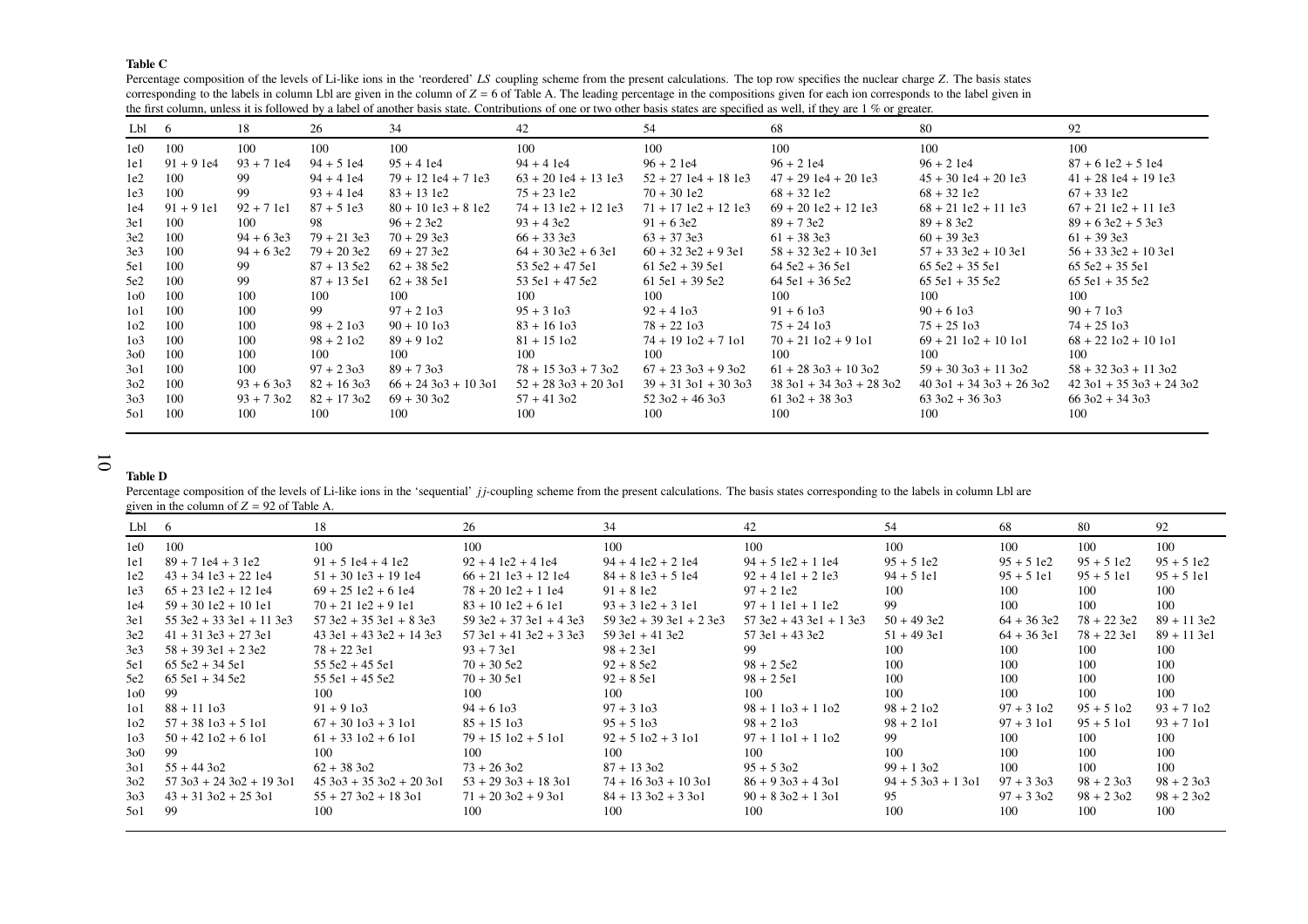#### 3. Collection and evaluation of experimental data

Our collection of experimental data includes absolute measurements of excitation energies for the levels of 1s2*l*2*l* ′ core-excited states [8, 14–105], as well as relative measurements of the fine structure and term separations from 1s2s2p<sup>4</sup>P° [106–113]. Our aim is to collect and review all available experimental data related to energy levels of the 1s2*l*2*l* ′ core-excited configurations in Li-like ions. The criteria for data to be included in our collection for comparison with theory are (i) availability of estimations of uncertainties of experimental energies and (ii) reasonably small deviations of energies obtained in the given experiment from those obtained in other experiments, as well as from theoretical predictions. Unfortunately, many studies, especially those published 40 years ago or earlier, either do not include estimations of measurement uncertainties or provide too rough estimations. For such works, we tried to estimate uncertainties by considering the number of decimals in the values published, comparing the results presented with other data obtained by the same group and/or on a similar experimental setup, by verifying the calibration standards and methods used, and/or by other methods.

Another problem we ran into is that many studies had used outdated reference data to calibrate the experimental setup. Those data, which include experimental and theoretical energies of levels and transitions, often turned out to be corrected in later publications. For such works, we adjusted the measured energies and/or corrected the related uncertainties.

For some studies, a review of the experiment and the data obtained shows that calibration of the experimental setup was done inaccurately or not quite correctly: the number of the standards used was too small, they did not cover the entire range of the experimental results, and/or the complexity of the calibration curve did not correspond to the number and the range of standards used. Where possible, we corrected the calibration curve used in the experiment, adjusted the experimental energies and/or revised the related uncertainties of energy values. All uncertainties given in the current study are on the level of one standard deviation.

In many studies, spectral resolution was insufficient to resolve components of multiple blended transitions. In some of these studies, the centers of gravity of the unresolved blends were measured very precisely, but the separation between the unresolved components was much larger than the measurement precision. This was the case, e.g., in the work of Hell et al. [53] on the spectra of Si and S. For the Si q+r blend, the statistical uncertainty (on the  $1\sigma$  level, reduced from their reported value on the 90 % confidence level) was 0.00011 Å, while the theoretical separation between q and r is 0.00200 Å [6]. If we use the reported central wavelength to derive the upper energy levels,  $1s(^2S)2s2p(^3P^{\circ})$   ${}^{2}P_1^{\circ}$  $\int_{1/2,3/2}^{\infty}$  (levels 1o2 and 3o2, see Table A) of these two transitions, they would have the same value that strongly differs from theory, giving a wrong indication of a failure of theory. One way to deal with this is to compare not the energy levels derived from experiments, but the directly measured line positions. However, this would require a derivation of the corresponding theoretical positions for centers of blended lines. This, in turn, would require knowledge of relative intensities of all blended transitions. The latter strongly depend on plasma conditions that are not precisely known in most experiments. Furthermore, it would greatly increase the number of quantities used in comparisons, as in different experiments there are different blended transitions, and decrease the statistics of data available for comparison for each quantity. All experimental data involving blended transitions are for  $Z \le 29$ , where the energy structure is described by the *LS* coupling sufficiently well (see the previous Section). Therefore, in the present work we derive the energy levels of precisely measured blended transitions by assuming the theoretical separation between fine-structure components of *LS* terms as calculated by Yerokhin et al. [5, 6]. If the observed blends involve transitions from different terms, we increase the measurement uncertainties according to theoretical separations between the terms.

In Refs. [18, 19, 24, 30, 31, 42, 44, 75, 91, 92, 98, 99], all experimental measurements were made relative to the resonance line w  $(1s^2 \tcdot S_0 - 1s2p \tcdot P_1^{\circ})$  $_1^{\circ}$ ) or intercombination line y (1s<sup>2</sup> <sup>1</sup>S<sub>0</sub> – 1s2p<sup>3</sup>P<sub>1</sub><sup>3</sup>  $_1^\circ$ ) of the corresponding helium-like ions. Many of these measurements also used the lines x  $(1s^2 \text{ }^1S_0 - 1s2p \text{ }^3P_2^{\circ}$  $_2^{\circ}$ ) and z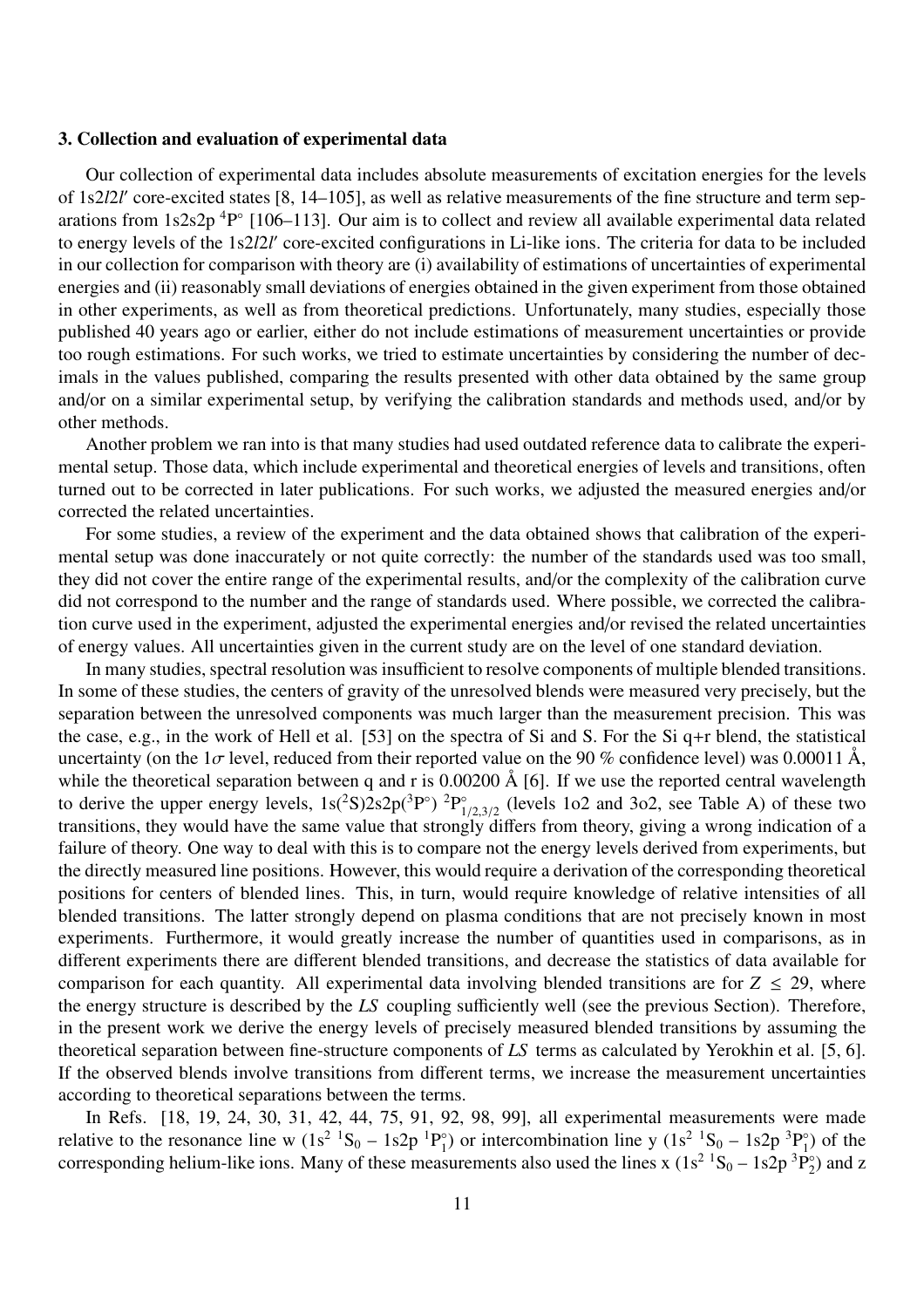$(1s<sup>2</sup> <sup>1</sup>S<sub>0</sub> - 1s2s <sup>3</sup>S<sub>1</sub>)$  for calibration. Reference wavelengths of these lines were taken from other experimental or theoretical studies. In 2005, after these articles had been published, Artemyev et al. [114] presented refined calculations of energy levels for the  $n = 1$  and  $n = 2$  states of He-like ions with nuclear charge in the range from  $Z = 12$  to  $Z = 100$ . A significant improvement in precision of theoretical predictions was achieved, especially in the high-*Z* region. For *Z* < 12, theoretical wavelengths of Yerokhin and Surzhykov [115] are presently considered to be the most precise ones. They agree well with those of Drake [116] but, unlike the latter, they are accompanied by well determined small uncertainties. The calculated wavelengths of Refs. [114–116] are in good agreement with experimental data, with the calculated uncertainties provided being generally much smaller than the experimental ones. This good agreement with a large body of experimental data was recently convincingly demonstrated by Indelicato [117]. Therefore, we adjusted experimental data from the articles quoted above to the wavelengths of the lines w, x, y, and z taken from Ref. [115] for  $Z < 12$ and from Ref. [114] for  $Z \ge 12$ .

In 1942, Flemberg [45] calibrated his curved-crystal spectrograph with characteristic X-ray lines of various chemical elements. At that time, reference wavelengths of these lines were expressed in the so-called X units (X.U.). To convert the measured wavelengths to  $\hat{A}$  units, he used the relation 1000.00 X.U. = 1.00200  $\hat{A}$ . In 1973, 31 years later, Deslattes and Henins [118] corrected this relation to  $1000.00$  X.U. =  $1.0020802$  Å. As a result, all Flemberg's wavelengths given in angstroms are in error by roughly a factor of 1.0020802/1.00200 = 1.00008004. We analyzed Flemberg's data for each of the elements studied (F, Mg, and Al) and determined the exact scaling factors for his X units by taking a weighted average for the particular reference lines he used, taking as standards the modern data on characteristic lines from Deslattes et al. [119]. These factors turned out to be 1.0020758(11) for F, 1.002073(7) for Mg, and 1.002078(6) for Al. The systematic uncertainties stemming from uncertainties of those scaling factors were taken into account in the derivation of energy levels from Flemberg's corrected data.

Aglitskii et al. [16] and Boiko et al. [25] used Flemberg's original (uncorrected) wavelengths expressed in angstroms as standards. Therefore, their wavelengths should be scaled by roughly a factor of 1.00008004. Besides that, in both these studies the experimental wavelengths of the He-like lines w and y differ notably from the much more precise theoretical values given by Artemyev et al. [114] and by Yerokhin and Surzhykov [115]. To take this into account, we recalibrated all their reported wavelengths using the reference data from the above sources, as well as the reference wavelengths for the H-like  $Ly\alpha$  lines from Yerokhin and Shabaev [120]. For higher members of the H-like resonance series, we used the reference data from the Atomic Spectra Database (ASD) [15] of the National Institute of Standards and Technology (NIST).

Parkinson [75] reported high-resolution X-ray measurements of emission from solar active regions made with three rocket-borne crystal spectrometers. This study includes many lines of several spectra, including Nelike Fe XVII and Ni XIX, as well as F-like Fe XVIII, so we found it important to analyse these data in detail. We re-calibrated Parkinson's reported wavelengths for each crystal separately by using precise theoretical wavelengths of resonance lines of H-like and He-like Ne, Na, and Mg [15, 115, 120]. For the ADP and gypsum crystals, it was found appropriate to make additive corrections of  $-0.0013(4)$  Å and  $+0.0012(8)$  Å, respectively, where the values in parentheses  $(0.4 \text{ m\AA}$  and  $(0.8 \text{ m\AA})$  represent the uncertainties of the weighted least-squares fit. For the KAP crystal, we found a linear correction amounting to −0.0080(10) Å at 9.177 Å,  $-0.0005(7)$  Å at 12.51 Å,  $+0.0095(15)$  Å at 17.041 Å, and  $+0.0207(27)$  Å at 22.07 Å. The uncertainties of the least-squares fit of this correction can be approximated by a cubic polynomial. We found that the statistical uncertainties for unblended lines are about  $0.0012 \text{ Å}$  for the ADP crystal and  $0.0025 \text{ Å}$  for both the gypsum and KAP crystals below 14 Å. For the region between 14 Å and 15.2 Å recorded with the KAP crystal, the measurements are hopelessly spoiled by an inexplicable distortion of the dispersion curve. For longer wavelengths, the statistical uncertainties of the corrected KAP measurements increase from  $0.003 \text{ Å}$ at (15.259–17.086) Å to 0.007 Å at (18–19) Å and 0.010 Å above that. For blended lines, such as the j and k lines in Li-like Mg X, which are on a shoulder of the much stronger z line, the statistical uncertainties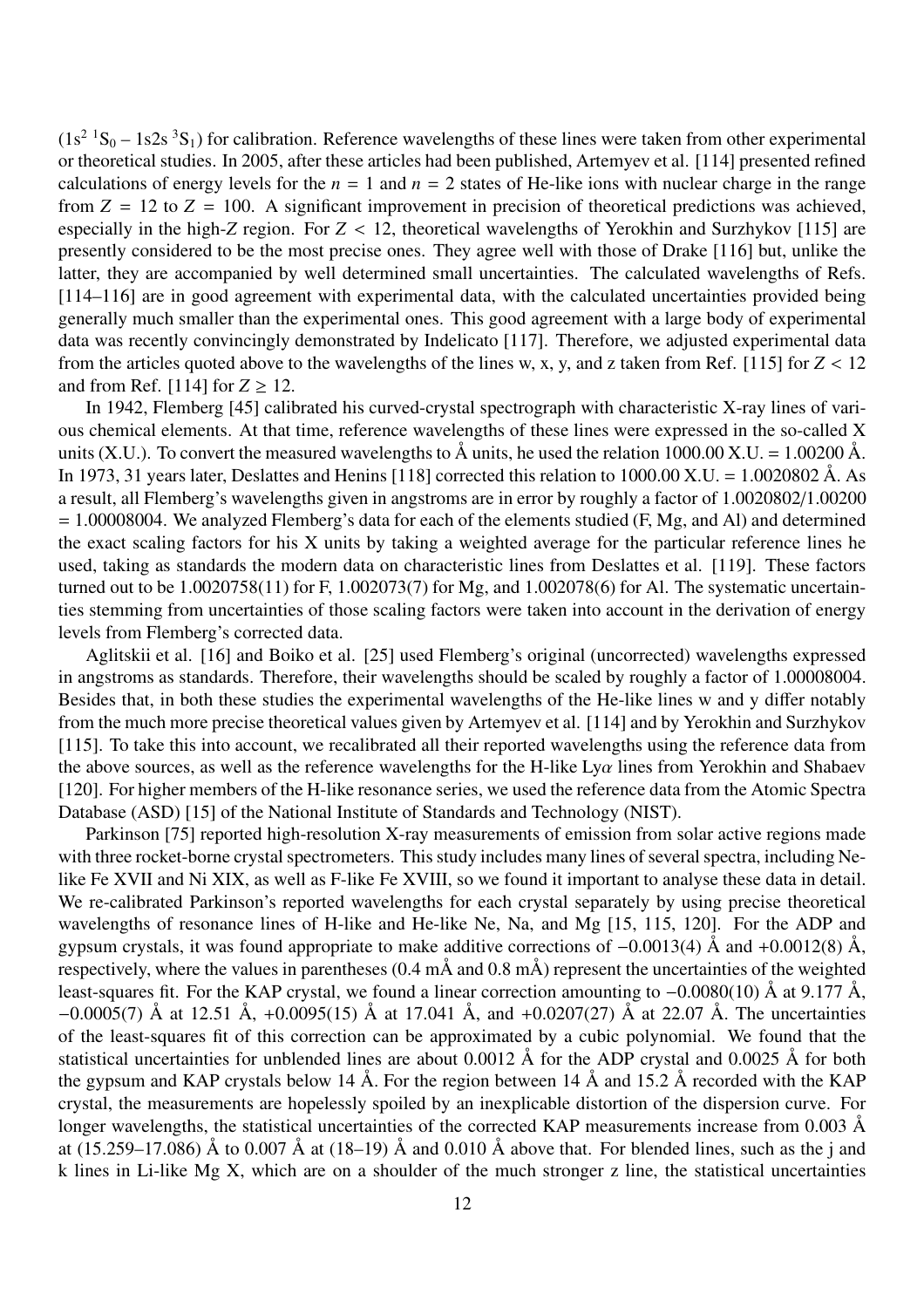specified above must be doubled. For this compilation, we derived the energy of the  $1s(^2S)2s2p(^3P^{\circ})^2P^{\circ}$  term of Ne VIII from a weighted mean of the unresolved q and r satellites in the gypsum and KAP crystal spectra. For Mg X, only the ADP crystal measurements were used, since the gypsum and KAP spectra appear to have a much lower resolution.

One of the purposes of the work by Kononov et al. [60] was to experimentally observe, measure, and interpret the satellite structure near the Fe XXV resonance lines. The wavelength-measurement uncertainty of spectral lines was stated to be  $0.0003$  Å. The lines of interest for the present study are in the range of  $(1.85-$ 1.88) Å. A comparison of the measured wavelengths of the w and y lines with the values given by Artemyev et al. [114] showed a difference of about  $-0.0006$  Å and 0.0003 Å, respectively. In the initial analysis, we assumed that all identifications given by Kononov et al. are correct. Under this assumption, disagreement between the values of the  $1s^22p^2P^{\circ} J = 3/2-1/2$  fine-structure splitting derived from several pairs of observed lines prompted us to double the wavelength uncertainties. However, a closer examination showed that this disagreement is due to several incorrect identifications. Kononov et al. [60] based their identifications on the old calculations of Vainshtein and Safronova (see references in [60]). Those theoretical wavelengths are systematically lower than the much more precise ones calculated in Refs. [6, 114] by  $0.00047(9)$  Å. This systematic error is comparable in size with separations between the observed lines. Thus, it was easy to misidentify the lines. For example, the line observed at 1.8552 Å was interpreted as the Li-like satellite s. Based on the new calculations quoted above, we have identified it as the He-like  $1s^2 \cdot S_0 - 1s2p \cdot 3P_2$  forbidden based on the new calculations quoted above, we have identified it as the He-fike 1s  $30 - 182p + 2$  robudden transition (x in Gabriel's designations [7]), while the neighboring line at 1.8563 Å has been re-interpreted as a blend of the s and m satellite transitions. Similarly, the line at 1.8678 Å has been re-interpreted as a blend of the Li-like satellite l and the He-like forbidden transition z  $(1s^2 \tcdot S_0 - 1s2p \tcdot S_1)$ . Assignments of the satellite transitions q, e, and u have been moved from the lines at 1.8604 Å, 1.8721 Å, and 1.8730 Å to those at 1.8614 Å, 1.8730 Å, and 1.8739 Å, respectively. We also added an assignment of the satellite transition b to the previous classification of the line at 1.8580 Å. After these revisions, all observed wavelength intervals appear to be statistically consistent with the wavelength uncertainty of 0.0003  $\AA$  stated by Kononov et al. [60]. However, we increased it to (0.0004–0.0006) Å for multiply classified lines where the relative intensities of the contributing transitions are not known. We have derived the Fe XXIV energy levels from the original observed wavelengths of Kononov et al. with our revised classifications by using the least-squares level optimization code LOPT [121] and used them in the present analysis.

Bombarda et al. [26] observed the spectrum of Li-like Ni in the vicinity of the He-like resonance line w with a carefully characterized crystal spectrometer. These observations were made in emission of the JET tokamak. The relative positions of the reported lines were stated to be accurate to about 0.0001 Å. By comparing the reported wavelengths of the He-like lines w, x, y, and z with the reference values of Artemyev et al. [114], we determined that the reported wavelengths must be shifted by a constant correction of 0.00017(6) Å. This correction was used to derive the experimental energy levels reported here. In addition to He- and Li-like lines, Bombarda et al. reported observed wavelengths of three lines of Be-like Ni. Their corrected wavelengths are 1.60444(11) Å, 1.60884(11) Å, and 1.61084(11) Å.

In the study by Safronova and Sidelnikov [86], Ni spectra were investigated in the region of (1.58–1.61) Å. Uncertainties of the wavelength measurements were not specified. However, the measurements were made with the same quartz crystal spectrometer and with the same calibration method as in Ref. [60], and thus the same uncertainty of 0.0003 Å can be expected for unblended lines. We analyzed the data of Ref. [86] by comparing them with theoretical values of Artemyev et al. [114] and of Yerokhin and Surzhykov [6] in the same way as described above for Ref. [60]. In addition, we used the wavelengths of three lines of Be-like Ni observed by Bombarda et al. [26] and corrected by us as described above. It turned out that many of the line classifications given in Ref. [86] must be revised. In particular, the three Be-like lines mentioned above were mis-identified, and the line assigned to the g satellite must have been blended with the He-like z line. The revisions of the He-like satellite assignments are straightforward, as they are based on matching the observed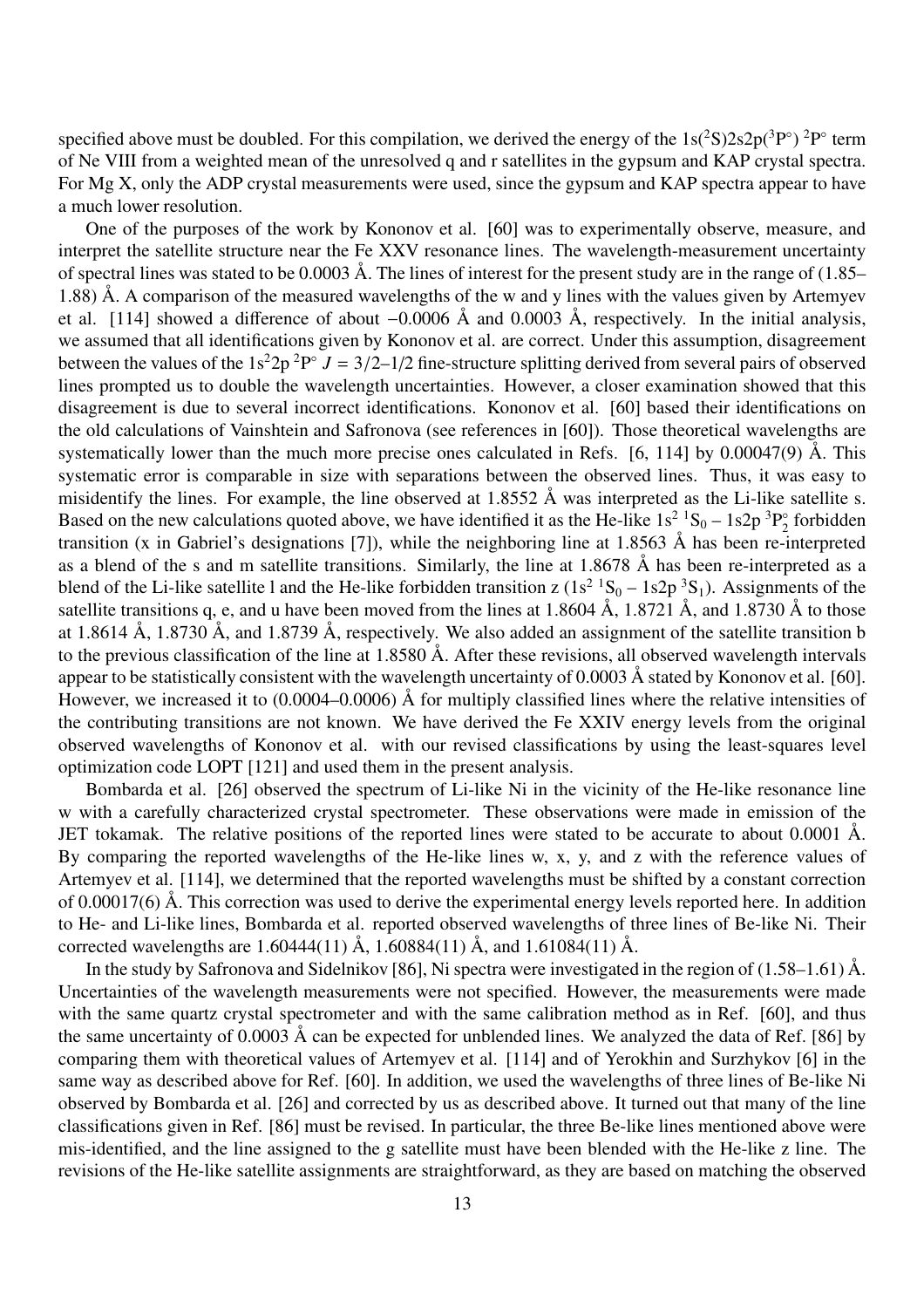wavelengths with the theoretical ones from the above references. By comparing the reported wavelengths of the He-like w and y lines with the reference theoretical values [114] and the wavelengths of the three Be-like lines with the more precise experimental values described above, we determined that there is a significant systematic shift well described by a quadratic polynomial. To derive the Ni XXVI energy levels from the data of Ref. [86], we used our revised classifications and removed the systematic shift. Its uncertainty was added in quadrature to the statistical uncertainties.

In the study of He- and Li-like Mo by Beier and Kunze [14], an ingenious technique of noise suppression by analyzing correlations of intensities recorded in several spectrograms was used. The uncertainties of the reported wavelengths were specified as  $\pm 0.0002$  Å. Beier and Kunze stated that theoretical wavelengths they used to identify the observed lines are accurate to  $\pm 0.0005$  Å. They referred to Ivanov et al. [122]. However, that paper was about He-like ions only. For He-like Mo, indeed, the reference wavelengths used by Beier and Kunze agree with those of Ref. [114] within  $\pm 0.0003$  Å. However, for Li-like Mo, the theoretical wavelengths of Goldsmith [123] (which were used by Beier and Kunze) differ from those of Yerokhin and Surzhykov [6] by ±0.003 Å on average. As a result, some of the line identifications of Beier and Kunze had to be revised. We dropped both classifications of the line observed at  $0.6859 \text{ Å}$ , as their new theoretical wavelengths are too far from the observed one. Assignment of the r satellite transition has been moved from the line observed at 0.6885 Å to 0.6928 Å. Assignment of the s satellite transition has been dropped from the line at 0.6893 Å. Assignments of the t, q, and U satellite transitions have been added to the multiple classifications of the lines at 0.6885 Å, 0.6893 Å, and 0.6912 Å, respectively. The precise positions of the lines depicted in Figure 4 of Beier and Kunze [14] were determined by digitizing this figure and establishing a quadratic dispersion correction by using the He-like w, x, y, and z as reference standards. The resulting wavelengths were found to be accurate to better than  $0.00010 \text{ Å}$  (statistical uncertainty), while the systematic uncertainty due to the limited precision of calibration varied between 0.00003 Å and 0.00010 Å. These experimental data are the only ones currently available for Li-like Mo.

Unlike the experiment described above, we did not find it possible to utilize any of the results of the subsequent study of Beier [124] on Li-like Nb. The peaks observed were too weak to allow a confident detection of lines.

The X-ray measurements of the He-like and Li-like Ar spectra performed with the beam-foil method by Dohmann and Mann in 1979 [39] using a crystal spectrometer were made with a very high resolution, extraordinary for this type of experiments. The full width at half intensity of the narrowest lines was only 1.4 mÅ, which can be seen in Figure 2 of their paper. This shows a great potential of the now unpopular beamfoil technique. The observed wavelengths listed in their Table 1 were stated to have relative uncertainties of 0.3 mÅ, while the absolute uncertainty was 0.8 mÅ. The large systematic error was due to the lack of precise wavelength standards available at that time. Imprecision of the earlier calculations of wavelengths of the Li-like satellite lines led to misidentification of several observed lines. Nevertheless, the data of Dohmann and Mann were found to be usable after re-calibration with internal standards provided by high-precision calculations of Yerokhin and Surzhykov [115] for the He-like w line, measurements of Machado et al. [64] for the Li-like q, r, and U lines, and measurements of Tarbutt et al. [96] for the Li-like m line. Fitting the differences between the wavelengths reported by Dohmann and Mann and the reference wavelengths from the above sources revealed a systematic error varying linearly with wavelength. It amounted to −0.57 mÅ at the w line and +0.73 mÅ at the U line. The magnitude of this error is consistent with the absolute uncertainty stated by Dohmann and Mann. The satellite lines n, o, and p were found to be misidentified and were excluded from the present compilation. The line designated as q was found to be an unresolved blend of the q, b, and r transitions, while the line designated as r was re-classified as a blend of the a and d transitions. The line originally assigned to the a+d blend was discarded as spurious. The line assigned to the j satellite was also discarded. Similarly, the line assigned to the v satellite was re-classified as the u transition, while the line designated as h was re-classified as a blend of the v and h transitions. After these revisions and correction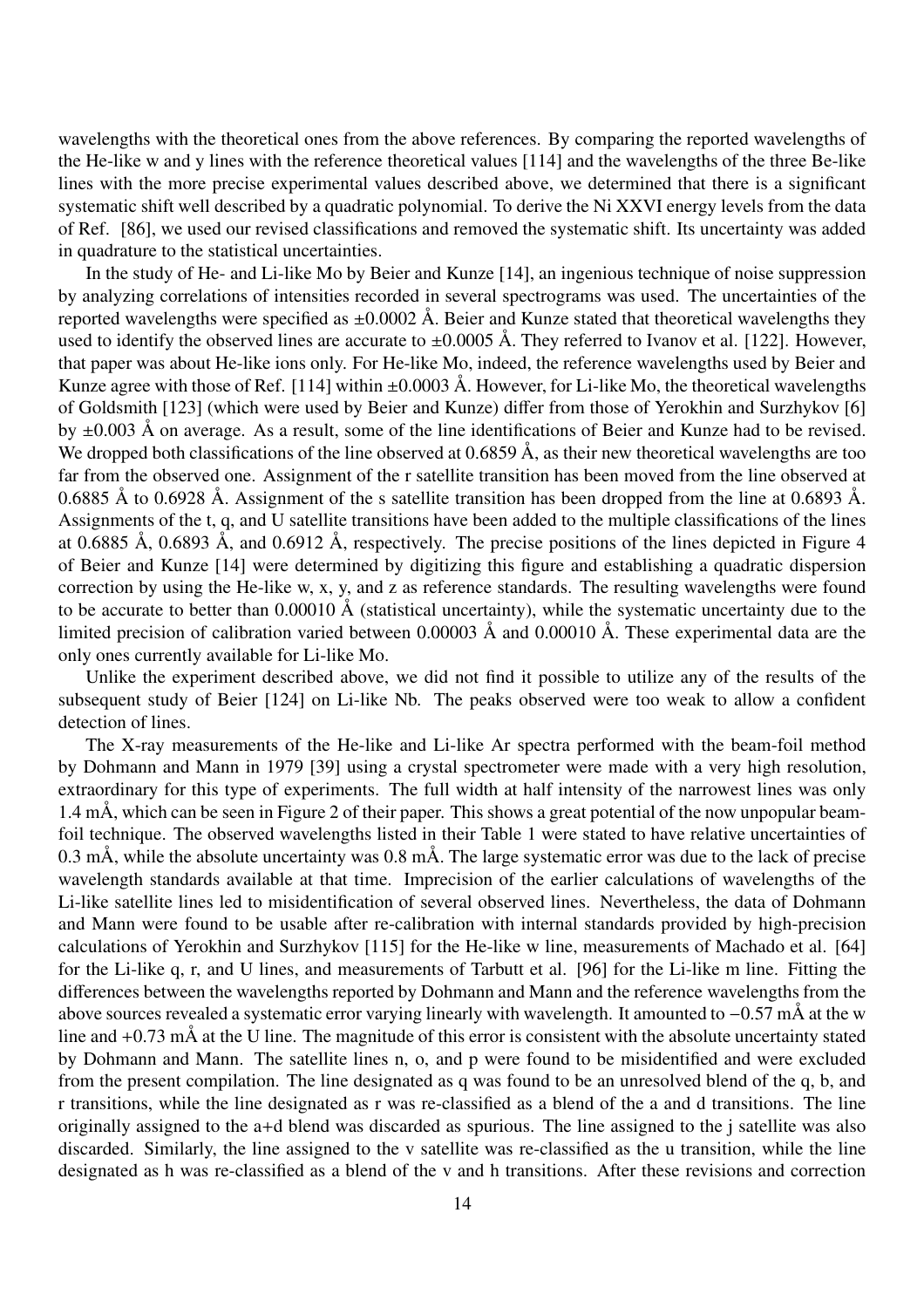of the calibration, all observed wavelengths are in good agreement with other observations, as well as with the calculations of Yerokhin and Surzhykov [6]. It should be noted that the spectrogram shown in Figure 2 of Dohmann and Mann [39] contains many unidentified lines tentatively interpreted as transitions in Be-like, B-like, and C-like Ar. Their identification remains a challenge for theorists and experimentalists.

Biémont et al. [23] reported observed wavelengths in the inner-shell transition spectra of Li-like through F-like argon recorded at the PF-1000 plasma focus facility in Warsaw, Poland. They stated that their spectrograms were calibrated with an uncertainty of 0.3 mÅ. However, the reported wavelengths of the n and m Li-like satellite lines differ from the much more precise measurements of Tarbutt et al. [96] by about 5 mÅ. It seems probable that there was a large systematic error in the wavelength scale calibration of Biémont et al. caused by an error in determining the observed position of the He-like resonance line w. That line was one of the six reference lines used for calibration. As seen in Fig. 6 of Biémont et al. [23], this line (denoted as R in the figure) is broad and asymmetric, which was probably caused by blending with  $n \geq 3$  Li-like satellite transitions. We re-calibrated the portion of the spectrum related to the observed Li-like transitions by using the nine wavelengths measured by Tarbutt et al. [96] as references. A quadratic polynomial was used in this correction. The corrected wavelengths agree with those of Tarbutt et al. within 1 mÅ on average, which we adopted as the uncertainty. For the very weak satellite line n (peak 1 on Fig. 6 of Biémont et al.  $[23]$ ), the uncertainty was doubled.

In the article by Beiersdorfer et al. [20] describing measurements of nitrogen spectra made on an electron beam ion trap (EBIT) with a grazing incidence spectrometer, the w, y and z lines of nitrogen were used to verify the calibration of the experimental setup. Observed wavelengths of these lines were compared with the values calculated by Drake [116], and a very good agreement was noted in the article. For instance, for the w line, the experimental wavelength is  $28.7861(22)$  Å, while the calculated value is  $28.7870$  Å. The authors stated that the wavelength of the q line at 29.4135(37) Å obtained in the experiment agrees well with the value of 29.443 Å calculated by Vainshtein and Safronova in 1978 [9] and with the value of 29.41 Å given by Gabriel and Jordan in 1969 [8]. The authors did not compare their results with the existing experimental data obtained with better precision. For example, in 1977, Nicolosi and Tondello [74] measured the q line at 29.434(3) Å. The value given by Yerokhin et al. [5] for this line is 29.43006(11) Å, which is very close to the experimental value of Nicolosi and Tondello. Given the fact that the result of Beiersdorfer et al. deviates from the values of Refs. [5, 74] by a factor of 4.3 and 4.5 times the combined uncertainties, respectively, we tried to find a cause of the difference. Having analyzed Figure 3 in the article, we noticed some discrepancy. Our measurements of line positions on the published plot gave wavelengths of the lines w, y and z within 0.006 Å from the published values. Our determination of the q line position gave a wavelength of 29.431(6)  $\AA$ , which differs significantly (by 0.0175 Å) from the published value at 29.4135 Å. The q line position corresponding to the published value is visibly off the plotted peak. As privately communicated to us by P. Beiersdorfer, the spectrum tracing depicted in Figure 3 of Ref. [20] corresponds to one of the seven independent recordings used to derive the published wavelength value. The latter was obtained as an average of all these seven measurements, and there were no misprints in the published average value. The large deviation from the mean for the one measurement presented in the Figure discussed above indicates that there was a large scatter in the seven measurements of the q line, which was not taken into account in derivation of the small uncertainty given in Ref. [20]. Since the original measurement data are not available, it is impossible for us to correct the published value. Thus, we have omitted it from the present compilation.

In the EBIT measurement of He- and Li-like X-ray spectra of vanadium [18], made with a Si crystal spectrometer, wavelength calibration was made with the H-like Ly $\alpha$  and He-like w lines. While the reference wavelengths they used for the  $Ly\alpha_{12}$  lines are sufficiently close to the presently recommended values of Yerokhin and Shabaev [120], the wavelength they chose to use for the w line was lower than that of Refs. [114–116] by 0.00008 Å. This choice was grounded on previously observed systematic discrepancies of a few experimental measurements in isoelectronic spectra with theory. As noted in the beginning of this Section,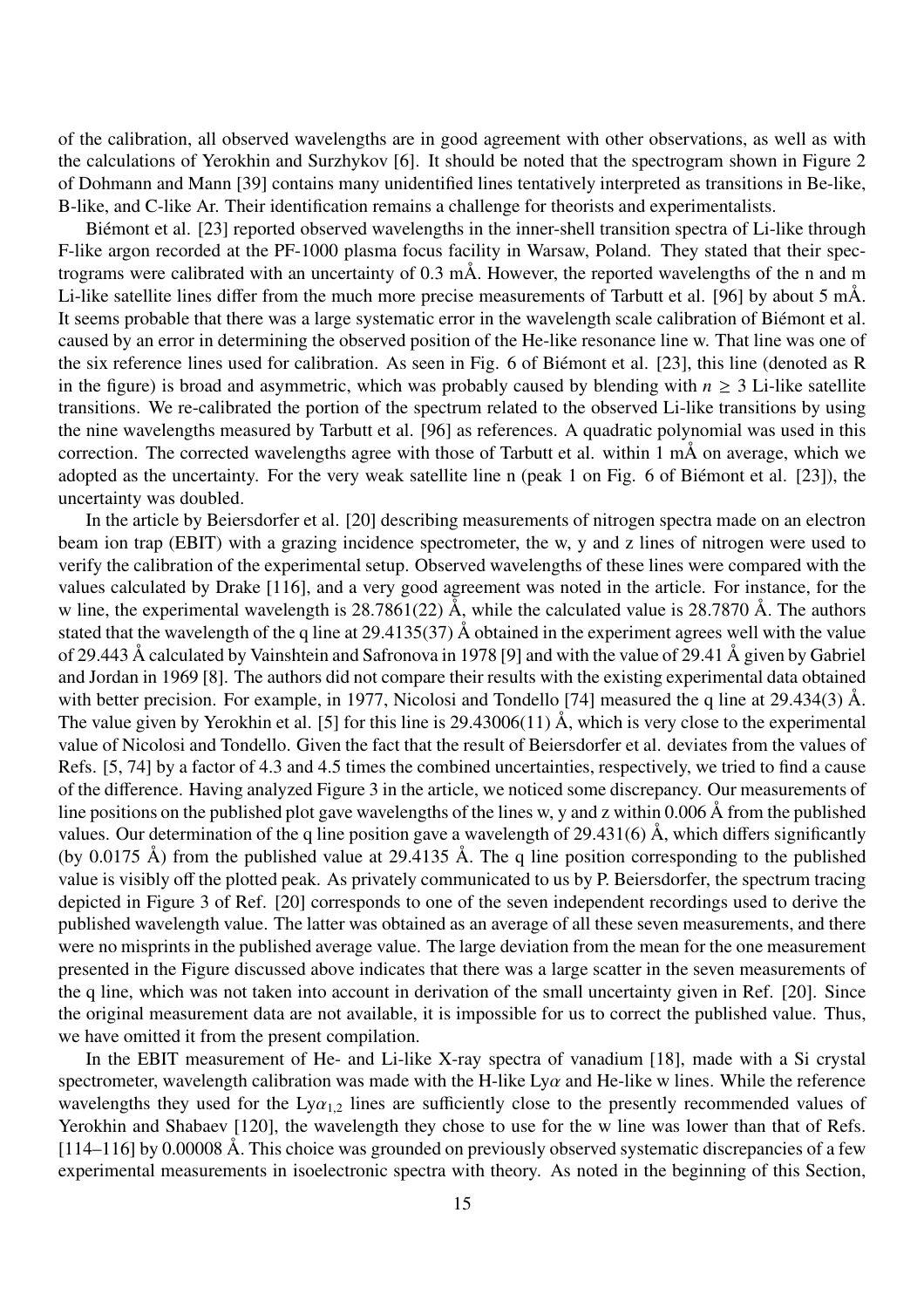the very large body of experimental data accumulated since then refuted this discrepancy [117]. Thus, we re-calibrated the reported Li-like wavelengths by using the Ly $\alpha_{1,2}$ , w, x, y, and z lines as standards, with the wavelengths taken from Refs. [114, 120]. For the y line, we assumed blending with the hyperfine-induced  $1s^2$   ${}^1S_0 - 1s2p$   ${}^3P_0^{\circ}$  $\frac{1}{0}$  transition with the same intensity ratio of 4:1 as used by Beiersdorfer et al. [18]. We assumed the observed wavelengths of the  $Ly\alpha_{1,2}$  and w to be equal to those used by Beiersdorfer et al. as standards with uncertainties of 0.00005 Å, twice smaller than the smallest uncertainty reported for other lines. The correction to the dispersion curve was assumed to be a linear function of wavelength.

The work of Chanter et al. [32] was devoted to measurements of lines in He-like vanadium. We inferred their observed wavelength of the q satellite in Li-like vanadium from their Figure 5 using the precise wavelengths of the w, x, y, and z lines [114] as standards.

In the work of Nicolosi and Tondello [74] mentioned above, the wavelengths of H-like and Li-like dielectronic satellites near H-like and He-like resonance lines of Be II, B III, C IV, N V, and O VI were measured in laser-produced plasmas using a 600 lines/mm 2-m grazing incidence grating spectrometer. They used the wavelengths of H- and He-like resonance lines as calibration standards. To verify their results, we compared their measured wavelengths of the He-like w and 'x,y' lines (in C IV, N V, and O VI) with the modern precisely calculated values from Yerokhin and Surzhykov [115]. The wavelengths of the w lines were given in the captions of Figures 7, 8, and 9 of Ref. [74] with limited precision. We restored the more precise values 40.270(7) Å, 28.795(10) Å, and 21.602(6) Å for C V, N VI, and O VII, respectively, from their Figure 11. This revealed a problem with their C V and C IV measurements. Namely, their value for the wavelength of the 'x,y' blend strongly deviates from the theoretical wavelength of the intercombination line y [115]. The forbidden line x  $(1s^2 \text{ }^1S_0 - 1s2p \text{ }^3P_2)$  is expected to give a negligibly small contribution to the intensity of the 'x,y' blend in laser-produced plasmas and thus to determination of its wavelength. To investigate the origin of the disagreement, we digitized Figure 7 of Nicolosi and Tondello [74] and fitted their measured spectrum with Gaussian peak profiles. It turned out that the 'x,y' line in carbon is blended on the short-wavelength side with an equally strong pair of satellites m and n, which resulted in the wavelength disagreement mentioned above. We also found that the wavelength 40.816(10) Å given by Nicolosi and Tondello for the 's,t' line of C IV corresponds to a misidentified peak of unknown origin, while the somewhat weaker 's,t' line is partially resolved from it on the long-wavelength side. By decomposing this blended profile into two Gaussian peaks, we determined the wavelength of the 's,t' line to be  $40.857(10)$  Å in good agreement with the theoretical value, 40.86250(10) Å [115], where the uncertainty is entirely due to the unknown relative intensities of the s and t transitions. Furthermore, the wavelength  $41.341(10)$  Å given by Nicolosi and Tondello for the 'q,r' line of C IV turned out to correspond to the center of gravity of an unresolved blend of the q, r, a, b, c, and d transitions. Therefore, we did not include the measurements of the 's,t' and 'q,r' lines of C IV from Ref. [74] in this compilation. On the other hand, all their results for N V and O VI were confirmed.

Roth and Elton [84] reported measurements of 208 spectral lines of C V–VI, N VI–VII, O IV-VIII, and Si VII–XII in a theta pinch made with a grazing incidence grating spectrometer in the wavelength range of (16–210) Å. Of these lines, about half were measured only in the first diffraction order, while the other half were also measured in the second order, and a few tens were also measured in the third and fourth orders. By comparing their observed wavelengths of H-like and He-like resonance and intercombination lines of C and O with precise reference values from [15, 115, 120], we determined that the measurement uncertainty in the first diffraction order was about 0.004 Å for the shortest wavelengths and increased to about 0.009 Å for the longest wavelengths. These values pertain to isolated lines, i.e., those that are not perturbed by blending with lines of other species, other transitions in the same species, or lines from other diffraction orders. For lines measured in several orders of diffraction, we determined the wavelength as a weighted average of all measurements. Because of the large number of species in the plasma and presence of several orders of diffraction, uncertainties of several lines had to be increased.

In the article by Kádár et al. [56], Ne VIII spectra were studied. Having the same uncertainty of 0.1 eV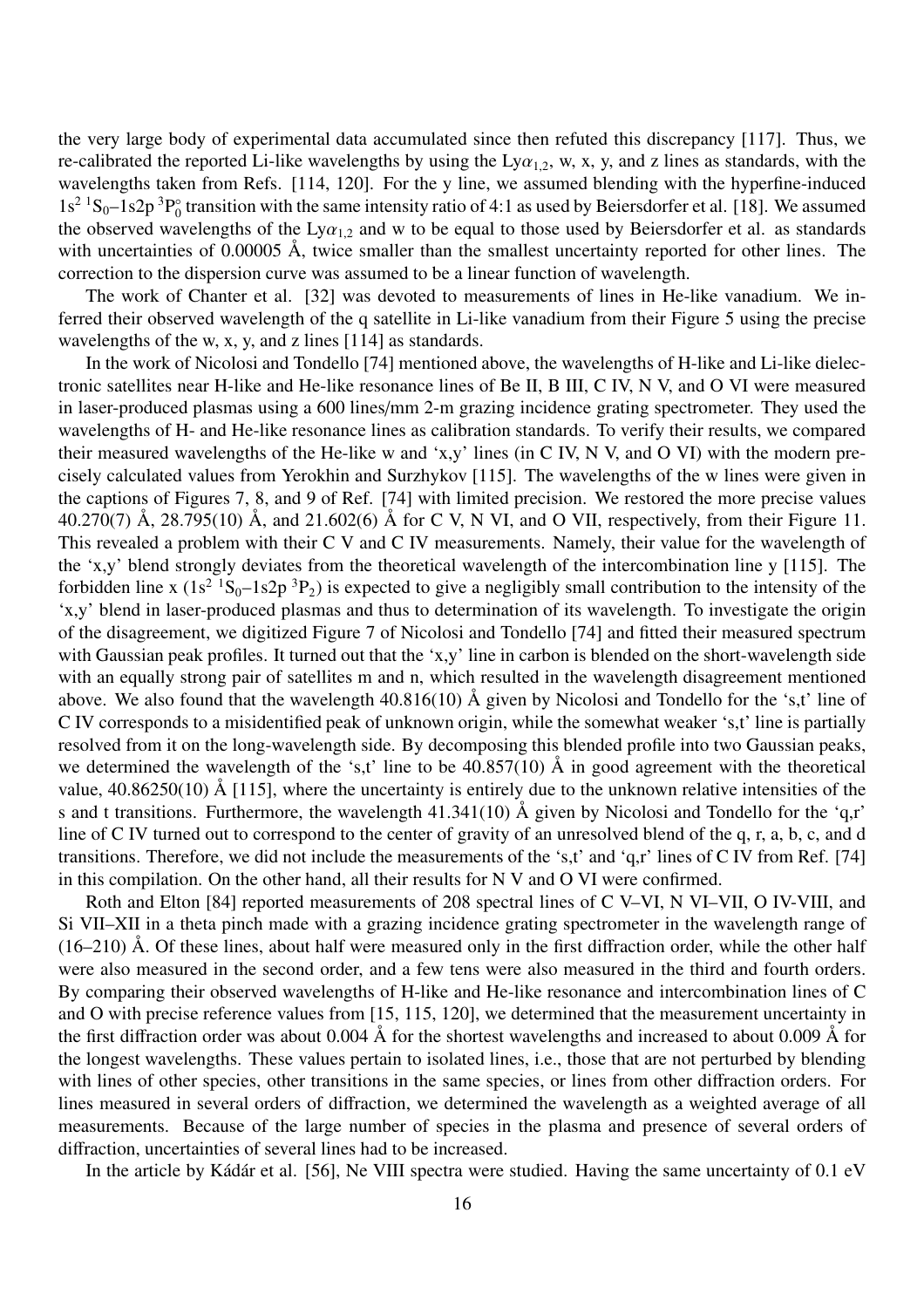as in the work by Bruch et al. [29], the level energies of Kádár et al. are all shifted by about 0.2 eV compared to the values given by Bruch et al., which are consistent with those given by Wargelin et al. [103], Parkinson [75] and Stolterfoht et al. [94]. Taking this into account, as well as the fact that Kádár et al. used a linear correction curve with a predetermined slope and only one reference point for determining the intercept, we concluded that the calibration curve used in their study was imprecise and made our adjustment of the curve and the resulting energies. The level energies have been shifted by 1623 cm<sup>-1</sup>, and the shift uncertainty of 259 cm<sup>-1</sup> has been added in quadrature to the original level uncertainties. The published  $1s(^2S)2s2p(^1P^{\circ})$  <sup>2</sup>P<sup>°</sup> term value at 672.70(4) eV (7354138(868) cm<sup>-1</sup>) does not fit the positions of levels predicted by Yerokhin et al. [5] at 7371805(49) cm<sup>−</sup><sup>1</sup> and 7372047(45) cm<sup>−</sup><sup>1</sup> , for *J* = 1/2 and 3/2 respectively (levels 1o3 and 3o3 in Table A), and is far from other experiments. For the  $1s(^2S)2s2p(^1P^{\circ})^2P^{\circ}$ term, Wargelin et al. [103], Stolterfoht et al. [94], Matthews et al. [70] and Pospieszczyk [80] gave values 7374100(1600) cm<sup>-1</sup>, 7364600(5600) cm<sup>-1</sup>, 7369000(12000) cm<sup>-1</sup>, 7369000(11000) cm<sup>-1</sup>, respectively. Therefore, we have discarded the value of Kádár et al. [56] for this term as incorrectly identified. We assigned the Auger electron peak observed at 674.65(0.10) eV (corrected as described above), which was listed as unidentified in the article by Kádár et al., to the  $1s(^2S)2s2p(^1P^{\circ})$  <sup>2</sup>P° term. The measurements by Kádár et al. [56] were used in the study by Kramida and Buchet-Poulizac [125], as well as in the NIST ASD [15]. We did not include the Ne VIII data from these two sources in the current compilation.

In 2013, Al Shorman et al. [126] measured the energies of the  $1s^22s^2S - 1s(^2S)2s2p(^3P^{\circ})^2P^{\circ}$  and  $1s^22s^2S - 1s(^2S)2s2p(^{1}P^{\circ})^2P^{\circ}$  absorption resonance transitions in Li-like nitrogen at 421.472(30) eV and 425.449(30) eV, respectively. Deviations of these energies from theoretical values of Yerokhin et al. [5] are 4 to 6 times larger than the declared experimental uncertainty of 0.030 eV. In 2017, McLaughlin et al. [71] measured the energies of the resonance transitions  $1s^22s^2S - 1s(^2S)2s2p(^3P^{\circ})^2P^{\circ}$  and  $1s^22s^2S 1s(^{2}S)2s2p(^{1}P^{\circ})$  <sup>2</sup>P° in Li-like oxygen at 562.940 eV and 567.620(50) eV, where the uncertainty of the experimental energy was given relative to the first line. The additional calibration uncertainty was specified as 0.15 eV. Both experiments, by Al Shorman et al. [126] and by McLaughlin et al. [71], were performed at the SOLEIL synchrotron radiation facility in Saint-Aubin, France. It turned out that from these two similar studies in close energy regions, the work that was performed four years later than the first one has five times worse precision of the photon beam energy calibration. This caused us to doubt the small energy uncertainty given by Al Shorman et al. [126] and request those authors to re-evaluate their measurements. As privately communicated to us by them [127], the revised values for the energies of the  $1s^22s^2S - 1s(^2S)2s2p(^3P^{\circ})^2P^{\circ}$ and  $1s^22s^2S - 1s(^2S)2s2p(^1P^{\circ})^2P^{\circ}$  transitions in N V are 421.39(7) eV and 425.37(9) eV, respectively. The corrected energy splitting of these two lines, 3.98(3) eV, reported in the same communication, was ignored in the present work. It disagrees with the calculated difference between the centers of gravity of the unresolved upper terms of these two transitions, 4.056(6) [5], where the uncertainty in parentheses corresponds to a quarter of the fine-structure interval of the  $1s(^2S)2s2p(^3P^{\circ})$  <sup>2</sup>P° term. Although ratios of oscillator strengths of unresolved transitions from the fine-structure levels of both  $2P^{\circ}$  terms should be almost equal to ratios of statistical weights [10], we assumed a large uncertainty in these predicted properties. Even so, the discrepancy of 0.08(3) eV between the observed and predicted line separations calls for a repeated measurement.

Measurements of the wavelength of the q+r line in Li-like oxygen were reported in 15 studies [8, 27, 28, 47, 47, 54, 62, 65, 69, 74, 80, 84, 89, 105, 128]. The most precise measurement was the one made on an EBIT by Schmidt et al. [89]. Three measurements were made using X-ray absorption spectra of interstellar media recorded by the Chandra orbital observatory [47, 105, 128]. While the first two of them are in fair agreement with all other observations, the measurement of Liao et al. [128] deviates from the mean by  $3.5\sigma$ , where  $\sigma = 0.0023$  Å is the wavelength measurement uncertainty reported by Liao et al. Nevertheless, we retained this measurement in the tables for the purpose of testing our statistical analysis procedures. This will be discussed in the following Section.

Rudolph et al. [85] measured the photoabsorption X-ray spectrum of He-like through F-like iron with a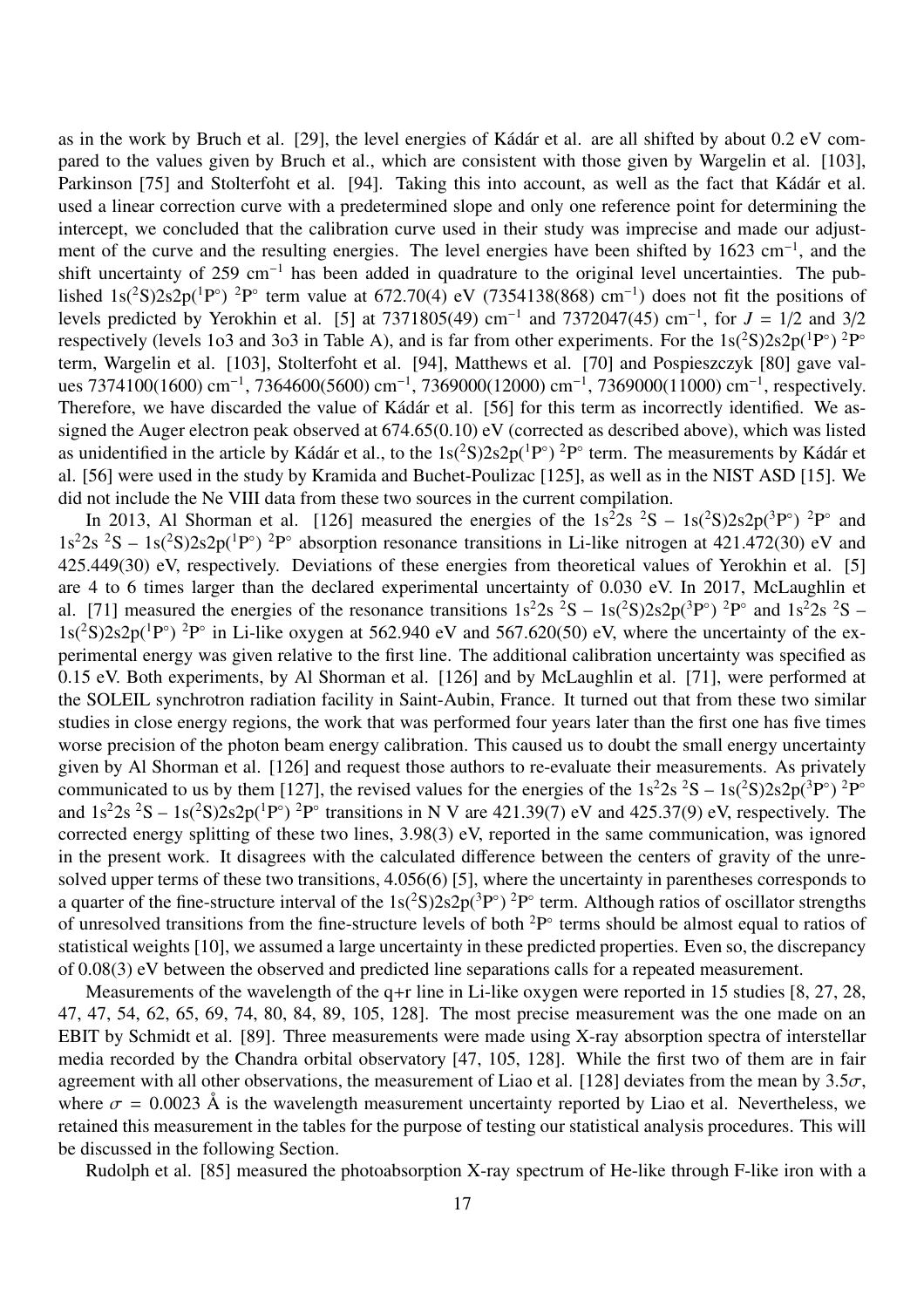very high resolution using a double-crystal high-heat-load monochromator (HHLM) equipped with two Si crystal pairs. They calibrated the absolute energy scale of the HHLM with the K-edge energies of Mn, Fe, Co, Ni, and Cu directly measured by Kraft et al. [129] with uncertainties of  $\pm 20$  meV. The systematic uncertainty of this calibration was specified as  $\approx$  70 meV and was stated to be strictly additive, i.e., that the relative positions of the measured lines were not affected by this systematic uncertainty. Those relative positions were claimed to be precise to between 3 meV and 6 meV for the He- and Li-like lines. However, the reported difference between the energies of the He-like w and y lines differs from the more precise value of Artemyev et al. [114] by 21(6) meV, where the uncertainty in parentheses is a combination in quadrature of experimental statistical uncertainties of Rudolph et al. and total uncertainties of Artemyev et al. Furthermore, we have recently been informed that there is a problem with the design of angular encoders commonly used in measurements on synchrotrons. These devices are used to scan the photon energy in steps. As reported by Crespo López-Urrutia and Leutenegger (private communication, 2021), the sizes of these steps have been found to possess periodic errors that greatly exceed manufacturers' specifications typically trusted by experimentalists. These errors, although not detected nor evaluated by Rudolph et al., were likely contained within the  $\pm$ 70 meV systematic errors. However, they made the size of these systematic errors not constant but quasi-random. Therefore, in the present work, the statistical uncertainties assigned to the Rudolph et al. measurements were determined as combinations in quadrature of the statistical and systematic parts specified by them. The measured energies of the w and y lines reported by Rudolph et al. are greater than the reference values of Artemyev et al. [114] by 114(70) meV and 92(69) meV, respectively. The energies of the Be-like lines reported at 6628.804(68) eV and 6597.858(67) eV deviate from those previously measured by Beiersdorfer et al. [19] also in the same direction, by 86(240) meV and 813(1060) eV. Therefore, we decreased all energies reported by Rudolph et al. by 104(48) meV, as determined by the weighted average of these four deviations. The uncertainty of this correction, 48 meV, was treated as an additional systematic error and added in quadrature to produce the adopted total uncertainties of the corrected values. We note that the discrepancy between the predicted line separations and those observed in the synchrotron measurements of Al Shorman et al. [126] discussed above may be caused by the same quasi-random systematic effects found in the work of Rudolph et al.

Tarbutt et al. [96] measured wavelengths of the satellite lines near the *n* = 2 resonance lines of heliumlike argon. In the experiment, the s and t transitions were partially blended with each other and with the y line at 3.96891(20) Å. As described by Tarbutt et al., the u and v transitions were blended with each other at  $4.01012(20)$  Å. A linear dispersion of the spectrometer was assumed, and the wavelength calibration was done using only two lines: x and z. The w line was not used, because it did not appear on the detector simultaneously with the dielectronic satellites being studied, and the y line was not used because it was blended with the s and t lines. We did not use the wavelength of the s+t blend reported by Tarbutt et al. because the blend is on a shoulder of the several times stronger y line and because its observed value depends on the relative intensities of the two transitions that are difficult to estimate. The line observed at  $4.01012(20)$  Å [96] and ascribed to the blend of the u and v transitions is probably due to a transition in Be-like Ar (see below).

In the article by Biedermann et al. [22], helium-like argon resonance lines and satellite transitions were investigated. For the observed dielectronic satellites, wavelengths were determined by calibrating the spectrum to the theoretical values of the w and z lines calculated by Drake [116] (3.94907  $\AA$  and 3.99415  $\AA$ , respectively). As stated in the article, one of the factors contributing to the uncertainty is non-linearity of the interpolation between the w and z lines. In the experiment, the  $n = 2$  dielectronic satellite transitions of lithium-like argon were observed in the region of (3.96–4.02) Å and measured with an uncertainty of  $(0.0002-0.0005)$  Å. The wavelengths of the s, t, u, v lines reported by Biedermann et al. deviate from those of Yerokhin and Surzhykov [6] by a factor of 3, 5, 8, and 11 times the experimental uncertainty, respectively. We made a closer analysis of the data of Biedermann et al. by comparison with the values given by Yerokhin and Surzhykov [6] and by adjusting the calibration curve. This resulted in the increased estimated wavelength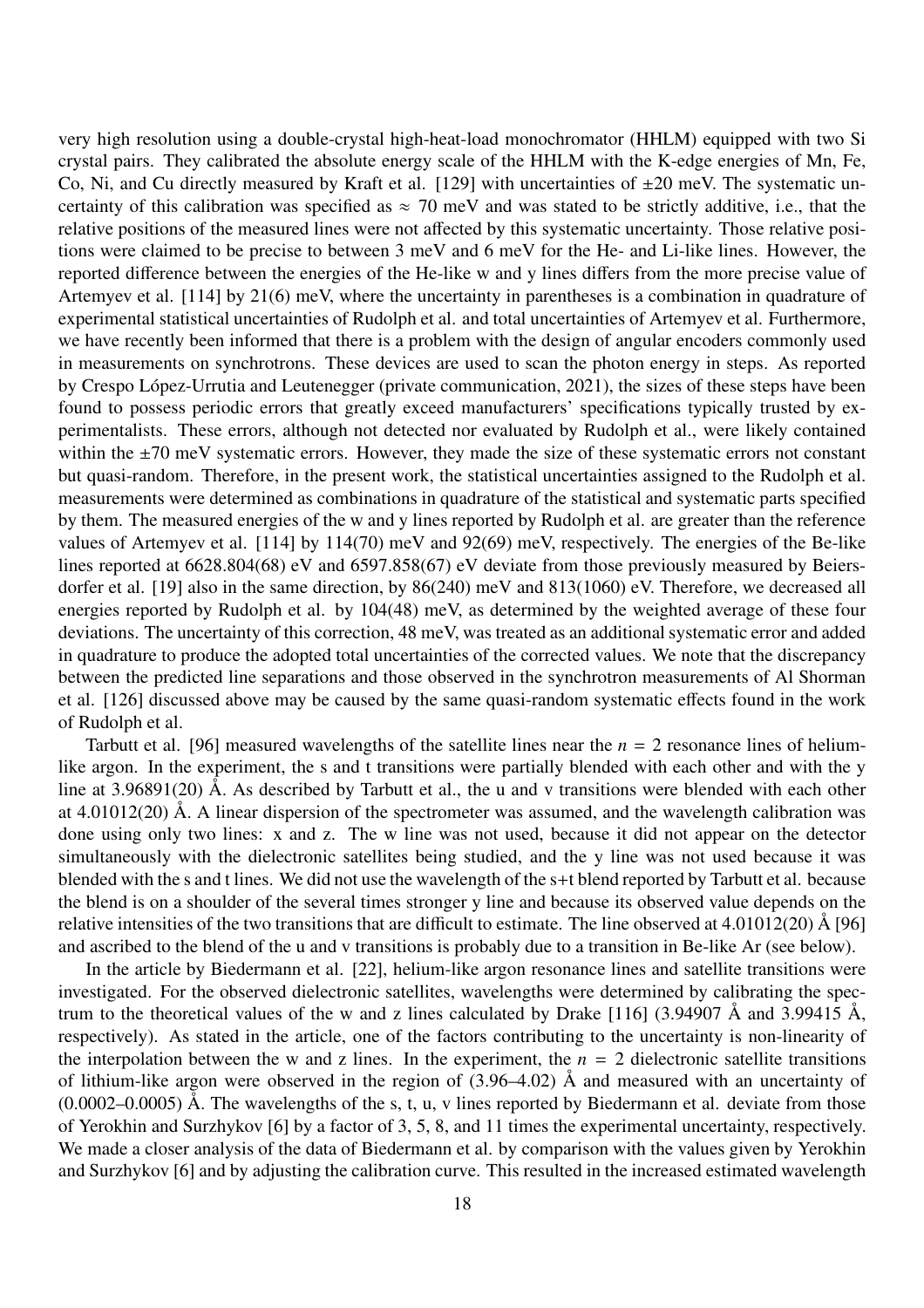uncertainties in the range of  $(0.0004 - 0.0008)$  Å, which were used in our compilation. We did not include lines s and t in our compilation as having questionable wavelength values or/and uncertainties. We noticed that on the scatter plot in Figure 1 of [22] there is a weaker line next to the line at 4.01084(40) Å identified as a blend of u and v lines. This weaker line was not measured in the study. Our measurements of the scatter plot gave the position of this line at  $4.01515(40)$  Å, which is very close to the positions of the u and v lines predicted by Yerokhin and Surzhykov [6] at 4.015003(16) Å and 4.016111(16) Å, respectively. We included these new measurements of the u and v lines in the compilation. We note that the line observed at about 4.010 Å was incorrectly identified as a blend of the u and v lines in Refs. [22, 96]. This line is probably due to the  $1s^22s^2$   ${}^1S_0 - 1s2s^22p$   ${}^1P_1$  transition in Be-like Ar measured by Schlesser et al. [88] at 4.0101287(39) Å and by Machado et al. [130] at 4.0101273(113) Å.

In the Auger electron studies of Mack and Niehaus [65] and of Lee et al. [61, 62], energies of autoionizing doubly excited 1s2*l2l'* states of Li-like ions were reported for C IV, N V, O VI, and F VII in the region of (227–605) eV. In these studies, the relative energy scale in each ion's spectrum was calibrated relative to the theoretical center of gravity of the corresponding  $1s2s2p$  <sup>4</sup>P $\degree$  peak. Those theoretical values were taken from Refs. [9, 10, 28, 131–133]. Mack and Niehaus also measured the separations between the C IV, N V, and O VI  $1s2s2p$ <sup>4</sup>P $\degree$  peaks and thus were able to establish a common relative energy scale for all three ions, which was then fixed to the theoretical <sup>4</sup>P° value for C IV taken from Bruch et al. [134]. In Table 3 of Mack and Niehaus [65], uncertainties are provided for all peaks, except for the  ${}^{4}P^{\circ}$  peaks that were used in the calibration, which means that these uncertainties were given for the separations from <sup>4</sup>P°. From Figures 1 and 2 of their article, it is seen that the lines used for calibration are blended (not fully resolved) and asymmetric. Thus, there were systematic errors in the fitted separations resulting from the errors in the fitted position of the reference peak. Similar errors are present in the measurements of Lee et al. [61, 62]. To bring those measurements to an absolute energy scale, we adopted a two-step procedure. First, a correction was calculated for the separations from  ${}^{4}P^{\circ}$  using the weighted average values available from all other experimental data on these spectra. Then the resulting energy levels were re-calibrated by calculating weighted average differences from the experimental means of all other studies. The systematic uncertainties of each of these two corrections were added in quadrature to the statistical uncertainties of each peak measurement given in the tables of Refs. [61, 62, 65]. In our tables, the values referred to these studies are the ones corrected as described above.

González Martínez et al. [49] observed six peaks corresponding to dielectronic recombination resonances in Li-like Hg<sup>77+</sup> recombining to He-like Hg<sup>78+</sup>. They designated these peaks as He<sub>1</sub> through He<sub>6</sub>. We derived excitation energies of the corresponding energy levels of Li-like  $Hg^{77+}$  from their observed resonance energies by adding the ionization energy of  $Hg^{7+}$  precisely calculated by Sapirstein and Cheng [135]. To verify the classification of the observed energy levels, we calculated the energies along with radiative and autoionization rates using the FAC code of Gu [13]. The classifications of González Martínez et al. have been confirmed, except for the He<sub>5</sub> peak. In Ref. [49], this peak was assigned to the same energy level as the He<sub>3</sub> peak. Although the observed energies of these two peaks are very close, 48844 eV and 48845 eV, they were observed in different areas of the two-dimensional map displayed in Figure 2 of Ref. [49], meaning that the observed energies of photons emitted during radiative decay of these two resonances were significantly different, with the difference corresponding to the excitation energy of the  $1s^22p_+$  level, 2370 eV [6]. Note that in the discussion of the spectrum of Li-like  $Hg^{77+}$  we use the *jj*-coupling labels for the levels, as explained in Section 2. The  $[1s2s(0)2p_+]_{3/2}$  level (a.k.a. 3o3, see Table A) correctly assigned to the He<sub>3</sub> resonance has no allowed radiative transition to  $1s^22p_+$ , so the He<sub>5</sub> peak cannot originate from the same autoionizing level. However, there is another autoionizing level nearby, [1s2p<sub>−</sub>(1)2p<sub>+</sub>]<sub>5/2</sub> (a.k.a. 5e1), which has an allowed transition to  $1s^22p_{+}$ . According to our calculations, the strength of the dielectronic capture resonance from this even-parity level should be similar to that of the He<sub>3</sub> peak. In fact, very similar data were calculated by the authors of Ref. [49]. Results of those calculations are listed in Table A.1 of the thesis of González Martínez [136]. Thus, in the present tables, we assigned the He<sub>5</sub> peak to the  $[1s2p_-(1)2p_+]_{5/2}$  level. We note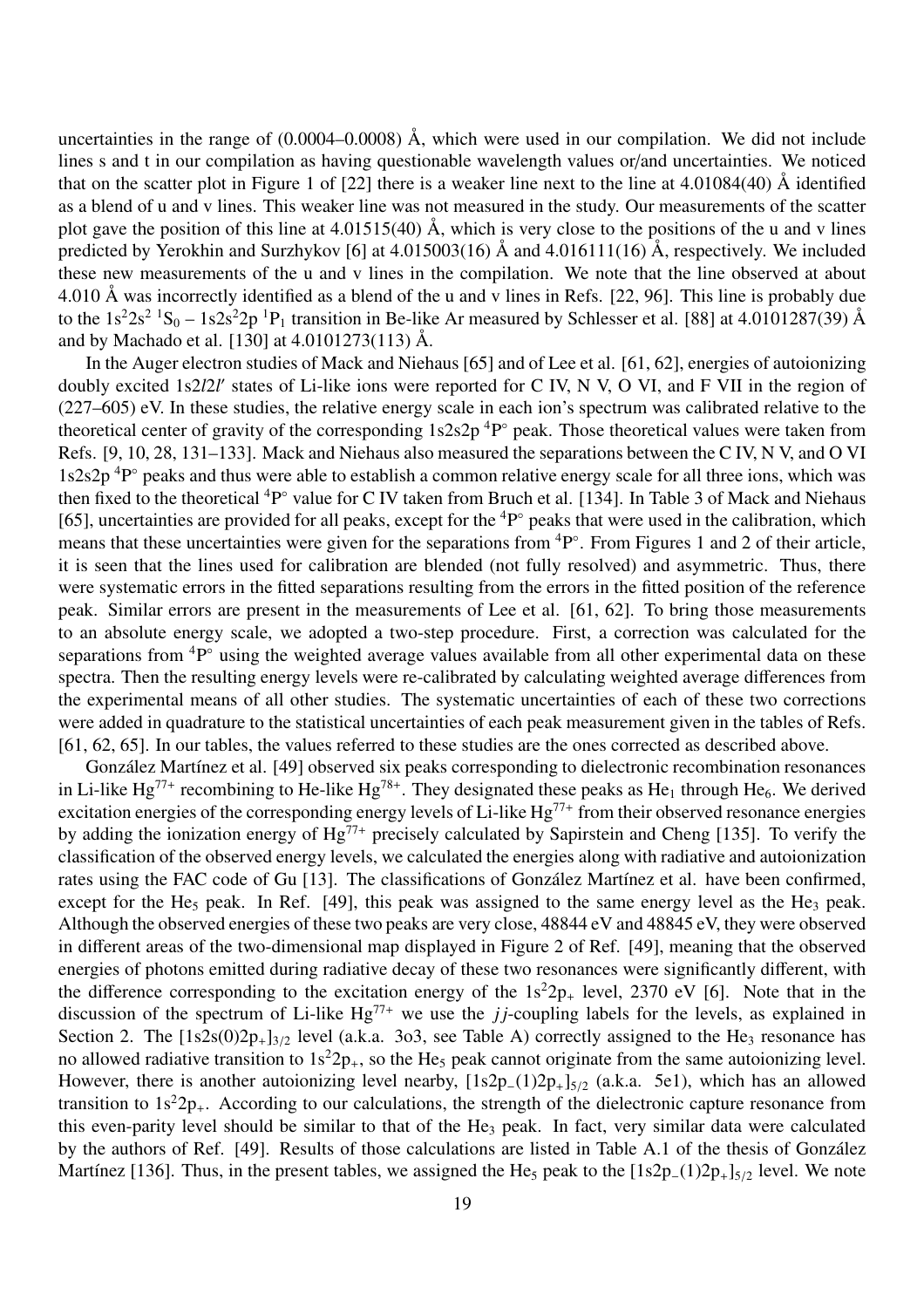that the energy level observed by González Martínez et al. [49] at 48844 eV was misidentified by Yerokhin and Surzhykov [6]. They denoted it as  $1s2p^2{}^4P_{3/2}$ , which corresponds to a *j j*-coupling label  $[1s2p_-(1)2p_+]_{3/2}$ . The predicted intensity of radiative decay from this  $J = 3/2$  level is much smaller than from the  $J = 5/2$  level, while the energies of these two levels are very close. The absolute calibration of the energy scale was made in Ref. [49] with an uncertainty of  $\pm 14$  eV, while uncertainties of the energy intervals relative to the  $1s2s^2$ resonance were stated to be much smaller, between 4 eV and 9 eV. In our tables, we assigned to these data the total uncertainties equal to a combination in quadrature of the statistical and systematic contributions. All Li-like data of González Martínez et al. agree with calculations of Yerokhin and Surzhykov [6] well within these total uncertainties.

The only reported observations of spectra of Li-like Ga, Ge, and Y [137–139] do not contain numerical data, but present tracings of the recorded spectrograms. We extracted the data from the figures of Refs. [137, 138] by using the theoretical wavelengths of He-like lines [140] and reference data on X-ray characteristic lines [119], while for the Ga spectrum of Seely et al. [139] we had the original raw spectrograms in a digital format. We have not included these data in the present tables because of their low precision, but they all agree with predictions of Yerokhin and Surzhykov [6] within uncertainties.

To conclude this Section, we note that reports of preliminary measurements that were refined and published subsequently are excluded from the present compilation. An example is the work of Indelicato et al. [141], which was a preliminary result of the work published later by Schlesser et al. [88].

#### *3.1. Beam-foil measurements of fine-structure intervals in quartet terms*

The beam-foil measurements of Livingston and Berry [109], Träbert et al. [112, 113], Martinson et al. [111], Buchet et al. [106], Livingston et al. [110], Knystautas and Druetta [108], and Engström et al. [107] stand apart from the absolute measurements discussed above. In these experiments, only transitions between fine-structure levels of the even and odd quartet terms of ions with  $Z \leq 13$  were observed, but transitions connecting these levels to the ground level were in a much shorter wavelength range not covered by the instruments used. Thus, only relative positions of the levels within the quartet system were established, making it necessary to use a different approach in comparison of these data with the calculations of Yerokhin et al. [5].

In each of these beam-foil studies, wavelengths of seven fine-structure transitions (some of them blended) were measured. These data are available for nuclear charges  $Z = 6, 7, 8, 9, 10, 12,$  and 13. For each  $Z$ , wherever more than one measurement was available, we determined the weighted mean experimental wavelength, which has a slightly reduced uncertainty compared to the original measurements. From these mean observed wavelengths, one can derive the energy levels by fixing one of the quartet levels at the theoretical value of Yerokhin et al. [5]. This preserves the experimentally determined separations between the quartet levels, which can be directly compared with the calculations. By means of a least-squares level optimization with the LOPT code [121], we derived optimized energy levels, Ritz wavenumbers for the fine-structure intervals, and separations between the centers of gravity (cg) of the quartet terms. Comparison of these data with theory will be discussed in Section 5 below. These experimental data are used to derive the recommended values of energy levels and transition wavenumbers for the quartet levels of these Li-like ions, which will also be discussed in Section 5.

#### 4. Statistical analysis procedures

A weighted mean *M* of several measurements  $M_i(i = 1, ..., N)$  is determined using reciprocal squares of the standard measurement uncertainties  $u_i$  as weights. The standard uncertainty of the weighted mean is determined as  $u_M = (\Sigma u_i^{-2})$  $\int_{i}^{-2}$ )<sup>-1/2</sup>. It is not uncommon to have one or more measurements significantly deviating from the weighted mean. Here, a deviation is significant when it exceeds the measurement uncertainty.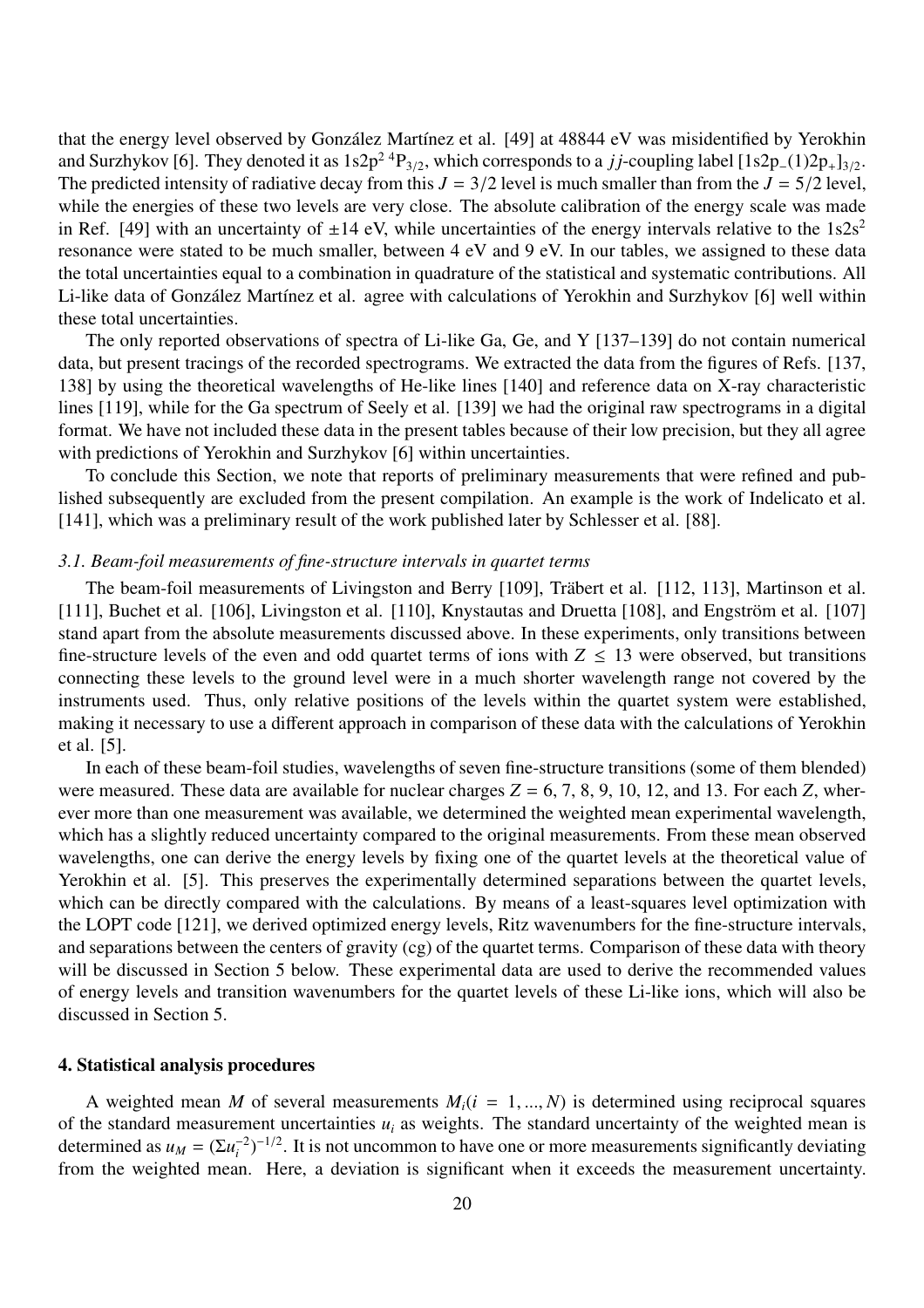Presence of such outlying measurements requires a modification of this standard procedure, because it usually indicates presence of errors that were not anticipated in those outlying measurements. This means that the stated standard uncertainty of those measurements was underestimated, which influences the value of the weighted mean and leads to underestimation of its uncertainty. Many different solutions to this problem were used in scientific literature.

For example, in the least-squares level optimization code LOPT [121], the measure of uncertainty of the relative positions of energy levels is calculated using a formula formula developed by Radziemski and Kaufman [142], given here in an adapted form:

$$
u_M = \frac{\left[\sum (u_i^{-2} + u_i^{-4} \Delta_i^2)\right]^{1/2}}{\sum u_i^{-2}},\tag{1}
$$

where  $\Delta_i$  is the difference of the *i*-th measurement from the weighted mean.

This ad-hoc equation does increase the uncertainty of the weighted mean if outlying measurements are present. However, it does not change the mean value, which is equivalent to multiplying all participating uncertainties by the same factor that is greater than one. Equation (1) is not justified by rigorous statistical theory. In the studies where it was applied, including Ref. [121], its use was motivated by the argument that those unaccounted errors empirically accounted for by this equation are of systematic nature, and there cannot be any rigorous theory for systematic errors. However, the currently prevailing view of statisticians is that systematic errors of quasi-random nature should be treated in the same way as statistical errors. There are many statistical theories relevant to this question; see, e.g., the review by Rukhin [143] and references therein. The term 'dark uncertainty' is now commonly used by statisticians for the unaccounted sources of measurement errors mentioned above. One of the best estimators of the dark uncertainty equally distributed between all participating measurements can be calculated with the Mandel–Paule algorithm (see Ref. [143]). Recently published works of Rukhin [144, 145] represent an important new development in statistical theory. Namely, the method suggested in these studies accounts for the heterogeneous character of the measurements. The studies quoted above were developed for statistical treatment of interlaboratory studies. Such studies are usually performed by different people in different experimental settings, using different methods. It is counterintuitive to expect that the unanticipated measurement errors (dark uncertainty) would be distributed equally between such measurements. It is more natural to expect that such errors are present in only a limited subset of the measurements.

Rukhin's methods [144, 145] use the maximum likelihood principle to determine the proper division of the entire set of measurements into two clusters, 'homogeneous' and 'heterogeneous'. The dark uncertainty is assigned only to the members of the heterogeneous cluster. The measurements considered in the present paper are not always made in different laboratories or by different people. Nevertheless, they are all made with different experimental equipment or different light sources. For example, Lawrence Livermore National Laboratory (LLNL) has several EBIT devices and many different spectrometers, including dispersive crystals of various materials and various geometry and grating instruments. We treat measurements made with different instrumentation as independent, even though they may have been made by the same researchers.

We have implemented the two methods developed by Rukhin [144, 145], originally coded in the R language, in Excel Visual Basic functions within the newly developed statistical toolbox for atomic spectroscopy. The methods are called 'clustered maximum likelihood estimator' (CMLE) and 'clustered restricted maximum likelihood estimator' (CRMLE). In all cases where there were three or more measurements of the same energy level, the two estimators gave similar results, i.e., the same cluster division and close values of the dark uncertainty. In these cases, we used the CMLE results to determine the total uncertainties of the participating measurements and their weighted mean. However, in many cases where only two measurements are available, the CMLE and CRMLE methods resulted in alternate assignments of the 'heterogeneous cluster', i.e., they pinpointed a different culprit in the case of disagreeing measurements. In such cases, we used the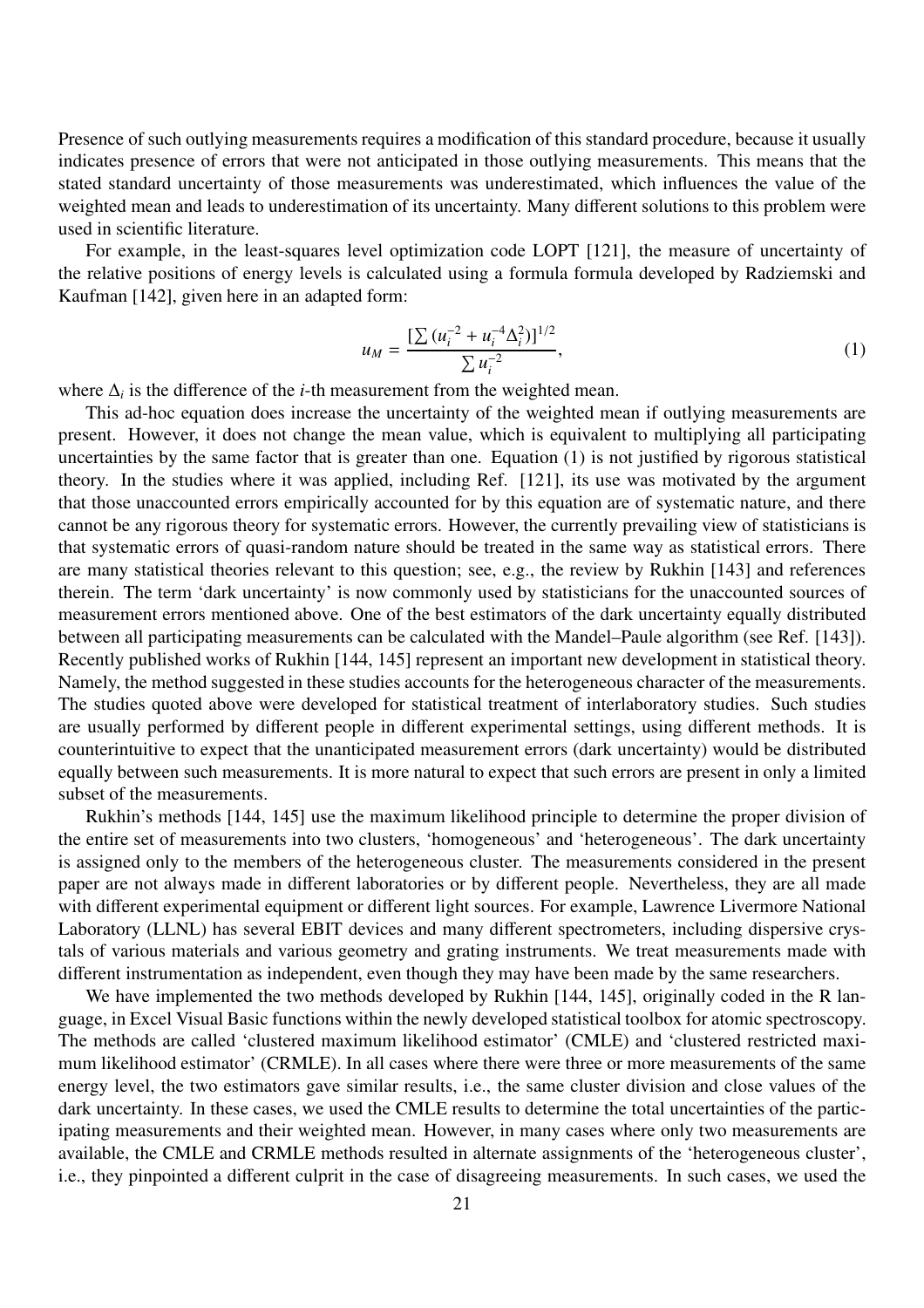Mandel–Paule method (also included in our Excel toolbox) that assigns the same dark uncertainty to both measurements.

To verify the statistical consistency of various measurement results, we use the normal probability plots described in the NIST/SEMATECH Handbook of Statistical Methods [146]. Their use will be illustrated in the following Sections.

#### 5. Comparison of experimental data with theoretical calculations

## *5.1. Comparison of level intervals within the quartet term system*

We started by comparing the measurements of fine-structure level separations from the levels of the 1s2s2p  ${}^{4}P^{\circ}$  term [62, 65, 106–113] with theoretical calculations by Yerokhin et al. [5]. For the purpose of comparing experiment with theory, we used the method outlined in Section 3 for deriving the energy levels from the observed wavelengths. Namely, in each ion's spectrum we fixed one quartet energy level,  $1s(^2S)2s2p(^3P)$ <sup>o</sup>  ${}^4P_3^{\circ}$  $\frac{1}{3/2}$  (1o1 in Table A), at its theoretical value of Yerokhin et al. This preserves the directly observed level separations and allows them to be compared with theory. The differences between the observed and theoretical quartet energy levels are shown in Figure 4.



Fig. 4: Comparison of experimental and theoretical energies of the  $1s(^2S)2s2p(^3P^{\circ})$  <sup>4</sup>P<sup>°</sup> and  $1s2p^2$ <sup>4</sup>P fine-structure energy levels of Li-like ions. Left: separations between centers of gravity of the quartet terms; right: fine-structure intervals within the quartet terms. Experimental data are from beam-foil experiments (see text). Theoretical data are from Yerokhin et al. [5]. The error bars are combinations in quadrature of the experimental and theoretical uncertainties. They are dominated by theoretical uncertainties.

As seen from Figure 4, the theoretical data of Yerokhin et al. [5] are entirely corroborated by this comparison: both the separations between the quartet terms and the fine-structure intervals within the terms agree with experiments. The uncertainties of all quantities compares in Figure 4 are dominated by the theoretical uncertainties specified by Yerokhin et al., and this comparison essentially validates these uncertainty estimates. For the separations between the quartet terms, the beam-foil experimental data are more precise than the theory [5] by a factor ranging between 2.5 and 7 (4.1 on average). For the fine-stricture intervals, these ratios are between 1.4 and 5.5 (2.9 on average). On the other hand, the connection between the quartet and doublet systems cannot be tested by these experimental data. Such tests are provided by the comparisons of absolute energy-level measurements described in the next subsection. They also confirm the validity of the data of Yerokhin et al. [5]. However, experimental precision of these absolute measurements is much lower than that of the theory (by a factor ranging from 18 to 250). Therefore, we chose the theoretical values of Yerokhin et al. [5] for the  $1s(^2S)2s2p(^3P^{\circ})$   ${}^4P_3^{\circ}$  $S_{3/2}$  base level (1o1) in each spectrum, which is used to determine the excitation energies from the ground level.

The experimental and theoretical data for the quartet levels discussed above are presented in Table 1, where for each level we give the nuclear charge number of the atom, *Z*, the calculated energy and its uncertainty,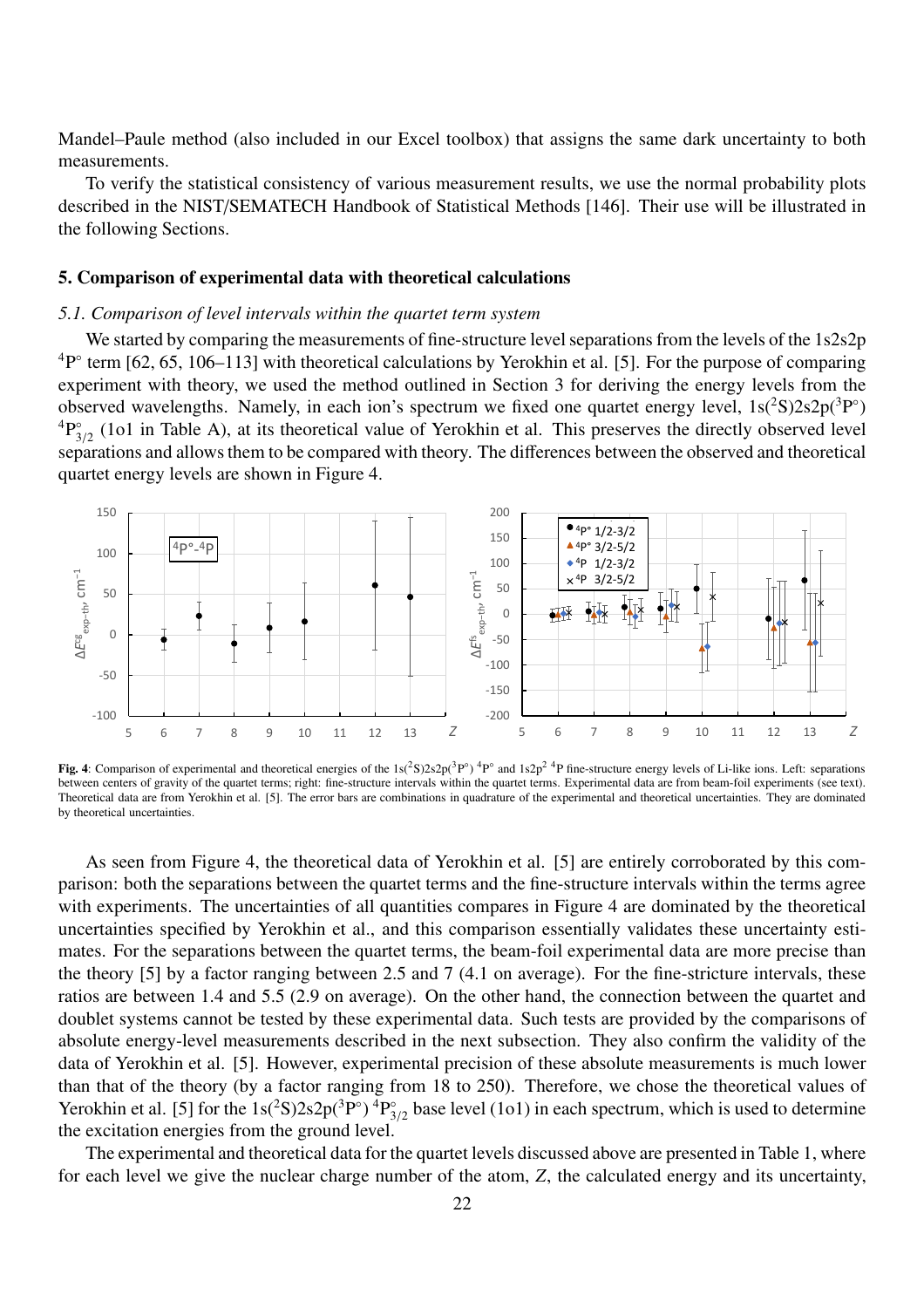$E_{th}$  and  $u_{th}$ , respectively, (in cm<sup>-1</sup>) as given by Yerokhin et al. [5], recommended experimental energy  $E_{exp}$ and its uncertainty  $u_{rel}$  (in cm<sup>-1</sup>) for separation from the 1s(<sup>2</sup>S)2s2p(<sup>3</sup>P°)<sup>4</sup>P<sub>3</sub><sup>3</sup>  $S_{3/2}^{\circ}$  base level (1o1), and the list of references to the sources used to derive the level value. To determine the total uncertainty of the recommended energy for excitation from the ground level, the given  $u_{rel}$  value must be combined in quadrature with the uncertainty  $u_{th}$  of the theoretical energy of the base level. The contribution of the latter dominates in those total uncertainties.

#### *5.2. Comparison of absolute energy measurements with theory*

Absolute measurements of excitation energies are compared with theoretical calculations of Yerokhin et al. [5, 6] in Table 3. This table contains 999 measurements for *Z* from 6 to 80. The table is divided into 16 sections with each section containing measurements of the same energy level in various spectra. The sections are sorted in the order of increasing excitation energy in C IV. The level identifiers are given at the top of each section. They start with the  $(2J)^{\pi}$ # identifier defined in Table A and are followed by the *LS* - and *jj*-coupling labels. As discussed in Section 2, the *LS*-coupling labels are valid for  $Z \leq 38$ , while the *jj*-labels should be used for greater *Z*. As mentioned in Section 2, the *j* $i$ -labels of levels 3e1 and 3e2 for  $Z \le 53$  represent the second leading *j j*-component of their eigenvectors (see Table D).

Each section of Table 3 contains the same set of columns. The first column is the nuclear charge of the element, *Z*. The second column is the sequential number  $N_m$  of the measurement for the same level and the same *Z*. Sorting of these measurements is arbitrary. The only purpose of  $N_m$  is to visualize the groups of measurements of the same quantity. The total number of distinct measured quantities (energy levels of a certain ion) is 329. Since there are 999 measurements in total, the average number of measurements per quantity is about three. The largest number of measurements, fifteen, is for the levels 1o2 and 3o2  $(1s(^{2}S)2s2p(^{3}P^{\circ})^{2}P_{1}^{\circ}$  $_{1/2,3/2}^{\circ}$  in O VI. Fourteen distinct energy levels in  $Z = 6, 8, 10, 18$ , and 26 have ten or more measurements included in the table. For 137 quantities (about 42 % of the total 329), there is only one measurement available.

The third and fourth columns in Table 3 give the theoretical energy and its uncertainty ( $E_{th}$  and  $u_{th}$ ), both quoted from Yerokhin et al. [5] for  $Z \le 17$  and from Yerokhin and Surzhykov [6] for higher *Z*. The fifth and sixth columns give the experimentally measured energy and its uncertainty, respectively  $(E_{\text{exp}}$  and  $u_{\text{exp}})$ . The reference to the original measurement is given in the last column of the table. We remind the reader that most of these measurements have been adjusted or corrected as described in Section 3, while some are our new determinations based on the data or figures of the original papers. Even in the cases where no changes were made to the originally reported data, we have evaluated and validated these original data and their uncertainties. Therefore, when quoting the data from our Table 3, it would be prudent to include a reference to the present paper.

The seventh column of Table 3 gives the value of the 'dark uncertainty', assigned to each measurement by our statistical analysis procedure described in Section 4. Out of 862 measurements that are not unique for the measured quantity (an energy level in a certain ion), only sixteen got assigned a non-zero dark uncertainty. Five of these dark uncertainty values are relatively small ( $\leq 60$  % of the measurement uncertainty). They correspond to the cases of only a relatively small disagreement between the two or more measurements of the same quantity. The remaining cases represent a large disagreement between different studies and will be discussed further below.

The total experimental uncertainty,  $u_{\text{etot}}$ , given in the eighth column of Table 3 is the sum in quadrature of *u*exp and *u*dark. It was used to determine the weighted mean experimental energy, *E*em, and its uncertainty, *u*em, given in the ninth and tenth columns, respectively. This derivation was made with the standard statistical formulas,  $E_{em} = (\Sigma E_{exp} u_{etot}^{-2})/\Sigma u_{etot}^{-2}$  and  $u_{em} = (\Sigma u_{etot}^{-2})^{-1/2}$ . To make comparisons easier, the same values of  $E_{em}$ and *u*em are repeated for all measurements of the same quantity.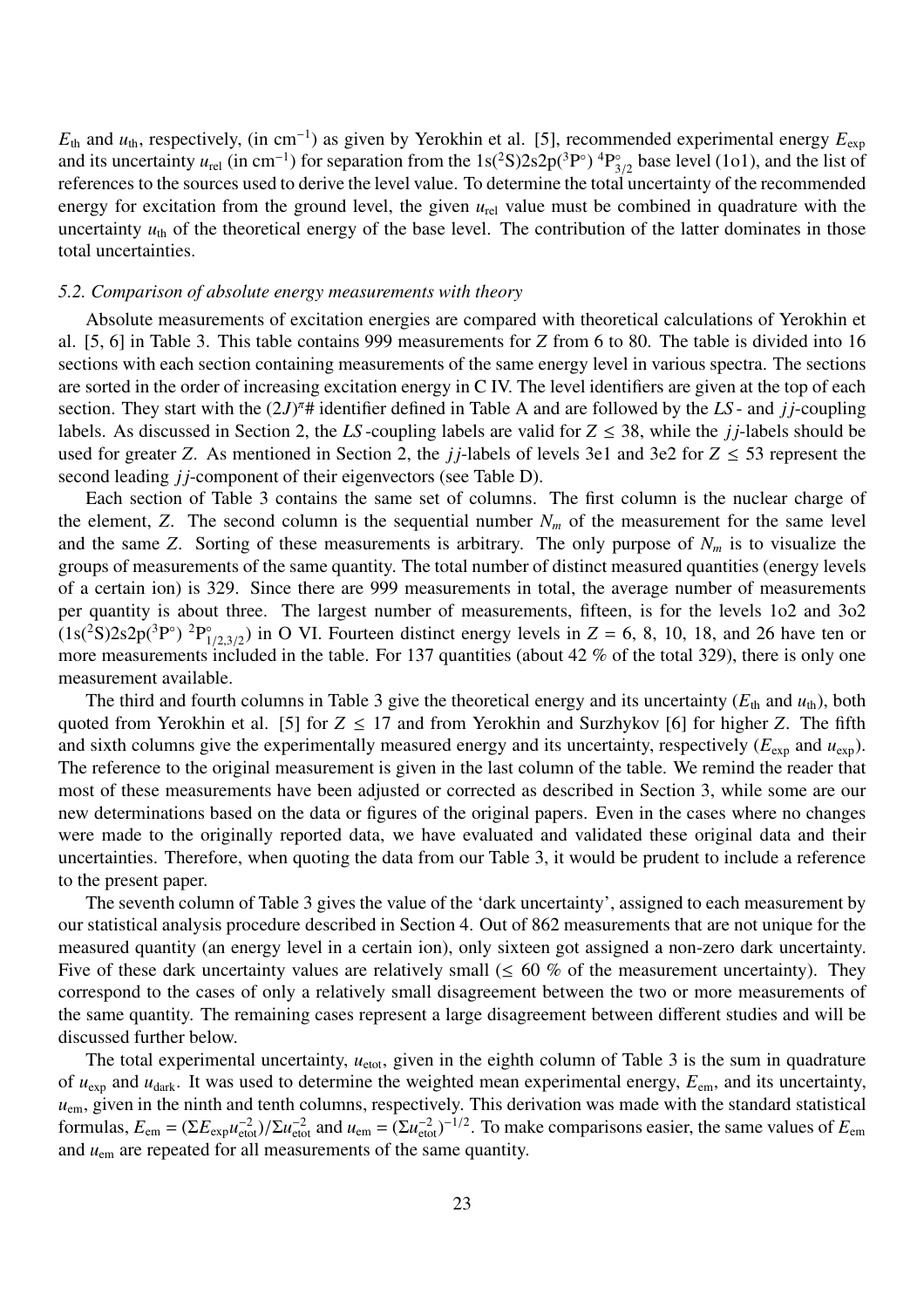The eleventh column of Table 3 contains the ratios of the uncertainties of the mean experimental and theoretical values,  $u_{\text{em}}/u_{\text{th}}$ . These ratios are given only in the rows containing the first measurement of a quantity ( $N<sub>m</sub> = 1$ ). Only seven of these ratios are smaller than 1.0 (ranging from 0.14 to 0.77). They represent the cases where the mean experimental energy  $E_{em}$  is more precise than the theoretical energy  $E_{em}$ . These few experimental results are all in good agreement with the theory (well within the combined uncertainties) and provide our recommended values for the level  $1s(^2S)2s2p(^3P^{\circ})$  <sup>4</sup>P<sub>s</sub>  $S_{5/2}^{\circ}$  (5o1) in S XIV, as well as the levels  $1s(^{2}S)2s2p(^{3}P^{\circ})$   $^{2}P_{1}^{\circ}$  $_{1/2,3/2}$  (1o2 and 3o2) in S XIV, Cl XV, and Ar XVI. The next three columns of Table 3 contain three different normalized residuals:  $R_{e-em}$ ,  $R_{em-t}$ , and  $R_{e-t}$ . All three represent the ratios of energy differences divided by the uncertainty of that difference. The first normalized residual, *R*<sup>e</sup>−em, is for the differences between individual measurements of a quantity (*E*exp) and its weighted experimental mean (*E*em). These are non-blank only for the measurements that are not unique for the quantity measured and are used in the discussion of statistics of measurements. The second normalized residual, *R*em−<sup>t</sup> , is used for comparing the mean experimental energy with theory. It is non-blank only in the rows with  $N_m = 1$ . The third residual, *R*<sub>e−em</sub>, is given for each measurement as a measure of deviation of this measurement from theory.

The last column of Table 3 gives the reference to each original measurement. Some of the original studies contained two or more measurements of the same spectrum. If these measurements were made with a similar technique, we derived a mean value that is given in Table 3. However, the results presented by Matthews et al. [70] were obtained with two very different techniques, X-ray emission and Auger electron spectroscopy. We treat these results as independent measurements. Thus, the reference [70] is followed by '(Auger)' or '(X-ray)' in Table 3 to distinguish between these two sets of results.

For rounding of values given with uncertainties in Table 3, the "rule-of-99" based on the uncertainty value was used. Literally, the rule is formulated as follows: in units of the last significant digit of the value, the uncertainty must be not greater than 99 and not smaller than 10, always keeping two significant digits in the uncertainty. This preserves a reasonable numerical precision of the values in line with recommendations of International Committee for Weights and Measures (CIPM; formerly BIPM), see Ref. [147], Section 7.2.6.

In the table, the fractional number of measurements with  $R_{e-1}$  ≤ 1.0 and  $R_{e-1}$  ≤ 2.0 are 90.6 % and 99.7 %, respectively. For the ratio  $R_{em-t}$ , the corresponding fractions are 84.5 % and 99.1 %, respectively.

Normal probability plots of the three normalized residuals are shown in Fig. 5. For detailed explanations of properties of such plots, see Filliben and Heckert [146]. Briefly, the residual values *R<sup>i</sup>* are sorted in increasing order and numbered sequentially with their index *i*. Then they are plotted against the values of the function  $G(U_i)$ , which is the percent point function of the uniform order statistic median of the normal distribution. If the statistical distribution function of the measurements is close to normal, the points on the plot lie close to a straight line with a slope of 1.0 crossing the origin. All three plots in Fig. 5 are indeed close to a straight line crossing the origin, but the slopes are significantly less than 1.0. This may indicate that the total uncertainties of the energy differences used in the calculation of these normalized residuals are overestimated by a factor between 1.5 and 2. Those uncertainties are in most cases dominated by the measurement uncertainties. Their overestimation may be due to a significant contribution of systematic uncertainties. The plot of *R*<sup>e</sup>−em (Fig. 5, top left) shows that the measurements themselves are internally consistent, i.e., there are no abnormally large discrepancies between individual measurements and their weighted means. The plot of *R*<sub>em−t</sub> (Fig. 5, top right) shows that the mean experimental energies are all statistically consistent with theory, although the two points in the right upper corner of the plot visibly deviate from the overall linear trend. These two points correspond to the level  $1s(^2S)2s2p(^3P^{\circ})$  <sup>4</sup>P<sub>5</sub>  $^{6}_{5/2}$  (5o1) in Ar XVI and 1s(<sup>2</sup>S)2s2p(<sup>3</sup>P°)<sup>2</sup>P<sub>3</sub><sup>3</sup>  $\int_{3/2}^{\infty}$  (3o2) in Co XXV. They will be discussed further below.

The third normal probability plot (Fig. 5, bottom) shows the distribution of differences of all individual measurements from theory. One can see that there are no individual measurements with abnormally large differences from theory. The two points in the right upper corner of this plot correspond to the same levels (5o1 in Ar XVI and 3o2 in Co XXV) that are somewhat off the linear trend of *R*em−<sup>t</sup> discussed above. These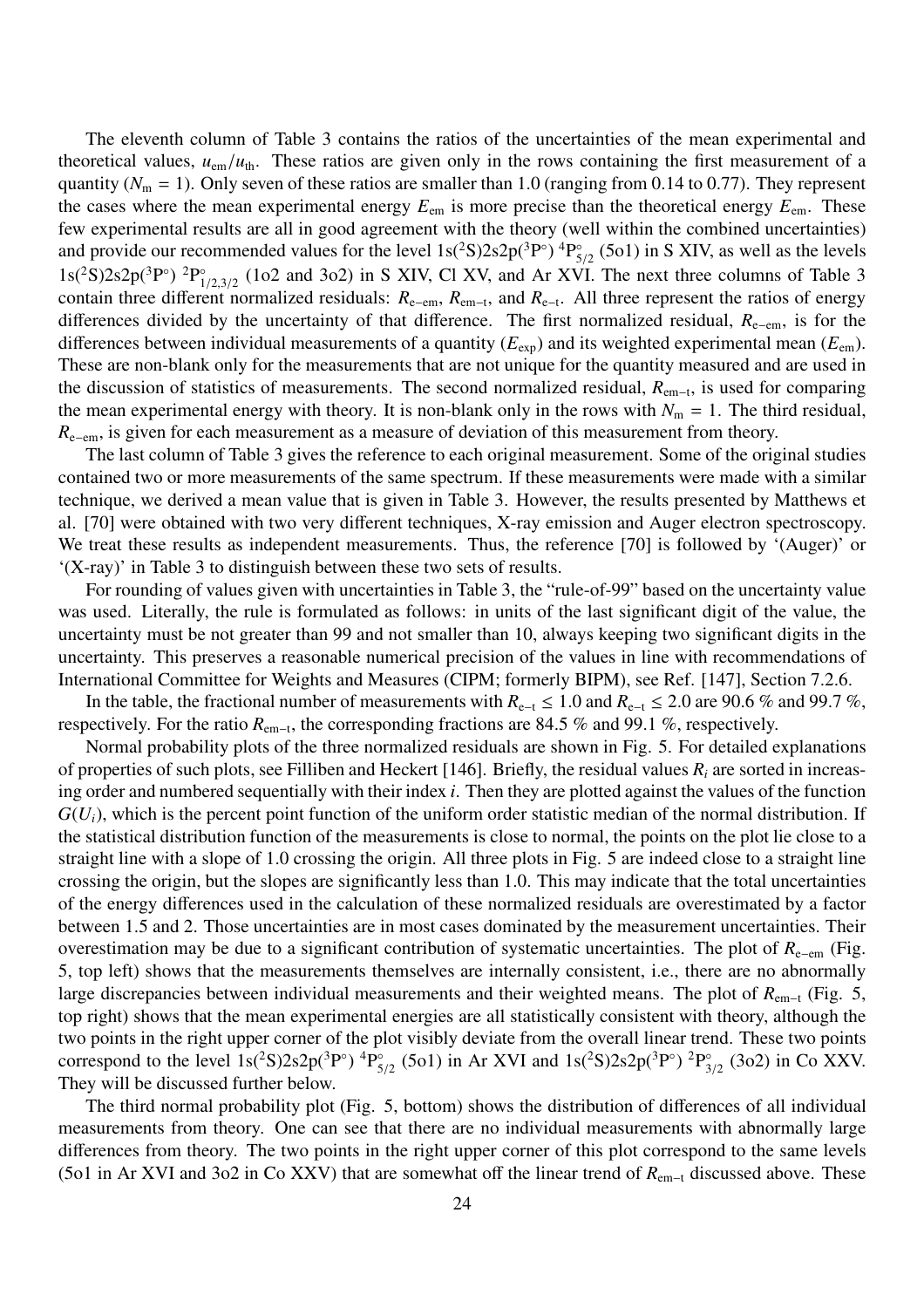

Fig. 5: Normal probability plots of three normalized residuals given in Table 3: *R*e−em (top left), *R*em−<sup>t</sup> (top right), and *R*e−<sup>t</sup> (bottom). The quantity *G*(*Ui*) on the horizontal axes of these plots is the percent point function of the uniform order statistic median of the normal distribution [146]. The dotted lines are linear fits to the data points.

are the measurements of Machado et al. [64] for Ar XIV and Smith et al. [93] for Co XXV. Although the deviations of these measurements from theory are entirely within the statistically allowed range for a set of nearly a thousand measurements, it is worth discussing their possible reasons.

The 5o1 level of Ar XVI is directly measured by Machado et al. [64] as the energy of the U satellite line (see Table B for the definition of satellite line labels). Figure 6 of their paper indicates that this measurement might have been affected (shifted to higher energies) by presence of a small additional peak on the wing of the stronger high-energy peak. Such a small peak was indeed detected and measured by Machado et al. in the spectrum of S XIV (see their Fig. 9 and its discussion in [64]). This peak corresponds to the satellite transition i. However, Machado et al. stated that they could not find statistical evidence for the presence of this peak in the argon spectrum. Figure 6(b) of Ref. [64] gives a hint that this might have been due to a combination of a too low signal-to-noise ratio and an imperfection of the modeled shape of the much stronger peak at a higher energy (which is due to Be-like Ar).

The 3o2 level in Co XXV is defined by the wavelength of the satellite line q reported by Smith et al. [93] to be at 1.72126(11) Å. According to the calculations presented in Table I of their paper, this line should have been at least 10 times weaker than the satellite 'a' located very close to it at the longer-wavelength side. On the short-wavelength side, also within the line width, there is the strong He-like intercombination line y. Figure 3 of Smith et al. indicates that, even if the blending problems might have been mitigated by the use of different beam energies, the signal-to-noise ratio must have been very low for the weak q line, so the small uncertainty assigned to its wavelength was probably underestimated.

Let us now turn to the discussion of measurements that were penalized by large dark uncertainty values in our statistical analysis (see Section 4).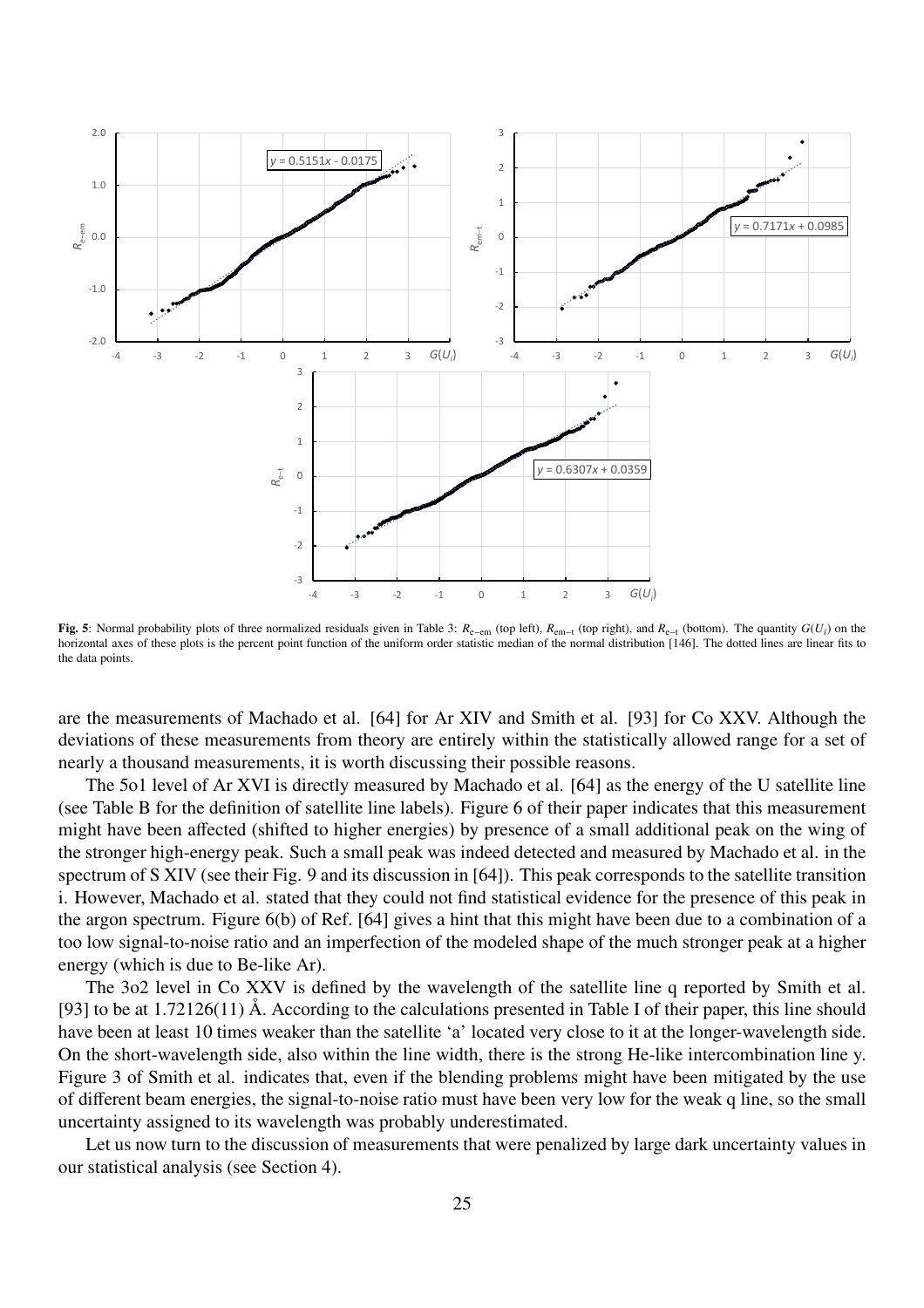As mentioned in Section 3, the measurement of the q+r satellite line in O VI by Liao et al. [128] was found to strongly deviate from the other 14 measurements available for this line. This measurement is responsible for experimental values of two energy levels included in Table 3:  $1s(^2S)2s2p(^3P^{\circ})^2P^{\circ} J = 1/2$  (1o2) and  $J =$  $3/2$  (3o2) at  $Z = 8$ . Both statistical models of Rukhin [144, 145], CMLE and CRMLE, unanimously singled out this measurement and assigned to it a large dark uncertainty value of about 1500 cm<sup>-1</sup>, which resulted in the total uncertainty  $u_{\text{etot}} = 1600 \text{ cm}^{-1}$ . This is more than three times greater than the uncertainty specified by Liao et al., 470 cm<sup>−</sup><sup>1</sup> . It corresponds to the wavelength uncertainty of 0.008 Å, while Liao et al. stated it to be  $(^{+0.0023}_{-0.0020})$  Å. The line in question is marked as O VI K $\alpha$  in Fig. 3 of Liao et al. (bottom panel) near 22 Å. From this figure, the full width at half maximum is about 0.032 Å for this line. It is unlikely that an error of 0.008 Å could be due to statistical uncertainties of fitting the line profile. There must have been either an error in the calibration of the wavelength scale or some physical phenomenon peculiar to absorption spectra of the interstellar media studied by Liao et al. We note that the wavelength of this line measured by Yao et al. [105] and by Gatuzz et al. [47] in similar absorption spectra of interstellar media is also too long compared to the laboratory measurements, as well as the calculations of Yerokhin et al. [5], which suggests that a physical explanation (unknown at present) is more likely than a calibration error. The measurements of Yao et al. and Gatuzz et al. had larger uncertainties (0.004 Å and 0.003 Å, respectively) and thus are statistically compatible with the laboratory measurements. The large dark uncertainty assigned to the measurement of Liao et al. makes its contribution to the determination of the experimental mean very small and masks the problem in comparison plots. However, we stress that this is an unresolved problem requiring additional experimental and theoretical study.

Another important case is the measurement of the same q and r satellite transitions in S XIV by Machado et al. [64]. Unlike the oxygen measurements discussed above, these satellite transitions were well resolved in the sulfur spectra observed by Machado et al. Both the CMLE and CRMLE methods assigned relatively large dark uncertainties to these measurements, 390 cm<sup>-1</sup> for the 1o2 level (r line) and 440 cm<sup>-1</sup> for the 3o2 level (q line), to be compared with the reported uncertainties of 89 cm<sup>-1</sup> and 81 cm<sup>-1</sup>, respectively [64]. For each of these two levels, there are six measurements included in Table 3. However, only three of them have uncertainties small enough to influence the experimental means. These are the measurements of Machado et al. [64], Schlesser et al. [88], and Hell et al. [53]. Although in the latter work the q and r lines were unresolved, we extracted the separate values for their upper levels, 3o2 and 1o2, by using their theoretical separation [5]. The resulting values agree very well with those reported by Schlesser et al., which leads to singling out the measurements of Machado et al. as discrepant. For these two O VI levels, the uncertainties of experimental mean energies are a few times smaller than those of the theoretical data [5]. Thus, these values are included in the list of the few experimental values that we recommend as reference data. Nevertheless, the discrepancy discussed above calls for an additional experimental study.

All other cases of a non-zero dark uncertainty involve relatively low-resolution measurements in laserproduced, vacuum-spark, tokamak, or EBIT plasmas in *Z* = 10 [80, 103], *Z* = 21 [25, 81, 99], *Z* = 24 [99],  $Z = 26$  [36], and  $Z = 28$  [26, 86]. For each of the levels involved, there are only two or three measurements available, and their uncertainties are comparable. The additional dark uncertainties assigned to these measurements range from  $0.02$  to 1.6 of the  $u_{\text{exp}}$  values of Table 3. They may be explained by difficulties in interpretation of partially blended line profiles in these experiments.

In addition to the normal probability plots shown in Fig. 5, it would be interesting to see a direct comparison of the experimental and theoretical values similar to the plots presented in the review of H- and He-like spectra by Indelicato [117]. This turned out difficult because of the large number of measurements (999) and the wide range of their precision (between 1 part in  $10^6$  and 6 parts in  $10^3$ ). To make plots easier to view, we scaled the measured energies by  $Z^{-2}$  and divided all measurements into four sets based on their scaled uncertainties. Instead of making plots for each energy level, we chose to plot data for all levels together. These plots are presented in Fig. 6.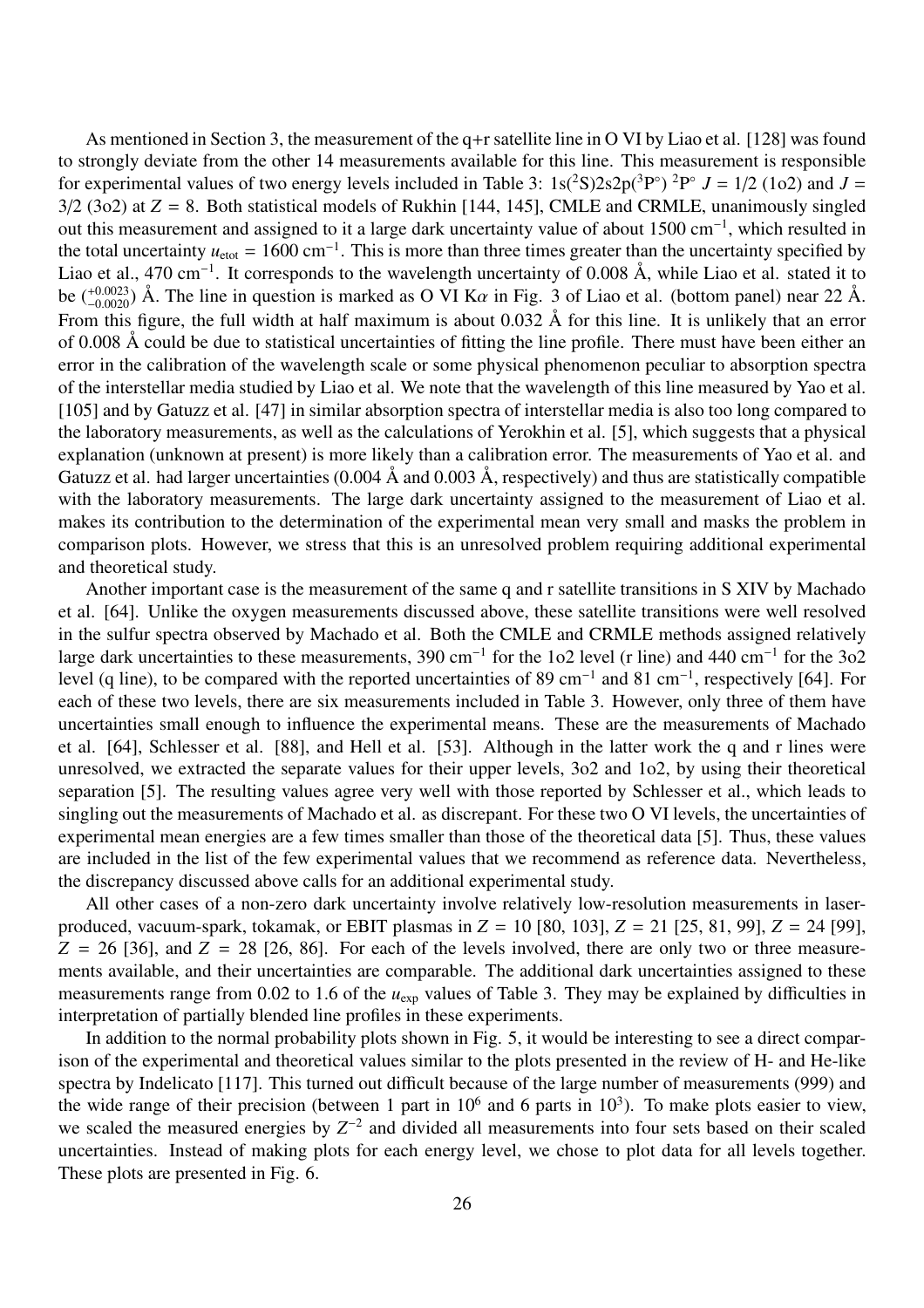

Fig. 6: Differences between scaled experimental and theoretical core-excited  $n = 2$  energy levels of Li-like ions. Experimental values are the mean values ( $E_{\text{em}}$ ) given in Table 3. Theoretical data are from Yerokhin et al. [5] for *Z* ≤ 17 and from Yerokhin and Surzhykov [6] for higher *Z*. The small red dots correspond to the cases of a moderate disagreement  $(1 < |R_{em-t}| < 1.5$  in Table 3). The large red circles indicate a large disagreement ( $|R_{em-t}| > 1.5$ ).

The most meaningful comparison of theory with experiment is given by the top left panel of Fig. 6, which contains the energy differences  $\Delta E_{\text{em-th}}$  with the smallest scaled uncertainties,  $u_{\text{sc}} = (u_{\text{exp}}^2 + u_{\text{th}}^2)^{1/2}/Z^2$ 2 cm<sup>−</sup><sup>1</sup> . This panel contains measurements in *Z* = 14, 16, 17, 18, 26, and 36. The ratios of the experimental and theoretical uncertainties,  $u_{\text{em}}/u_{\text{th}}$ , range between 0.14 and 5.3 for these measurements (see Table 3). In this panel, the only point showing a large discrepancy between experiment and theory corresponds to the measurements of the U transition in Ar XVI. The mean experimental value for the upper level of this transition, 5o1, is dominated by the high-precision measurement of Machado et al. [64]. The possible reasons of its discrepancy with theory have already been discussed above.

The top right panel of Fig. 6 represents less precise comparisons with the total uncertainties  $u_{\rm sc}$  in the range between 2 cm<sup>-1</sup> and 10 cm<sup>-1</sup>. One can see that there are only two strongly discrepant data points in this panel. One of them corresponds to the measurement of the q satellite in  $Z = 27$  by Smith et al. [93], which was already discussed above. The other one is for the  $1s(^2S)2s2p(^1P^{\circ})$   ${}^{2}P_{3}^{\circ}$  $\int_{3/2}^{\infty}$  (3o3) level in Kr XXXIV  $(Z = 36)$  by Widmann et al. [104]. This level is defined by the measured wavelength of the 's' satellite,  $0.94761(3)$  Å. As explained in Section 3, similar to several other studies published by the LLNL group, we adjusted the wavelength calibration of Widmann et al. by subtracting the weighted average difference of the reported He-like lines w, x, y, and z from the precise reference values of Artemyev et al. [114]. This correction amounted to −0.000007(11) Å and decreased the s-satellite wavelength to 0.94760(3) Å. This is the value we used to derive the experimental energy of the 3o3 level in Table 3. It is the only measurement available for this level in Kr XXXIV. Although the correction decreased the discrepancy with Yerokhin and Surzhykov [6] from  $-2.5\sigma$  to  $-2.1\sigma$ , it is still significant and calls for additional experimental studies. We note that the theoretical uncertainty for this level [6] is seven times smaller than that of Widmann et al., so it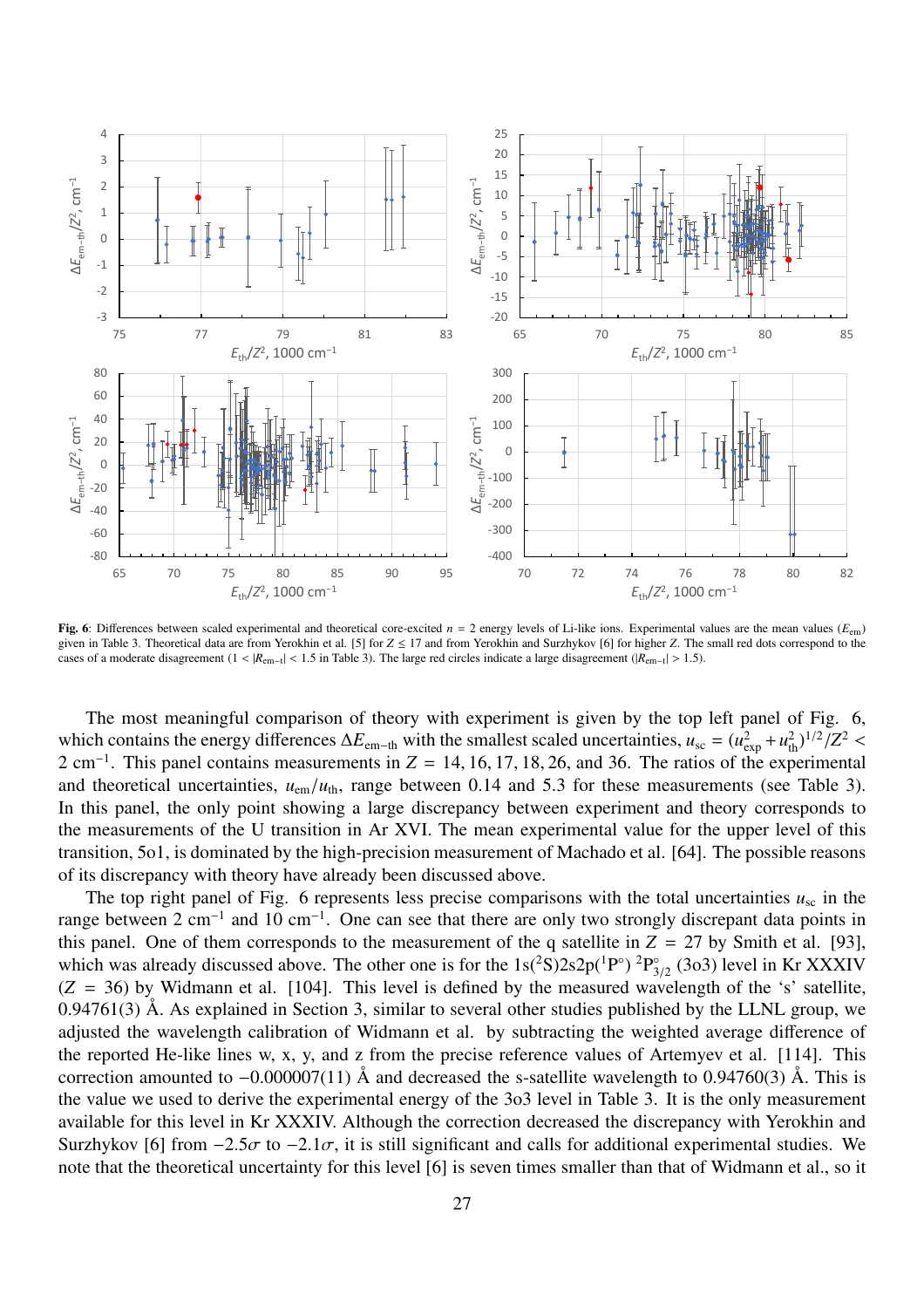is unlikely that the reason for the discrepancy is related to theory. It might be due to blending with some other line, e.g., from a *n* = 3 Li-like satellite transition, which was not suspected in the study of Widmann et al.

The bottom panels of Fig. 6 show the scaled energy differences between experiment and theory for the much cruder measurements with scaled uncertainties *u*<sub>sc</sub> in the ranges (10–50) cm<sup>-1</sup> (left bottom) and (50–  $270$ ) cm<sup>-1</sup> (right bottom).

Overall, the comparisons shown in Fig. 6 show a good agreement of experiments with theory. There are only a few measurements that deviate from theory by more than  $1.5\sigma$  (the red circles in the plots), and they are all well within the range of deviations that can be expected for a normal statistical distribution. This corroborates the conclusion following from the normal probability plots shown in Fig. 5: the theory of Yerokhin et al. [5, 6] largely agrees with the available experimental data. Thus, we recommend the use of these theoretical data in the cases where more precise experimental data are not available.

However, we must note that the theory [5, 6] is really contested by absolute energy measurement only for  $Z = 16, 17,$  and 18, where the ratios of experimental and theoretical uncertainties,  $u_{\rm em}/u_{\rm th}$ , are smaller than  $\approx$ 1.5 (see Table 3). For measurements of the energy intervals within the quartet system, this theory is contested (and confirmed) by experiments for  $Z = 6$ –13 (see subsection 5.1. Therefore, high-precision measurements are still needed to meaningfully test the theory for heavier elements  $(Z > 18)$ , and our recommendation for these elements can only be treated as provisional.

#### 6. Conclusion

For the 16 energy levels of the 1s2*l*2*l'* core-excited configurations of Li-like ions, 999 absolute and 35 relative experimental energy-level measurements from 101 publications have been collected and analyzed. Except for a small number of measurements discussed in the previous Sections, agreement between the experimental and theoretical data is very good: all the data obey the normal statistical distribution for the combined (experimental and theoretical) uncertainties. For 35 energy intervals of quartet levels relative to the second lowest quartet level, we provide recommended values derived from experimental data. We also provide recommended absolute experimental energies for seven levels:  $1s(^{2}S)2s2p(^{3}P^{\circ})$   ${}^{4}P_{5}^{\circ}$  $S_{5/2}^{\circ}$  (501) in S XIV, as well as the levels  $1s(^2S)2s2p(^3P^{\circ})$   ${}^{2}P_1^{\circ}$  $_{1/2,3/2}^{\circ}$  (1o2 and 3o2) in S XIV, Cl XV, and Ar XVI. For the rest of the 1s2*l*2*l* ′ levels in all Li-like spectra of the elements between carbon and uranium, we recommend the use of the theoretical data of Yerokhin et al. [5, 6] for modeling plasma spectra and for calibration of experimental X-ray spectral measurements in ions with a larger number of electrons. The validity of these theoretical data is meaningfully tested and confirmed for nuclear charges  $Z \leq 18$ . For higher *Z*, although all available measurements also agree with this theory, their precision is insufficient for a meaningful comparison. High-precision measurements are still needed to contest the theory in this high-*Z* region.

Several problems in interpretation of experimental data have been detected. Some of them have been solved by re-calibration of experimental wavelength scale and correcting the identification of observed spectral features. However, a few cases require additional experimental and/or theoretical work. One example is the absorption spectrum of Li-like oxygen observed in interstellar media studied with the Chandra orbital Xray laboratory [47, 105, 128]. Another example is the absorption spectrum measurements using synchrotrons [71, 85, 126]. Such experiments can potentially reach very high precision, but this requires an improvement in the instrumentation used.

A new framework of statistical treatment of experimental data has been developed and successfully tested in this work. The newly designed statistics module for Excel implements the recently developed statistical methods for estimation of hidden errors in experiments by using the clustered maximum likelihood and restricted maximum likelihood estimators. This implementation was found to work efficiently in comparisons of up to 22 independent measurements of a single quantity. For a greater number of measurements, the number of possible combinations that needs to be tested to find the optimal division of the data pool into clusters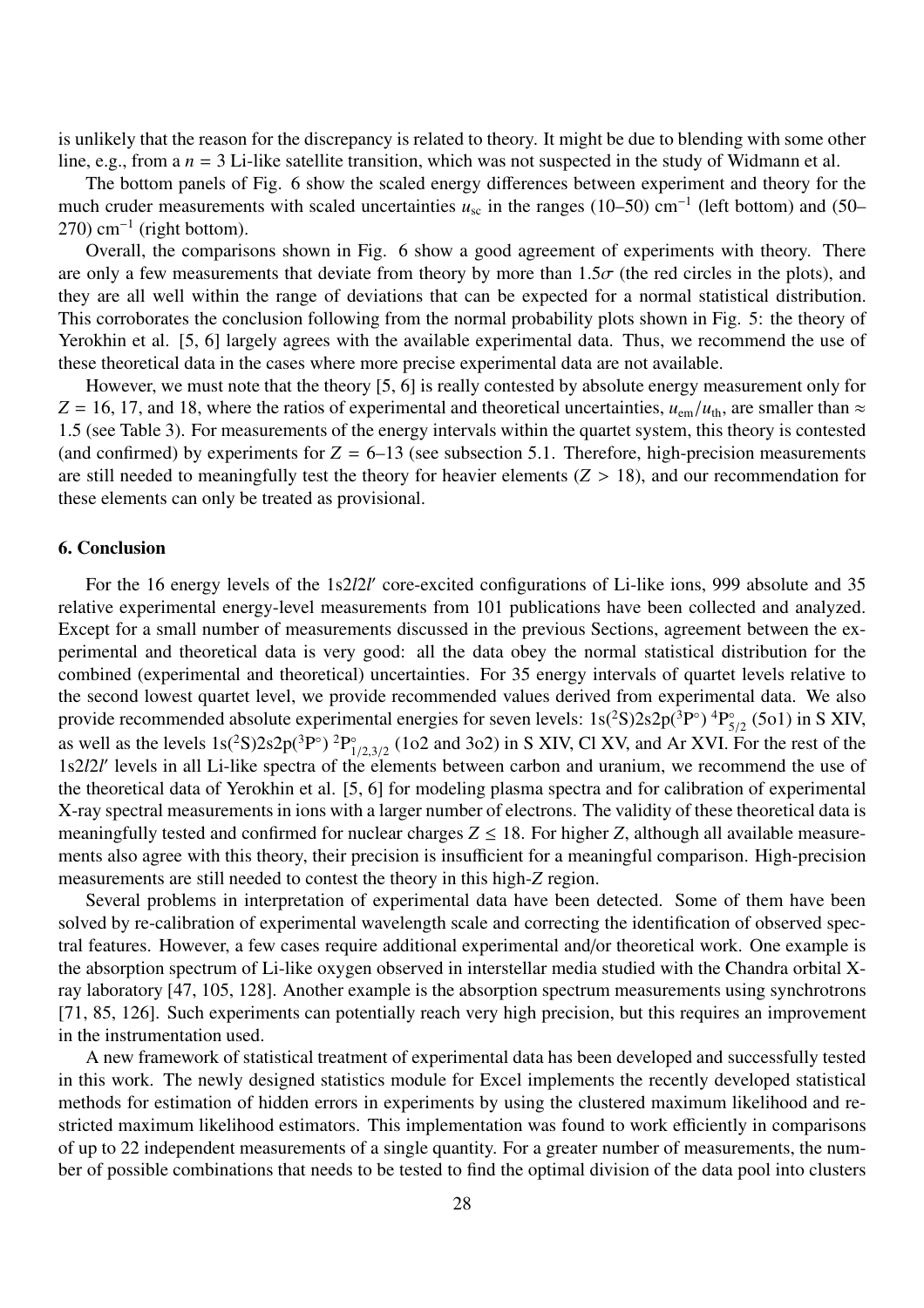becomes too large to be tractable by these methods. More research is needed to further develop methods for statistical treatment of large sets of measurements.

# Acknowledgments

The work of one of us (V.I.A) was supported by the contract 1333ND18DNB630011 from the National Institute of Standards and Technology, Gaithersburg, MD 20899, USA. We gratefully acknowledge the help given us by Dr. Andrew L. Rukhin and Gregory W. Haber of the NIST Statistical Engineering Division in implementing computer codes for clustered maximum likelihood uncertainty estimation. We also thank Dr. Beiersforfer of LLNL, Drs. D. Cubaynes and J.-M. Bizau of Université Paris-Saclay, France, Dr. J. R. Crespo López-Urrutia of Max-Planck-Institut für Kernphysik, Heidelberg, Germany, and Dr. M. A. Leutenegger of NASA/Goddard Space Flight Center, Greenbelt, USA for helpful communications.

# References

- [1] K. Phillips, U. Feldman, L. Harra, X-ray observations of solar long-duration flares, Ap. J. 634 (1, 1) (2005) 641–650. doi:10.1086/491693.
- [2] A. C. Gall, A. R. Foster, R. Silwal, J. M. Dreiling, L. Borovik, Jr., E. Kilgore, M. Ajello, J. D. Gillaspy, Y. Ralchenko, E. Takacs, EBIT Observation of Ar Dielectronic Recombination Lines near the Unknown Faint X-Ray Feature Found in the Stacked Spectrum of Galaxy Clusters, ASTROPHYSICAL JOURNAL 872 (2) (FEB 20 2019). doi:10.3847/1538-4357/ab0177.
- [3] G. Bertschinger, O. Marchuk, T. Team, X-ray spectroscopy at TEXTOR, Fusion Science and Technology 47 (2) (2005) 253–259. doi:10.13182/FST05-A704.
- [4] M. E. Weller, P. Beiersdorfer, T. E. Lockard, G. Brown, V, A. McKelvey, J. Nilsen, R. Shepherd, V. A. Soukhanovskii, M. P. Hill, L. M. R. Hobbs, D. Burridge, D. J. Hoarty, J. Morton, L. Wilson, S. J. Rose, P. Hatfield, Observation of He-like Satellite Lines of the H-like Potassium K XIX Emission, Ap. J. 881 (2) (AUG 20 2019). doi:10.3847/1538-4357/ab2dff.
- [5] V. Yerokhin, A. Surzhykov, A. Müller, Relativistic Configuration-Interaction Calculations of the Energy Levels of the 1s<sup>2</sup>2*l* and 1s2*l*2*l'* States in Lithiumlike Ions: Carbon through Chlorine, Phys. Rev. A 96 (2017) 042505, Erratum: 96 (2017) 069901. doi:10.1103/PhysRevA.96.042505.
- [6] V. Yerokhin, A. Surzhykov, Energy Levels of Core-Excited 1s2/2l' States in Lithium-like Ions: Argon to Uranium, J. Phys. Chem. Ref. Data 47 (2018) 023105. doi:10.1063/1.5034574.
- [7] A. H. Gabriel, Dielectronic Satellite Spectra for Highly-Charged Helium-like Ion lines, Mon. Not. R. Astron. Soc. 160 (1972) 99. doi:10.1093/mnras/160.1.99.
- [8] A. H. Gabriel, C. Jordan, Long Wavelength Satellites to the He-like Ion Resonance Lines in the Laboratory and in the Sun, Nature Comm. 221 (5184) (1969) 947–949. doi:10.1038/221947a0.
- [9] L. A. Vainshtein, U. I. Safronova, Wavelengths and Transition Probabilities of Satellites to Resonance Lines of H- and He- like Ions, Atomic Data and Nuclear Data Tables 21 (1978) 49. doi:10.1016/0092- 640X(78)90003-7.
- [10] M. H. Chen, Dielectronic Satellite Spectra for He-like Ions, Atomic Data and Nuclear Data Tables 34 (1986) 301–356.
- [11] R. D. Cowan, The Theory of Atomic Structure and Spectra, Univ. California Press, Berkeley, CA, 1981.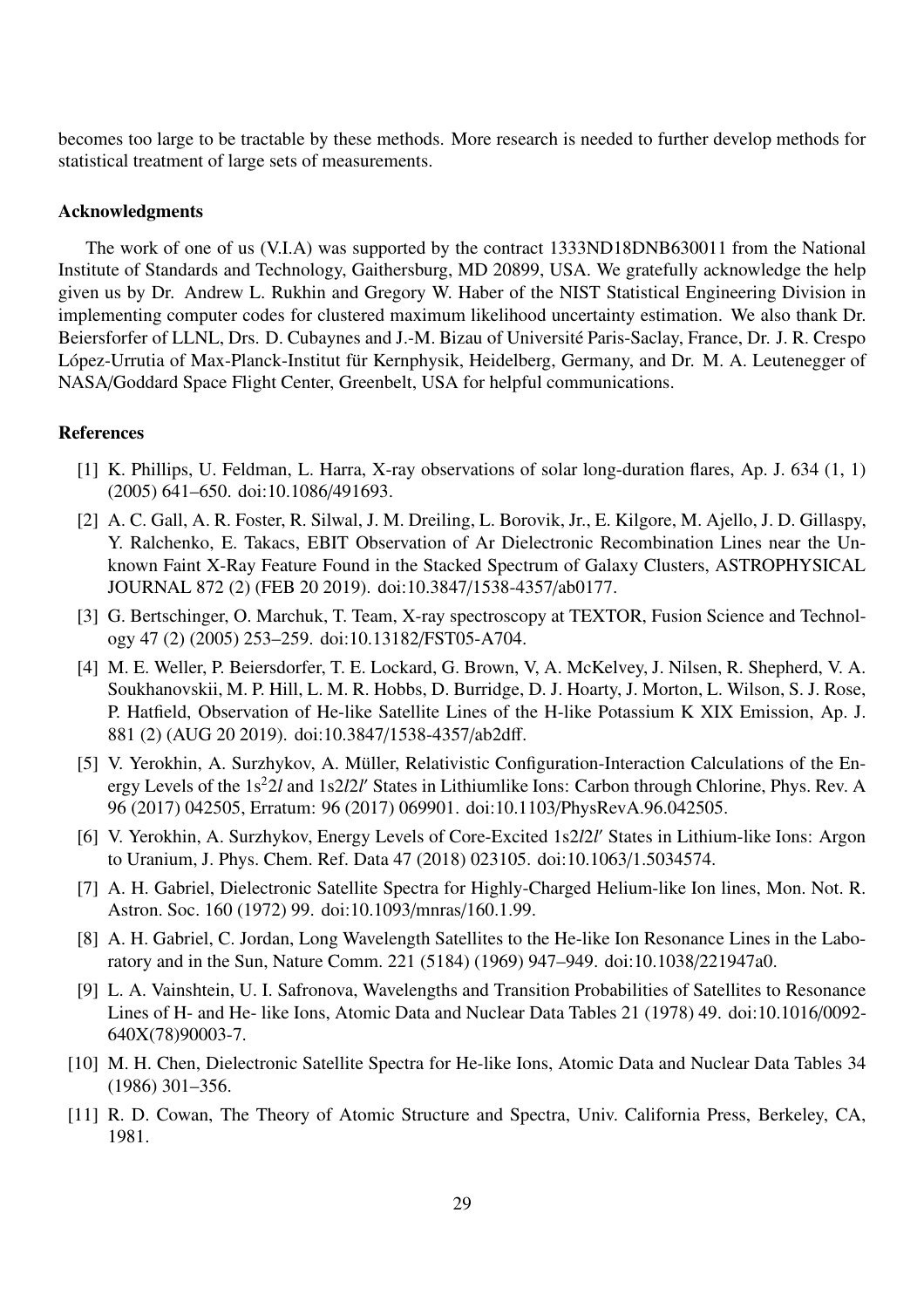- [12] A. Kramida, A Suite of Atomic Structure Codes Originally Developed by R. D. Cowan Adapted for Windows-Based Personal Computers, NIST Public Data Repository, online at https://doi.org/ 10.18434/T4/1502500. (2019). doi:10.18434/T4/1502500. URL https://doi.org/10.18434/T4/1502500
- [13] M. F. Gu, The Flexible Atomic Code, Canadian Journal of Physics 86 (5) (2008) 675–689. doi:10.1139/P07-197.
- [14] R. Beier, H.-J. Kunze, Observation of Line Radiation from Highly Charged Mo Ions in a Vacuum-Spark Plasma, Zeitschrift für Physik A Hadrons and Nuclei 285 (4) (1978) 347–352. doi:10.1007/BF01813233.
- [15] A. Kramida, Yu. Ralchenko, J. Reader, and NIST ASD Team, NIST Atomic Spectra Database (ver. 5.8), National Institute of Standards and Technology, Gaithersburg, MD, online at https://physics. nist.gov/asd. (2020). doi:https://doi.org/10.18434/T4W30F. URL https://physics.nist.gov/asd
- [16] E. V. Aglitskii and V. A. Boiko and S. M. Zakharov and S. A. Pikuz and A. Ya. Faenov, Observation in Laser Plasmas and Identification of Dielectron Satellites of Spectral Lines of Hydrogenand Helium-like Ions of Elements in the Na–V Range, Quantum Electronics 4 (4) (1974) 500–513. doi:10.1070/QE1974v004n04ABEH006795.
- [17] M. L. Apicella, R. Bartiromo, F. Bombarda, R. Giannella, Plasma Diagnostic Application of Dielectronic Satellites to the Resonance Line of Cr XXIII, Physics Letters A 98 (4) (1983) 174–178. doi:10.1016/0375-9601(83)90577-7.
- [18] P. Beiersdorfer, M. H. Chen, R. E. Marrs, M. B. Schneider, R. S. Walling, Dielectronic Satellite Spectrum of Heliumlike Vanadium, Phys. Rev. A 44 (1) (1991) 396–409. doi:10.1103/PhysRevA.44.396.
- [19] P. Beiersdorfer, T. Phillips, V. L. Jacobs, K. W. Hill, M. Bitter, S. von Goeler, S. M. Kahn, High-Resolution Measurements, Line Identification, and Spectral Modeling of  $K\alpha$  Transitions in Fe XVIII– Fe XXV, Astrophys. J. 409 (1993) 846–859. doi:10.1086/172715.
- [20] P. Beiersdorfer, J. R. Crespo López-Urrutia, P. Springer, S. B. Utter, K. L. Wong, Spectroscopy in the Extreme Ultraviolet on an Electron Beam Ion Trap, Review of Scientific Instruments 70 (1) (1999) 276–279. doi:10.1063/1.1149324.
- [21] P. Beiersdorfer, M. Bitter, D. Hey, K. J. Reed, Identification of the  $1s2s2p ^4P_{5/2} \rightarrow 1s^22s ^2S_{1/2}$  Magnetic Quadrupole Inner-Shell Satellite Line in the Ar<sup>16+</sup> K-Shell X-ray Spectrum, Phys. Rev. A 66 (3) (2002) 032504. doi:10.1103/PhysRevA.66.032504.
- [22] C. Biedermann, R. Radtke, K. Fournier, Line Ratios and Wavelengths of Helium-like Argon *n* = 2 Satellite Transitions and Resonance Lines, Nuclear Instruments and Methods in Physics Research B 205 (2003) 255–259. doi:10.1016/S0168-583X(02)01973-0.
- [23] E. Biémont, P. Quinet, A. Y. Faenov, I. Skobelev, J. Nilsen, V. M. Romanova, M. Scholz, L. Karpinski, Dielectronic Structure of 2*l*-1s Transitions of Multicharged Ions of Argon with Nuclear Charges *Z* = 10–17, Phys. Scr. 61 (5) (2000) 555–566. doi:10.1238/Physica.Regular.061a00555.
- [24] M. Bitter, K. W. Hill, N. R. Sauthoff, P. C. Efthimion, E. Meservey, W. Roney, S. von Goeler, R. Horton, M. Goldman, W. Stodiek, Dielectronic Satellite Spectrum of Heliumlike Iron (Fe XXV), Phys. Rev. A 43 (2) (1979) 129–132. doi:10.1103/PhysRevLett.43.129.
- [25] V. A. Boiko and A. Ya. Faenov and S. A. Pikuz, X-ray Spectroscopy of Multiply-Charged Ions from Laser Plasmas., J. Quant. Spectrosc. Radiat. Transfer 19 (1978) 11–50. doi:10.1016/0022- 4073(78)90038-9.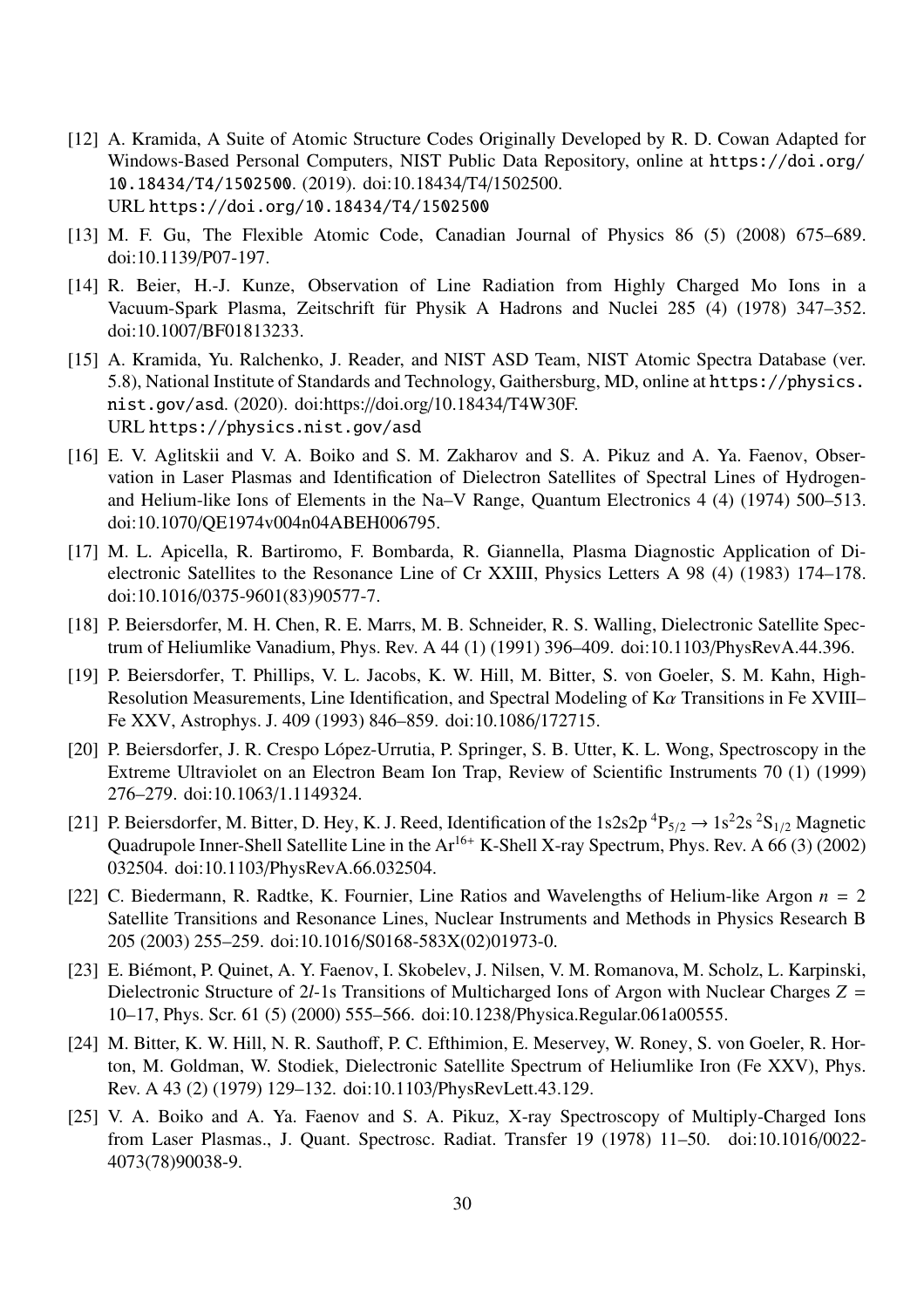- [26] F. Bombarda, R. Giannella, E. Kallne, G. J. Tallents, F. Bely-Dubau, Observations and Comparisons with Theory of the Heliumlike and Hydrogenlike Resonance Lines and Satellites of Nickel from the JET Tokamak, Phys. Rev. A 37 (2) (1988) 504–522. doi:10.1103/PhysRevA.37.504.
- [27] R. Bruch, D. Schneider, W. H. E. Schwarz, M. Meinhart, B. M. Johnson, K. Taulbjerg, Projectile Auger Spectra of Gas- and Foil-Excited Oxygen Ions at MeV Energies, Phys. Rev. A 19 (2) (1979) 587–606. doi:10.1103/PhysRevA.19.587.
- [28] R. Bruch, N. Stolterfoht, S. Datz, P. D. Miller, P. L. Pepmiller, Y. Yamazaki, H. F. Krause, J. K. Swenson, K. T. Chung, B. F. Davis, High-Resolution KLL Auger Spectra of Multiply Ionized Oxygen Projectiles Studied by Zero-Degree Electron Spectroscopy, Phys. Rev. A 35 (10) (1987) 4114–4121. doi:10.1103/PhysRevA.35.4114.
- [29] R. Bruch, D. Schneider, M. H. Chen, K. T. Chung, B. F. Davis, Projectile K Auger Spectra of Li-, Be-, and B-like Multiply Charged Ne Ions: Auger Energies, Auger Rates, and Intensity Ratios, Phys. Rev. A 44 (9) (1991) 5659–5673. doi:10.1103/PhysRevA.44.5659.
- [30] B. A. Bryunetkin, A. Y. Faenov, M. Kalashnikov, P. Nickles, M. Schnuerer, I. Y. Skobelev, J. Abdallah, J., R. E. H. Clark, X-Ray Spectral Investigations of a High Irradiance Picosecond Laser Produced Plasma, J. Quant. Spectrosc. Radiat. Transfer 53 (1) (1995) 45–58. doi:10.1016/0022-4073(94)00099- S.
- [31] V. A. Bryzgunov and S. Yu. Lukyanov and M. T. Pakhomov and A. M. Potapov and S. A. Chuvatin, X-ray spectrum of he-like chromium in a laboratory plasma, Sov. Phys.–JETP 55 (1982) 1095–1098.
- [32] C. T. Chantler, D. Paterson, L. T. Hudson, F. G. Serpa, J. D. Gillaspy, E. Takács, Absolute Measurement of the Resonance Lines in Heliumlike Vanadium on an Electron-Beam Ion Trap, Phys. Rev. A 62 (4) (2000) 042501. doi:10.1103/PhysRevA.62.042501.
- [33] J. Clementson, P. Beiersdorfer, M. F. Gu, X-ray Spectroscopy of E2 and M3 Transitions in Ni-like W, Phys. Rev. A 81 (1) (2010) 012505. doi:10.1103/PhysRevA.81.012505.
- [34] C. L. Cocke, B. Curnutte, J. R. Macdonald, R. Randall, X-ray Emission from Foil-Excited Chlorine Beams, Phys. Rev. A 9 (1) (1974) 57–67. doi:10.1103/PhysRevA.9.57.
- [35] C. L. Cocke, B. Curnutte, R. Randall, X-ray Emission from Foil-Exited Sulphur Beams, Phys. Rev. A 9 (5) (1974) 1823–1827. doi:10.1103/PhysRevA.9.1823.
- [36] V. Decaux, V. L. Jacobs, P. Beiersdorfer, D. A. Liedahl, S. M. Kahn, Modeling of High-Resolution Kα Emission Spectra from Fe XVIII through Fe XXIV, Phys. Rev. A 68 (1) (2003) 012509. doi:10.1103/PhysRevA.68.012509.
- [37] Ph. Deschepper and P. Lebrun and L. Palffy and P. Pellegrin, Energy and Lifetime Measurements in Heliumlike and Lithiumlike Phosphorus, Phys. Rev. A 26 (3) (1982) 1271–1277. doi:10.1103/PhysRevA.26.1271.
- [38] H. D. Dohmann, H. Pfeng, Measurement of the Population of the  ${}^{4}P_{5/2}$ -State in Ar<sup>15+</sup> by Cascading Processes, Zeitschrift für Physik A Hadrons and Nuclei 288 (1) (1978) 29-33. doi:10.1007/BF01408197.
- [39] H. D. Dohmann, R. Mann, Measurement of the Lifetime of the  ${}^{3}P_{2}$  and  ${}^{4}P_{5/2}$  states in Ar<sup>16+</sup> and Ar<sup>15+</sup>, Zeitschrift fur Physik A Hadrons and Nuclei 291 (1) (1979) 15–22. doi:10.1007/BF01415809.
- [40] V. M. Dyakin, I. Y. Skobelev, A. Y. Faenov, A. Bartnik, H. Fiedorowicz, M. Szczurek, A. Osterheld, J. Nilsen, Precision Measurements of the Wavelengths of Spectral Lines of Multiply Charged Krypton and Argon Ions Formed in a Gas Target Heated by Laser Radiation, Quantum Electronics 27 (8) (1997) 691–695. doi:10.1070/QE1997v027n08ABEH001028.
- [41] R. C. Elton, J. A. Cobble, H. R. Griem, D. S. Montgomery, R. C. Mancini, V. L. Jacobs, E. Behar,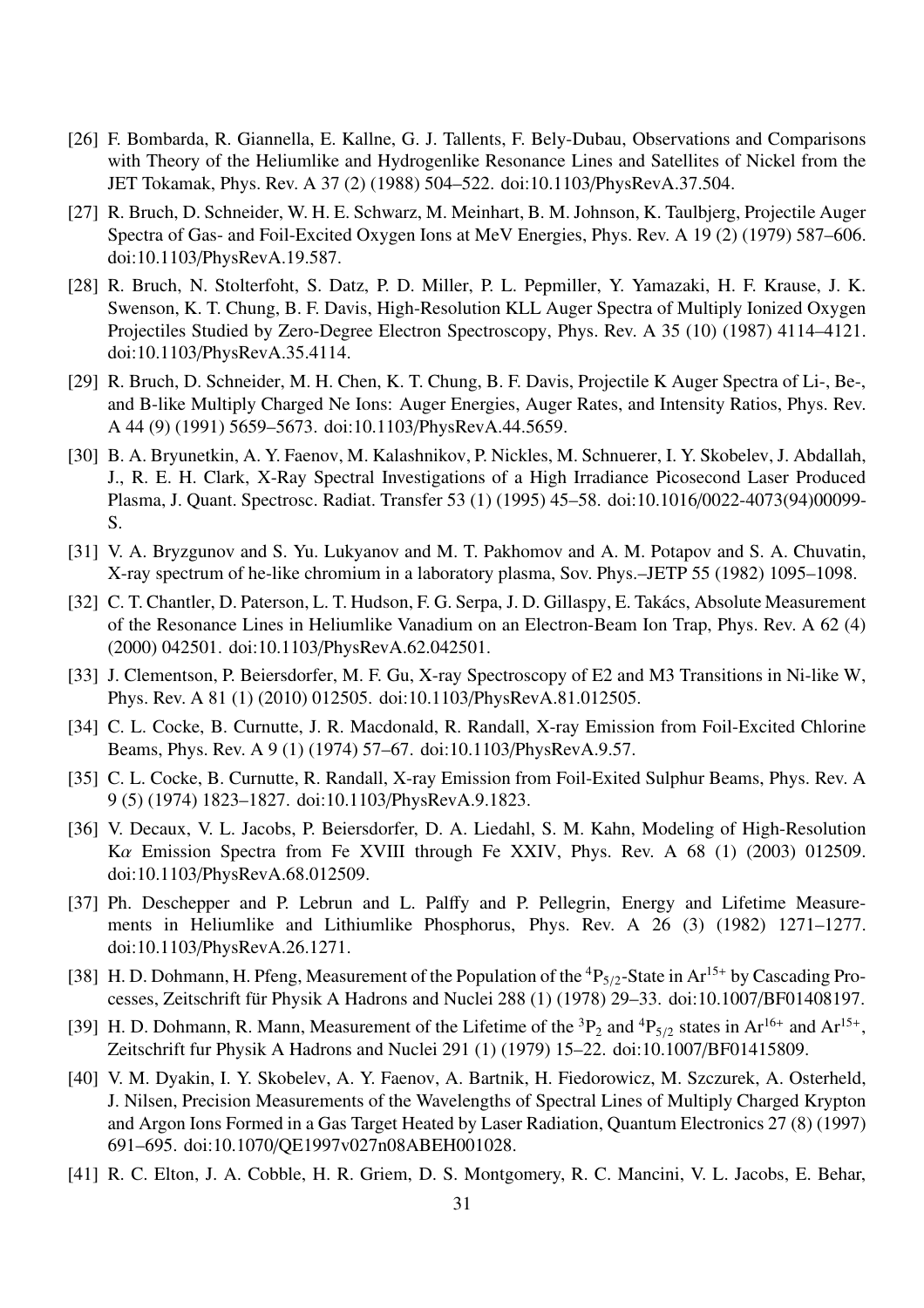Anomalous Satellite-Line Intensities from a TRIDENT Laser-Produced Plasma, J. Quant. Spectrosc. Radiat. Transfer 65 (1-3) (2000) 185–193. doi:10.1016/S0022-4073(99)00066-7.

- [42] A. Y. Faenov, B. A. Bryunetkin, V. M. Dyakin, T. A. Pikuz, I. Y. Skobelev, S. A. Pikuz, J. Nilsen, A. L. Osterheld, U. I. Safronova, High-Resolution Measurements of Mg XI and Cu XX Resonance and Satellite Transitions and the Resonance Defect in the Mg-Pumped Cu X-ray Laser Scheme, Phys. Rev. A 52 (5) (1995) 3644–3650. doi:10.1103/PhysRevA.52.3644.
- [43] U. Feldman, G. A. Doschek, J. Nagel, W. E. Behring, R. D. Cowan, Laser-Plasma Spectra of Highly Ionized Fluorine, Astrophys. J. 187 (1974) 417–422. doi:10.1086/152648.
- [44] U. Feldman, G. A. Doschek, R. W. Kreplin, High-Resolution X-ray Spectra of the 1979 March 25 Solar Flare, Astrophys. J. 238 (1980) 365–374. doi:10.1086/157993.
- [45] H. Flemberg, Optical Spectra within the Ordinary X-ray Region Recorded with Curved Crystal, Ark. Mat. Astron. Fys. 28A(18) (1942) 1–47.
- [46] Y. Fu, K. Yao, B. Wei, D. Lu, R. Hutton, Y. Zou, Overview of the Shanghai EBIT, Journal of Instrumentation 5 (8) (2010) C08011. doi:10.1088/1748-0221/5/08/C08011.
- [47] E. Gatuzz, J. García, C. Mendoza, T. R. Kallman, M. Witthoeft, A. Lohfink, M. A. Bautista, P. Palmeri, P. Quinet, Photoionization Modeling of Oxygen K Absorption in the Interstellar Medium: The Chandra Grating Spectra of XTE J1817-330, Astrophys. J. 768 (1) (2013) 60, Erratum: 778 (2013) 83. arXiv:1303.2396, doi:10.1088/0004-637X/768/1/60.
- [48] É. Y. Gol'ts, I. A. Zhitnik, É. Y. Kononov, S. L. Mandel'shtam, Y. V. Sidel'nikov, Laboratory Reproduction of Solar X-ray Flare Spectrum, Sov. Phys.–Doklady (Eng. Transl.) 20 (1975) 49–51.
- [49] A. J. González Martínez, J. R. Crespo López-Urrutia, J. Braun, G. Brenner, H. Bruhns, A. Lapierre, V. Mironov, R. Soria Orts, H. Tawara, M. Trinczek, J. Ullrich, A. N. Artemyev, Z. Harman, U. D. Jentschura, C. H. Keitel, J. H. Scofield, I. I. Tupitsyn, Benchmarking High-Field Few-Electron Correlation and QED Contributions in  $Hg^{75+}$  to  $Hg^{78+}$  Ions. I. Experiment, Phys. Rev. A 73 (5) (2006) 052710. doi:10.1103/PhysRevA.73.052710.
- [50] Yu. I. Grineva and V. I. Karev and V. V. Korneev and V. V. Krutov and S. L. Mandelstam and L. A. Vainstein and B. N. Vasilyev and I. A. Zhitnik, Solar X-ray Spectra Observed from the 'Intercosmos-4' Satellite and the 'Vertical-2' Rocket, Solar Physics 29 (2) (1973) 441–446. doi:10.1007/BF00150824.
- [51] K. O. Groeneveld, R. Mann, G. Nolte, S. Schumann, R. Spohr, B. Fricke, Beam-Foil-Excited Auger Transitions in Neon, Zeitschrift für Physik A Hadrons and Nuclei 274 (3) (1975) 191–194. doi:10.1007/BF01437729.
- [52] M. F. Gu, M. Schmidt, P. Beiersdorfer, H. Chen, D. B. Thorn, E. Träbert, E. Behar, S. M. Kahn, Laboratory Measurement and Theoretical Modeling of K-Shell X-ray Lines from Inner-Shell Excited and Ionized Ions of Oxygen, Astrophys. J. 627 (2) (2005) 1066–1071. arXiv:astro-ph/0503667, doi:10.1086/430666.
- [53] N. Hell, G. V. Brown, J. Wilms, V. Grinberg, J. Clementson, D. Liedahl, F. S. Porter, R. L. Kelley, C. A. Kilbourne, P. Beiersdorfer, Laboratory Measurements of the K-Shell Transition Energies in L-Shell Ions of Si and S, Astrophys. J. 830 (1) (2016) 26. arXiv:1609.00403, doi:10.3847/0004-637X/830/1/26.
- [54] G. Hofmann, A. Müller, K. Tinschert, E. Salzborn, Indirect Processes in the Electron Impact Ionization of Li-like Ions, Zeitschrift für Physik D Atoms, Molecules and Clusters 16 (2) (1990) 113–127. doi:10.1007/BF01679572.
- [55] E. Jannitti, P. Nicolosi, G. Tondello, Absorption Spectra from 1s Inner Shell Electron of Ionized and Neutral Carbon, Phys. Scr. 41 (4) (1990) 458–463. doi:10.1088/0031-8949/41/4/017.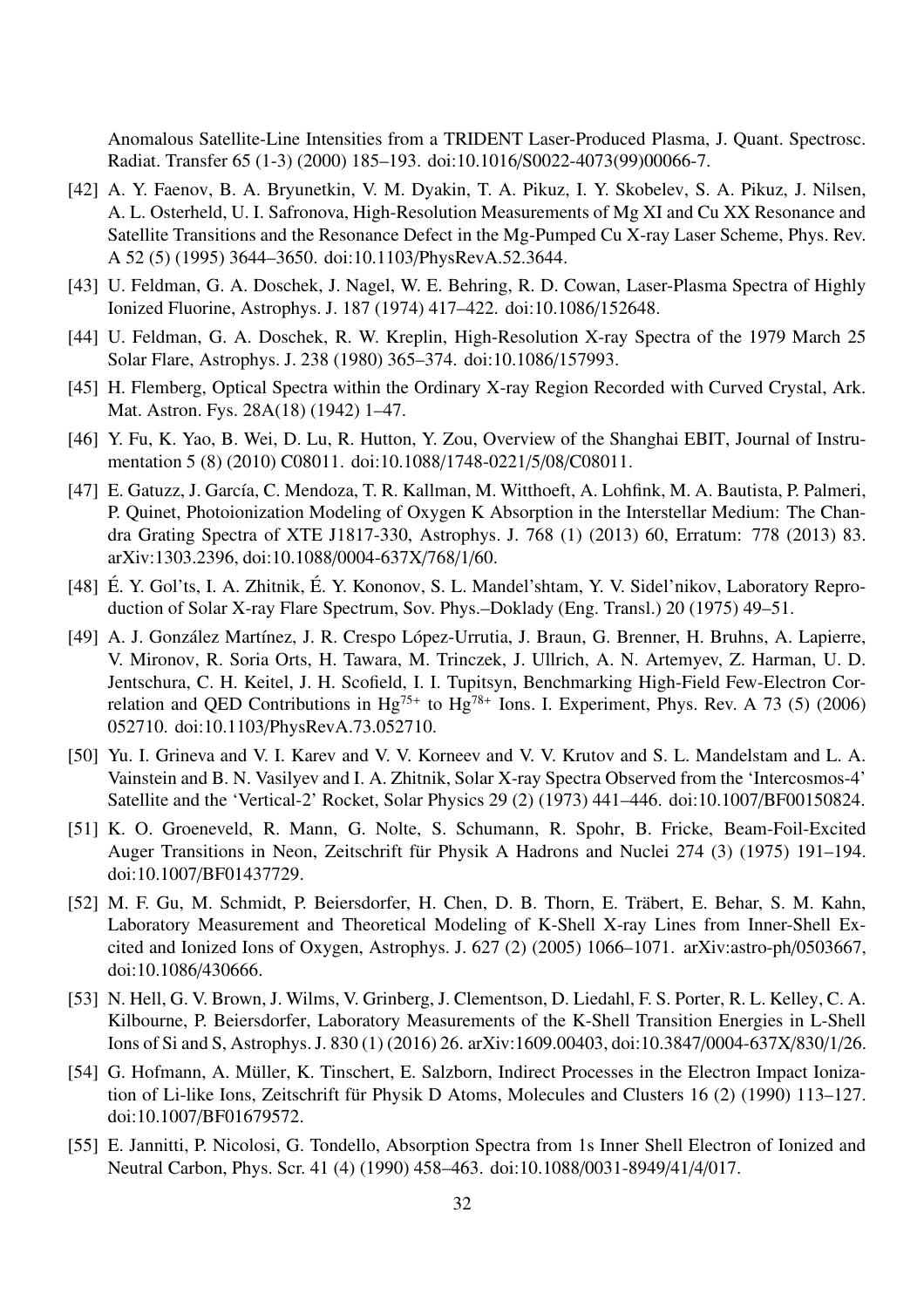- [56] I. Kádár, S. Ricz, J. Végh, B. Sulik, D. Varga, D. Berényi, High-Resolution Ne K Auger Spectra from Collisions between Ne and H<sup>+</sup>, Ne<sup>3+</sup>, Ne<sup>10+</sup>, Ar<sup>6+</sup>, and Ar<sup>16+</sup> (5.5 MeV/u), Phys. Rev. A 41 (7) (1990) 3518–3533. doi:10.1103/PhysRevA.41.3518.
- [57] R. L. Kauffman, C. W. Woods, F. F. Hopkins, D. O. Elliott, K. A. Jamison, P. Richard, X-ray Decay Energies of Highly Ionized Fluorine Atoms, Journal of Physics B: Atomic, Molecular and Optical Physics 6 (10) (1973) 2197–2203. doi:10.1088/0022-3700/6/10/031.
- [58] R. L. Kauffman, C. W. Woods, K. A. Jamison, P. Richard, Relative Multiple Ionization Cross Sections of Neon by Projectiles in the 1–2-MeV/amu Energy Range, Phys. Rev. A 11 (3) (1975) 872–883. doi:10.1103/PhysRevA.11.872.
- [59] G. Kilgus, D. Habs, D. Schwalm, A. Wolf, R. Schuch, N. R. Badnell, Dielectronic Recombination from the Ground State of Heliumlike Carbon Ions, Phys. Rev. A 47 (6) (1993) 4859–4864. doi:10.1103/PhysRevA.47.4859.
- [60] E. Ya. Kononov and K. N. Koshelev and Yu. V. Sidelnikov, Spectra of Multiply Ionized Iron Atoms in a Low-Inductance Vacuum Discharge Time-Varying Ionization Model for the 'Plasma Point', Soviet Journal of Plasma Physics 3 (1977) 375–381.
- [61] D. H. Lee, P. Richard, J. M. Sanders, T. J. M. Zouros, J. L. Shinpaugh, S. L. Varghese, KLL Resonant Transfer Excitation to F<sup>6+</sup>(1s2*l*2*l'*) Intermediate States, Phys. Rev. A 44 (3) (1991) 1636–1643. doi:10.1103/PhysRevA.44.1636.
- [62] D. H. Lee, T. J. M. Zouros, J. M. Sanders, P. Richard, J. M. Anthony, Y. D. Wang, J. H. McGuire, K-Shell Ionization of  $O^{4+}$  and  $C^{2+}$  Ions in Fast Collisions with  $H_2$  and He Gas Targets, Phys. Rev. A 46 (3) (1992) 1374–1387. doi:10.1103/PhysRevA.46.1374.
- [63] T. N. Lie, R. C. Elton, X Radiation from Optical and Inner-Shell Transitions in a Highly Ionized Dense Plasma, Phys. Rev. A 3 (3) (1971) 865–871. doi:10.1103/PhysRevA.3.865.
- [64] J. Machado, G.-J. Bian, N. Paul, M. Trassinelli, P. Amaro, M. Guerra, C. I. Szabo, A. Gumberidze, J. M. Isac, J. P. Santos, J. P. Desclaux, P. Indelicato, Reference-Free Measurements of the 1s2s2p  ${}^{2}P^{\circ}_{1/2,3/2} \rightarrow 1s^{2}2s \ {}^{2}S_{1/2}$  and  $1s2s2p \ {}^{4}P_{5/2} \rightarrow 1s^{2}2s \ {}^{2}S_{1/2}$  Transition Energies and Widths in Lithiumlike Sulfur and Argon Ions, Phys. Rev. A 101 (6) (2020) 062505. doi:10.1103/PhysRevA.101.062505.
- [65] M. Mack, A. Niehaus, K-Shell Excited Li-like Ions: Electron Spectroscopy of the Doublet Term System, Nuclear Instruments and Methods in Physics Research B 23 (1-2) (1987) 291–296. doi:10.1016/0168-583X(87)90464-2.
- [66] A. I. Magunov, A. Y. Faenov, I. Y. Skobelev, T. A. Pikuz, E. Biémont, P. Quinet, F. Blasco, C. Bonte, F. Dorchies, T. Caillaud, F. Salin, C. Stenz, Observation of Dielectronic Satellites in the K-Spectrum of Argon Ions in Plasma Produced by Femtosecond Laser Pulses, Soviet Journal of Experimental and Theoretical Physics 95 (6) (2002) 998–1005. doi:10.1134/1.1537292.
- [67] R. Mann, High-Resolution K and L Auger Electron Spectra Induced by Single- and Double-Electron Capture from  $H_2$ , He, and Xe Atoms to  $C^{4+}$  and  $C^{5+}$  Ions at 10–100-keV Energies, Phys. Rev. A 35 (12) (1987) 4988–5004. doi:10.1103/PhysRevA.35.4988.
- [68] S. Mannervik, S. Asp, L. Broströautm, D. R. DeWitt, J. Lidberg, R. Schuch, K. T. Chung, Spectroscopic Study of Lithiumlike Carbon by Dielectronic Recombination of a Stored Ion Beam, Phys. Rev. A 55 (3) (1997) 1810–1819. doi:10.1103/PhysRevA.55.1810.
- [69] D. L. Matthews, W. J. Braithwaite, H. H. Wolter, C. F. Moore, Multiply Excited States in the Two- and Three-Electron Oxygen Ion, Phys. Rev. A 8 (3) (1973) 1397–1402. doi:10.1103/PhysRevA.8.1397.
- [70] D. L. Matthews, R. J. Fortner, D. Schneider, C. F. Moore, Evidence for Nonstatistical Population of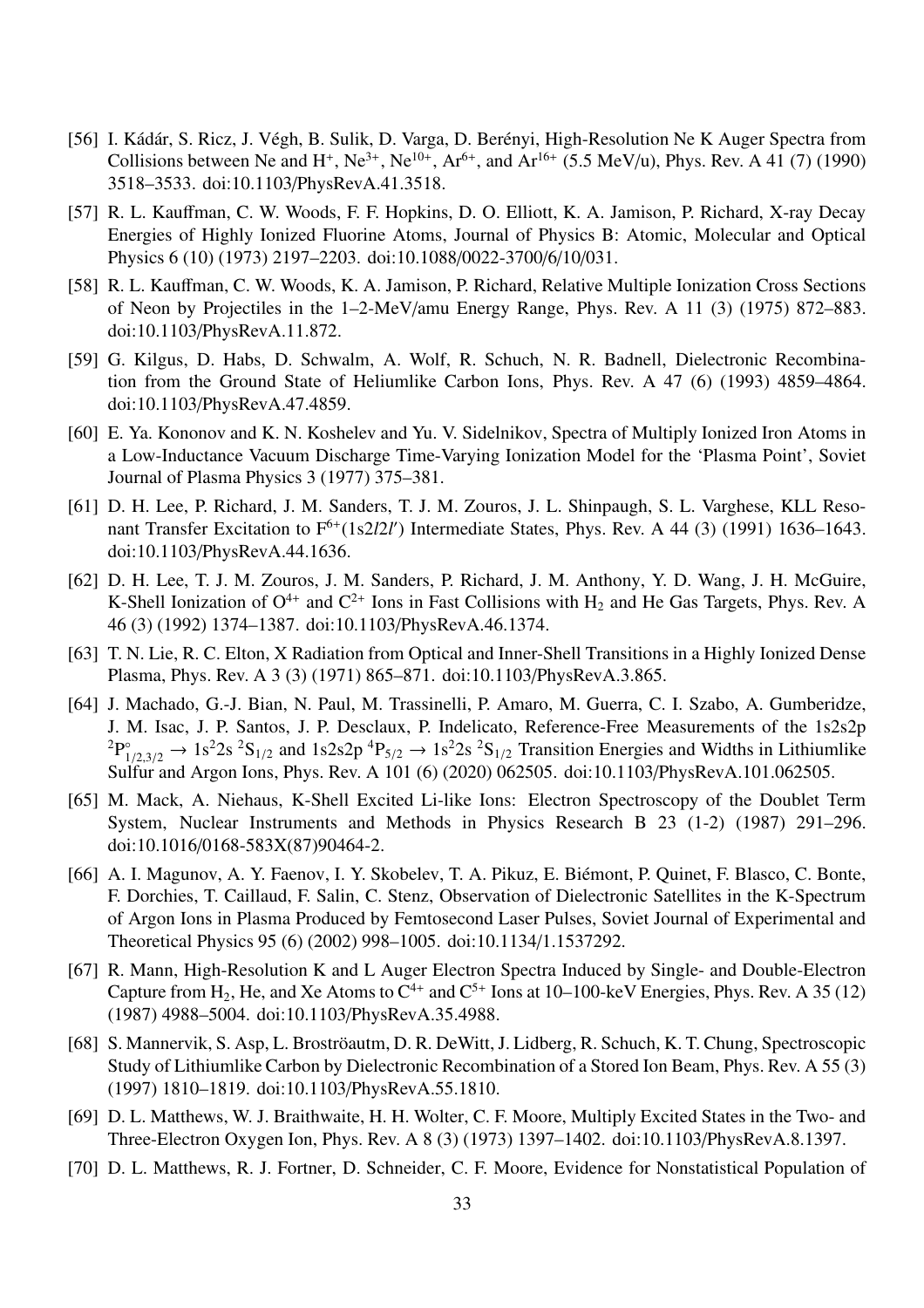Configurations in Li-like Neon Following  $Cl^{13+} \to Ne$  Collisions, Phys. Rev. A 14 (4) (1976) 1561– 1565. doi:10.1103/PhysRevA.14.1561.

- [71] B. M. McLaughlin, J.-M. Bizau, D. Cubaynes, S. Guilbaud, S. Douix, M. M. Al Shorman, M. O. A. El Ghazaly, I. Sakho, M. F. Gharaibeh, K-Shell Photoionization of  $O^{4+}$  and  $O^{5+}$  Ions: Experiment and Theory, Mon. Not. R. Astron. Soc. 465 (4) (2017) 4690–4702. doi:10.1093/mnras/stw2998.
- [72] J. R. Mowat, K. W. Jones, B. M. Johnson, Excitation Energy of the  $(1s2s2p)^4P_s^{\circ}$  $\int_{5/2}^{\infty}$  state in lithiumlike aluminum, Phys. Rev. A 14 (3) (1976) 1109–1113. doi:10.1103/PhysRevA.14.1109.
- [73] A. Müller, S. Schippers, R. A. Phaneuf, S. W. J. Scully, A. Aguilar, A. M. Covington, I. Álvarez, C. Cisneros, E. D. Emmons, M. F. Gharaibeh, G. Hinojosa, A. S. Schlachter, B. M. McLaughlin, K-Shell Photoionization of Ground-State Li-like Carbon Ions  $[C^{3+}]$ : Experiment, Theory and Comparison with Time-Reversed Photorecombination, Journal of Physics B: Atomic, Molecular and Optical Physics 42 (23) (2009) 235602. arXiv:1203.5441, doi:10.1088/0953-4075/42/23/235602.
- [74] P. Nicolosi, G. Tondello, Satellite Spectra from Laser-Produced Plasmas of Be, B, C, N, and O in He-like and Li-like Configurations, J. Opt. Soc. Am. 67 (8) (1977) 1033–1039. doi:10.1364/JOSA.67.001033.
- [75] J. H. Parkinson, The Analysis of a High Resolution X-Ray Spectrum of a Solar Active Region, Solar Physics 42 (1) (1975) 183–207. doi:10.1007/BF00153295.
- [76] A. T. Payne, C. T. Chantler, M. N. Kinnane, J. D. Gillaspy, L. T. Hudson, L. F. Smale, A. Henins, J. A. Kimpton, E. Takacs, Helium-Like Titanium X-ray Spectrum as a Probe of QED Computation, Journal of Physics B Atomic Molecular Physics 47 (18) (2014) 185001. doi:10.1088/0953-4075/47/18/185001.
- [77] N. J. Peacock, R. J. Speer, M. G. Hobby, Spectra of Highly Ionized Neon and Argon in a Plasma Focus Discharge, Journal of Physics B: Atomic, Molecular and Optical Physics 2 (7) (1969) 798–819. doi:10.1088/0022-3700/2/7/310.
- [78] N. J. Peacock, M. G. Hobby, M. Galanti, Satellite Spectra for Helium-like Ions in Laser-Produced Plasmas, Journal of Physics B: Atomic, Molecular and Optical Physics 6 (10) (1973) L298–L304. doi:10.1088/0022-3700/6/10/007.
- [79] F. S. Porter, J. S. Adams, P. Beiersdorfer, G. V. Brown, J. Clementson, M. Frankel, S. M. Kahn, R. L. Kelley, C. A. Kilbourne, High-Resolution X-ray Spectroscopy with the EBIT Calorimeter Spectrometer, in: B. Young, B. Cabrera, A. Miller (Eds.), The Thirteenth International Workshop on Low Temperature Detectors - LTD13, Vol. 1185 of American Institute of Physics Conference Series, 2009, pp. 454–457. doi:10.1063/1.3292376.
- [80] A. Pospieszczyk, Dielectronic Recombination of Ne IX-, F VIII-, and O VII-Ions, Astron. Astrophys. 39 (1975) 357.
- [81] J. E. Rice, M. A. Graf, J. L. Terry, E. S. Marmar, K. Giesing, F. Bombarda, X-Ray Observations of Helium-like Scandium from the Alcator C-Mod Tokamak, Journal of Physics B Atomic Molecular Physics 28 (5) (1995) 893–905. doi:10.1088/0953-4075/28/5/021.
- [82] J. E. Rice, M. L. Reinke, J. M. A. Ashbourn, C. Gao, M. M. Victora, M. A. Chilenski, L. Delgado-Aparicio, N. T. Howard, A. E. Hubbard, J. W. Hughes, J. H. Irby, X-Ray Observations of Ca<sup>19+</sup>, Ca<sup>18+</sup> and Satellites from Alcator C-Mod Tokamak Plasmas, Journal of Physics B Atomic Molecular Physics 47 (7) (2014) 075701. doi:10.1088/0953-4075/47/7/075701.
- [83] M. Rødbro, R. Bruch, P. Bisgaard, High-Resolution Projectile Auger Spectroscopy for Li, Be, B and C Excited in Single Gas Collisions I. Line Energies for Prompt Decays, Journal of Physics B: Atomic, Molecular and Optical Physics 12 (15) (1979) 2413–2447. doi:10.1088/0022-3700/12/15/009.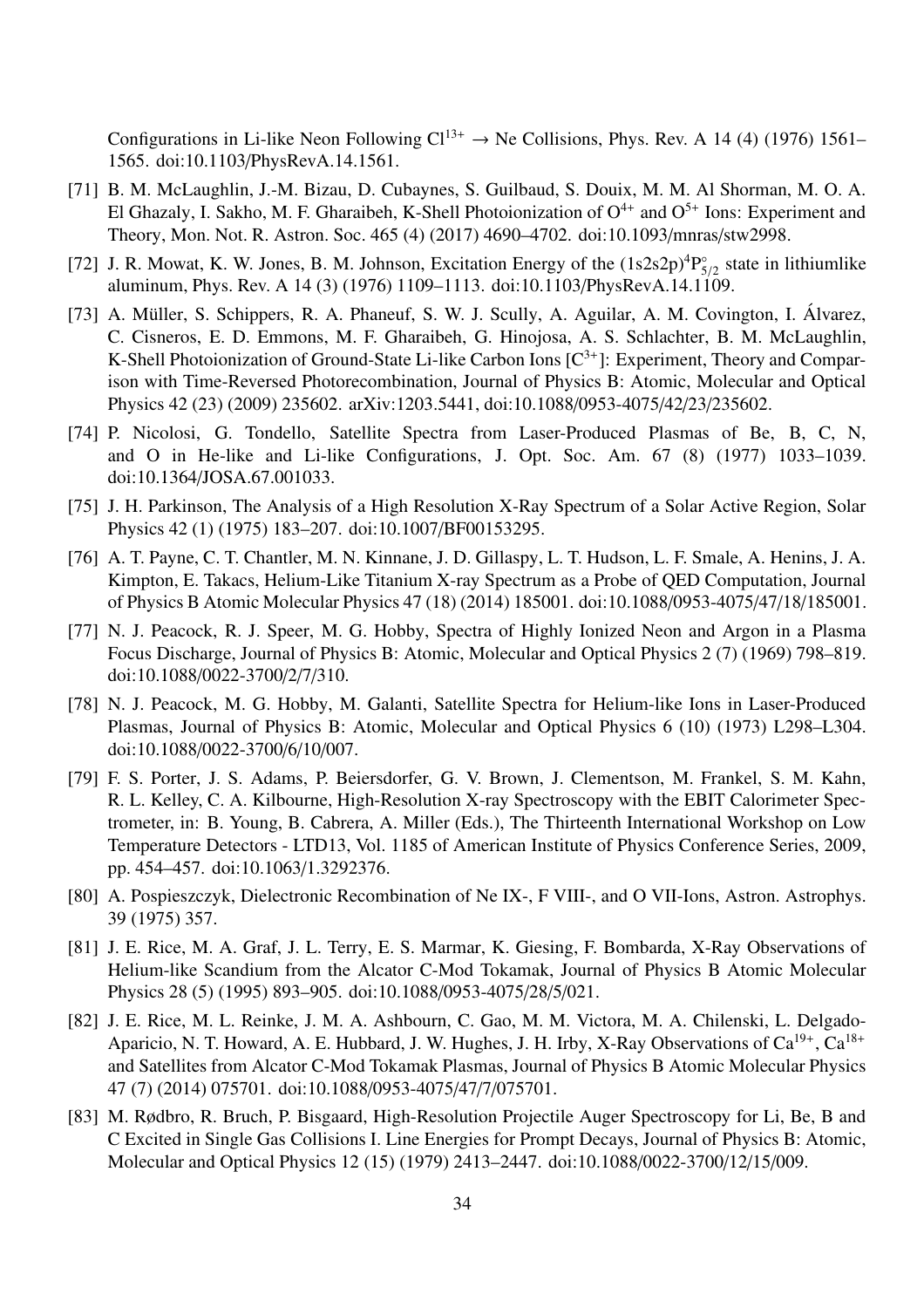- [84] N. V. Roth, R. C. Elton, Measurement and identification of laboratory produced vacuum ultraviolet spectral lines (nrl report 6638), Tech. inform., U. S. Clearinghouse Fed. Sci., aD 667584, 41 pp. (1968).
- [85] J. K. Rudolph, S. Bernitt, S. W. Epp, R. Steinbrügge, C. Beilmann, G. V. Brown, S. Eberle, A. Graf, Z. Harman, N. Hell, M. Leutenegger, A. Müller, K. Schlage, H.-C. Wille, H. Yavas, J. Ullrich, J. R. Crespo López-Urrutia, X-Ray Resonant Photoexcitation: Linewidths and Energies of Kα Transitions in Highly Charged Fe Ions, Phys. Rev. Lett. 111 (10) (2013) 103002. arXiv:1306.4348, doi:10.1103/PhysRevLett.111.103002.
- [86] U. I. Safronova and Yu. V. Sidelnikov, Ni XXVII–XXV Ion Spectra in the Plasma of a Low Inductance Vacuum Spark, in: Prikladnaya Spektroskopiya, Akademiya Nauk SSSR, Otdeleniye Obshchey Fiziki i Astronomii, Nauchnyi Sovet po Spektroskopii, Moscow, 1977, pp. 5–7.
- [87] G. A. Sawyer, F. C. Jahoda, F. L. Ribe, T. F. Stratton, X-Ray Spectroscopic Measurements of a High-Temperature Plasma, J. Quant. Spectrosc. Radiat. Transfer 2 (4) (1962) 467–475. doi:10.1016/0022- 4073(62)90032-8.
- [88] S. Schlesser, S. Boucard, D. S. Covita, J. M. F. dos Santos, H. Fuhrmann, D. Gotta, A. Gruber, M. Hennebach, A. Hirtl, P. Indelicato, E.-O. Le Bigot, L. M. Simons, L. Stingelin, M. Trassinelli, J. F. C. A. Veloso, A. Wasser, J. Zmeskal, High-Accuracy X-ray Line Standards in the 3-keV Region, Phys. Rev. A 88 (2) (2013) 022503. doi:10.1103/PhysRevA.88.022503.
- [89] M. Schmidt, P. Beiersdorfer, H. Chen, D. B. Thorn, E. Träbert, E. Behar, Laboratory Wavelengths of K-Shell Resonance Lines of O V and O VI, Astrophys. J. 604 (2) (2004) 562–564. doi:10.1086/381961.
- [90] D. Schneider, R. Bruch, W. H. E. Schwarz, T. C. Chang, C. F. Moore, Identifications of Auger Spectra from 2-MeV Foil-Excited Carbon Ions, Phys. Rev. A 15 (3) (1977) 926–934. doi:10.1103/PhysRevA.15.926.
- [91] J. F. Seely, U. Feldman, High-Resolution Observations of X-ray Transitions in Fe XXV–XXIII, Journal of Physics B: Atomic, Molecular and Optical Physics 18 (23) (1985) L797–L801. doi:10.1088/0022- 3700/18/23/001.
- [92] J. F. Seely, U. Feldman, U. I. Safronova, Measurement of Wavelengths and Lamb Shifts for Inner-Shell Transitions in Fe XVIII–XXIV, Astrophys. J. 304 (1986) 838–848. doi:10.1086/164220.
- [93] A. J. Smith, P. Beiersdorfer, V. Decaux, K. Widmann, A. Osterheld, M. Chen, Measurement of Doubly Excited Levels in Lithiumlike and Berylliumlike Cobalt, Phys. Rev. A 51 (4) (1995) 2808–2814. doi:10.1103/PhysRevA.51.2808.
- [94] N. Stolterfoht, D. Schneider, R. Mann, F. Folkmann, Auger Emission for Highly Ionised Neon Produced in 200 MeV Xe<sup>31+</sup> +Ne Collisions, Journal of Physics B: Atomic, Molecular and Optical Physics 10 (8) (1977) L281–L285. doi:10.1088/0022-3700/10/8/004.
- [95] J. Suleiman, H. G. Berry, R. W. Dunford, R. D. Deslattes, P. Indelicato, Observations of Doubly Excited States in Lithiumlike Calcium, Phys. Rev. A 49 (1) (1994) 156–160. doi:10.1103/PhysRevA.49.156.
- [96] M. R. Tarbutt, R. Barnsley, N. J. Peacock, J. D. Silver, Wavelength Measurements of the Satellite Transitions to the *n* = 2 Resonance Lines of Helium-like Argon, Journal of Physics B: Atomic, Molecular and Optical Physics 34 (20) (2001) 3979–3991. doi:10.1088/0953-4075/34/20/309.
- [97] TFR Group, J. Dubau, M. Loulergue, High-Resolution Spectra from Inner-Shell Transitions in Highly Ionised Chromium (Cr XIX–XXIII), Journal of Physics B: Atomic, Molecular and Optical Physics 15 (7) (1982) 1007–1019. doi:10.1088/0022-3700/15/7/010.
- [98] TFR Group, F. Bombarda, F. Bely-Dubau, P. Faucher, M. Cornille, J. Dubau, M. Loulergue, Dielectronic Satellite Spectrum of Heliumlike Argon: A Contribution to the Physics of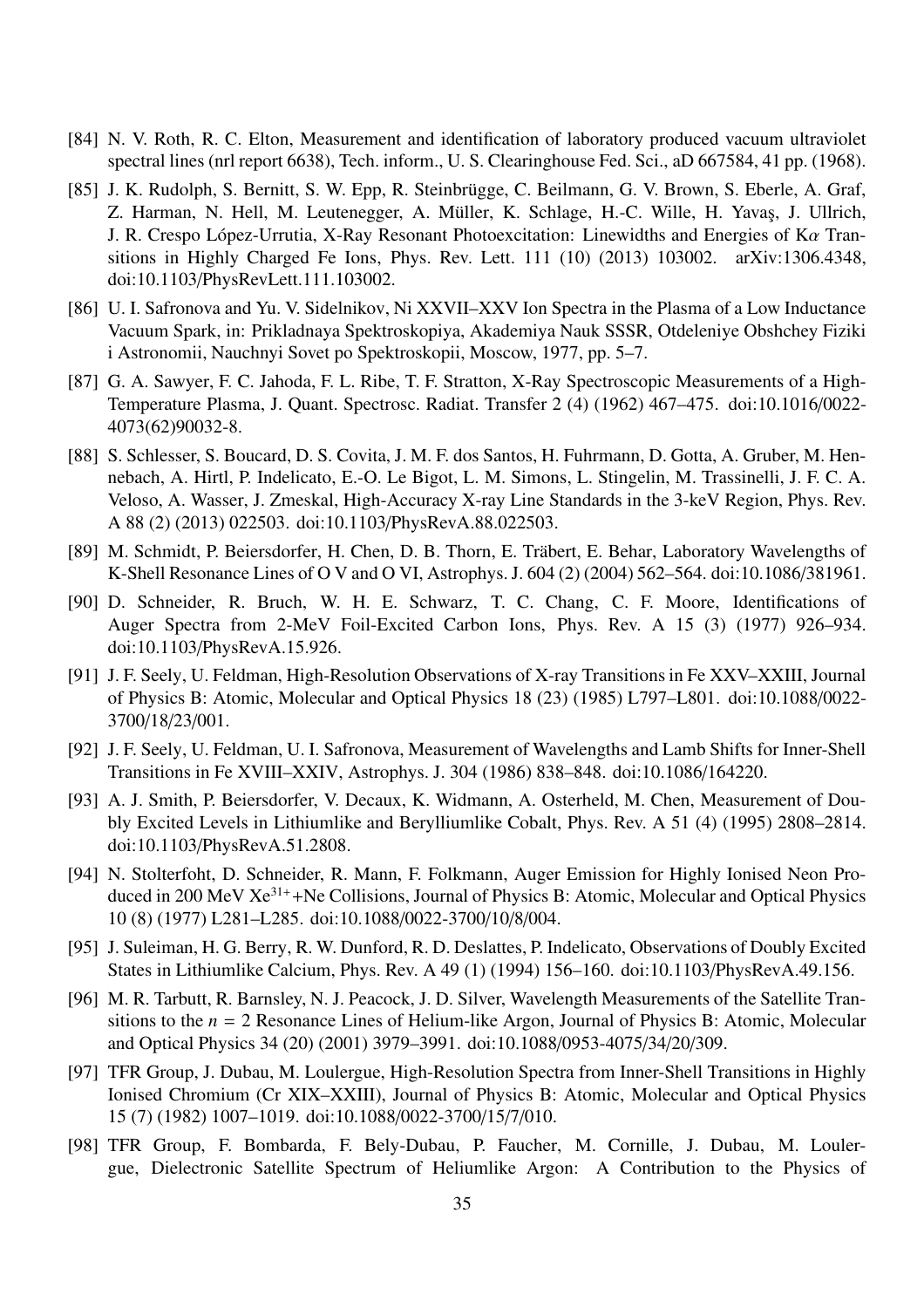Highly Charged Ions and Plasma Impurity Transport, Phys. Rev. A 32 (4) (1985) 2374–2383. doi:10.1103/PhysRevA.32.2374.

- [99] TFR Group, M. Cornille, J. Dubau, M. Loulergue, Charge-Dependent Wavelength Shifts and Line Intensities in the Dielectronic Satellite Spectrum of Heliumlike Ions, Phys. Rev. A 32 (5) (1985) 3000– 3004. doi:10.1103/PhysRevA.32.3000.
- [100] D. B. Thorn, G. V. Brown, J. H. T. Clementson, H. Chen, M. Chen, P. Beiersdorfer, K. R. Boyce, C. A. Kilbourne, F. S. Porter, R. L. Kelley, High-Resolution Spectroscopy of K-Shell Praseodymium with a High-Energy Microcalorimeter, Canadian Journal of Physics 86 (1) (2008) 241–244. doi:10.1139/P07- 134.
- [101] A. B. C. Walker, Jr., H. R. Rugge, Observation of Autoionizing States in the Solar Corona, Astrophys. J. 164 (1971) 181. doi:10.1086/150828.
- [102] A. B. C. Walker, Jr., H. R. Rugge, K. Weiss, Relative Coronal Abundances Derived from X-Ray Observations. I. Sodium, Magnesium, Aluminum, Silicon, Sulfur, and Argon, Astrophys. J. 188 (1974) 423–440. doi:10.1086/152730.
- [103] B. J. Wargelin, S. M. Kahn, P. Beiersdorfer, Dielectronic Satellite Contributions to Ne VIII and Ne IX K-Shell Spectra, Phys. Rev. A 63 (2) (2001) 022710. doi:10.1103/PhysRevA.63.022710.
- [104] K. Widmann, P. Beiersdorfer, V. Decaux, S. R. Elliott, D. Knapp, A. Osterheld, M. Bitter, A. Smith, Studies of He-like Krypton for Use in Determining Electron and Ion Temperatures in Very-High-Temperature Plasmas, Review of Scientific Instruments 66 (1) (1995) 761–763. doi:10.1063/1.1146281.
- [105] Y. Yao, N. S. Schulz, M. F. Gu, M. A. Nowak, C. R. Canizares, High-Resolution X-Ray Spectroscopy of the Multiphase Interstellar Medium Toward Cyg X-2, Astrophys. J. 696 (2) (2009) 1418–1430. arXiv:0902.2778, doi:10.1088/0004-637X/696/2/1418.
- [106] J. P. Buchet, M. C. Buchet-Poulizac, A. Denis, J. Desesquelles, M. Druetta, S. Martin, J. P. Grandin, D. Hennecart, X. Husson, D. Lecler, Détermination de la structure fine des états doublement excités  $1s2s2p$ <sup>4</sup>P° et  $1s2p^2$ <sup>4</sup>P et de la durée de vie du niveau  $1s2p^2$ <sup>4</sup>P<sub>1/2</sub> de Al XI, Journale de Physique Lett. 45 (1984) 361–366. doi:10.1051/jphyslet:01984004508036100.
- [107] L. Engström, R. Hutton, N. Reistad, I. Martinson, S. Huldt, S. Mannervik, E. Träbert, A New Measurement of the  $1s2s2p$  <sup>4</sup>P $\circ$ -1s2p<sup>2</sup> <sup>4</sup>P Transitions in C IV: Wavelengths, Fine Structure Intervals and Lifetimes, Phys. Scr. 36 (2) (1987) 250–254. doi:10.1088/0031-8949/36/2/011.
- [108] E. J. Knystautas, M. Druetta, Fine Structure and Differential Metastability Measurements for the Doubly Excited 1s2s2p<sup>4</sup>P° and 1s2p<sup>24</sup>P States of Lithiumlike Ne VIII, Phys. Rev. A 31 (4) (1985) 2279– 2282. doi:10.1103/PhysRevA.31.2279.
- [109] A. E. Livingston, H. G. Berry, Fine Structure of the  $1s2s2p$  <sup>4</sup>P° and  $1s2p^2$  <sup>4</sup>P Doubly Excited States in Lithiumlike Carbon, Nitrogen, and Oxygen, Phys. Rev. A 17 (6) (1978) 1966–1975. doi:10.1103/PhysRevA.17.1966.
- [110] A. E. Livingston, J. E. Hardis, L. J. Curtis, R. L. Brooks, H. G. Berry, Observation of Quartet-State Fine Structures and Lifetimes in Lithiumlike Ne VIII, Phys. Rev. A 30 (4) (1984) 2089–2092. doi:10.1103/PhysRevA.30.2089.
- [111] I. Martinson, B. Denne, J. O. Ekberg, L. Engström, S. Huldt, C. Jupén, U. Litzén, S. Mannervik, A. Trigueiros, Transitions in Multiply Excited F VI and F VII, Phys. Scr. 27 (3) (1983) 201–206. doi:10.1088/0031-8949/27/3/009.
- [112] E. Träbert, H. Hellmann, P. H. Heckmann, S. Bashkin, H. A. Klein, J. D. Silver, Finestruc-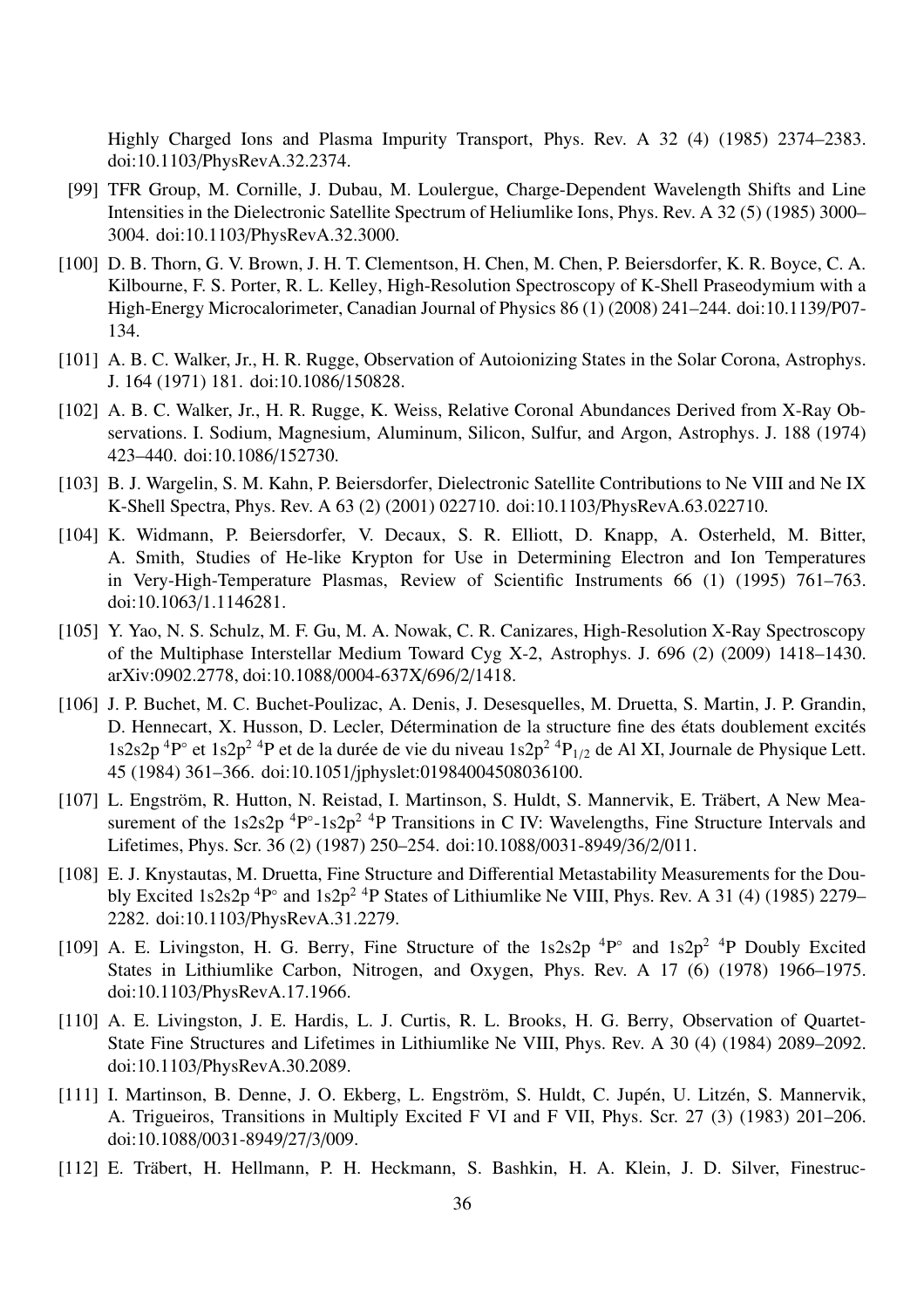ture Transitions in Doubly Excited Three-Electron  $Mg^{9+}$ , Physics Letters A 93 (2) (1982) 76–80. doi:10.1016/0375-9601(82)90220-1.

- [113] E. Träbert, H. Hellmann, P. H. Heckmann, Observation of Transitions between Quartet Levels of Doubly Excited Al<sup>10+</sup>, Zeitschrift für Physik A Hadrons and Nuclei 313 (4) (1983) 373-374. doi:10.1007/BF01439495.
- [114] A. N. Artemyev, V. M. Shabaev, V. A. Yerokhin, G. Plunien, G. Soff, QED Calculation of the  $n = 1$  and  $n = 2$  Energy Levels in He-like Ions, Phys. Rev. A 71 (2005) 062104. doi:10.1103/PhysRevA.71.062104.
- [115] V. A. Yerokhin, A. Surzhykov, Theoretical Energy Levels of 1s*n*s and 1s*n*p States of Helium-Like Ions, Journal of Physical and Chemical Reference Data 48 (3) (2019) 033104. arXiv:1908.08940, doi:10.1063/1.5121413.
- [116] G. W. Drake, Theoretical Energies for the  $n = 1$  and 2 States of the Helium Isoelectronic Sequence up to *Z* = 100, Canadian Journal of Physics 66 (1988) 586. doi:10.1139/p88-100.
- [117] P. Indelicato, QED Tests with Highly Charged Ions, J. Phys. B 52 (2019) 232001. doi:10.1088/1361-6455/ab42c9.
- [118] R. D. Deslattes, A. Henins, X-Ray to Visible Wavelength Ratios, Phys. Rev. Lett. 31 (16) (1973) 972– 975. doi:10.1103/PhysRevLett.31.972.
- [119] R. D. Deslattes, E. G. Kessler, P. Indelicato, L. de Billy, E. Lindroth, J. Anton, X-ray Transition Energies: New Approach to a Comprehensive Evaluation, Reviews of Modern Physics 75 (1) (2003) 35–99. doi:10.1103/RevModPhys.75.35.
- [120] V. A. Yerokhin, V. M. Shabaev, Lamb Shift of  $n = 1$  and  $n = 2$  States of Hydrogen-like Atoms,  $1 \le$  $Z \le 110$ , Journal of Physical and Chemical Reference Data 44 (3) (2015) 033103. arXiv:1506.01885, doi:10.1063/1.4927487.
- [121] A. E. Kramida, The Program LOPT for Least-Squares Optimization of Energy Levels, Computer Physics Communications 182 (2) (2011) 419–434. doi:10.1016/j.cpc.2010.09.019.
- [122] L. Ivanov, E. P. Ivanova, U. I. Safronova, Relativistic Calculation of the Spectra of the Two-Electron Atomic Ions—I, J. Quant. Spectrosc. Radiat. Transfer 15 (7-8) (1975) 553–559. doi:10.1016/0022- 4073(75)90022-9.
- [123] S. Goldsmith, Relativistic and Second Order *Z*-Dependent Calculations for the 1s-2p Transitions in Li I-like Ions, Journal of Physics B: Atomic, Molecular and Optical Physics 7 (17) (1974) 2315–2319. doi:10.1088/0022-3700/7/17/016.
- [124] R. Beier, Weak-Line Detection in the X-ray Spectrum of a Niobium Plasma Produced by a Low-Inductance Vacuum Spark, Zeitschrift fur Physik A Hadrons and Nuclei 292 (3) (1979) 219–226. doi:10.1007/BF01547465.
- [125] A. E. Kramida, M.-C. Buchet-Poulizac, Energy Levels and Spectral Lines of Ne VII, European Physical Journal D 38 (2) (2006) 265–276. doi:10.1140/epjd/e2006-00025-3.
- [126] M. M. Al Shorman, M. F. Gharaibeh, J. M. Bizau, D. Cubaynes, S. Guilbaud, N. El Hassan, C. Miron, C. Nicolas, E. Robert, I. Sakho, C. Blancard, B. M. McLaughlin, K-shell Photoionization of Be-like and Li-like Ions of Atomic Nitrogen: Experiment and Theory, Journal of Physics B: Atomic, Molecular and Optical Physics 46 (19) (2013) 195701. doi:10.1088/0953-4075/46/19/195701.
- [127] D. Cubaynes, J. M. Bizau, private communication from D. Cubaynes on July 20, 2021 (2021).
- [128] J.-Y. Liao, S.-N. Zhang, Y. Yao, Wavelength Measurements of K Transitions of Oxygen, Neon, and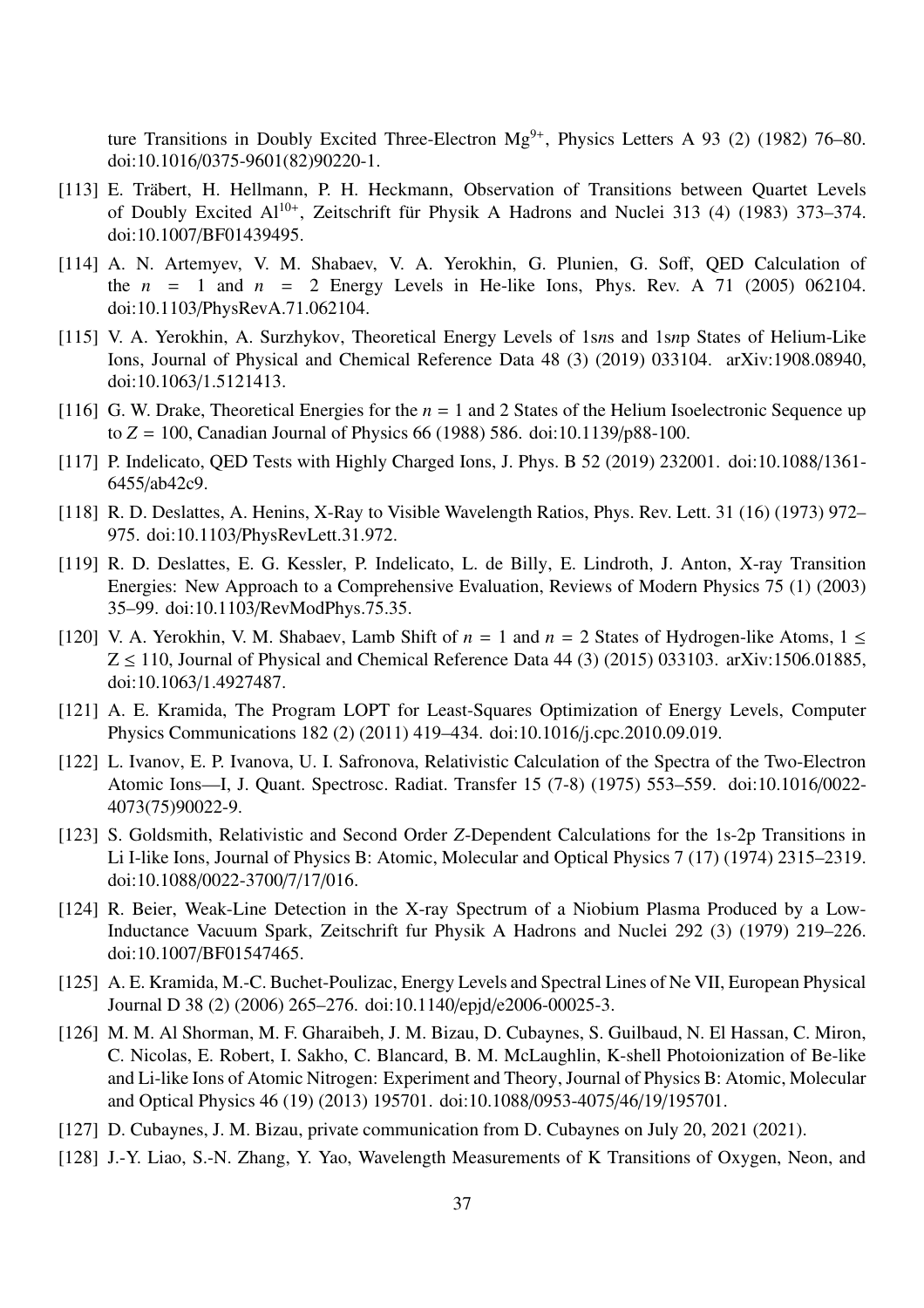Magnesium with X-Ray Absorption Lines, Astrophys. J. 774 (2) (2013) 116. arXiv:1307.2952, doi:10.1088/0004-637X/774/2/116.

- [129] S. Kraft, J. Stümpel, P. Becker, U. Kuetgens, High Resolution X-ray Absorption Spectroscopy with Absolute Energy Calibration for the Determination of Absorption Edge Energies, Review of Scientific Instruments 67 (3) (1996) 681–687. doi:10.1063/1.1146657.
- [130] J. Machado, C. I. Szabo, J. P. Santos, P. Amaro, M. Guerra, A. Gumberidze, G.-J. Bian, J. M. Isac, P. Indelicato, High-Precision Measurements of  $n = 2 \rightarrow n = 1$  Transition Energies and Level Widths in He- and Be-like Argon Ions, Phys. Rev. A 97 (3) (2018) 032517. arXiv:1802.05970, doi:10.1103/PhysRevA.97.032517.
- [131] K. T. Chung, Fine Structures and Transition Wavelengths for  $1s2s2p^{4}P$  and  $1s2p2p^{4}P$  of Lithiumlike Ions, Phys. Rev. A 29 (2) (1984) 682–689. doi:10.1103/PhysRevA.29.682.
- [132] E. Holøien, S. Geltman, Variational Calculations for Quartet States of Three-Electron Atomic Systems, Physical Review 153 (1) (1967) 81–86. doi:10.1103/PhysRev.153.81.
- [133] C. Can, T. W. Tunnell, C. P. Bhalla, K-Shell Auger Rates for Multiply-Ionized Atoms. II. Fluorine, J. Electron Spectrosc. Relat. Phenom. 27 (1982) 75–81. doi:10.1016/0368-2048(82)85055-X.
- [134] R. Bruch, K. T. Chung, W. L. Luken, J. C. Culberson, Recalibration of the KLL Auger Spectrum of Carbon, Phys. Rev. A 31 (1) (1985) 310–315. doi:10.1103/PhysRevA.31.310.
- [135] J. Sapirstein, K. T. Cheng, S-Matrix Calculations of Energy Levels of the Lithium Isoelectronic Sequence, Phys. Rev. A 83 (1) (2011) 012504. doi:10.1103/PhysRevA.83.012504.
- [136] A. J. González Martínez, Quantum interference in the dielectronic recombination of heavy highly charged ions, Ph.D. thesis, Heidelberg Univ., Germany (2005). doi:10.11588/heidok.00005636.
- [137] E. V. Aglitskii, P. S. Antsiferov, A. M. Panin, X-Ray Spectra of He-like Ions of Ga and Ge, Excited in the Low-Inductance Spark Plasma, Optics Communications 50 (1) (1984) 16–18. doi:10.1016/0030- 4018(84)90004-X.
- [138] E. V. Aglitsky, P. S. Antsiferov, S. L. Mandelstam, A. M. Panin, U. I. Safronova, S. A. Ulitin, L. A. Vainshtein, Comparison of Calculated and Measured Wavelengths of Resonance Transitions in He-like Ions for *Z* = 16–39, Physica Scripta 38 (2) (1988) 136–142. doi:10.1088/0031-8949/38/2/003.
- [139] J. F. Seely, J. Fein, M. Manuel, P. Keiter, P. Drake, C. Kuranz, P. Belancourt, Y. Ralchenko, L. Hudson, U. Feldman, Properties of Laser-Produced GaAs Plasmas Measured from Highly Resolved X-ray Line Shapes and Ratios, High Energy Density Physics 26 (2018) 73–80. doi:10.1016/j.hedp.2018.02.002.
- [140] A. N. Artemyev, T. Beier, G. Plunien, V. M. Shabaev, G. Soff, V. A. Yerokhin, Vacuum-Polarization Screening Corrections to the Energy Levels of Lithiumlike Ions, Phys. Rev. A 60 (1999) 45–49. doi:10.1103/PhysRevA.60.45.
- [141] P. Indelicato, S. Boucard, D. S. Covita, D. Gotta, A. Gruber, A. Hirtl, H. Fuhrmann, E.-O. Le Bigot, S. Schlesser, J. M. F. dos Santos, L. M. Simons, L. Stingelin, M. Trassinelli, J. Veloso, A. Wasser, J. Zmeskal, Highly Charged Ion X-rays from Electron Cyclotron Resonance Ion Sources, Nuclear Instruments and Methods in Physics Research A 580 (2007) 8–13. arXiv:physics/0610264, doi:10.1016/j.nima.2007.05.011.
- [142] L. J. Radziemski, Jr., V. Kaufman, Wavelengths, Energy Levels, and Analysis of Neutral Atomic Chlorine (CI I), J. Opt. Soc. Am. 59 (4) (1969) 424–443. doi:10.1364/JOSA.59.000424.
- [143] A. L. Rukhin, Weighted Means Statistics in Interlaboratory Studies, Metrologia 46 (3) (2009) 323–331. doi:10.1088/0026-1394/46/3/021.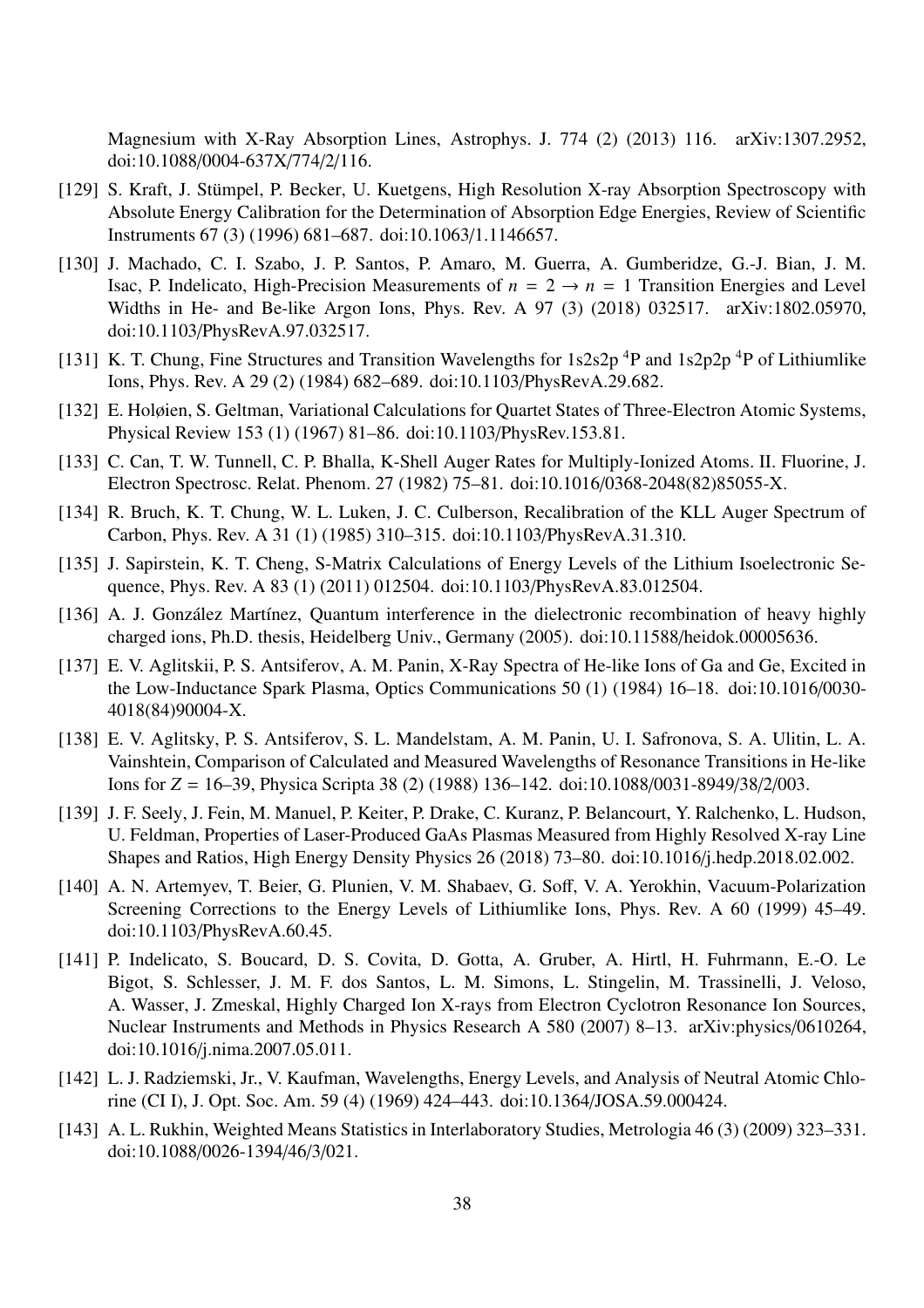- [144] A. L. Rukhin, Homogeneous Data Clusters in Interlaboratory Studies, Metrologia 56 (3) (2019) 035002. doi:10.1088/1681-7575/ab1559.
- [145] A. L. Rukhin, Estimating Heterogeneity Variances to Select a Random Effects Model, Journal of Statistical Planning and Inference 202 (2019) 1–13. doi:10.1016/j.jspi.2018.12.003.
- [146] J. J. Filliben and A. Heckert, NIST/SEMATECH e-Handbook of Statistical Methods, National Institute of Standards and Technology, Chapter 1.3.3.21, Online at http://www.itl.nist.gov/div898/ handbook/. (2013).
- [147] Joint Committee for Guides in Metrology, Working Group 1 (JCGM/WG 1), JCGM 100:2008: Evaluation of Measurement Data — Guide to the Expression of Uncertainty in Measurement, International Bureau of Weights and Measures (BIPM), Sévres, France, 2008, Online at https://www.bipm.org/en/committees/jc/jcgm/publications. URL https://www.bipm.org/documents/20126/2071204/JCGM\_100\_2008\_E.pdf/

cb0ef43f-baa5-11cf-3f85-4dcd86f77bd6?version=1.9&t=1641292658931&download= true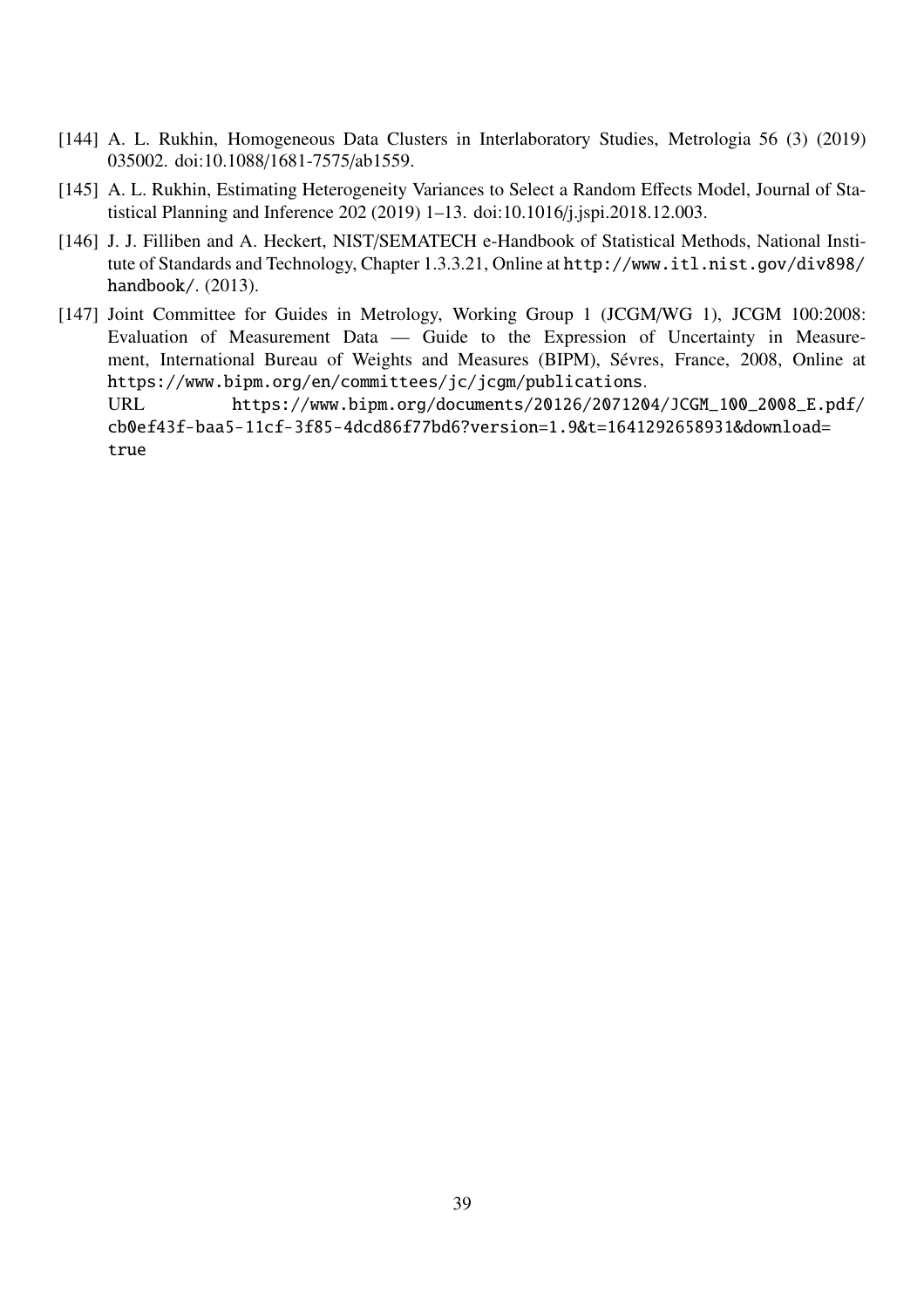# Explanation of Tables

Table 1. Recommended theoretical and experimental energies of core-excited 1s2*l*2*l* ′ quartet levels in Li-like ions.

Experimental energies are derived from beam-foil measurements of separations of levels relative to the  $1s2s2p~^4P$  $\frac{1}{3/2}$  level.

| Z               | Atomic number                                                                                                             |
|-----------------|---------------------------------------------------------------------------------------------------------------------------|
| Lbl             | Level label in Table A                                                                                                    |
| Configuration   | Configuration label in LS coupling                                                                                        |
| Term            | Term label in LS coupling                                                                                                 |
| $\overline{J}$  | Total angular momentum quantum number                                                                                     |
| $E_{\rm th}$    | Calculated energy $(cm^{-1})$ [5]                                                                                         |
| $u_{\text{th}}$ | Uncertainty of the calculated energy $(cm^{-1})$ [5]                                                                      |
| $E_{\rm exp}$   | Experimental energy $(cm^{-1})$                                                                                           |
| $u_{\rm rel}$   | Uncertainty of the experimental separation from the 1s2s2p <sup>4</sup> $P_{3/2}^{\circ}$ base level (cm <sup>-1</sup> ). |
|                 | To obtain the total uncertainty of excitation energy from the ground level, add $u_{\text{th}}$ of the                    |
|                 | base level in quadrature.                                                                                                 |
| References      | Reference to studies used to derive the level value. TW means 'This Work'.                                                |

# Table 2. Experimental and recommended (Ritz) wavenumbers for transitions between core-excited 1s2*l*2*l* ′ quartet levels in Li-like ions.

Observed wavelengths and wavenumbers are derived as weighted means of beam-foil measurements. Recommended Ritz wavenumbers are derived in a least-squares level optimization in this work.

| Z                         | Atomic number                                                                             |
|---------------------------|-------------------------------------------------------------------------------------------|
| Lb <sub>11</sub>          | Lower level label in Table A                                                              |
| Lb <sub>12</sub>          | Upper level label in Table A                                                              |
| $\lambda_{\rm obs}$       | Observed wavelength in A                                                                  |
| $u(\lambda_{\text{obs}})$ | Uncertainty of observed wavelength in $\AA$                                               |
| $\sigma_{\rm obs}$        | Observed wavenumber in $cm^{-1}$                                                          |
| $u(\sigma_{\rm obs})$     | Uncertainty of observed wavenumber in $cm^{-1}$                                           |
| $\sigma_{\text{Ritz}}$    | Ritz wavenumber in $cm^{-1}$ . This is the recommended experimental value derived in this |
|                           | work.                                                                                     |
| $u(\sigma_{\text{Ritz}})$ | Uncertainty of Ritz wavenumber in $cm^{-1}$                                               |
| $E_1$                     | Lower level value in $cm^{-1}$ from Table 1                                               |
| $E_2$                     | Upper level value in $cm^{-1}$ from Table 1                                               |
| $\mathbf F$               | Line flag: $P$ – predicted wavenumber; $b$ – blended line                                 |
| Weight                    | Transition weight in the level optimization procedure (1 for unblended lines, 0 for lines |
|                           | excluded from the level optimization, other values for blended lines)                     |
| References                | References to line observations used to derive the weighted mean $\lambda_{obs}$          |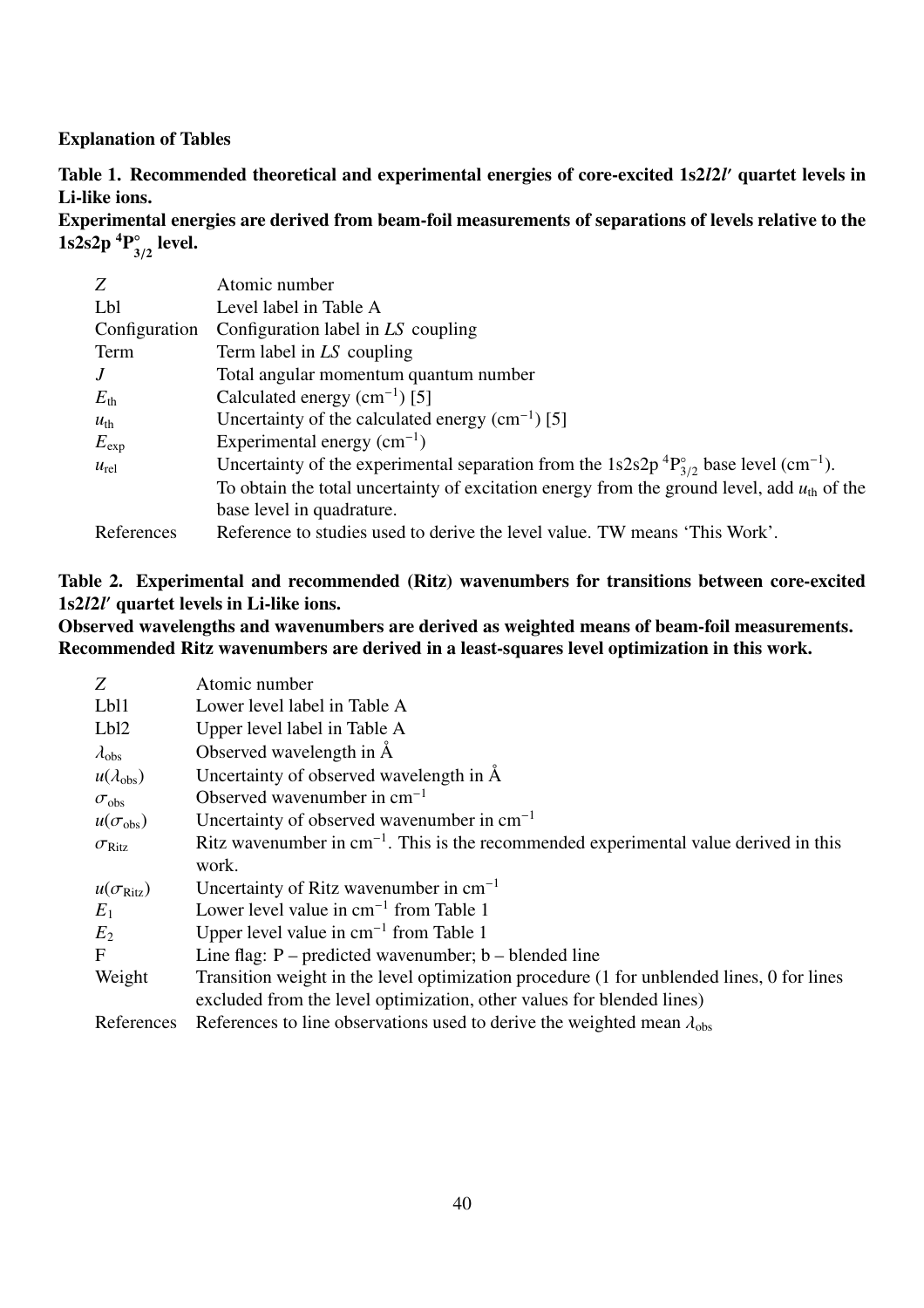# Table 3. Comparison of theoretical and experimental energies of the core-excited 1s2l2l' states in Lilike ions.

| Z                     | Atomic number                                                                           |
|-----------------------|-----------------------------------------------------------------------------------------|
| $E_{\rm th}$          | Calculated energy $(cm-1) [5, 6]$                                                       |
| $U_{\rm th}$          | Uncertainty of the calculated energy $(cm^{-1})$ [5, 6]                                 |
| $E_{\rm exp}$         | Experimental energy $(cm^{-1})$                                                         |
| $U_{\rm exp}$         | Uncertainty of the experimental energy $(cm-1)$                                         |
| Δ                     | Difference between the experimental and calculated energy values,                       |
|                       | $E_{\rm exp} - E_{\rm th}$ (cm <sup>-1</sup> )                                          |
| $\boldsymbol{R}$      | Ratio $\Delta/U_{\rm exp}$ of the difference between the experimental                   |
|                       | and calculated energy values to the uncertainty of the experimental energy              |
| $E_{\text{exp,mean}}$ | Mean experimental energy (cm <sup>-1</sup> ), averaged over all values $E_{\text{exp}}$ |
|                       | with the same Z using weights equal to $U_{\text{exp}}^{-2}$                            |
| $U_{\text{exp,mean}}$ | Uncertainty of the mean experimental energy $(cm-1)$                                    |
| $\Delta_{mean}$       | Difference between the mean experimental and calculated energy values,                  |
|                       | $E_{\text{exp,mean}} - E_{\text{th}}$ (cm <sup>-1</sup> )                               |
| $U_{\text{mean}}$     | Uncertainty of the difference between the mean experimental and                         |
|                       | calculated energy values (cm <sup>-1</sup> ), with $U_{th}$ included                    |
| $R_{\text{mean}}$     | Ratio $\Delta_{mean}/U_{mean}$ of the difference between the mean experimental          |
|                       | and calculated energy values to the uncertainty of the difference                       |
| N                     | The number of the data point (measurement number) for the given level                   |
| Ref                   | Reference                                                                               |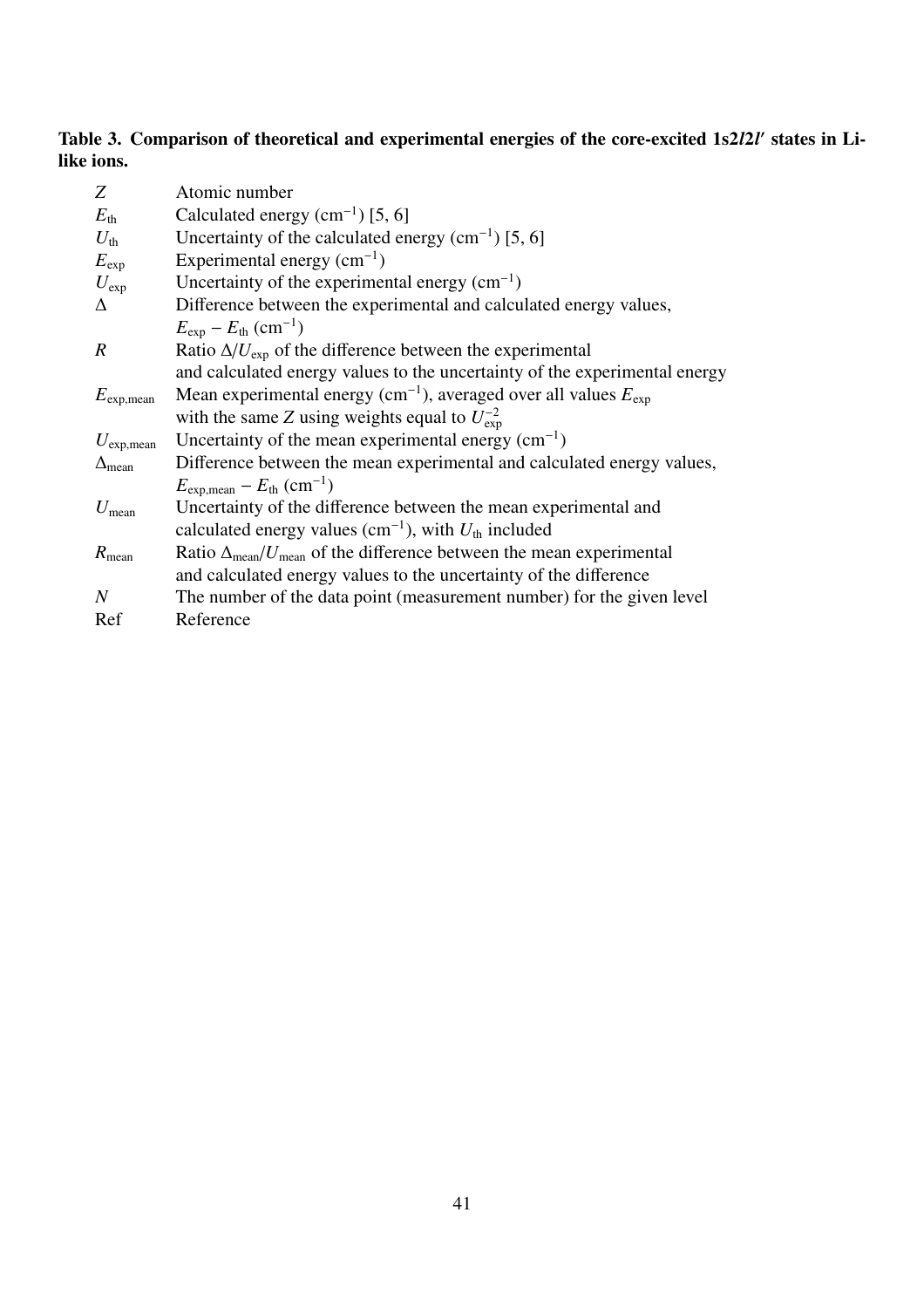#### Table 1

Recommended theoretical and experimental energies of core-excited 1s2*l*2*l* ′ quartet levels in Li-like ions. Experimental energies are derived from beam-foil measurements of separations of levels relative to the  $1s2s2p$ <sup>4</sup> $P^{\circ}_{3/2}$  level. See page 40 for Explanation of Tables.

| Ζ                | Lbl              | Configuration                  | Term                   | J   | $E_{\text{th}}$<br>$\rm cm^{-1}$ | $u_{\text{th}}$<br>$cm^{-1}$ | $E_{\rm exp}$<br>$cm^{-1}$ | $u_{rel}$<br>$\text{cm}^{-1}$ | References           |
|------------------|------------------|--------------------------------|------------------------|-----|----------------------------------|------------------------------|----------------------------|-------------------------------|----------------------|
| 6                | 1 <sub>0</sub> 1 | $1s(^{2}S)2s2p(^{3}P^{\circ})$ | 4p <sub>o</sub>        | 1/2 | 2371985                          | 9                            | 2371987.9                  | 2.8                           | $[5, 107, 109]$ , TW |
| 6                | 301              | $1s(^{2}S)2s2p(^{3}P^{\circ})$ | 4p <sub>o</sub>        | 3/2 | 2371989                          | 9                            | 2371990.6                  | 0.0                           | $[5, 107, 109]$ , TW |
| 6                | 501              | $1s(^{2}S)2s2p(^{3}P^{\circ})$ | ${}^4P^{\circ}$        | 5/2 | 2372086                          | 9                            | 2372086.8                  | 2.3                           | $[5, 107, 109]$ , TW |
| 6                | 1e2              | $1s(^{2}S)2p^{2}(^{3}P)$       | ${}^4P$                | 1/2 | 2446336                          | 9                            | 2446332.3                  | 2.1                           | $[5, 107, 109]$ , TW |
| 6                | 3e1              | $1s(^{2}S)2p^{2}(^{3}P)$       | ${}^4P$                | 3/2 | 2446412                          | 9                            | 2446409.4                  | 2.4                           | $[5, 107, 109]$ , TW |
| 6                | 5e1              | $1s(^{2}S)2p^{2}(^{3}P)$       | 4 <sub>p</sub>         | 5/2 | 2446451                          | 9                            | 2446452.3                  | 1.8                           | $[5, 107, 109]$ , TW |
| $\tau$           | 1 <sub>0</sub> 1 | $1s(^2S)2s2p(^3P^{\circ})$     | 4p <sub>o</sub>        | 1/2 | 3337990                          | 11                           | 3337980                    | 8                             | $[5, 109]$ , TW      |
| $\boldsymbol{7}$ | 301              | $1s(^{2}S)2s2p(^{3}P^{\circ})$ | ${}^4{\rm P}^{\circ}$  | 3/2 | 3338024                          | 11                           | 3338015                    | $\boldsymbol{0}$              | $[5, 109]$ , TW      |
| $\tau$           | 501              | $1s(^{2}S)2s2p(^{3}P^{\circ})$ | 4p <sub>o</sub>        | 5/2 | 3338236                          | 11                           | 3338227                    | $\overline{7}$                | $[5, 109]$ , TW      |
| $\tau$           | 1e2              | $1s(^{2}S)2p^{2}(^{3}P)$       | ${}^4P$                | 1/2 | 3427951                          | 11                           | 3427956                    | 7                             | $[5, 109]$ , TW      |
| $\boldsymbol{7}$ | 3e1              | $1s(^{2}S)2p^{2}(^{3}P)$       | $\rm ^4P$              | 3/2 | 3428109                          | 11                           | 3428122                    | 6                             | $[5, 109]$ , TW      |
| $\tau$           | 5e1              | $1s(^{2}S)2p^{2}(^{3}P)$       | 4 <sub>p</sub>         | 5/2 | 3428222                          | 11                           | 3428233                    | 6                             | $[5, 109]$ , TW      |
| 8                | 1 <sub>0</sub> 1 | $1s(^2S)2s2p(^3P^{\circ})$     | ${}^4{\rm P}^{\circ}$  | 1/2 | 4468990                          | 15                           | 4468986                    | 10                            | $[5, 109]$ , TW      |
| 8                | 301              | $1s(^{2}S)2s2p(^{3}P^{\circ})$ | ${}^4{\rm P}^{\circ}$  | 3/2 | 4469088                          | 15                           | 4469094                    | $\boldsymbol{0}$              | $[5, 109]$ , TW      |
| $\,$ 8 $\,$      | 501              | $1s(^{2}S)2s2p(^{3}P^{\circ})$ | ${}^4P^{\circ}$        | 5/2 | 4469497                          | 15                           | 4469506                    | 10                            | $[5, 109]$ , TW      |
| $\,$ 8 $\,$      | 1e2              | $1s(^{2}S)2p^{2}(^{3}P)$       | $\rm ^4P$              | 1/2 | 4574629                          | 14                           | 4574627                    | 8                             | $[5, 109]$ , TW      |
| 8                | 3e1              | $1s(^{2}S)2p^{2}(^{3}P)$       | $\rm ^4P$              | 3/2 | 4574924                          | 14                           | 4574917                    | 8                             | $[5, 109]$ , TW      |
| $\,$ 8 $\,$      | 5e1              | $1s(^{2}S)2p^{2}(^{3}P)$       | 4 <sub>p</sub>         | 5/2 | 4575172                          | 14                           | 4575172                    | 9                             | $[5, 109]$ , TW      |
| $\overline{9}$   | 1 <sub>0</sub> 1 | $1s(^{2}S)2s2p(^{3}P^{\circ})$ | ${}^4{\rm P}^{\circ}$  | 1/2 | 5765148                          | 21                           | 5765143                    | 11                            | $[5, 111]$ , TW      |
| 9                | 301              | $1s(^{2}S)2s2p(^{3}P^{\circ})$ | ${}^4P^{\circ}$        | 3/2 | 5765357                          | 21                           | 5765358                    | $\boldsymbol{0}$              | $[5, 111]$ , TW      |
| 9                | 501              | $1s(^{2}S)2s2p(^{3}P^{\circ})$ | ${}^4P^{\circ}$        | 5/2 | 5766077                          | 21                           | 5766072                    | 11                            | $[5, 111]$ , TW      |
| 9                | 1e2              | $1s(^{2}S)2p^{2}(^{3}P)$       | $\rm ^4P$              | 1/2 | 5886600                          | 20                           | 5886591                    | 14                            | $[5, 111]$ , TW      |
| 9                | 3e1              | $1s(^{2}S)2p^{2}(^{3}P)$       | ${}^4P$                | 3/2 | 5887104                          | 20                           | 5887107                    | 8                             | $[5, 111]$ , TW      |
| 9                | 5e1              | $1s(^{2}S)2p^{2}(^{3}P)$       | 4 <sub>p</sub>         | 5/2 | 5887577                          | 20                           | 5887591                    | 8                             | $[5, 111]$ , TW      |
| 10               | 1 <sub>0</sub> 1 | $1s(^{2}S)2s2p(^{3}P^{\circ})$ | ${}^4P^{\circ}$        | 1/2 | 7226607                          | 33                           | 7226590                    | 12                            | $[5, 108, 110]$ , TW |
| 10               | 301              | $1s(^{2}S)2s2p(^{3}P^{\circ})$ | ${}^4P^{\circ}$        | 3/2 | 7226994                          | 33                           | 7227021                    | $\boldsymbol{0}$              | $[5, 108, 110]$ , TW |
| 10               | 501              | $1s(^2S)2s2p(^3P^{\circ})$     | ${}^4P^{\circ}$        | 5/2 | 7228173                          | 33                           | 7228141                    | 12                            | $[5, 108, 110]$ , TW |
| 10               | 1e2              | $1s(^{2}S)2p^{2}(^{3}P)$       | $^4{\rm P}$            | 1/2 | 7364053                          | 33                           | 7364088                    | 9                             | $[5, 108, 110]$ , TW |
| 10               | 3e1              | $1s(^{2}S)2p^{2}(^{3}P)$       | 4 <sub>p</sub>         | 3/2 | 7364867                          | 33                           | 7364847                    | 9                             | $[5, 108, 110]$ , TW |
| 10               | 5e1              | $1s(^{2}S)2p^{2}(^{3}P)$       | 4P                     | 5/2 | 7365686                          | 33                           | 7365694                    | 9                             | $[5, 108, 110]$ , TW |
| 12               | 1 <sub>0</sub> 1 | $1s(^{2}S)2s2p(^{3}P^{\circ})$ | ${}^4\mathrm{P}^\circ$ | 1/2 | 10646364                         | 55                           | 10646349                   | 19                            | $[5, 112]$ , TW      |
| 12               | 301              | $1s(^2S)2s2p(^3P°)$            | 4p <sup>o</sup>        | 3/2 | 10647382                         | 55                           | 10647360                   | $\boldsymbol{0}$              | $[5, 112]$ , TW      |
| 12               | 501              | $1s(^{2}S)2s2p(^{3}P^{\circ})$ | ${}^4P^{\circ}$        | 5/2 | 10650117                         | 55                           | 10650071                   | 18                            | $[5, 112]$ , TW      |
| 12               | 1e2              | $1s(^{2}S)2p^{2}(^{3}P)$       | ${}^4P$                | 1/2 | 10816615                         | 55                           | 10816652                   | 29                            | $[5, 112]$ , TW      |
| 12               | 3e1              | $1s(^{2}S)2p^{2}(^{3}P)$       | 4 <sub>p</sub>         | 3/2 | 10818457                         | 55                           | 10818489                   | 13                            | $[5, 112]$ , TW      |
| 12               | 5e1              | $1s(^{2}S)2p^{2}(^{3}P)$       | 4 <sub>p</sub>         | 5/2 | 10820468                         | 55                           | 10820483                   | $20\,$                        | $[5, 112]$ , TW      |
| 13               | 1 <sub>0</sub> 1 | $1s(^{2}S)2s2p(^{3}P^{\circ})$ | ${}^4P^{\circ}$        | 1/2 | 12605132                         | 66                           | 12605086                   | 27                            | $[5, 106, 113]$ , TW |
| 13               | 301              | $1s(^{2}S)2s2p(^{3}P^{\circ})$ | ${}^4P^{\circ}$        | 3/2 | 12606652                         | 66                           | 12606662                   | $\boldsymbol{0}$              | $[5, 106, 113]$ , TW |
| 13               | 501              | $1s(^{2}S)2s2p(^{3}P^{\circ})$ | $4p^{\circ}$           | 5/2 | 12610590                         | 66                           | 12610554                   | 27                            | $[5, 106, 113]$ , TW |
| 13               | 1e2              | $1s(^{2}S)2p^{2}(^{3}P)$       | $\rm ^4P$              | 1/2 | 12792324                         | 66                           | 12792375                   | 13                            | $[5, 106, 113]$ , TW |
| 13               | 3e1              | $1s(^{2}S)2p^{2}(^{3}P)$       | ${}^4P$                | 3/2 | 12794956                         | 66                           | 12794961                   | 23                            | $[5, 106, 113]$ , TW |
| 13               | 5e1              | $1s(^{2}S)2p^{2}(^{3}P)$       | 4 <sub>p</sub>         | 5/2 | 12797892                         | 66                           | 12797909                   | 39                            | $[5, 106, 113]$ , TW |

|--|--|

Experimental and recommended (Ritz) wavenumbers for transitions between core-excited 1s2*l*2*l* ′ quartet levels in Li-like ions. Observed wavelengths and wavenumbers are derived as weighted means of beam-foil measurements. Recommended Ritz wavenumbers are derived in a least-squares level optimization in this work. See page 40 for Explanation of Tables.

| Z  | Lbl1 | Lbl2 | $\lambda_{\rm obs}$<br>А | $u(\lambda_{\rm obs})$ | $\sigma_{\rm obs}$<br>$cm^{-1}$ | $u(\sigma_{\rm obs})$<br>$cm^{-}$ | $\sigma_{\text{Ritz}}$<br>$cm^{-1}$ | $u(\sigma_{\text{Ritz}})$<br>$cm^{-1}$ | $\Delta\sigma_{\rm obs-Ritz}$<br>$\text{cm}^{-1}$ | $E_1$<br>$cm^{-1}$ | E <sub>2</sub><br>$cm^{-1}$ | F | Weight   | References |
|----|------|------|--------------------------|------------------------|---------------------------------|-----------------------------------|-------------------------------------|----------------------------------------|---------------------------------------------------|--------------------|-----------------------------|---|----------|------------|
| 6  | 301  | 5e1  | 1342.990                 | 0.037                  | 74460.7                         | 2.1                               | 74461.7                             | 1.8                                    | - 1                                               | 2371990.6          | 2446452.3                   |   |          | [107, 109] |
| 6  | 1o1  | 3e1  | 1343.690                 | 0.037                  | 74421.9                         | 2.3                               | 74421.5                             | 2.1                                    | 0.4                                               | 2371987.9          | 2446409.4                   |   | 0.781    | [107, 109] |
| 6  | 301  | 3e1  | 1343.690                 | 0.037                  | 74421.9                         | 4.4                               | 74418.8                             | 2.4                                    | 3.1                                               | 2371990.6          | 2446409.4                   |   | 0.219    | [107, 109] |
| 6  | 501  | 5e1  | 1344.690                 | 0.037                  | 74366.6                         | 2.0                               | 74365.5                             | 1.8                                    | 1.1                                               | 2372086.8          | 2446452.3                   |   |          | [107, 109] |
| 6  | 101  | 1e2  | 1345.133                 | 0.037                  | 74342.1                         | 4.4                               | 74344.4                             | 3.0                                    | $-2.3$                                            | 2371987.9          | 2446332.3                   |   | 0.214    | [107, 109] |
| 6  | 301  | 1e2  | 1345.133                 | 0.037                  | 74342.1                         | 2.3                               | 74341.7                             | 2.1                                    | 0.4                                               | 2371990.6          | 2446332.3                   |   | 0.786    | [107, 109] |
| 6  | 501  | 3e1  | 1345.507                 | 0.037                  | 74321.4                         | 2.0                               | 74322.6                             | 1.8                                    | $-1.2$                                            | 2372086.8          | 2446409.4                   |   |          | [107, 109] |
| -6 | 1e2  | 3e1  |                          |                        |                                 |                                   | 77.1                                | 2.8                                    |                                                   | 2446332.3          | 2446409.4                   | P | $\Omega$ |            |
| 6  | 3e1  | 5e1  |                          |                        |                                 |                                   | 42.9                                | 2.3                                    |                                                   | 2446409.4          | 2446452.3                   | P | $\Omega$ |            |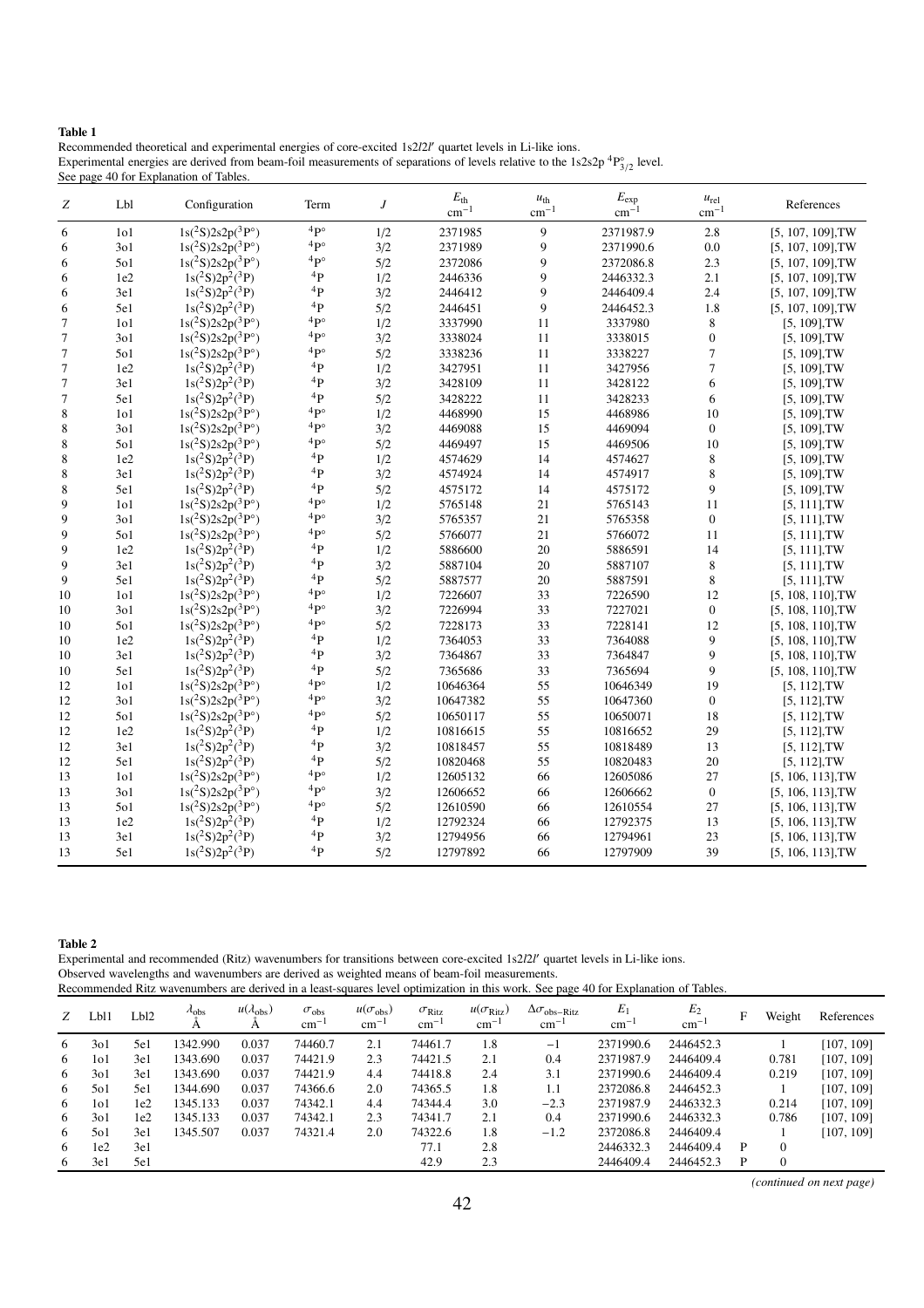|             | <b>Table 2</b> (continued) |                  |                          |                                |                                        |                                    |                                            |                                        |                                                   |                                  |                        |              |                              |                          |
|-------------|----------------------------|------------------|--------------------------|--------------------------------|----------------------------------------|------------------------------------|--------------------------------------------|----------------------------------------|---------------------------------------------------|----------------------------------|------------------------|--------------|------------------------------|--------------------------|
| Ζ           | Lb11                       | Lb <sub>12</sub> | $\lambda_{\rm obs}$<br>Ă | $u(\lambda_{\text{obs}})$<br>А | $\sigma_{\rm obs}$<br>$\text{cm}^{-1}$ | $u(\sigma_{\rm obs})$<br>$cm^{-1}$ | $\sigma_{\text{Ritz}}$<br>$\text{cm}^{-1}$ | $u(\sigma_{\text{Ritz}})$<br>$cm^{-1}$ | $\Delta\sigma_{\rm obs-Ritz}$<br>$\text{cm}^{-1}$ | $\mathcal{E}_1$<br>$\rm cm^{-1}$ | $E_2$<br>$\rm cm^{-1}$ | F            | Weight                       | References               |
| $\tau$      | 301                        | 5e1              | 1108.4                   | 0.1                            | 90220                                  | $\,8\,$                            | 90218                                      | $\sqrt{6}$                             | $\sqrt{2}$                                        | 3338015                          | 3428233                |              | $\mathbf{1}$                 | [109]                    |
| $\tau$      | 1 <sub>0</sub> 1           | 3e1              | 1109.3                   | 0.1                            | 90147                                  | 8                                  | 90141                                      | $\tau$                                 | 6                                                 | 3337980                          | 3428122                |              | $\mathbf{1}$                 | [109]                    |
| 7           | 301                        | 3e1              | 1109.8                   | 0.1                            | 90106                                  | 8                                  | 90107                                      | 6                                      | $\boldsymbol{0}$                                  | 3338015                          | 3428122                |              | $\mathbf{1}$                 | $[109]$                  |
| 7           | 501                        | 5e1              | 1111.0                   | 0.1                            | 90009                                  | 8                                  | 90006                                      | 6                                      | 4                                                 | 3338227                          | 3428233                |              | $\mathbf{1}$                 | [109]                    |
| 7           | 1 <sub>0</sub> 1           | 1e2              |                          |                                |                                        |                                    | 89976                                      | 10                                     |                                                   | 3337980                          | 3427956                | $\mathbf{P}$ | $\boldsymbol{0}$             |                          |
| 7           | 301                        | 1e2              | 1111.8                   | 0.1                            | 89944                                  | 8                                  | 89941                                      | $\tau$                                 | 3                                                 | 3338015                          | 3427956                |              | $\mathbf{1}$                 | [109]                    |
| 7           | 501                        | 3e1              | 1112.4                   | 0.1                            | 89896                                  | 8                                  | 89894                                      | 6                                      | $\mathbf{1}$                                      | 3338227                          | 3428122                |              | $\mathbf{1}$                 | [109]                    |
| 7           | 1e2                        | 3e1              |                          |                                |                                        |                                    | 165                                        | $\,$ 8 $\,$                            |                                                   | 3427956                          | 3428122                | P            | $\boldsymbol{0}$             |                          |
| 7           | 3e1                        | 5e1              |                          |                                |                                        |                                    | 111                                        | $\tau$                                 |                                                   | 3428122                          | 3428233                | P            | $\boldsymbol{0}$             |                          |
| 8           | 301                        | 5e1              | 942.7                    | 0.1                            | 106078                                 | 11                                 | 106077                                     | 9                                      | $\mathbf{1}$                                      | 4469094                          | 4575172                |              | $\mathbf{1}$                 | [109]                    |
| 8           | 1 <sub>0</sub> 1           | 3e1              | 944.0                    | 0.1                            | 105932                                 | 11                                 | 105931                                     | 9                                      | $\mathbf{1}$                                      | 4468986                          | 4574917                |              | $\mathbf{1}$                 | [109]                    |
| 8           | 301                        | 3e1              | 945.0                    | 0.1                            | 105820                                 | 11                                 | 105823                                     | $\,$ 8 $\,$                            | $-2$                                              | 4469094                          | 4574917                |              | $\mathbf{1}$                 | [109]                    |
| 8           | 501                        | 5e1              | 946.4                    | 0.1                            | 105664                                 | 11                                 | 105665                                     | 9                                      | $-2$                                              | 4469506                          | 4575172                |              | $\mathbf{1}$                 | [109]                    |
| $\,$ 8 $\,$ | 101                        | 1e2              | 946.6                    | 0.1                            | 105641                                 | 11                                 | 105640                                     | 9                                      | $\mathbf{1}$                                      | 4468986                          | 4574627                |              | $\mathbf{1}$                 | [109]                    |
| 8           | 301                        | 1e2              | 947.6                    | 0.1                            | 105530                                 | 11                                 | 105532                                     | $\,$ 8 $\,$                            | $-2$                                              | 4469094                          | 4574627                |              | $\mathbf{1}$                 | $[109]$                  |
| 8           | 501                        | 3e1              | 948.7                    | 0.1                            | 105407                                 | 11                                 | 105411                                     | 9                                      | $-3$                                              | 4469506                          | 4574917                |              | $\mathbf{1}$                 | $[109]$                  |
| 8           | 1e2                        | 3e1              |                          |                                |                                        |                                    | 291                                        | 9                                      |                                                   | 4574627                          | 4574917                | P            | $\boldsymbol{0}$             |                          |
| 8           | 3e1                        | 5e1              |                          |                                |                                        |                                    | 255                                        | 9                                      |                                                   | 4574917                          | 4575172                | P            | $\boldsymbol{0}$             |                          |
| 9           | 301                        | 5e1              | 818.09                   | 0.06                           | 122235.9                               | 9                                  | 122234                                     | $\,$ 8 $\,$                            | $\overline{2}$                                    | 5765358                          | 5887591                |              | $\mathbf{1}$                 | $[111]$                  |
| 9           | 1 <sub>0</sub> 1           | 3e1              | 819.89                   | 0.06                           | 121967.6                               | 9                                  | 121965                                     | $\,$ 8 $\,$                            | 3                                                 | 5765143                          | 5887107                |              | $\mathbf{1}$                 | $[111]$                  |
| 9           | 301                        | 3e1              | 821.37                   | 0.06                           | 121747.8                               | 9                                  | 121750                                     | $\,$ 8 $\,$                            | $-2$                                              | 5765358                          | 5887107                |              | $\mathbf{1}$                 | $[111]$                  |
| 9           | 501                        | 5e1              | 822.91                   | 0.06                           | 121520                                 | 9                                  | 121519                                     | 8                                      | 1                                                 | 5766072                          | 5887591                |              | $\mathbf{1}$                 | $[111]$                  |
| 9           | 1 <sub>0</sub> 1           | 1e2              | 823.42                   | 0.08                           | 121445                                 | 12                                 | 121448                                     | 11                                     | $-4$                                              | 5765143                          | 5886591                |              | $\mathbf{1}$                 | $[111]$                  |
| 9           | 301                        | 1e2              |                          |                                | 121214                                 |                                    | 121234                                     | 14                                     |                                                   | 5765358                          | 5886591                | P            | $\boldsymbol{0}$             |                          |
| 9           | 501                        | 3e1              |                          |                                | 121032                                 |                                    | 121035                                     | 13                                     |                                                   | 5766072                          | 5887107                | P            | $\boldsymbol{0}$             |                          |
| 9<br>9      | 1e2                        | 3e1              |                          |                                |                                        |                                    | 516                                        | 12                                     |                                                   | 5886591                          | 5887107                | P<br>P       | $\boldsymbol{0}$             |                          |
|             | 3e1                        | 5e1              |                          |                                |                                        |                                    | 484<br>138673                              | 11<br>9                                |                                                   | 5887107                          | 5887591<br>7365694     |              | $\boldsymbol{0}$             |                          |
| 10          | 301                        | 5e1              | 721.11<br>723.29         | 0.05<br>0.05                   | 138675.1<br>138257.1                   | 9.6                                | 138256                                     | 9                                      | $\overline{2}$<br>$\mathbf{1}$                    | 7227021<br>7226590               | 7364847                |              | $\mathbf{1}$<br>$\mathbf{1}$ | [108, 110]               |
| 10<br>10    | 1 <sub>0</sub> 1<br>301    | 3e1<br>3e1       | 725.59                   | 0.05                           | 137818.9                               | 9.6<br>9.5                         | 137826                                     | 9                                      | $-7$                                              | 7227021                          | 7364847                |              | $\mathbf{1}$                 | [108, 110]<br>[108, 110] |
| 10          | 501                        | 5e1              | 727.15                   | 0.20                           | 137523                                 | 53                                 | 137553                                     | 14                                     | $-29$                                             | 7228141                          | 7365694                | b            | 0.73                         | [108, 110]               |
| 10          | 1 <sub>0</sub> 1           | 1e2              | 727.15                   | 0.20                           | 137523                                 | 53                                 | 137497                                     | 15                                     | 26                                                | 7226590                          | 7364088                | b            | 0.27                         | [108, 110]               |
| 10          | 301                        | 1e2              | 729.56                   | 0.05                           | 137068.9                               | 9.4                                | 137067                                     | 9                                      | $\sqrt{2}$                                        | 7227021                          | 7364088                |              | 1                            | [108, 110]               |
| 10          | 501                        | 3e1              | 731.48                   | 0.05                           | 136709.1                               | 9.3                                | 136705                                     | 9                                      | $\overline{4}$                                    | 7228141                          | 7364847                |              | $\mathbf{1}$                 | [108, 110]               |
| 10          | 1e2                        | 3e1              |                          |                                |                                        |                                    | 759                                        | 12                                     |                                                   | 7364088                          | 7364847                | $\mathbf{P}$ | $\boldsymbol{0}$             |                          |
| 10          | 3e1                        | 5e1              |                          |                                |                                        |                                    | 847                                        | 12                                     |                                                   | 7364847                          | 7365694                | P            | $\boldsymbol{0}$             |                          |
| 12          | 301                        | 5e1              | 577.62                   | 0.08                           | 173124                                 | 24                                 | 173123                                     | 20                                     | 1                                                 | 10647360                         | 10820483               |              | $\mathbf{1}$                 | $[112]$                  |
| 12          | 1 <sub>0</sub> 1           | 3e1              | 580.93                   | 0.05                           | 172138                                 | 15                                 | 172140                                     | 14                                     | $-2$                                              | 10646349                         | 10818489               |              | $\mathbf{1}$                 | [112]                    |
| 12          | 301                        | 3e1              | 584.35                   | 0.05                           | 171130                                 | 15                                 | 171129                                     | 13                                     | $\mathbf{1}$                                      | 10647360                         | 10818489               |              | $\mathbf{1}$                 | $[112]$                  |
| 12          | 501                        | 5e1              | 586.80                   | 0.15                           | 170416                                 | 44                                 | 170412                                     | 24                                     | $\overline{4}$                                    | 10650071                         | 10820483               |              | $\mathbf{1}$                 | $[112]$                  |
| 12          | 1 <sub>0</sub> 1           | 1e2              | 587.10                   | 0.15                           | 170329                                 | 44                                 | 170303                                     | 29                                     | 26                                                | 10646349                         | 10816652               |              | $\mathbf{1}$                 | $[112]$                  |
| 12          | 301                        | 1e2              | 590.70                   | 0.15                           | 169291                                 | 43                                 | 169292                                     | 29                                     | $-1$                                              | 10647360                         | 10816652               | b            | $\mathbf{1}$                 | $[112]$                  |
| 12          | 501                        | 3e1              | 593.75                   | 0.05                           | 168421                                 | 14                                 | 168418                                     | 13                                     | 3                                                 | 10650071                         | 10818489               |              | $\mathbf{1}$                 | $[112]$                  |
| 12          | 1e2                        | 3e1              |                          |                                |                                        |                                    | 1837                                       | 29                                     |                                                   | 10816652                         | 10818489               | P            | $\boldsymbol{0}$             |                          |
| 12          | 3e1                        | 5e1              |                          |                                |                                        |                                    | 1994                                       | 22                                     |                                                   | 10818489                         | 10820483               | ${\bf P}$    | $\boldsymbol{0}$             |                          |
| 13          | 301                        | 5e1              | 522.95                   | 0.17                           | 191223                                 | 62                                 | 191247                                     | 39                                     | $-24$                                             | 12606662                         | 12797909               | b            | $\mathbf{1}$                 | [106, 113]               |
| 13          | 1 <sub>0</sub> 1           | 3e1              | 526.67                   | 0.05                           | 189872                                 | 18                                 | 189875                                     | 17                                     | $-3$                                              | 12605086                         | 12794961               |              | $\mathbf{1}$                 | [106, 113]               |
| 13          | 301                        | 3e1              | 531.04                   | 0.08                           | 188310                                 | 28                                 | 188299                                     | 23                                     | 11                                                | 12606662                         | 12794961               |              | $\mathbf{1}$                 | [106, 113]               |
| 13          | 501                        | 5e1              | 533.64                   | 0.17                           | 187392                                 | 60                                 | 187355                                     | 39                                     | 37                                                | 12610554                         | 12797909               | b            | $\mathbf{1}$                 | [106, 113]               |
| 13          | 1 <sub>0</sub> 1           | 1e2              | 533.73                   | 0.17                           | 187361                                 | 60                                 | 187289                                     | 28                                     | 72                                                | 12605086                         | 12792375               | b            | $\mathbf{1}$                 | [106, 113]               |
| 13          | 301                        | 1e2              | 538.47                   | 0.04                           | 185711                                 | 14                                 | 185713                                     | 13                                     | $-2$                                              | 12606662                         | 12792375               |              | $\mathbf{1}$                 | [106, 113]               |
| 13          | 501                        | 3e1              | 542.28                   | 0.05                           | 184407                                 | 17                                 | 184407                                     | 16                                     | $\boldsymbol{0}$                                  | 12610554                         | 12794961               |              | $\mathbf{1}$                 | [106, 113]               |
| 13          | 1e2                        | 3e1              |                          |                                |                                        |                                    | 2586                                       | 25                                     |                                                   | 12792375                         | 12794961               | P            | $\boldsymbol{0}$             |                          |
| 13          | 3e1                        | 5e1              |                          |                                |                                        |                                    | 2948                                       | 39                                     |                                                   | 12794961                         | 12797909               | $\mathbf P$  | $\mathbf{0}$                 |                          |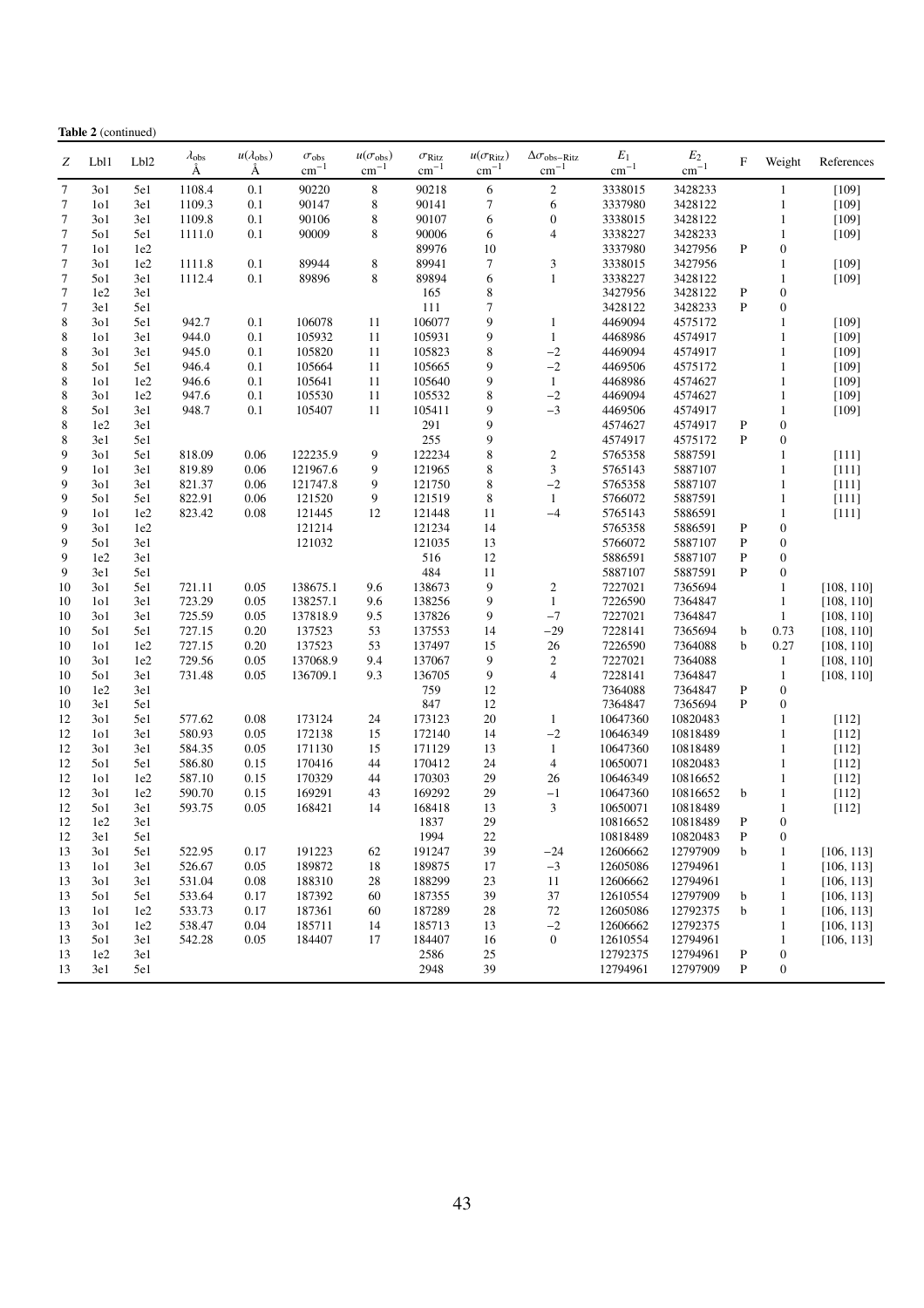| Table 3 |                                                                                                                                           |  |  |
|---------|-------------------------------------------------------------------------------------------------------------------------------------------|--|--|
|         | Comparison of theoretical and experimental energies of core-excited 1s2l2l' states in Li-like ions. See page 41 for Explanation of Tables |  |  |

| Ζ              | $N_{\rm m}$    | $E_{\rm th}$<br>$\text{cm}^{-1}$                                                                            | $u_{\text{th}}$<br>$cm^{-1}$ | $E_{\rm exp}$<br>$cm^{-1}$ | $u_{\exp}$<br>$cm^{-1}$ | $u_{\text{dark}}$<br>$cm^{-1}$ | $u_{\text{etot}}$<br>$\rm cm^{-1}$ | $E_{\rm em}$<br>$\text{cm}^{-1}$ | $u_{\rm em}$<br>$\rm cm^{-1}$ | $u_{\rm em}/u_{\rm th}$ | $R_{e-em}$ | $R_{\rm em-t}$ | $R_{e-t}$ | Ref            |
|----------------|----------------|-------------------------------------------------------------------------------------------------------------|------------------------------|----------------------------|-------------------------|--------------------------------|------------------------------------|----------------------------------|-------------------------------|-------------------------|------------|----------------|-----------|----------------|
|                |                | 1e1: $1s2s^2$ <sup>2</sup> S <sub>1/2</sub> or $[1s2s^2]_{1/2}$                                             |                              |                            |                         |                                |                                    |                                  |                               |                         |            |                |           |                |
| 6              |                | 2351890                                                                                                     | 66                           | 2355900                    | 4000                    | $\theta$                       | 4000                               | 2351790                          | 480                           | 7.3                     | 1.03       | $-0.21$        | 1.00      | $[83]$         |
| 6              | $\mathbf{2}$   | 2351890                                                                                                     | 66                           | 2355100                    | 8100                    | $\overline{0}$                 | 8100                               | 2351790                          | 480                           |                         | 0.41       |                | 0.40      | [90]           |
| 6              | 3              | 2351890                                                                                                     | 66                           | 2351860                    | 810                     | $\mathbf{0}$                   | 810                                | 2351790                          | 480                           |                         | 0.09       |                | $-0.04$   | $[67]$         |
| 6              | $\overline{4}$ | 2351890                                                                                                     | 66                           | 2350200                    | 4400                    | $\mathbf{0}$                   | 4400                               | 2351790                          | 480                           |                         | $-0.36$    |                | $-0.38$   | $[54]$         |
| 6              | 5              | 2351890                                                                                                     | 66                           | 2351710                    | 860                     | $\mathbf{0}$                   | 860                                | 2351790                          | 480                           |                         | $-0.09$    |                | $-0.21$   | $[68]$         |
| 6              | 6              | 2351890                                                                                                     | 66                           | 2351460                    | 990                     | $\theta$                       | 1000                               | 2351790                          | 480                           |                         | $-0.33$    |                | $-0.43$   | $[65]$         |
| 6              | $\overline{7}$ | 2351890                                                                                                     | 66                           | 2352100                    | 1700                    | $\theta$                       | 1700                               | 2351790                          | 480                           |                         | 0.18       |                | 0.12      | $[62]$         |
| 7              |                | 3314286                                                                                                     | 66                           | 3318100                    | 8300                    | $\theta$                       | 8300                               | 3315130                          | 880                           | 13                      | 0.36       | 0.96           | 0.46      | $[54]$         |
| $\overline{7}$ | $\mathfrak{2}$ | 3314286                                                                                                     | 66                           | 3315100                    | 890                     | $\mathbf{0}$                   | 890                                | 3315130                          | 880                           |                         | $-0.04$    |                | 0.91      | $[65]$         |
| 8              |                | 4441684                                                                                                     | 66                           | 4442700                    | 1600                    | $\theta$                       | 1600                               | 4442850                          | 710                           | 11                      | $-0.09$    | 1.63           | 0.63      | $[28]$         |
| 8              | $\overline{2}$ | 4441684                                                                                                     | 66                           | 4447000                    | 12000                   | $\theta$                       | 12000                              | 4442850                          | 710                           |                         | 0.35       |                | 0.44      | $[54]$         |
| 8              | 3              | 4441684                                                                                                     | 66                           | 4441300                    | 3800                    | $\mathbf{0}$                   | 3800                               | 4442850                          | 710                           |                         | $-0.41$    |                | $-0.10$   | $[52]$         |
| 8              |                | 4441684                                                                                                     | 66                           | 4443060                    | 900                     | $\mathbf{0}$                   | 900                                | 4442850                          | 710                           |                         | 0.23       |                | 1.53      | $[65]$         |
| 8              | 5              | 4441684                                                                                                     | 66                           | 4442400                    | 1900                    | $\mathbf{0}$                   | 1900                               | 4442850                          | 710                           |                         | $-0.24$    |                | 0.38      | $[62]$         |
| 9              |                | 5734301                                                                                                     | 66                           | 5737800                    | 8300                    | $\theta$                       | 8300                               | 5737500                          | 3100                          | 48                      | 0.04       | 1.00           | 0.42      | $[54]$         |
| 9              | $\overline{c}$ | 5734301                                                                                                     | 66                           | 5737400                    | 3400                    | $\Omega$                       | 3400                               | 5737500                          | 3100                          |                         | $-0.02$    |                | 0.91      | [61]           |
| 10             | 1              | 7192195                                                                                                     | 77                           | 7188900                    | 4100                    | $\mathbf{0}$                   | 4100                               | 7192770                          | 610                           | 7.9                     | $-0.94$    | 0.94           | $-0.80$   | $[94]$         |
| 10             | $\mathfrak{2}$ | 7192195                                                                                                     | 77                           | 7192830                    | 810                     | $\theta$                       | 810                                | 7192770                          | 610                           |                         | $0.07\,$   |                | 0.78      | $[29]$         |
| 10             | 3              | 7192195                                                                                                     | 77                           | 7196000                    | 13000                   | $\theta$                       | 13000                              | 7192770                          | 610                           |                         | 0.25       |                | 0.29      | $[51]$         |
| 10             | $\overline{4}$ | 7192195                                                                                                     | 77                           | 7192930                    | 970                     | $\mathbf{0}$                   | 970                                | 7192770                          | 610                           |                         | 0.17       |                | 0.76      | $[56]$         |
| 10             | 5              | 7192195                                                                                                     | 77                           | 7191900                    | 4100                    | $\mathbf{0}$                   | 4100                               | 7192770                          | 610                           |                         | $-0.21$    |                | $-0.07$   | $[70]$ (Auger) |
| 14             | 1              | 14681290                                                                                                    | 120                          | 14691000                   | 17000                   | $\mathbf{0}$                   | 17000                              | 14691000                         | 17000                         | 140                     |            | 0.57           | 0.57      | $[41]$         |
| 23             | 1              | 41312760                                                                                                    | 250                          | 41315400                   | 2600                    | $\mathbf{0}$                   | 2600                               | 41315400                         | 2600                          | 10                      |            | 1.01           | 1.01      | $[18]$         |
| 26             | 1              | 53239600                                                                                                    | 290                          | 53239300                   | 9400                    | $\mathbf{0}$                   | 9400                               | 53237900                         | 1900                          | 6.6                     | 0.15       | $-0.88$        | $-0.03$   | $[19]$         |
| 26             | 2              | 53239600                                                                                                    | 290                          | 53237300                   | 2000                    | $\boldsymbol{0}$               | 2000                               | 53237900                         | 1900                          |                         | $-0.31$    |                | $-1.14$   | $[92]$         |
| 26             | 3              | 53239600                                                                                                    | 290                          | 53245000                   | 4800                    | 5200                           | 7100                               | 53237900                         | 1900                          |                         | 1.00       |                | 0.76      | $[36]$         |
| 36             | 1              | 104294100                                                                                                   | 590                          | 104290300                  | 3900                    | $\boldsymbol{0}$               | 3900                               | 104290300                        | 3900                          | 6.6                     |            | $-0.96$        | $-0.96$   | $[104]$        |
| 54             | 1              | 242429000                                                                                                   | 1500                         | 242405000                  | 73000                   | $\theta$                       | 73000                              | 242460000                        | 32000                         | 21                      | $-0.75$    | 0.95           | $-0.33$   | $[46]$         |
| 54             | $\mathfrak{2}$ | 242429000                                                                                                   | 1500                         | 242473000                  | 36000                   | $\theta$                       | 36000                              | 242460000                        | 32000                         |                         | 0.37       |                | 1.22      | $[79]$         |
| 59             |                | 292185700                                                                                                   | 1900                         | 292177000                  | 74000                   | $\mathbf{0}$                   | 74000                              | 292177000                        | 74000                         | 40                      |            | $-0.12$        | $-0.12$   | $[100]$        |
| 80             | $\mathbf{1}$   | 563830300                                                                                                   | 4600                         | 563800000                  | 120000                  | $\boldsymbol{0}$               | 120000                             | 563800000                        | 120000                        | 26                      |            | $-0.25$        | $-0.25$   | $[49]$         |
|                |                | 1o1: 1s( <sup>2</sup> S)2s2p( <sup>3</sup> P°) <sup>4</sup> P <sub>1/2</sub> or [1s2s(1)2p <sub>-11/2</sub> |                              |                            |                         |                                |                                    |                                  |                               |                         |            |                |           |                |
| 6              | 1              | 2371984.9                                                                                                   | 8.8                          | 2372800                    | 4000                    | $\boldsymbol{0}$               | 4000                               | 2371930                          | 350                           | 39                      | 0.22       | $-0.15$        | 0.20      | $[83]$         |
| 6              | $\overline{c}$ | 2371984.9                                                                                                   | 8.8                          | 2374400                    | 8100                    | $\mathbf{0}$                   | 8100                               | 2371930                          | 350                           |                         | 0.30       |                | 0.30      | [90]           |
| 6              | 3              | 2371984.9                                                                                                   | 8.8                          | 2371970                    | 810                     | $\mathbf{0}$                   | 810                                | 2371930                          | 350                           |                         | 0.04       |                | $-0.02$   | $[67]$         |
| 6              | $\overline{4}$ | 2371984.9                                                                                                   | 8.8                          | 2374400                    | 8300                    | $\mathbf{0}$                   | 8300                               | 2371930                          | 350                           |                         | 0.30       |                | 0.29      | $[54]$         |
| 6              | 5              | 2371984.9                                                                                                   | 8.8                          | 2371880                    | 410                     | $\theta$                       | 410                                | 2371930                          | 350                           |                         | $-0.13$    |                | $-0.26$   | $[65]$         |
| 6              | 6              | 2371984.9                                                                                                   | 8.8                          | 2372100                    | 1100                    | $\Omega$                       | 1100                               | 2371930                          | 350                           |                         | 0.15       |                | 0.10      | $[62]$         |
| $\overline{7}$ |                | 3337990                                                                                                     | 11                           | 3350000                    | 16000                   | $\Omega$                       | 16000                              | 3338910                          | 830                           | 76                      | 0.69       | 1.10           | 0.75      | $[54]$         |
| $\overline{7}$ | $\mathbf{2}$   | 3337990                                                                                                     | 11                           | 3338760                    | 980                     | $\mathbf{0}$                   | 980                                | 3338910                          | 830                           |                         | $-0.15$    |                | 0.79      | $[65]$         |
| $\overline{7}$ | 3              | 3337990                                                                                                     | 11                           | 3339200                    | 1600                    | $\theta$                       | 1600                               | 3338910                          | 830                           |                         | 0.18       |                | 0.76      | $[84]$         |
| 8              |                | 4468990                                                                                                     | 15                           | 4469300                    | 1600                    | $\theta$                       | 1600                               | 4469410                          | 600                           | 39                      | $-0.07$    | 0.71           | 0.19      | $[28]$         |
| 8              | $\mathbf{2}$   | 4468990                                                                                                     | 15                           | 4487000                    | 24000                   | $\Omega$                       | 24000                              | 4469410                          | 600                           |                         | 0.73       |                | 0.75      | $[54]$         |
| 8              | 3              | 4468990                                                                                                     | 15                           | 4469400                    | 1600                    | $\Omega$                       | 1600                               | 4469410                          | 600                           |                         | $-0.01$    |                | 0.26      | $[52]$         |
| 8              | 4              | 4468990                                                                                                     | 15                           | 4470300                    | 2000                    | $\Omega$                       | 2000                               | 4469410                          | 600                           |                         | 0.44       |                | 0.66      | [69]           |
| 8              | 5              | 4468990                                                                                                     | 15                           | 4469460                    | 940                     | $\overline{0}$                 | 940                                | 4469410                          | 600                           |                         | 0.05       |                | 0.50      | [65]           |

*(continued on next page)*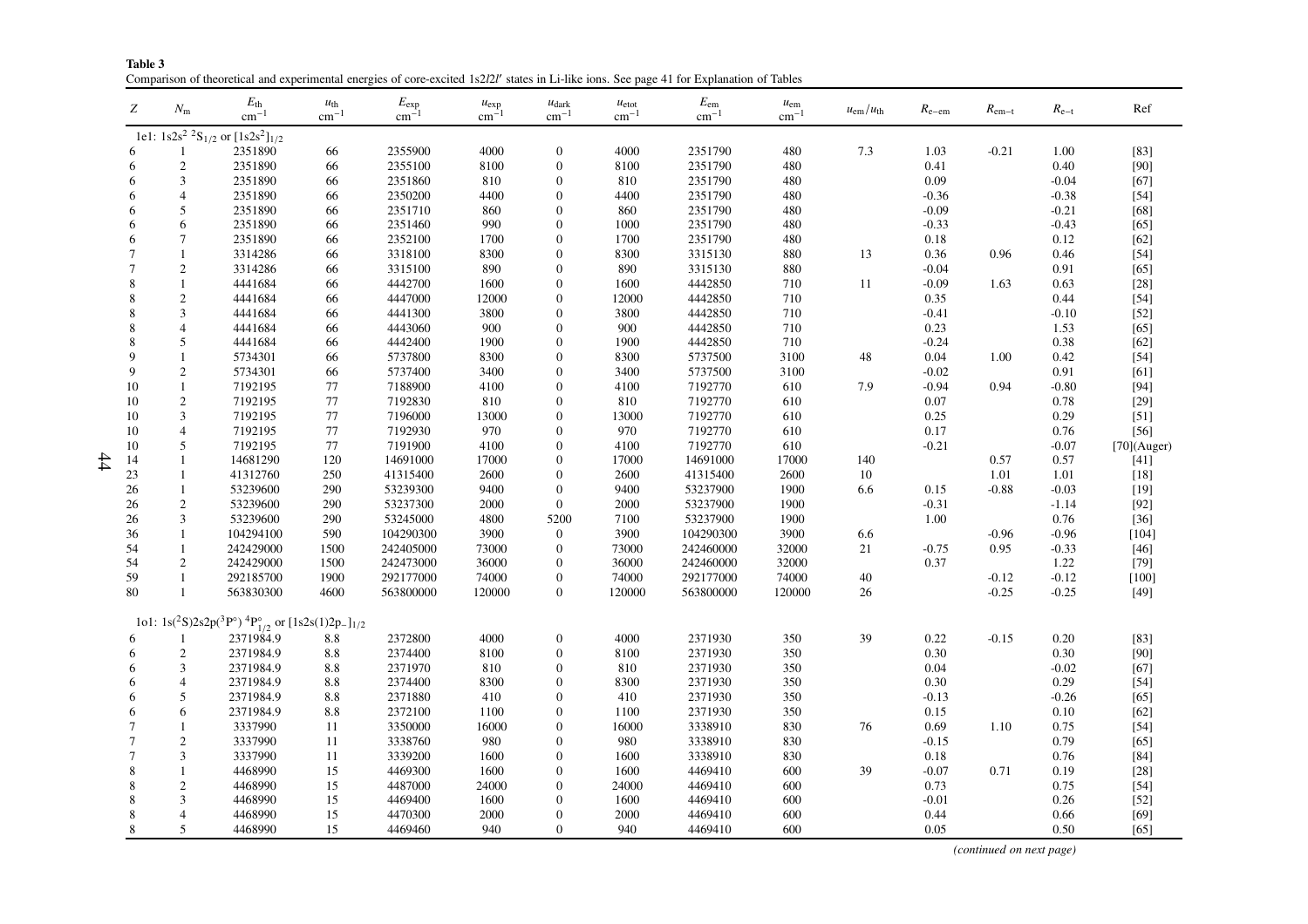| Z               | $N_{\rm m}$         | $E_{\rm th}$<br>$\rm cm^{-1}$                                                                     | $u_{\text{th}}$<br>$cm^{-1}$ | $E_{\rm exp}$<br>$\rm cm^{-1}$ | $u_{\exp}$<br>$cm-$ | $u_{\text{dark}}$<br>$\rm cm^{-1}$ | $u_{\text{etot}}$<br>$\rm cm^{-1}$ | $E_{\rm em}$<br>$\rm cm^{-1}$ | $u_{\rm em}$<br>$cm^{-1}$ | $u_{\rm em}/u_{\rm th}$ | $R_{e-em}$      | $R_{\rm em-t}$ | $R_{e-t}$    | Ref              |
|-----------------|---------------------|---------------------------------------------------------------------------------------------------|------------------------------|--------------------------------|---------------------|------------------------------------|------------------------------------|-------------------------------|---------------------------|-------------------------|-----------------|----------------|--------------|------------------|
| 8               | 6                   | 4468990                                                                                           | 15                           | 4468900                        | 8100                | $\overline{0}$                     | 8100                               | 4469410                       | 600                       |                         | $-0.06$         |                | $-0.01$      | $[27]$           |
| 8               | $\tau$              | 4468990                                                                                           | 15                           | 4469000                        | 1300                | $\mathbf{0}$                       | 1300                               | 4469410                       | 600                       |                         | $-0.32$         |                | 0.01         | $[62]$           |
| 9               |                     | 5765148                                                                                           | 21                           | 5778000                        | 16000               | $\mathbf{0}$                       | 16000                              | 5766600                       | 950                       | 46                      | 0.71            | 1.53           | 0.80         | $[54]$           |
| 9               | $\overline{c}$      | 5765148                                                                                           | 21                           | 5766400                        | 1400                | $\boldsymbol{0}$                   | 1400                               | 5766600                       | 950                       |                         | $-0.14$         |                | 0.89         | $[57]$           |
| $\mathbf{Q}$    | 3                   | 5765148                                                                                           | 21                           | 5766700                        | 1300                | $\overline{0}$                     | 1300                               | 5766600                       | 950                       |                         | 0.08            |                | 1.19         | [61]             |
| 10              | $\mathbf{1}$        | 7226607                                                                                           | 33                           | 7228300                        | 4100                | $\Omega$                           | 4100                               | 7226440                       | 680                       | 21                      | 0.45            | $-0.24$        | 0.41         | [94]             |
| 10              | $\sqrt{2}$          | 7226607                                                                                           | 33                           | 7226600                        | 810                 | $\Omega$                           | 810                                | 7226440                       | 680                       |                         | 0.19            |                | $-0.01$      | $[29]$           |
| 10              | $\mathfrak{Z}$      | 7226607                                                                                           | 33                           | 7227700                        | 9500                | $\Omega$                           | 9500                               | 7226440                       | 680                       |                         | 0.13            |                | 0.12         | $[51]$           |
| 10              | $\overline{4}$      | 7226607                                                                                           | 33                           | 7225200                        | 2000                | $\mathbf{0}$                       | 2000                               | 7226440                       | 680                       |                         | $-0.62$         |                | $-0.70$      | $[56]$           |
| 10              | $\sqrt{5}$          | 7226607                                                                                           | 33                           | 7231500                        | 5600                | $\mathbf{0}$                       | 5600                               | 7226440                       | 680                       |                         | $0.90\,$        |                | 0.87         | $[70](X-ray)$    |
| 10              | 6                   | 7226607                                                                                           | 33                           | 7225700                        | 2100                | $\Omega$                           | 2100                               | 7226440                       | 680                       |                         | $-0.35$         |                | $-0.43$      | $[103]$          |
| 10              | $\tau$              | 7226607                                                                                           | 33                           | 7225700                        | 4100                | $\Omega$                           | 4100                               | 7226440                       | 680                       |                         | $-0.18$         |                | $-0.22$      | $[70]$ (Auger)   |
| 12              | $\mathbf{1}$        | 10646364                                                                                          | 55                           | 10646400                       | 1000<br>15000       | $\Omega$<br>$\Omega$               | 1000                               | 10646440                      | 980<br>980                | 18                      | $-0.04$         | 0.08           | 0.04         | [25, 45]         |
| 12              | $\overline{c}$      | 10646364<br>10646364                                                                              | 55                           | 10650000<br>10647300           | 5800                | $\overline{0}$                     | 15000<br>5800                      | 10646440<br>10646440          | 980                       |                         | 0.24            |                | 0.24         | $[87]$<br>$[8]$  |
| 12<br>14        | 3<br>$\overline{1}$ | 14730168                                                                                          | 55<br>88                     | 14741000                       | 11000               | $\mathbf{0}$                       | 11000                              | 14736400                      | 8100                      | 92                      | 0.15<br>0.41    | 0.77           | 0.16<br>0.98 | [16, 25]         |
| 14              | $\mathbf{2}$        | 14730168                                                                                          | 88                           | 14731000                       | 17000               | $\overline{0}$                     | 17000                              | 14736400                      | 8100                      |                         | $-0.32$         |                | 0.05         | $[101]$          |
| 14              | 3                   | 14730168                                                                                          | 88                           | 14731000                       | 17000               | $\Omega$                           | 17000                              | 14736400                      | 8100                      |                         | $-0.32$         |                | 0.05         | $[102]$          |
| 15              | $\mathbf{1}$        | 17021800                                                                                          | 110                          | 17034000                       | 15000               | $\Omega$                           | 15000                              | 17034000                      | 15000                     | 140                     |                 | 0.81           | 0.81         | [16, 25]         |
| 16              | $\mathbf{1}$        | 19480330                                                                                          | 140                          | 19491000                       | 20000               | $\overline{0}$                     | 20000                              | 19484000                      | 10000                     | 72                      | 0.35            | 0.36           | 0.53         | [16, 25]         |
| 16              | $\sqrt{2}$          | 19480330                                                                                          | 140                          | 19467000                       | 23000               | $\overline{0}$                     | 23000                              | 19484000                      | 10000                     |                         | $-0.74$         |                | $-0.58$      | $[102]$          |
| 16              | 3                   | 19480330                                                                                          | 140                          | 19487000                       | 14000               | $\Omega$                           | 14000                              | 19484000                      | 10000                     |                         | 0.21            |                | 0.48         | $[35]$           |
| 17              | $\mathbf{1}$        | 22106130                                                                                          | 180                          | 22109400                       | 13000               | $\mathbf{0}$                       | 13000                              | 22109000                      | 13000                     | 74                      |                 | 0.25           | 0.25         | [16, 25]         |
| 18              | $\mathbf{1}$        | 24899710                                                                                          | 100                          | 24900830                       | 870                 | $\Omega$                           | 870                                | 24900650                      | 800                       | 8.0                     | 0.21            | 1.16           | 1.28         | $[21]$           |
| 18              | $\overline{c}$      | 24899710                                                                                          | 100                          | 24901100                       | 2500                | $\Omega$                           | 2500                               | 24900650                      | 800                       |                         | 0.18            |                | 0.56         | $[22]$           |
| 18              | 3                   | 24899710                                                                                          | 100                          | 24914000                       | 88000               | $\mathbf{0}$                       | 88000                              | 24900650                      | 800                       |                         | 0.15            |                | 0.16         | $[77]$           |
| 18              | 4                   | 24899710                                                                                          | 100                          | 24896100                       | 3800                | $\Omega$                           | 3800                               | 24900650                      | 800                       |                         | $-1.20$         |                | $-0.95$      | $[39]$           |
| 19              | $\mathbf{1}$        | 27861170                                                                                          | 120                          | 27859000                       | 21000               | $\Omega$                           | 21000                              | 27859000                      | 21000                     | 170                     |                 | $-0.10$        | $-0.10$      | $[16]$           |
| 20              | 1                   | 30991120                                                                                          | 130                          | 30993100                       | 2200                | $\Omega$                           | 2200                               | 30993100                      | 2200                      | 17                      |                 | 0.90           | 0.90         | $[82]$           |
| 21              | $\mathbf{1}$        | 34290050                                                                                          | 140                          | 34288300                       | 7200                | $\overline{0}$                     | 7200                               | 34288300                      | 7200                      | 50                      |                 | $-0.24$        | $-0.24$      | [81]             |
| 22              | $\mathbf{1}$        | 37758350                                                                                          | 160                          | 37750000                       | 46000               | $\mathbf{0}$                       | 46000                              | 37750000                      | 46000                     | 280                     |                 | $-0.18$        | $-0.18$      | $[16]$           |
| 23              | $\mathbf{1}$        | 41396580                                                                                          | 190                          | 41409000                       | 68000               | $\overline{0}$                     | 68000                              | 41409000                      | 68000                     | 360                     |                 | 0.18           | 0.18         | [16, 25]         |
| 26              | 1                   | 53336150                                                                                          | 240                          | 53327600                       | 17100               | $\Omega$                           | 17000                              | 53339600                      | 2300                      | 9.6                     | $-0.70$         | 1.48           | $-0.50$      | $[60]$           |
| 26              | $\sqrt{2}$          | 53336150                                                                                          | 240                          | 53345000                       | 11000               | $\Omega$                           | 11000                              | 53339600                      | 2300                      |                         | 0.49            |                | 0.80         | $[91]$           |
| 26              | 3                   | 53336150                                                                                          | 240                          | 53339600                       | 2400                | $\overline{0}$                     | 2400                               | 53339600                      | 2300                      |                         | $-0.01$         |                | 1.43         | $[36]$           |
| 28              | $\mathbf{1}$        | 62155980                                                                                          | 300                          | 62126000                       | 35000               | $\boldsymbol{0}$                   | 35000                              | 62126000                      | 35000                     | 120                     |                 | $-0.86$        | $-0.86$      | $[86]$           |
|                 |                     | 3o1: $1s(^{2}S)2s2p(^{3}P^{\circ})$ <sup>4</sup> $P^{\circ}_{3/2}$ or [1s2s(1)2p <sub>-13/2</sub> |                              |                                |                     |                                    |                                    |                               |                           |                         |                 |                |              |                  |
| 6               |                     | 2371989.3                                                                                         | $8.8\,$                      | 2372800                        | 4000                | $\boldsymbol{0}$                   | 4000                               | 2371940                       | 350                       | 39                      | 0.21            | $-0.13$        | 0.20         | $[83]$           |
| 6               | $\overline{c}$      | 2371989.3                                                                                         | 8.8                          | 2374400                        | 8100                | $\mathbf{0}$                       | 8100                               | 2371940                       | 350                       |                         | 0.30            |                | 0.30         | $[90]$           |
| 6               | 3                   | 2371989.3                                                                                         | 8.8                          | 2371970                        | 810                 | $\Omega$                           | 810                                | 2371940                       | 350                       |                         | 0.03            |                | $-0.02$      | $[67]$           |
| 6               | $\overline{4}$      | 2371989.3                                                                                         | 8.8                          | 2374400                        | 8300                | $\mathbf{0}$                       | 8300                               | 2371940                       | 350                       |                         | 0.30            |                | 0.29         | $[54]$           |
| 6               | 5                   | 2371989.3                                                                                         | 8.8                          | 2371880                        | 410                 | $\overline{0}$                     | 410                                | 2371940                       | 350                       |                         | $-0.16$         |                | $-0.27$      | $[65]$           |
| 6               | 6                   | 2371989.3                                                                                         | 8.8                          | 2372200                        | 1100                | $\overline{0}$                     | 1100                               | 2371940                       | 350                       |                         | 0.23            |                | 0.19         | $[62]$           |
| 7               | 1                   | 3338024                                                                                           | 11                           | 3350000                        | 16000               | $\Omega$                           | 16000                              | 3338930                       | 830                       | 76                      | 0.69            | 1.09           | 0.75         | $[54]$           |
| $7\phantom{.0}$ | $\overline{c}$      | 3338024                                                                                           | 11                           | 3338790                        | 980                 | $\Omega$                           | 980                                | 3338930                       | 830                       |                         | $-0.14$         |                | 0.78         | $[65]$           |
| $\tau$          | 3<br>$\overline{1}$ | 3338024                                                                                           | 11                           | 3339200                        | 1600                | $\mathbf{0}$<br>$\Omega$           | 1600                               | 3338930                       | 830                       |                         | $0.17\,$        | 0.67           | 0.73         | $[84]$           |
| 8               |                     | 4469088<br>4469088                                                                                | 15                           | 4469300<br>4488000             | 1600                |                                    | 1600<br>24000                      | 4469490<br>4469490            | 600<br>600                | 39                      | $-0.12$<br>0.77 |                | 0.13<br>0.79 | $[28]$           |
| 8<br>8          | $\sqrt{2}$<br>3     | 4469088                                                                                           | 15<br>15                     | 4469500                        | 24000<br>1600       | $\overline{0}$<br>$\Omega$         | 1600                               | 4469490                       | 600                       |                         | 0.01            |                | 0.26         | $[54]$<br>$[52]$ |
|                 |                     |                                                                                                   |                              |                                |                     |                                    |                                    |                               |                           |                         |                 |                |              |                  |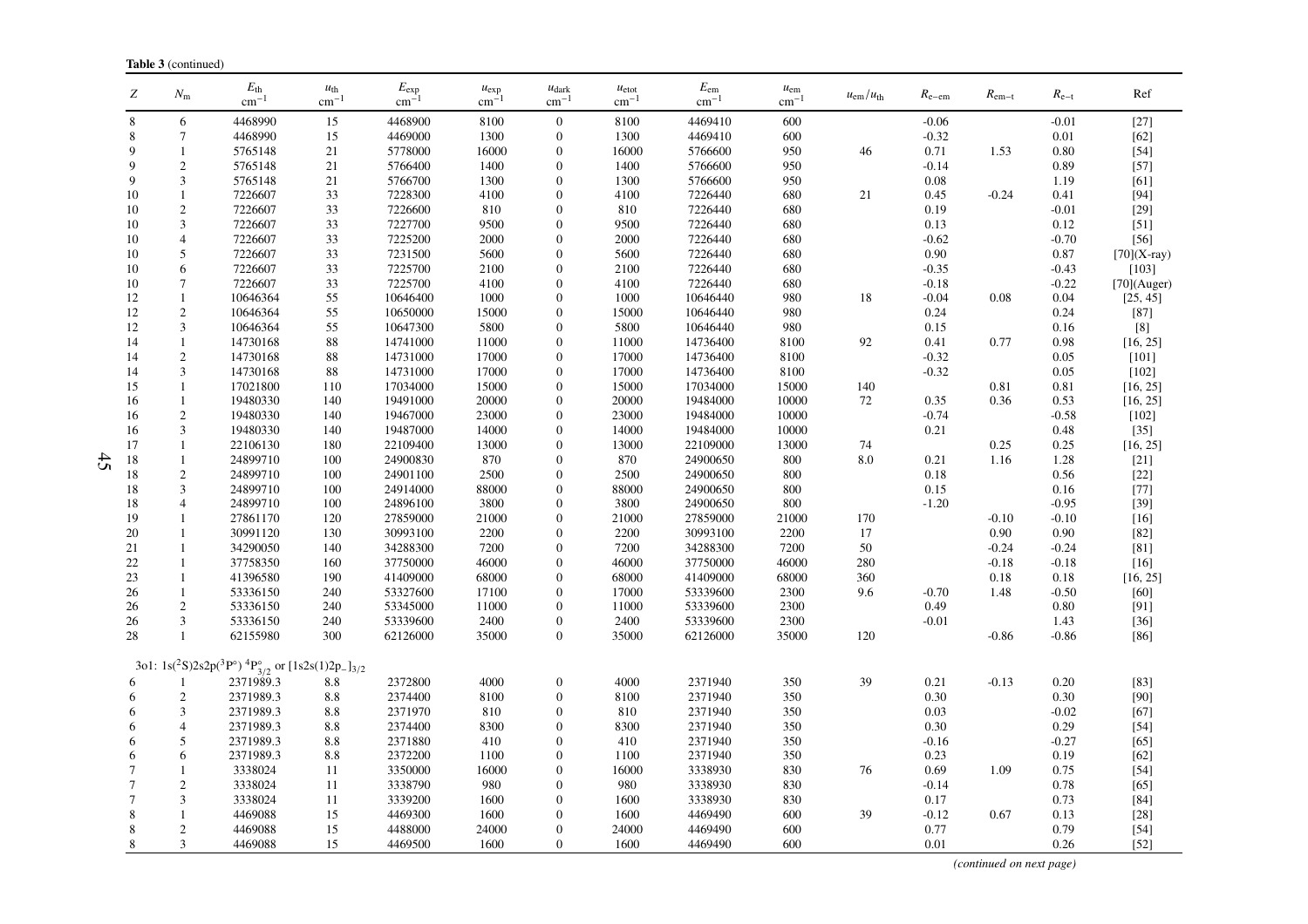| Z        | $N_{\rm m}$       | $E_{\rm th}$<br>$cm^{-1}$                                                                                      | $u_{\text{th}}$<br>$cm^{-1}$ | $E_{\rm exp}$<br>$cm^{-1}$ | $u_{\exp}$<br>$cm-$ | $u_{\text{dark}}$<br>$cm^{-1}$ | $u_{\text{etot}}$<br>$cm^{-1}$ | $E_{\rm em}$<br>$cm^{-1}$ | $u_{\rm em}$<br>$cm^{-1}$ | $u_{\rm em}/u_{\rm th}$ | $R_{e-em}$ | $R_{\rm em-t}$ | $R_{e-t}$       | Ref                  |
|----------|-------------------|----------------------------------------------------------------------------------------------------------------|------------------------------|----------------------------|---------------------|--------------------------------|--------------------------------|---------------------------|---------------------------|-------------------------|------------|----------------|-----------------|----------------------|
| 8        | $\overline{4}$    | 4469088                                                                                                        | 15                           | 4470300                    | 2000                | $\overline{0}$                 | 2000                           | 4469490                   | 600                       |                         | 0.40       |                | 0.61            | [69]                 |
| 8        | 5                 | 4469088                                                                                                        | 15                           | 4469560                    | 940                 | $\mathbf{0}$                   | 940                            | 4469490                   | 600                       |                         | 0.07       |                | 0.50            | $[65]$               |
| 8        | 6                 | 4469088                                                                                                        | 15                           | 4469000                    | 8100                | $\mathbf{0}$                   | 8100                           | 4469490                   | 600                       |                         | $-0.06$    |                | $-0.01$         | $[27]$               |
| 8        | 7                 | 4469088                                                                                                        | 15                           | 4469100                    | 1300                | $\theta$                       | 1300                           | 4469490                   | 600                       |                         | $-0.30$    |                | 0.01            | $[62]$               |
| 9        | 1                 | 5765357                                                                                                        | 21                           | 5778000                    | 16000               | $\Omega$                       | 16000                          | 5766800                   | 950                       | 46                      | 0.70       | 1.52           | 0.79            | $[54]$               |
| 9        | $\overline{c}$    | 5765357                                                                                                        | 21                           | 5766600                    | 1400                | $\mathbf{0}$                   | 1400                           | 5766800                   | 950                       |                         | $-0.14$    |                | 0.89            | $[57]$               |
| 9        | 3                 | 5765357                                                                                                        | 21                           | 5766900                    | 1300                | $\Omega$                       | 1300                           | 5766800                   | 950                       |                         | $0.08\,$   |                | 1.19            | $[61]$               |
| 10       | $\mathbf{1}$      | 7226994                                                                                                        | 33                           | 7228700                    | 4100                | $\theta$                       | 4100                           | 7226850                   | 680                       | 21                      | 0.45       | $-0.22$        | 0.42            | $[94]$               |
| 10       | $\overline{c}$    | 7226994                                                                                                        | 33                           | 7226980                    | 810                 | $\mathbf{0}$                   | 810                            | 7226850                   | 680                       |                         | 0.17       |                | $-0.02$         | $[29]$               |
| 10       | 3                 | 7226994                                                                                                        | 33                           | 7225600                    | 2000                | $\mathbf{0}$                   | 2000                           | 7226850                   | 680                       |                         | $-0.62$    |                | $-0.70$         | $[56]$               |
| 10       | $\overline{4}$    | 7226994                                                                                                        | 33                           | 7231900                    | 5600                | $\Omega$                       | 5600                           | 7226850                   | 680                       |                         | 0.90       |                | 0.88            | $[70](X-ray)$        |
| 10       | 5                 | 7226994                                                                                                        | 33                           | 7226700                    | 4100                | $\Omega$                       | 4100                           | 7226850                   | 680                       |                         | $-0.04$    |                | $-0.07$         | $[70]$ (Auger)       |
| 10       | 6                 | 7226994                                                                                                        | 33                           | 7226100                    | 2100                | $\mathbf{0}$                   | 2100                           | 7226850                   | 680                       |                         | $-0.36$    |                | $-0.43$         | [103]                |
| 10       | $\tau$            | 7226994                                                                                                        | 33                           | 7228100                    | 9500                | $\Omega$                       | 9500                           | 7226850                   | 680                       |                         | 0.13       |                | 0.12            | $[51]$               |
| 12       | 1                 | 10647382                                                                                                       | 55                           | 10647400                   | 1000                | $\theta$                       | 1000                           | 10647440                  | 980                       | 18                      | $-0.04$    | 0.06           | 0.02            | [25, 45]             |
| 12       | $\sqrt{2}$        | 10647382                                                                                                       | 55                           | 10650000                   | 15000               | $\mathbf{0}$                   | 15000                          | 10647440                  | 980                       |                         | 0.17       |                | 0.17            | $[87]$               |
| 12       | 3                 | 10647382                                                                                                       | 55                           | 10648300                   | 5800                | $\Omega$                       | 5800                           | 10647440                  | 980                       |                         | 0.15       |                | 0.16            | [8]                  |
| 14       | 1                 | 14732346                                                                                                       | 88                           | 14743000                   | 11000               | $\Omega$                       | 11000                          | 14738400                  | 8100                      | 92                      | 0.41       | 0.75           | 0.97            | [16, 25]             |
| 14       | $\mathbf{2}$      | 14732346                                                                                                       | 88                           | 14733000                   | 17000               | $\theta$                       | 17000                          | 14738400                  | 8100                      |                         | $-0.32$    |                | 0.04            | $[101]$              |
| 14       | 3                 | 14732346                                                                                                       | 88                           | 14733000                   | 17000               | $\mathbf{0}$<br>$\overline{0}$ | 17000                          | 14738400                  | 8100                      |                         | $-0.32$    |                | 0.04            | $[102]$              |
| 15       | 1<br>$\mathbf{1}$ | 17024810<br>19484390                                                                                           | 110<br>140                   | 17037000<br>19495000       | 15000               | $\Omega$                       | 15000<br>20000                 | 17037000<br>19488000      | 15000                     | 140<br>72               | 0.35       | 0.81<br>0.36   | 0.81            | [16, 25]<br>[16, 25] |
| 16       | $\sqrt{2}$        | 19484390                                                                                                       | 140                          | 19471000                   | 20000<br>23000      | $\mathbf{0}$                   | 23000                          | 19488000                  | 10000<br>10000            |                         | $-0.74$    |                | 0.53<br>$-0.58$ | $[102]$              |
| 16<br>16 | 3                 | 19484390                                                                                                       | 140                          | 19491000                   | 14000               | $\Omega$                       | 14000                          | 19488000                  | 10000                     |                         | 0.21       |                | 0.47            | $[35]$               |
| 17       | 1                 | 22111470                                                                                                       | 180                          | 22114800                   | 13000               | $\mathbf{0}$                   | 13000                          | 22115000                  | 13000                     | 74                      |            | 0.26           | 0.26            | [16, 25]             |
| 18       | $\mathbf{1}$      | 24906580                                                                                                       | 100                          | 24907590                   | 810                 | $\theta$                       | 810                            | 24907590                  | 740                       | 7.3                     | $0.00\,$   | 1.35           | 1.24            | $[21]$               |
| 18       | $\mathbf{2}$      | 24906580                                                                                                       | 100                          | 24908000                   | 2500                | $\Omega$                       | 2500                           | 24907590                  | 740                       |                         | 0.17       |                | 0.57            | $[22]$               |
| 18       | 3                 | 24906580                                                                                                       | 100                          | 24921000                   | 88000               | $\Omega$                       | 88000                          | 24907590                  | 740                       |                         | 0.15       |                | 0.16            | $[77]$               |
| 18       | $\overline{4}$    | 24906580                                                                                                       | 100                          | 24907100                   | 2600                | $\Omega$                       | 2600                           | 24907590                  | 740                       |                         | $-0.19$    |                | 0.20            | $[39]$               |
| 19       | 1                 | 27869850                                                                                                       | 120                          | 27868000                   | 21000               | $\overline{0}$                 | 21000                          | 27868000                  | 21000                     | 170                     |            | $-0.09$        | $-0.09$         | $[16]$               |
| 20       | $\mathbf{1}$      | 31001900                                                                                                       | 130                          | 30993100                   | 6900                | $\mathbf{0}$                   | 6900                           | 30993100                  | 6900                      | 52                      |            | $-1.28$        | $-1.28$         | $[82]$               |
| 21       | $\mathbf{1}$      | 34303240                                                                                                       | 140                          | 34301500                   | 7200                | $\overline{0}$                 | 7200                           | 34301500                  | 7200                      | 50                      |            | $-0.24$        | $-0.24$         | $[81]$               |
| 22       | $\mathbf{1}$      | 37774270                                                                                                       | 160                          | 37766000                   | 46000               | $\Omega$                       | 46000                          | 37766000                  | 46000                     | 280                     |            | $-0.18$        | $-0.18$         | $[16]$               |
| 23       | $\mathbf{1}$      | 41415540                                                                                                       | 190                          | 41428000                   | 68000               | $\Omega$                       | 68000                          | 41428000                  | 68000                     | 360                     |            | 0.18           | 0.18            | [16, 25]             |
| 26       | $\mathbf{1}$      | 53366060                                                                                                       | 240                          | 53364600                   | 16100               | $\mathbf{0}$                   | 16000                          | 53366020                  | 640                       | 2.6                     | $-0.09$    | $-0.05$        | $-0.09$         | [60]                 |
| 26       | $\overline{2}$    | 53366060                                                                                                       | 240                          | 53375000                   | 14000               | $\mathbf{0}$                   | 14000                          | 53366020                  | 640                       |                         | 0.64       |                | 0.64            | $[19]$               |
| 26       | $\mathfrak{Z}$    | 53366060                                                                                                       | 240                          | 53371500                   | 6100                | $\Omega$                       | 6100                           | 53366020                  | 640                       |                         | 0.90       |                | 0.89            | $[91]$               |
| 26       | $\overline{4}$    | 53366060                                                                                                       | 240                          | 53365894                   | 669                 | $\Omega$                       | 670                            | 53366020                  | 640                       |                         | $-0.19$    |                | $-0.23$         | $[85]$               |
| 26       | 5                 | 53366060                                                                                                       | 240                          | 53366600                   | 2400                | $\Omega$                       | 2400                           | 53366020                  | 640                       |                         | 0.24       |                | 0.22            | $[36]$               |
| 27       | 1                 | 57693750                                                                                                       | 260                          | 57683400                   | 6000                | $\theta$                       | 6000                           | 57683400                  | 6000                      | 23                      |            | $-1.72$        | $-1.72$         | $[93]$               |
| 28       | $\mathbf{1}$      | 62194500                                                                                                       | 300                          | 62185000                   | 14000               | $\overline{0}$                 | 14000                          | 62185000                  | 14000                     | 47                      |            | $-0.68$        | $-0.68$         | $[86]$               |
|          |                   | 5o1: $1s(^{2}S)2s2p(^{3}P^{\circ})$ <sup>4</sup> $P_{5/2}^{\circ}$ or [1s2s(1)2p <sub>+</sub> ] <sub>5/2</sub> |                              |                            |                     |                                |                                |                           |                           |                         |            |                |                 |                      |
| 6        |                   | 2372085.9                                                                                                      | 8.8                          | 2374500                    | 8300                | $\boldsymbol{0}$               | 8300                           | 2372030                   | 350                       | 39                      | 0.30       | $-0.15$        | 0.29            | $[54]$               |
| 6        | $\sqrt{2}$        | 2372085.9                                                                                                      | 8.8                          | 2371980                    | 410                 | $\theta$                       | 410                            | 2372030                   | 350                       |                         | $-0.13$    |                | $-0.26$         | $[65]$               |
| 6        | 3                 | 2372085.9                                                                                                      | 8.8                          | 2372800                    | 4000                | $\theta$                       | 4000                           | 2372030                   | 350                       |                         | 0.19       |                | 0.18            | $[83]$               |
| 6        | $\overline{4}$    | 2372085.9                                                                                                      | 8.8                          | 2372100                    | 810                 | $\mathbf{0}$                   | 810                            | 2372030                   | 350                       |                         | $0.08\,$   |                | 0.02            | $[67]$               |
| 6        | 5                 | 2372085.9                                                                                                      | 8.8                          | 2372200                    | 1100                | $\Omega$                       | 1100                           | 2372030                   | 350                       |                         | 0.15       |                | 0.10            | $[62]$               |
| 7        | 1                 | 3338236                                                                                                        | 11                           | 3351000                    | 16000               | $\overline{0}$                 | 16000                          | 3339040                   | 980                       | 89                      | 0.75       | 0.83           | 0.80            | $[54]$               |
| $\tau$   | 2                 | 3338236                                                                                                        | 11                           | 3339000                    | 980                 | $\overline{0}$                 | 980                            | 3339040                   | 980                       |                         | $-0.05$    |                | 0.78            | $[65]$               |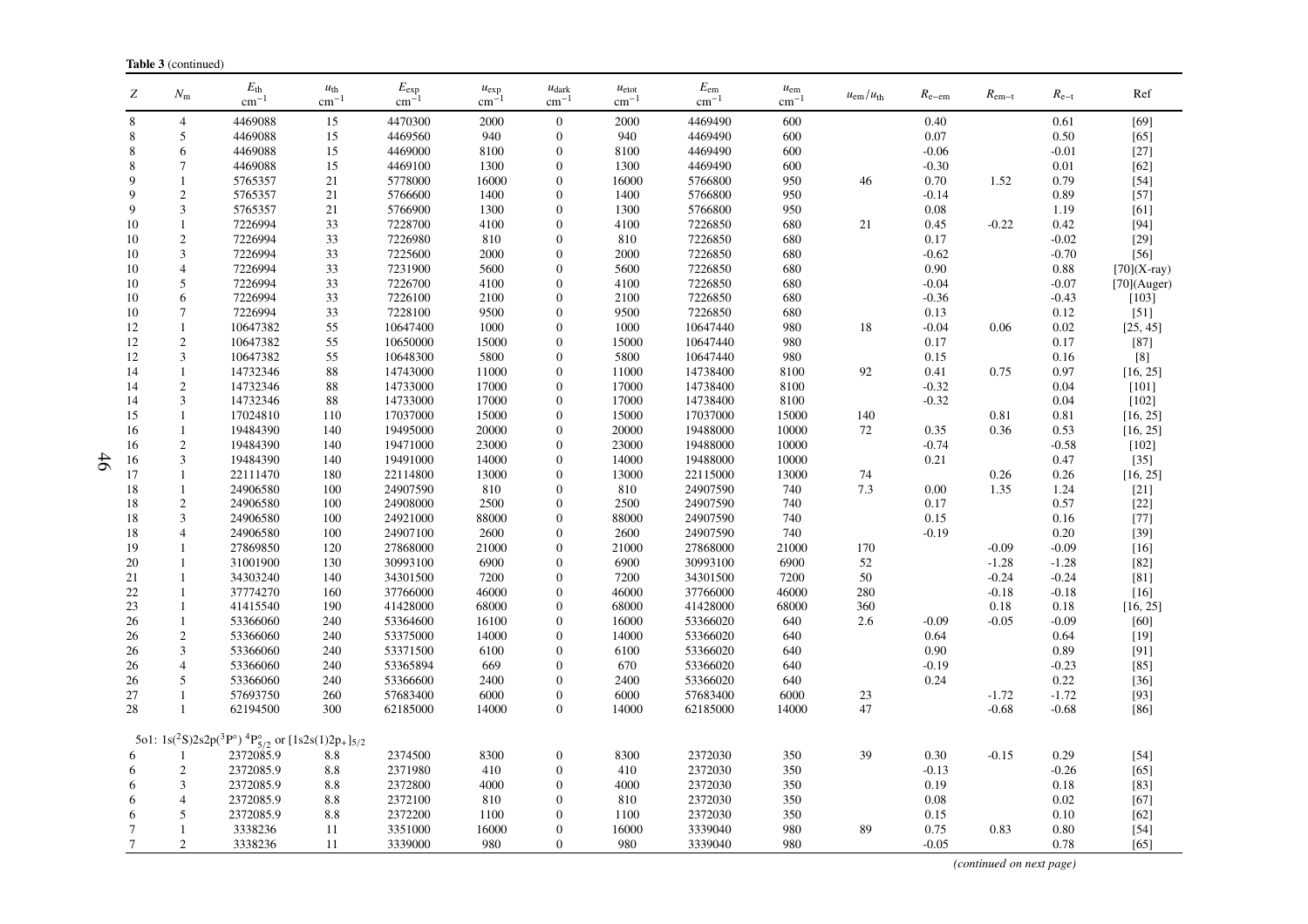| Z              | $N_{\rm m}$    | $E_{\rm th}$<br>$\text{cm}^{-1}$                                                 | $u_{\text{th}}$<br>$\rm cm^{-1}$ | $E_{\rm exp}$<br>$cm^{-}$ | $u_{\exp}$<br>$cm^{-1}$ | $u_{\text{dark}}$<br>$cm^{-}$ | $u_{\text{etot}}$<br>$cm^{-1}$ | $E_{\rm em}$<br>$\text{cm}^{-1}$ | $u_{\rm em}$<br>$\text{cm}^{-1}$ | $u_{\rm em}/u_{\rm th}$ | $R_{e-em}$ | $R_{\rm em-t}$ | $R_{e-t}$ | Ref            |
|----------------|----------------|----------------------------------------------------------------------------------|----------------------------------|---------------------------|-------------------------|-------------------------------|--------------------------------|----------------------------------|----------------------------------|-------------------------|------------|----------------|-----------|----------------|
| $\,$ 8 $\,$    | 1              | 4469497                                                                          | 15                               | 4488000                   | 24000                   | $\boldsymbol{0}$              | 24000                          | 4469760                          | 690                              | 45                      | 0.76       | 0.39           | 0.77      | $[54]$         |
| 8              | $\overline{2}$ | 4469497                                                                          | 15                               | 4469970                   | 940                     | $\overline{0}$                | 940                            | 4469760                          | 690                              |                         | 0.22       |                | 0.50      | $[65]$         |
| 8              | 3              | 4469497                                                                          | 15                               | 4469400                   | 8100                    | 0                             | 8100                           | 4469760                          | 690                              |                         | $-0.04$    |                | $-0.01$   | $[27]$         |
| 8              | $\overline{4}$ | 4469497                                                                          | 15                               | 4469500                   | 1600                    | $\overline{0}$                | 1600                           | 4469760                          | 690                              |                         | $-0.16$    |                | 0.00      | $[28]$         |
| 8              | 5              | 4469497                                                                          | 15                               | 4469500                   | 1300                    | $\overline{0}$                | 1300                           | 4469760                          | 690                              |                         | $-0.20$    |                | 0.00      | $[62]$         |
| 9              |                | 5766077                                                                          | 21                               | 5779000                   | 16000                   | $\Omega$                      | 16000                          | 5767300                          | 1300                             | 62                      | 0.73       | 0.93           | 0.81      | $[54]$         |
| 9              | $\overline{c}$ | 5766077                                                                          | 21                               | 5767200                   | 1300                    | $\Omega$                      | 1300                           | 5767300                          | 1300                             |                         | $-0.06$    |                | 0.86      | [61]           |
| 10             | $\mathbf{1}$   | 7228173                                                                          | 33                               | 7228160                   | 810                     | 0                             | 810                            | 7228020                          | 720                              | $22\,$                  | 0.18       | $-0.22$        | $-0.02$   | $[29]$         |
| 10             | $\sqrt{2}$     | 7228173                                                                          | 33                               | 7229900                   | 4100                    | $\Omega$                      | 4100                           | 7228020                          | 720                              |                         | 0.46       |                | 0.42      | $[94]$         |
| 10             | 3              | 7228173                                                                          | 33                               | 7229300                   | 9500                    | $\overline{0}$                | 9500                           | 7228020                          | 720                              |                         | 0.14       |                | 0.12      | $[51]$         |
| 10             | $\overline{4}$ | 7228173                                                                          | 33                               | 7227300                   | 4100                    | 0                             | 4100                           | 7228020                          | 720                              |                         | $-0.17$    |                | $-0.21$   | $[70]$ (Auger) |
| 10             | 5              | 7228173                                                                          | 33                               | 7226800                   | 2000                    | $\Omega$                      | 2000                           | 7228020                          | 720                              |                         | $-0.61$    |                | $-0.69$   | $[56]$         |
| 13             | $\mathbf{1}$   | 12610590                                                                         | 66                               | 12611600                  | 7300                    | 0                             | 7300                           | 12611600                         | 7300                             | 110                     |            | 0.14           | 0.14      | $[72]$         |
| 15             | 1              | 17032330                                                                         | 110                              | 17036700                  | 9700                    | 0                             | 9700                           | 17036700                         | 9700                             | 88                      |            | 0.45           | 0.45      | $[37]$         |
| 16             |                | 19494450                                                                         | 140                              | 19494400                  | 110                     | $\Omega$                      | 110                            | 19494400                         | 110                              | 0.77                    | 0.01       | $-0.29$        | $-0.28$   | $[64]$         |
| 16             | $\overline{c}$ | 19494450                                                                         | 140                              | 19490200                  | 7600                    | $\Omega$                      | 7600                           | 19494400                         | 110                              |                         | $-0.55$    |                | $-0.56$   | $[35]$         |
| 17             | $\mathbf{1}$   | 22124690                                                                         | 180                              | 22130000                  | 14000                   | $\overline{0}$                | 14000                          | 22130000                         | 14000                            | $80\,$                  |            | 0.38           | 0.38      | $[34]$         |
| 18             | $\mathbf{1}$   | 24923670                                                                         | 100                              | 24918100                  | 6500                    | $\overline{0}$                | 6500                           | 24924190                         | 160                              | 1.5                     | $-0.94$    | 2.74           | $-0.86$   | $[38]$         |
| 18             | $\overline{2}$ | 24923670                                                                         | 100                              | 24924100                  | 2500                    | 0                             | 2500                           | 24924190                         | 160                              |                         | $-0.03$    |                | 0.17      | $[39]$         |
| 18             | 3              | 24923670                                                                         | 100                              | 24924180                  | 160                     | 0                             | 160                            | 24924190                         | 160                              |                         | $-0.04$    |                | 2.68      | $[64]$         |
| 18             | $\overline{4}$ | 24923670                                                                         | 100                              | 24924540                  | 930                     | 0                             | 930                            | 24924190                         | 160                              |                         | 0.38       |                | 0.93      | $[21]$         |
| 42             | $\mathbf{1}$   | 144696100                                                                        | 760                              | 144658000                 | 22000                   | 0                             | 22000                          | 144658000                        | 22000                            | 29                      |            | $-1.73$        | $-1.73$   | $[14]$         |
| 47             |                | 1o2: $1s(^2S)2s2p(^3P^{\circ})$ ${}^2P^{\circ}_{1/2}$ or $[1s2s(0)2p_{-}]_{1/2}$ |                                  |                           |                         |                               |                                |                                  |                                  |                         |            |                |           |                |
|                |                | 2419321                                                                          | $12\,$                           | 2419430                   | 240                     | 0                             | 240                            | 2419350                          | 190                              | 16                      | 0.34       | 0.14           | 0.45      | $[73]$         |
| 6              | $\sqrt{2}$     | 2419321                                                                          | 12                               | 2419500                   | 8100                    | $\theta$                      | 8100                           | 2419350                          | 190                              |                         | 0.02       |                | 0.02      | $[90]$         |
| 6              | 3              | 2419321                                                                          | 12                               | 2419540                   | 810                     | 0                             | 810                            | 2419350                          | 190                              |                         | 0.24       |                | 0.27      | $[67]$         |
| 6              | $\overline{4}$ | 2419321                                                                          | 12                               | 2418600                   | 4400                    | 0                             | 4400                           | 2419350                          | 190                              |                         | $-0.17$    |                | $-0.16$   | $[54]$         |
| 6              | 5              | 2419321                                                                          | 12                               | 2418890                   | 880                     | $\Omega$                      | 880                            | 2419350                          | 190                              |                         | $-0.52$    |                | $-0.49$   | $[78]$         |
| 6              | 6              | 2419321                                                                          | 12                               | 2419300                   | 1100                    | $\Omega$                      | 1100                           | 2419350                          | 190                              |                         | $-0.04$    |                | $-0.02$   | $[59]$         |
| 6              | $\overline{7}$ | 2419321                                                                          | 12                               | 2418300                   | 1200                    | $\overline{0}$                | 1200                           | 2419350                          | 190                              |                         | $-0.87$    |                | $-0.85$   | $[55]$         |
| 6              | 8              | 2419321                                                                          | 12                               | 2419900                   | 1800                    | $\Omega$                      | 1800                           | 2419350                          | 190                              |                         | 0.31       |                | 0.32      | $[74]$         |
| 6              | 9              | 2419321                                                                          | 12                               | 2419310                   | 460                     | $\Omega$                      | 460                            | 2419350                          | 190                              |                         | $-0.08$    |                | $-0.02$   | $[68]$         |
| 6              | 10             | 2419321                                                                          | 12                               | 2419500                   | 1200                    | $\overline{0}$                | 1200                           | 2419350                          | 190                              |                         | 0.13       |                | 0.15      | $[8]$          |
| 6              | 11             | 2419321                                                                          | 12                               | 2417100                   | 2500                    | 0                             | 2500                           | 2419350                          | 190                              |                         | $-0.90$    |                | $-0.89$   | $[65]$         |
| 6              | 12             | 2419321                                                                          | 12                               | 2419500                   | 4000                    | $\Omega$                      | 4000                           | 2419350                          | 190                              |                         | 0.04       |                | 0.04      | $[83]$         |
| 6              | 13             | 2419321                                                                          | 12                               | 2419000                   | 2700                    | $\Omega$                      | 2700                           | 2419350                          | 190                              |                         | $-0.13$    |                | $-0.12$   | $[62]$         |
| $\overline{7}$ | 1              | 3397685                                                                          | 14                               | 3398500                   | 8300                    | 0                             | 8300                           | 3398270                          | 350                              | 25                      | 0.03       | 1.65           | 0.10      | $[54]$         |
| $\overline{7}$ | $\overline{c}$ | 3397685                                                                          | 14                               | 3397300                   | 690                     | $\Omega$                      | 690                            | 3398270                          | 350                              |                         | $-1.40$    |                | $-0.56$   | $[74]$         |
| $\overline{7}$ | 3              | 3397685                                                                          | 14                               | 3398610                   | 560                     | $\Omega$                      | 560                            | 3398270                          | 350                              |                         | 0.61       |                | 1.65      | $[126]$        |
| $\overline{7}$ | $\overline{4}$ | 3397685                                                                          | 14                               | 3400100                   | 2300                    | $\overline{0}$                | 2300                           | 3398270                          | 350                              |                         | 0.80       |                | 1.05      |                |
| $\overline{7}$ | 5              | 3397685                                                                          | 14                               | 3398450                   | 950                     | $\Omega$                      | 950                            | 3398270                          | 350                              |                         | 0.19       |                | 0.81      | $[65]$         |
| $\overline{7}$ | 6              | 3397685                                                                          | 14                               | 3398520                   | 820                     | $\overline{0}$                | 820                            | 3398270                          | 350                              |                         | 0.31       |                | 1.02      | $[84]$         |
| 8              |                | 4541169                                                                          | 17                               | 4541700                   | 1600                    | $\overline{0}$                | 1600                           | 4540880                          | 230                              | 13                      | 0.51       | $-1.27$        | 0.33      | $[28]$         |
| 8              | $\overline{c}$ | 4541169                                                                          | 17                               | 4536000                   | 12000                   | $\Omega$                      | 12000                          | 4540880                          | 230                              |                         | $-0.41$    |                | $-0.43$   | $[54]$         |
| 8              | 3              | 4541169                                                                          | 17                               | 4541160                   | 860                     | 0                             | 860                            | 4540880                          | 230                              |                         | 0.33       |                | $-0.01$   | $[80]$         |
| 8              | $\overline{4}$ | 4541169                                                                          | 17                               | 4541200                   | 330                     | $\Omega$                      | 330                            | 4540880                          | 230                              |                         | 0.97       |                | 0.10      | $[89]$         |
| 8              | 5              | 4541169                                                                          | 17                               | 4542000                   | 1100                    | $\Omega$                      | 1100                           | 4540880                          | 230                              |                         | 1.02       |                | 0.76      | $[84]$         |
| 8              | 6              | 4541169                                                                          | 17                               | 4541100                   | 1200                    | 0                             | 1200                           | 4540880                          | 230                              |                         | 0.18       |                | $-0.06$   | $[74]$         |
| 8              | $\overline{7}$ | 4541169                                                                          | 17                               | 4540200                   | 1200                    | $\theta$                      | 1200                           | 4540880                          | 230                              |                         | $-0.57$    |                | $-0.81$   | $[71]$         |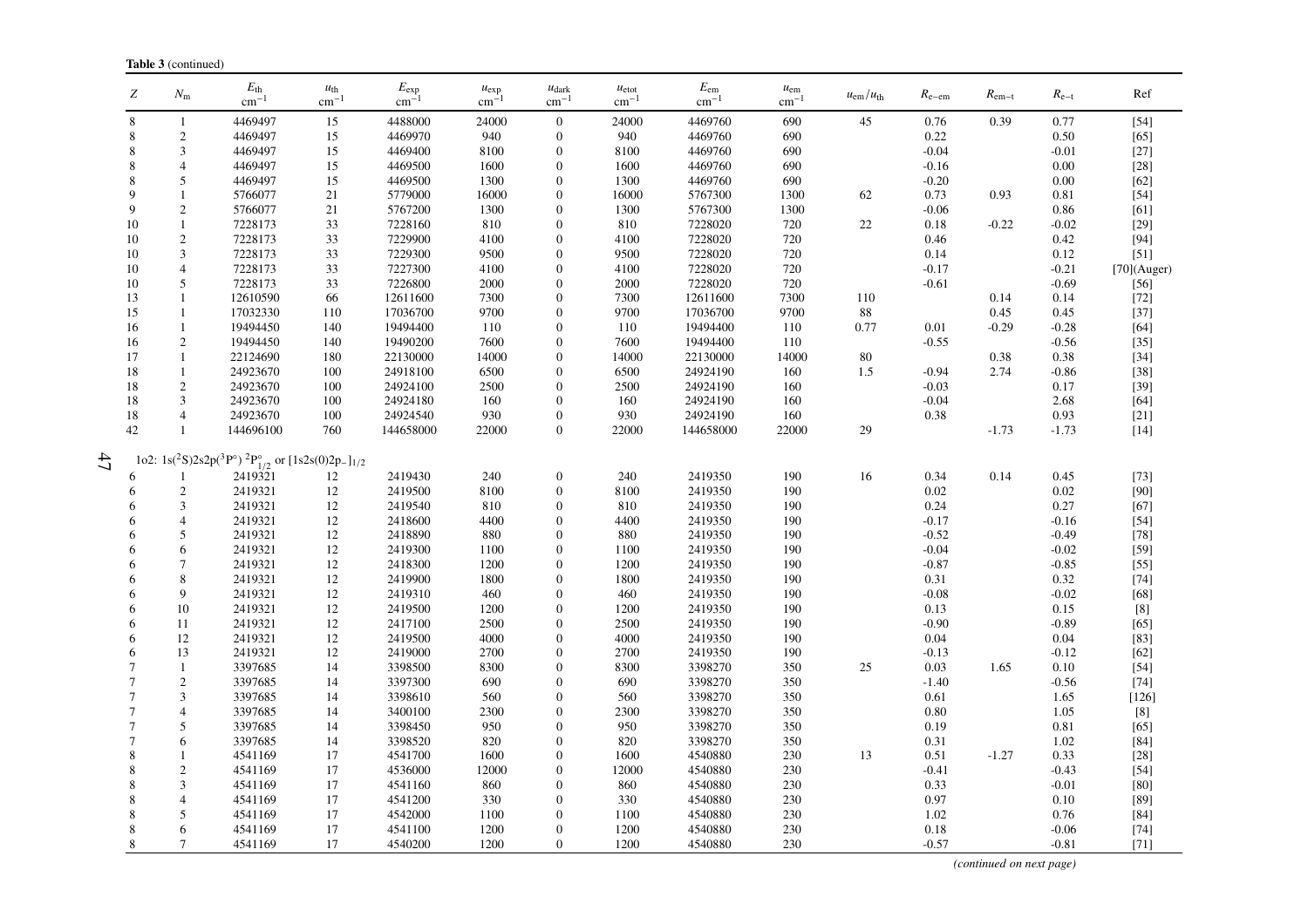| Z           | $N_{\rm m}$              | $E_{\rm th}$<br>$cm^{-1}$ | $u_{\text{th}}$<br>$cm^{-1}$ | $E_{\rm exp}$<br>$\rm cm^{-1}$ | $u_{\exp}$<br>$cm^{-}$ | $u_{\text{dark}}$<br>$cm^{-1}$ | $u_{\text{etot}}$<br>$cm^{-1}$ | $E_{\rm em}$<br>$\rm cm^{-1}$ | $u_{\rm em}$<br>$cm^{-1}$ | $u_{\rm em}/u_{\rm th}$ | $R_{\rm e-em}$ | $R_{\rm em-t}$ | $R_{e-t}$       | Ref              |
|-------------|--------------------------|---------------------------|------------------------------|--------------------------------|------------------------|--------------------------------|--------------------------------|-------------------------------|---------------------------|-------------------------|----------------|----------------|-----------------|------------------|
| 8           | 8                        | 4541169                   | 17                           | 4541100                        | 4100                   | $\boldsymbol{0}$               | 4100                           | 4540880                       | 230                       |                         | 0.05           |                | $-0.02$         | [8]              |
| 8           | 9                        | 4541169                   | 17                           | 4537400                        | 4100                   | $\mathbf{0}$                   | 4100                           | 4540880                       | 230                       |                         | $-0.85$        |                | $-0.92$         | $[69]$           |
| 8           | 10                       | 4541169                   | 17                           | 4540720                        | 900                    | $\mathbf{0}$                   | 900                            | 4540880                       | 230                       |                         | $-0.18$        |                | $-0.50$         | [65]             |
| 8           | 11                       | 4541169                   | 17                           | 4541600                        | 5700                   | $\mathbf{0}$                   | 5700                           | 4540880                       | 230                       |                         | 0.13           |                | 0.08            | $[27]$           |
| 8           | 12                       | 4541169                   | 17                           | 4540250                        | 620                    | $\theta$                       | 620                            | 4540880                       | 230                       |                         | $-1.02$        |                | $-1.48$         | $[47]$           |
| 8           | 13                       | 4541169                   | 17                           | 4539840                        | 820                    | $\theta$                       | 820                            | 4540880                       | 230                       |                         | $-1.27$        |                | $-1.62$         | [105]            |
| 8           | 14                       | 4541169                   | 17                           | 4539260                        | 470                    | 1500                           | 1600                           | 4540880                       | 230                       |                         | $-1.00$        |                | $-1.18$         | $[128]$          |
| 8           | 15                       | 4541169                   | 17                           | 4540700                        | 1900                   | $\mathbf{0}$                   | 1900                           | 4540880                       | 230                       |                         | $-0.09$        |                | $-0.25$         | $[62]$           |
| 9           | $\mathbf{1}$             | 5849913                   | $22\,$                       | 5849790                        | 340                    | $\mathbf{0}$                   | 340                            | 5849800                       | 300                       | 13                      | $-0.02$        | $-0.38$        | $-0.36$         | $[45]$           |
| 9           | $\overline{c}$           | 5849913                   | 22                           | 5842200                        | 8300                   | $\mathbf{0}$                   | 8300                           | 5849800                       | 300                       |                         | $-0.92$        |                | $-0.93$         | $[54]$           |
| 9           | 3                        | 5849913                   | 22                           | 5847900                        | 2100                   | $\mathbf{0}$                   | 2100                           | 5849800                       | 300                       |                         | $-0.90$        |                | $-0.96$         | $[80]$           |
| $\mathbf Q$ | $\overline{4}$           | 5849913                   | 22                           | 5851000                        | 2700                   | $\mathbf{0}$                   | 2700                           | 5849800                       | 300                       |                         | 0.45           |                | 0.40            | $[78]$           |
| $\mathbf Q$ | 5                        | 5849913                   | 22                           | 5850030                        | 770                    | $\Omega$                       | 770                            | 5849800                       | 300                       |                         | 0.30           |                | 0.15            | $[43]$           |
| 9           | 6                        | 5849913                   | 22                           | 5850000                        | 2000                   | $\mathbf{0}$                   | 2000                           | 5849800                       | 300                       |                         | 0.10           |                | 0.04            | [61]             |
| 10          | $\mathbf{1}$             | 7324064                   | 33                           | 7325300                        | 4100                   | $\mathbf{0}$                   | 4100                           | 7323820                       | 240                       | 7.2                     | 0.36           | $-1.01$        | 0.30            | $[94]$           |
| 10          | $\overline{c}$           | 7324064                   | 33                           | 7323620                        | 810                    | $\theta$                       | 810                            | 7323820                       | 240                       |                         | $-0.25$        |                | $-0.55$         | $[29]$           |
| 10          | 3                        | 7324064                   | 33                           | 7323600                        | 1000                   | $\mathbf{0}$                   | 1000                           | 7323820                       | 240                       |                         | $-0.22$        |                | $-0.46$         | $[56]$           |
| 10          | $\overline{4}$           | 7324064                   | 33                           | 7324200                        | 1600                   | $\Omega$                       | 1600                           | 7323820                       | 240                       |                         | 0.24           |                | 0.09            | [80]             |
| 10          | 5                        | 7324064                   | 33                           | 7319900                        | 6600                   | $\mathbf{0}$                   | 6600                           | 7323820                       | 240                       |                         | $-0.59$        |                | $-0.63$         | $[87]$           |
| 10          | 6                        | 7324064                   | 33                           | 7315200                        | 8600                   | $\mathbf{0}$                   | 8600                           | 7323820                       | 240                       |                         | $-1.00$        |                | $-1.03$         | $[70](X-ray)$    |
| 10          | 7                        | 7324064                   | 33                           | 7323800                        | 270                    | $\theta$                       | 270                            | 7323820                       | 240                       |                         | $-0.08$        |                | $-0.97$         | [103]            |
| 10          | 8                        | 7324064                   | 33                           | 7323200                        | 3800                   | $\theta$                       | 3800                           | 7323820                       | 240                       |                         | $-0.16$        |                | $-0.23$         | $[77]$           |
| 10          | 9                        | 7324064                   | 33                           | 7325000                        | 1300                   | $\Omega$                       | 1300                           | 7323820                       | 240                       |                         | 0.91           |                | 0.72            | $[75]$           |
| 10          | 10                       | 7324064                   | 33                           | 7323900                        | 4000                   | $\mathbf{0}$                   | 4000                           | 7323820                       | 240                       |                         | 0.02           |                | $-0.04$         | $[58]$           |
| 10          | 11                       | 7324064                   | 33                           | 7325900                        | 4100                   | $\mathbf{0}$                   | 4100                           | 7323820                       | 240                       |                         | 0.51           |                | 0.45            | $[70]$ (Auger)   |
| 11          | $\mathbf{1}$             | 8963874                   | 44                           | 8962900                        | 3400                   | $\Omega$                       | 3400                           | 8962800                       | 3300                      | 75                      | 0.04           | $-0.33$        | $-0.29$         | $[16]$           |
| 11          | $\mathfrak{2}$           | 8963874                   | 44                           | 8960000                        | 16000                  | $\mathbf{0}$                   | 16000                          | 8962800                       | 3300                      |                         | $-0.17$        |                | $-0.24$         | $[87]$           |
| 12          | $\mathbf{1}$             | 10769541                  | 56                           | 10769800                       | 2500                   | $\mathbf{0}$                   | 2500                           | 10769370                      | 470                       | 8.5                     | 0.17<br>0.35   | $-0.35$        | 0.10            | $[16]$           |
| 12          | $\mathfrak{2}$           | 10769541                  | 56                           | 10769800                       | 1200                   | $\theta$<br>$\mathbf{0}$       | 1200                           | 10769370                      | 470                       |                         | $-0.53$        |                | 0.22<br>$-0.54$ | $[45]$<br>$[87]$ |
| 12          | 3                        | 10769541                  | 56                           | 10762000<br>10770100           | 14000<br>2500          | $\Omega$                       | 14000                          | 10769370<br>10769370          | 470                       |                         | 0.29           |                | 0.22            |                  |
| 12<br>12    | $\overline{4}$<br>5      | 10769541<br>10769541      | 56<br>56                     | 10770400                       | 1400                   | $\mathbf{0}$                   | 2500<br>1400                   | 10769370                      | 470<br>470                |                         | 0.73           |                | 0.61            | $[78]$<br>$[75]$ |
| 12          | 6                        | 10769541                  | 56                           | 10769050                       | 580                    | $\mathbf{0}$                   | 580                            | 10769370                      | 470                       |                         | $-0.56$        |                | $-0.84$         | $[42]$           |
| 13          | 1                        | 12741371                  | 66                           | 12737400                       | 5600                   | $\theta$                       | 5600                           | 12741300                      | 630                       | 9.5                     | $-0.70$        | $-0.11$        | $-0.71$         | $[16]$           |
| 13          | $\mathfrak{2}$           | 12741371                  | 66                           | 12741700                       | 870                    | $\mathbf{0}$                   | 870                            | 12741300                      | 630                       |                         | 0.46           |                | 0.38            | $[45]$           |
| 13          | 3                        | 12741371                  | 66                           | 12741100                       | 970                    | $\mathbf{0}$                   | 970                            | 12741300                      | 630                       |                         | $-0.20$        |                | $-0.28$         | $[33]$           |
| 13          | $\overline{4}$           | 12741371                  | 66                           | 12740200                       | 3600                   | $\overline{0}$                 | 3600                           | 12741300                      | 630                       |                         | $-0.31$        |                | $-0.33$         | $[78]$           |
| 13          | 5                        | 12741371                  | 66                           | 12733500                       | 8400                   | $\mathbf{0}$                   | 8400                           | 12741300                      | 630                       |                         | $-0.93$        |                | $-0.94$         | $[102]$          |
| 14          | 1                        | 14879605                  | 88                           | 14879900                       | 4700                   | $\theta$                       | 4700                           | 14879750                      | 310                       | 3.5                     | 0.03           | 0.44           | 0.06            | $[16]$           |
| 14          | $\overline{c}$           | 14879605                  | 88                           | 14879740                       | 310                    | $\mathbf{0}$                   | 310                            | 14879750                      | 310                       |                         | $-0.02$        |                | 0.42            | $[53]$           |
| 14          | 3                        | 14879605                  | 88                           | 14884600                       | 9400                   | $\mathbf{0}$                   | 9400                           | 14879750                      | 310                       |                         | 0.52           |                | 0.53            | $[101]$          |
| 14          | $\overline{4}$           | 14879605                  | 88                           | 14880200                       | 9400                   | $\Omega$                       | 9400                           | 14879750                      | 310                       |                         | 0.05           |                | 0.06            | $[102]$          |
| 15          | 1                        | 17184610                  | 110                          | 17183500                       | 4200                   | $\overline{0}$                 | 4200                           | 17183500                      | 4200                      | 38                      |                | $-0.26$        | $-0.26$         | $[16]$           |
| 16          | $\mathbf{1}$             | 19656680                  | 140                          | 19651000                       | 11000                  | $\mathbf{0}$                   | 11000                          | 19656665                      | $38\,$                    | 0.26                    | $-0.51$        | $-0.11$        | $-0.52$         | $[16]$           |
| 16          | $\overline{c}$           | 19656680                  | 140                          | 19657068                       | 89                     | 390                            | 400                            | 19656665                      | 38                        |                         | 1.00           |                | 0.90            | [64]             |
| 16          | 3                        | 19656680                  | 140                          | 19656658                       | 40                     | $\mathbf{0}$                   | 40                             | 19656665                      | $38\,$                    |                         | $-0.17$        |                | $-0.16$         | $[88]$           |
| 16          | $\overline{\mathcal{A}}$ | 19656680                  | 140                          | 19656690                       | 120                    | $\mathbf{0}$                   | 120                            | 19656665                      | 38                        |                         | 0.21           |                | 0.05            | $[53]$           |
| 16          | 5                        | 19656680                  | 140                          | 19668000                       | 16000                  | $\mathbf{0}$                   | 16000                          | 19656665                      | 38                        |                         | 0.71           |                | 0.71            | [101]            |
| 16          | 6                        | 19656680                  | 140                          | 19649000                       | 22000                  | $\mathbf{0}$                   | 22000                          | 19656665                      | 38                        |                         | $-0.35$        |                | $-0.35$         | $[102]$          |
| 17          |                          | 22296240                  | 180                          | 22292700                       | 4300                   | $\overline{0}$                 | 4300                           | 22296213                      | 40                        | 0.23                    | $-0.82$        | $-0.13$        | $-0.82$         | [16, 25]         |

*(continued on next page)*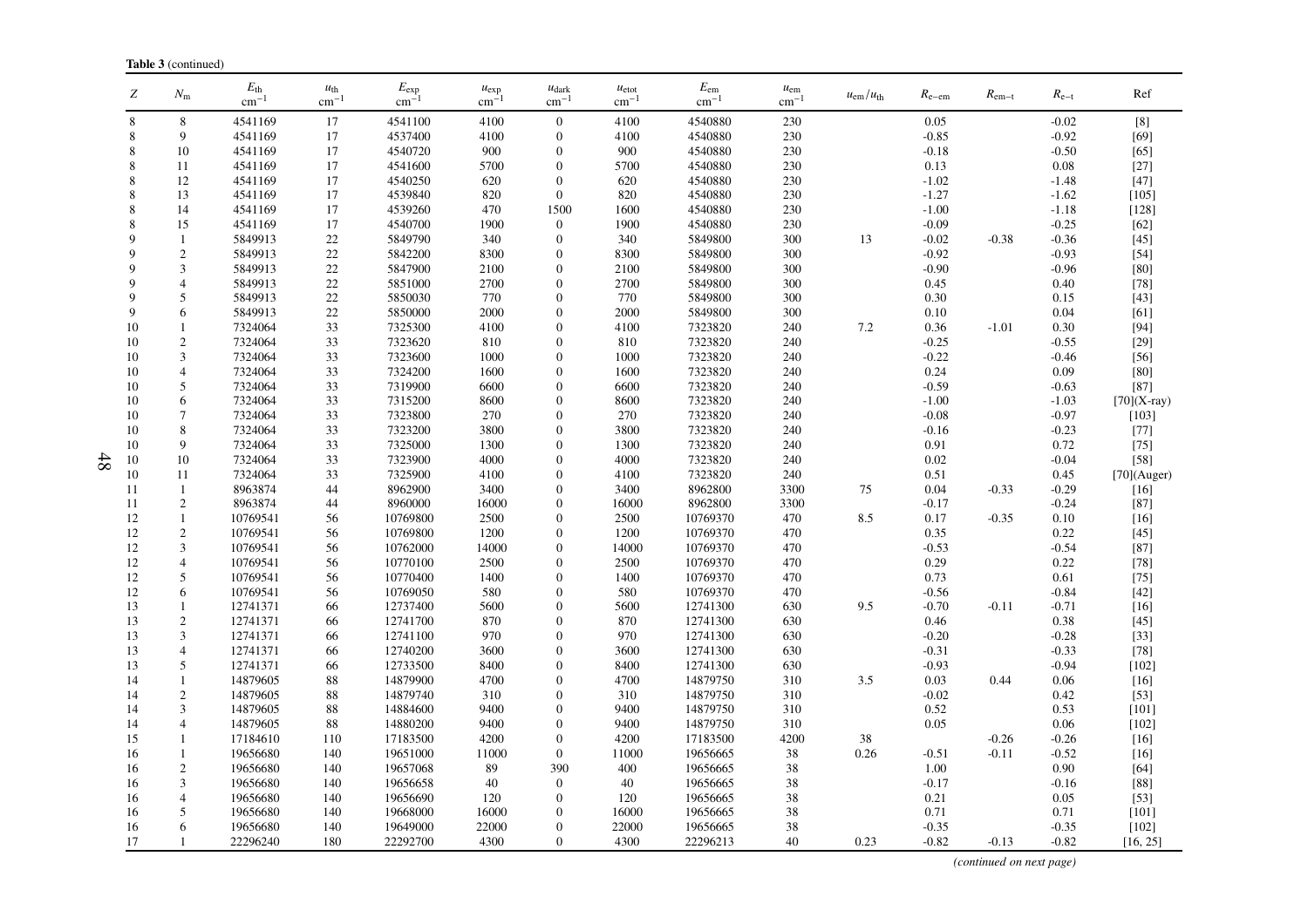| Ζ  | $N_{\rm m}$    | $E_{\rm th}$<br>$\text{cm}^{-1}$ | $u_{\text{th}}$<br>$\text{cm}^{-1}$ | $E_{\rm exp}$<br>$\text{cm}^{-1}$ | $u_{\exp}$<br>$cm^{-}$ | $u_{\text{dark}}$<br>$\rm cm^{-1}$ | $u_{\text{etot}}$<br>$cm^{-}$ | $E_{\rm em}$<br>$\text{cm}^{-1}$ | $u_{\rm em}$<br>$\rm cm^{-1}$ | $u_{\rm em}/u_{\rm th}$ | $R_{\rm e-em}$ | $R_{\rm em-t}$ | $R_{e-t}$ | Ref      |
|----|----------------|----------------------------------|-------------------------------------|-----------------------------------|------------------------|------------------------------------|-------------------------------|----------------------------------|-------------------------------|-------------------------|----------------|----------------|-----------|----------|
| 17 | 2              | 22296240                         | 180                                 | 22296213                          | 40                     | $\mathbf{0}$                       | 40                            | 22296213                         | 40                            |                         | 0.01           |                | $-0.13$   | $[88]$   |
| 18 | $\mathbf{1}$   | 25103750                         | 100                                 | 25103794                          | $58\,$                 | $\boldsymbol{0}$                   | 58                            | 25103768                         | 54                            | 0.53                    | 0.45           | 0.19           | 0.41      | $[64]$   |
| 18 | $\mathbf{2}$   | 25103750                         | 100                                 | 25103611                          | 170                    | $\overline{0}$                     | 170                           | 25103768                         | 54                            |                         | $-0.92$        |                | $-0.68$   | $[88]$   |
| 18 | 3              | 25103750                         | 100                                 | 25103360                          | 690                    | $\overline{0}$                     | 690                           | 25103768                         | 54                            |                         | $-0.59$        |                | $-0.55$   | $[21]$   |
| 18 | $\overline{4}$ | 25103750                         | 100                                 | 25098300                          | 4300                   | $\overline{0}$                     | 4300                          | 25103768                         | 54                            |                         | $-1.27$        |                | $-1.27$   | $[22]$   |
| 18 | 5              | 25103750                         | 100                                 | 25103240                          | 630                    | $\boldsymbol{0}$                   | 630                           | 25103768                         | 54                            |                         | $-0.84$        |                | $-0.79$   | [96]     |
| 18 | 6              | 25103750                         | 100                                 | 25100000                          | 11000                  | $\overline{0}$                     | 11000                         | 25103768                         | 54                            |                         | $-0.34$        |                | $-0.34$   | $[23]$   |
| 18 | 7              | 25103750                         | 100                                 | 25073000                          | 42000                  | $\overline{0}$                     | 42000                         | 25103768                         | 54                            |                         | $-0.73$        |                | $-0.73$   | $[77]$   |
| 18 | $\,$ 8 $\,$    | 25103750                         | 100                                 | 25104500                          | 1300                   | $\overline{0}$                     | 1300                          | 25103768                         | 54                            |                         | 0.56           |                | 0.58      | [98]     |
| 18 | 9              | 25103750                         | 100                                 | 25103900                          | 1200                   | $\overline{0}$                     | 1200                          | 25103768                         | 54                            |                         | 0.11           |                | 0.13      | $[40]$   |
| 18 | 10             | 25103750                         | 100                                 | 25102100                          | 2400                   | $\theta$                           | 2400                          | 25103768                         | 54                            |                         | $-0.70$        |                | $-0.68$   | $[39]$   |
| 19 | $\mathbf{1}$   | 28079360                         | 120                                 | 28073000                          | 12000                  | $\overline{0}$                     | 12000                         | 28073000                         | 12000                         | 99                      |                | $-0.53$        | $-0.53$   | $[16]$   |
| 20 | 1              | 31223670                         | 130                                 | 31215300                          | 8400                   | $\overline{0}$                     | 8400                          | 31222800                         | 1300                          | 10                      | $-0.89$        | $-0.68$        | $-1.00$   | [16, 25] |
| 20 | 2              | 31223670                         | 130                                 | 31217500                          | 6800                   | 0                                  | 6800                          | 31222800                         | 1300                          |                         | $-0.77$        |                | $-0.91$   | $[44]$   |
| 20 | 3              | 31223670                         | 130                                 | 31216400                          | 7600                   | $\overline{0}$                     | 7600                          | 31222800                         | 1300                          |                         | $-0.84$        |                | $-0.96$   | $[95]$   |
| 20 | 4              | 31223670                         | 130                                 | 31223400                          | 1400                   | $\overline{0}$                     | 1400                          | 31222800                         | 1300                          |                         | 0.46           |                | $-0.19$   | $[82]$   |
| 21 | $\mathbf{1}$   | 34537140                         | 150                                 | 34510000                          | 24000                  | $\boldsymbol{0}$                   | 24000                         | 34533400                         | 2700                          | 17                      | $-0.97$        | $-1.42$        | $-1.13$   | $[25]$   |
| 21 | $\mathbf{2}$   | 34537140                         | 150                                 | 34533300                          | 3800                   | $\boldsymbol{0}$                   | 3800                          | 34533400                         | 2700                          |                         | $-0.02$        |                | $-1.01$   | $[99]$   |
| 21 | $\mathfrak{Z}$ | 34537140                         | 150                                 | 34534000                          | 3800                   | $\boldsymbol{0}$                   | 3800                          | 34533400                         | 2700                          |                         | 0.17           |                | $-0.83$   | $[81]$   |
| 22 | $\mathbf{1}$   | 38020170                         | 160                                 | 38027000                          | 14000                  | $\overline{0}$                     | 14000                         | 38019200                         | 1500                          | 9.1                     | 0.56           | $-0.66$        | 0.49      | $[16]$   |
| 22 | $\overline{c}$ | 38020170                         | 160                                 | 38019100                          | 1500                   | $\overline{0}$                     | 1500                          | 38019200                         | 1500                          |                         | $-0.05$        |                | $-0.71$   | $[76]$   |
| 22 | 3              | 38020170                         | 160                                 | 37985000                          | 72000                  | 0                                  | 72000                         | 38019200                         | 1500                          |                         | $-0.47$        |                | $-0.49$   | $[63]$   |
| 23 | $\mathbf{1}$   | 41673290                         | 190                                 | 41677000                          | 15000                  | $\boldsymbol{0}$                   | 15000                         | 41674900                         | 4300                          | 23                      | 0.14           | 0.38           | 0.25      | [16, 25] |
| 23 | $\mathbf{2}$   | 41673290                         | 190                                 | 41677400                          | 5000                   | $\overline{0}$                     | 5000                          | 41674900                         | 4300                          |                         | 0.50           |                | 0.82      | $[18]$   |
| 23 | $\mathfrak{Z}$ | 41673290                         | 190                                 | 41664000                          | 10000                  | $\overline{0}$                     | 10000                         | 41674900                         | 4300                          |                         | $-1.09$        |                | $-0.93$   | $[99]$   |
| 24 | $\mathbf{1}$   | 45496980                         | 210                                 | 45490800                          | 6400                   | $\overline{0}$                     | 6400                          | 45491800                         | 3100                          | 15                      | $-0.16$        | $-1.66$        | $-0.97$   | $[31]$   |
| 24 | $\sqrt{2}$     | 45496980                         | 210                                 | 45493900                          | 5900                   | $\overline{0}$                     | 5900                          | 45491800                         | 3100                          |                         | 0.35           |                | $-0.52$   | [97]     |
| 24 | 3              | 45496980                         | 210                                 | 45491200                          | 4400                   | $\overline{0}$                     | 4400                          | 45491800                         | 3100                          |                         | $-0.15$        |                | $-1.31$   | [99]     |
| 25 | 1              | 49491830                         | 230                                 | 49493800                          | 4200                   | $\overline{0}$                     | 4200                          | 49493800                         | 4200                          | 18                      |                | 0.47           | 0.47      | [99]     |
| 26 | 1              | 53658350                         | 250                                 | 53667000                          | 20000                  | 0                                  | 20000                         | 53657980                         | 640                           | 2.5                     | 0.45           | $-0.54$        | 0.43      | [25, 48] |
| 26 | $\sqrt{2}$     | 53658350                         | 250                                 | 53656700                          | 8600                   | 0                                  | 8600                          | 53657980                         | 640                           |                         | $-0.15$        |                | $-0.19$   | $[60]$   |
| 26 | 3              | 53658350                         | 250                                 | 53665000                          | 24000                  | $\overline{0}$                     | 24000                         | 53657980                         | 640                           |                         | 0.29           |                | 0.28      | $[50]$   |
| 26 | 4              | 53658350                         | 250                                 | 53667900                          | 8700                   | $\overline{0}$                     | 8700                          | 53657980                         | 640                           |                         | 1.14           |                | 1.10      | $[19]$   |
| 26 | 5              | 53658350                         | 250                                 | 53680000                          | 140000                 | $\boldsymbol{0}$                   | 140000                        | 53657980                         | 640                           |                         | 0.16           |                | 0.15      | $[63]$   |
| 26 | 6              | 53658350                         | 250                                 | 53670000                          | 15000                  | $\overline{0}$                     | 15000                         | 53657980                         | 640                           |                         | 0.80           |                | 0.78      | $[44]$   |
| 26 | 7              | 53658350                         | 250                                 | 53665900                          | 7200                   | $\overline{0}$                     | 7200                          | 53657980                         | 640                           |                         | 1.10           |                | 1.05      | [91]     |
| 26 | 8              | 53658350                         | 250                                 | 53671000                          | 11000                  | $\overline{0}$                     | 11000                         | 53657980                         | 640                           |                         | 1.18           |                | 1.15      | [92]     |
| 26 | 9              | 53658350                         | 250                                 | 53657834                          | 678                    | $\overline{0}$                     | 680                           | 53657980                         | 640                           |                         | $-0.21$        |                | $-0.72$   | $[85]$   |
| 26 | 10             | 53658350                         | 250                                 | 53665300                          | 7000                   | $\overline{0}$                     | 7000                          | 53657980                         | 640                           |                         | 1.05           |                | 0.99      | $[24]$   |
| 26 | 11             | 53658350                         | 250                                 | 53656100                          | 2500                   | $\boldsymbol{0}$                   | 2500                          | 53657980                         | 640                           |                         | $-0.75$        |                | $-0.90$   | $[36]$   |
| 27 | 1              | 57997200                         | 270                                 | 57996200                          | 2800                   | $\overline{0}$                     | 2800                          | 57996200                         | 2800                          | 10                      |                | $-0.36$        | $-0.36$   | [93]     |
| 28 | $\mathbf{1}$   | 62508960                         | 300                                 | 62503000                          | 16000                  | $\overline{0}$                     | 16000                         | 62509700                         | 4100                          | 14                      | $-0.42$        | 0.19           | $-0.37$   | $[86]$   |
| 28 | $\overline{c}$ | 62508960                         | 300                                 | 62510200                          | 4200                   | $\overline{0}$                     | 4200                          | 62509700                         | 4100                          |                         | 0.11           |                | 0.29      | $[26]$   |
| 29 | $\mathbf{1}$   | 67194380                         | 320                                 | 66930000                          | 220000                 | $\boldsymbol{0}$                   | 220000                        | 66930000                         | 220000                        | 690                     |                | $-1.20$        | $-1.20$   | $[63]$   |
| 36 | $\mathbf{1}$   | 104916950                        | 530                                 | 104927100                         | 5600                   | $\overline{0}$                     | 5600                          | 104927100                        | 5600                          | 11                      |                | 1.80           | 1.80      | [104]    |
| 42 | 1              | 144273950                        | 760                                 | 144303000                         | 22000                  | 0                                  | 22000                         | 144303000                        | 22000                         | 29                      |                | 1.32           | 1.32      | $[14]$   |
| 54 | $\mathbf{1}$   | 243488900                        | 1300                                | 243542000                         | 65000                  | 0                                  | 65000                         | 243542000                        | 65000                         | 49                      |                | 0.82           | 0.82      | $[46]$   |
| 80 | $\mathbf{1}$   | 565873000                        | 4300                                | 565840000                         | 120000                 | $\overline{0}$                     | 120000                        | 565840000                        | 120000                        | 28                      |                | $-0.27$        | $-0.27$   | $[49]$   |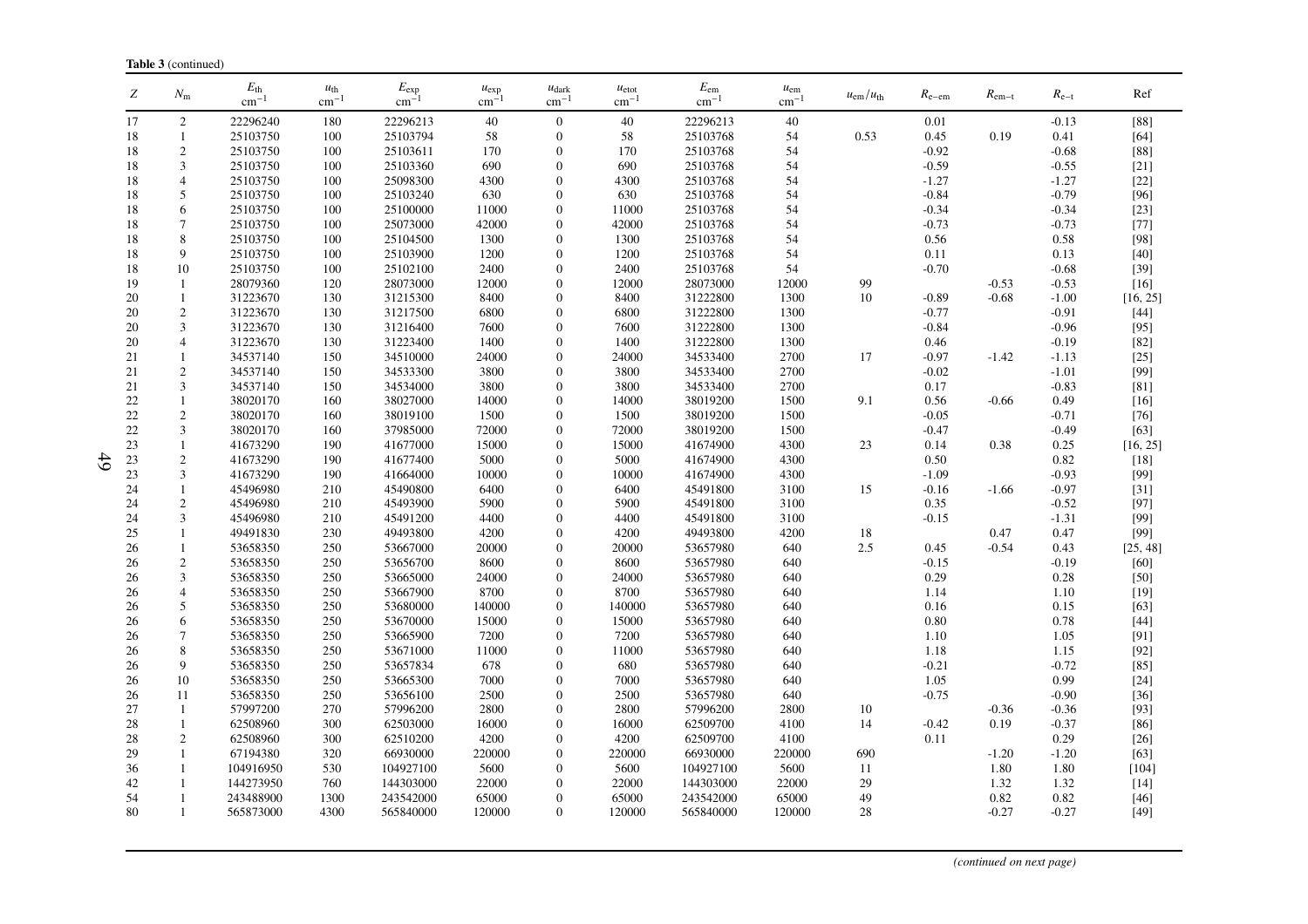|                | <b>Table 3</b> (continued) |                                                                                   |                                     |                                  |                        |                                       |                                       |                               |                           |                         |                   |                |                    |                                                                                                                                                                                                                          |
|----------------|----------------------------|-----------------------------------------------------------------------------------|-------------------------------------|----------------------------------|------------------------|---------------------------------------|---------------------------------------|-------------------------------|---------------------------|-------------------------|-------------------|----------------|--------------------|--------------------------------------------------------------------------------------------------------------------------------------------------------------------------------------------------------------------------|
| Z              | $N_{\rm m}$                | $E_{\rm th}$<br>$cm^{-}$                                                          | $u_{\text{th}}$<br>$\text{cm}^{-1}$ | $E_{\rm exp}$<br>cm <sup>-</sup> | $u_{\exp}$<br>$cm^{-}$ | $u_{\text{dark}}$<br>$\text{cm}^{-1}$ | $u_{\text{etot}}$<br>$\text{cm}^{-1}$ | $E_{\rm em}$<br>$\rm cm^{-1}$ | $u_{\rm em}$<br>$cm^{-1}$ | $u_{\rm em}/u_{\rm th}$ | $R_{\text{e-em}}$ | $R_{\rm em-t}$ | $R_{\rm e-t}$      | Ref                                                                                                                                                                                                                      |
|                |                            | 3o2: $1s(^{2}S)2s2p(^{3}P^{\circ})^{2}P_{3/2}^{\circ}$ or $[1s2s(1)2p_{+}]_{3/2}$ |                                     |                                  |                        |                                       |                                       |                               |                           |                         |                   |                |                    |                                                                                                                                                                                                                          |
|                |                            | 2419419                                                                           | 11                                  | 2419530                          | 240                    | $\mathbf{0}$                          | 240                                   | 2419450                       | 190                       | 17                      | 0.34              | 0.16           | 0.46               | $[73]$                                                                                                                                                                                                                   |
| 6              | $\mathfrak{2}$             | 2419419                                                                           | 11                                  | 2419600                          | 8100                   | $\boldsymbol{0}$                      | 8100                                  | 2419450                       | 190                       |                         | 0.02              |                | 0.02               | [90]                                                                                                                                                                                                                     |
| 6              | 3                          | 2419419                                                                           | 11                                  | 2419640                          | 810                    | $\overline{0}$                        | 810                                   | 2419450                       | 190                       |                         | 0.24              |                | 0.27               | $[67]$                                                                                                                                                                                                                   |
| 6              | $\overline{4}$             | 2419419                                                                           | 11                                  | 2418800                          | 4400                   | $\theta$                              | 4400                                  | 2419450                       | 190                       |                         | $-0.15$           |                | $-0.14$            | $[54]$                                                                                                                                                                                                                   |
| 6              | 5                          | 2419419                                                                           | 11                                  | 2418990                          | 880                    | $\overline{0}$                        | 880                                   | 2419450                       | 190                       |                         | $-0.52$           |                | $-0.49$            | $[78]$                                                                                                                                                                                                                   |
| 6              | 6                          | 2419419                                                                           | 11                                  | 2419400                          | 1100                   | $\theta$                              | 1100                                  | 2419450                       | 190                       |                         | $-0.04$           |                | $-0.02$            | $[59]$                                                                                                                                                                                                                   |
| 6              | 7                          | 2419419                                                                           | 11                                  | 2418400                          | 1200                   | $\Omega$                              | 1200                                  | 2419450                       | 190                       |                         | $-0.87$           |                | $-0.85$            | $[55]$                                                                                                                                                                                                                   |
| 6              | 8                          | 2419419                                                                           | 11                                  | 2420000                          | 1800                   | $\overline{0}$                        | 1800                                  | 2419450                       | 190                       |                         | 0.31              |                | 0.32               | $[74]$                                                                                                                                                                                                                   |
| 6              | 9                          | 2419419                                                                           | 11                                  | 2419410                          | 460                    | $\mathbf{0}$                          | 460                                   | 2419450                       | 190                       |                         | $-0.08$           |                | $-0.02$            | $[68]$                                                                                                                                                                                                                   |
| 6              | 10                         | 2419419                                                                           | 11                                  | 2419600                          | 1200                   | $\boldsymbol{0}$                      | 1200                                  | 2419450                       | 190                       |                         | 0.13              |                | 0.15               | $[8]$                                                                                                                                                                                                                    |
| 6              | 11                         | 2419419                                                                           | 11                                  | 2419600                          | 4000                   | $\overline{0}$                        | 4000                                  | 2419450                       | 190                       |                         | 0.04              |                | 0.05               | $[83]$                                                                                                                                                                                                                   |
| 6              | 12                         | 2419419                                                                           | 11                                  | 2417200                          | 2500                   | $\theta$                              | 2500                                  | 2419450                       | 190                       |                         | $-0.90$           |                | $-0.89$            | $[65]$                                                                                                                                                                                                                   |
| 6              | 13                         | 2419419                                                                           | 11                                  | 2419100                          | 2700                   | $\theta$                              | 2700                                  | 2419450                       | 190                       |                         | $-0.13$           |                | $-0.12$            | $[62]$                                                                                                                                                                                                                   |
| $\overline{7}$ | $\mathbf{1}$               | 3397887                                                                           | 13                                  | 3398900                          | 8300                   | $\boldsymbol{0}$                      | 8300                                  | 3398470                       | 350                       | 26                      | 0.05              | 1.65           | 0.12               | $[54]$                                                                                                                                                                                                                   |
| $\overline{7}$ | $\sqrt{2}$                 | 3397887                                                                           | 13                                  | 3397500                          | 690                    | $\mathbf{0}$                          | 690                                   | 3398470                       | 350                       |                         | $-1.40$           |                | $-0.56$            | $[74]$                                                                                                                                                                                                                   |
| $\overline{7}$ | 3                          | 3397887                                                                           | 13                                  | 3398810                          | 560                    | $\theta$                              | 560                                   | 3398470                       | 350                       |                         | 0.61              |                | 1.65               | $[126]$                                                                                                                                                                                                                  |
| $\overline{7}$ | $\overline{4}$             | 3397887                                                                           | 13                                  | 3400300                          | 2300                   | $\theta$                              | 2300                                  | 3398470                       | 350                       |                         | 0.80              |                | 1.05               | $[8]$                                                                                                                                                                                                                    |
| $\overline{7}$ | 5                          | 3397887                                                                           | 13                                  | 3398650                          | 950                    | $\overline{0}$                        | 950                                   | 3398470                       | 350                       |                         | 0.19              |                | 0.80               | $[65]$                                                                                                                                                                                                                   |
| $\overline{7}$ | 6                          | 3397887                                                                           | 13                                  | 3398720                          | 820                    | $\overline{0}$                        | 820                                   | 3398470                       | 350                       |                         | 0.31              |                | 1.02               | $[84]$                                                                                                                                                                                                                   |
| 8              |                            | 4541542                                                                           | 17                                  | 4542000                          | 1600                   | $\theta$                              | 1600                                  | 4541240                       | 230                       | 14                      | 0.48              | $-1.33$        | 0.29               | $[28]$                                                                                                                                                                                                                   |
| 8              | $\overline{c}$             | 4541542                                                                           | 17                                  | 4536000                          | 12000                  | $\theta$                              | 12000                                 | 4541240                       | 230                       |                         | $-0.44$           |                | $-0.46$            | $[54]$                                                                                                                                                                                                                   |
| 8              | 3                          | 4541542                                                                           | 17                                  | 4541530                          | 860                    | $\mathbf{0}$                          | 860                                   | 4541240                       | 230                       |                         | 0.34              |                | $-0.01$            | $[80]$                                                                                                                                                                                                                   |
| 8              | 4                          | 4541542                                                                           | 17                                  | 4541570                          | 330                    | $\boldsymbol{0}$                      | 330                                   | 4541240                       | 230                       |                         | 1.01              |                | 0.09               | $[89]$                                                                                                                                                                                                                   |
| 8              | 5                          | 4541542                                                                           | 17                                  | 4542300                          | 1100                   | $\theta$                              | 1100                                  | 4541240                       | 230                       |                         | 0.97              |                | 0.69               | $[84]$                                                                                                                                                                                                                   |
| 8              | 6                          | 4541542                                                                           | 17                                  | 4541400                          | 1200                   | $\theta$                              | 1200                                  | 4541240                       | 230                       |                         | 0.14              |                | $-0.12$            | $[74]$                                                                                                                                                                                                                   |
| 8              | 7                          | 4541542                                                                           | 17                                  | 4540500                          | 1200                   | $\theta$                              | 1200                                  | 4541240                       | 230                       |                         | $-0.61$           |                | $-0.87$            | $[71]$                                                                                                                                                                                                                   |
| 8              | 8                          | 4541542                                                                           | 17                                  | 4541400                          | 4100                   | $\boldsymbol{0}$                      | 4100                                  | 4541240                       | 230                       |                         | 0.04              |                | $-0.03$            | $[8] % \includegraphics[width=0.9\columnwidth]{figures/fig_10.pdf} \caption{The 3D (black) model for a different region of the parameter $\Omega$. The left side is the same as in Figure \ref{fig:10}.} \label{fig:10}$ |
| 8              | 9                          | 4541542                                                                           | 17                                  | 4537700                          | 4100                   | $\theta$                              | 4100                                  | 4541240                       | 230                       |                         | $-0.86$           |                | $-0.94$            | [69]                                                                                                                                                                                                                     |
| 8              | 10                         | 4541542                                                                           | 17                                  | 4541090                          | 900                    | $\theta$                              | 900                                   | 4541240                       | 230                       |                         | $-0.16$           |                | $-0.50$            | $[65]$<br>$[27]$                                                                                                                                                                                                         |
| 8<br>8         | 11                         | 4541542<br>4541542                                                                | 17<br>17                            | 4541900<br>4540620               | 5700<br>620            | $\theta$<br>$\mathbf{0}$              | 5700                                  | 4541240<br>4541240            | 230<br>230                |                         | 0.12<br>$-1.00$   |                | 0.06               |                                                                                                                                                                                                                          |
| 8              | 12<br>13                   | 4541542                                                                           | 17                                  | 4540210                          | 820                    | $\mathbf{0}$                          | 620<br>820                            | 4541240                       | 230                       |                         | $-1.25$           |                | $-1.49$            | $[47]$<br>$[105]$                                                                                                                                                                                                        |
| 8              | 14                         | 4541542                                                                           | 17                                  | 4539640                          | 474                    | 1500                                  | 1600                                  | 4541240                       | 230                       |                         | $-1.00$           |                | $-1.62$<br>$-1.19$ | $[128]$                                                                                                                                                                                                                  |
| 8              | 15                         | 4541542                                                                           | 17                                  | 4541000                          | 1900                   | $\mathbf{0}$                          | 1900                                  | 4541240                       | 230                       |                         | $-0.13$           |                | $-0.29$            | $[62]$                                                                                                                                                                                                                   |
| $\mathbf Q$    | $\mathbf{1}$               | 5850547                                                                           | $22\,$                              | 5850420                          | 340                    | $\boldsymbol{0}$                      | 340                                   | 5850430                       | 300                       | 14                      | $-0.02$           | $-0.40$        | $-0.37$            | $[45]$                                                                                                                                                                                                                   |
| 9              | $\overline{c}$             | 5850547                                                                           | 22                                  | 5843000                          | 8300                   | $\theta$                              | 8300                                  | 5850430                       | 300                       |                         | $-0.89$           |                | $-0.91$            | $[54]$                                                                                                                                                                                                                   |
| $\mathbf Q$    | 3                          | 5850547                                                                           | 22                                  | 5848500                          | 2100                   | $\theta$                              | 2100                                  | 5850430                       | 300                       |                         | $-0.92$           |                | $-0.97$            | $[80]$                                                                                                                                                                                                                   |
| $\mathbf Q$    | $\overline{4}$             | 5850547                                                                           | 22                                  | 5851600                          | 2700                   | $\theta$                              | 2700                                  | 5850430                       | 300                       |                         | 0.43              |                | 0.39               | $[78]$                                                                                                                                                                                                                   |
| 9              | 5                          | 5850547                                                                           | 22                                  | 5850660                          | 770                    | $\theta$                              | 770                                   | 5850430                       | 300                       |                         | 0.30              |                | 0.15               | $[43]$                                                                                                                                                                                                                   |
| 9              | 6                          | 5850547                                                                           | 22                                  | 5850600                          | 2000                   | $\overline{0}$                        | 2000                                  | 5850430                       | 300                       |                         | 0.09              |                | 0.03               | [61]                                                                                                                                                                                                                     |
| 10             | 1                          | 7325071                                                                           | 33                                  | 7326300                          | 4100                   | $\theta$                              | 4100                                  | 7324820                       | 240                       | 7.2                     | 0.36              | $-1.04$        | 0.30               | $[94]$                                                                                                                                                                                                                   |
| 10             | $\boldsymbol{2}$           | 7325071                                                                           | 33                                  | 7324630                          | 810                    | $\theta$                              | 810                                   | 7324820                       | 240                       |                         | $-0.24$           |                | $-0.54$            | $[29]$                                                                                                                                                                                                                   |
| 10             | 3                          | 7325071                                                                           | 33                                  | 7324600                          | 1000                   | $\theta$                              | 1000                                  | 7324820                       | 240                       |                         | $-0.22$           |                | $-0.47$            | $[56]$                                                                                                                                                                                                                   |
| 10             | 4                          | 7325071                                                                           | 33                                  | 7325200                          | 1600                   | $\theta$                              | 1600                                  | 7324820                       | 240                       |                         | 0.24              |                | 0.08               | $[80]$                                                                                                                                                                                                                   |
| 10             | 5                          | 7325071                                                                           | 33                                  | 7320900                          | 6600                   | $\boldsymbol{0}$                      | 6600                                  | 7324820                       | 240                       |                         | $-0.59$           |                | $-0.63$            | $[87]$                                                                                                                                                                                                                   |
| 10             | 6                          | 7325071                                                                           | 33                                  | 7316200                          | 8600                   | $\boldsymbol{0}$                      | 8600                                  | 7324820                       | 240                       |                         | $-1.00$           |                | $-1.03$            | $[70](X-ray)$                                                                                                                                                                                                            |
| 10             | 7                          | 7325071                                                                           | 33                                  | 7324800                          | 270                    | $\theta$                              | 270                                   | 7324820                       | 240                       |                         | $-0.08$           |                | $-1.00$            | $[103]$                                                                                                                                                                                                                  |
| 10             | 8                          | 7325071                                                                           | 33                                  | 7324000                          | 3800                   | $\mathbf{0}$                          | 3800                                  | 7324820                       | 240                       |                         | $-0.22$           |                | $-0.28$            | $[77]$                                                                                                                                                                                                                   |
| 10             | 9                          | 7325071                                                                           | 33                                  | 7326000                          | 1300                   | $\mathbf{0}$                          | 1300                                  | 7324820                       | 240                       |                         | 0.91              |                | 0.71               | $[75]$                                                                                                                                                                                                                   |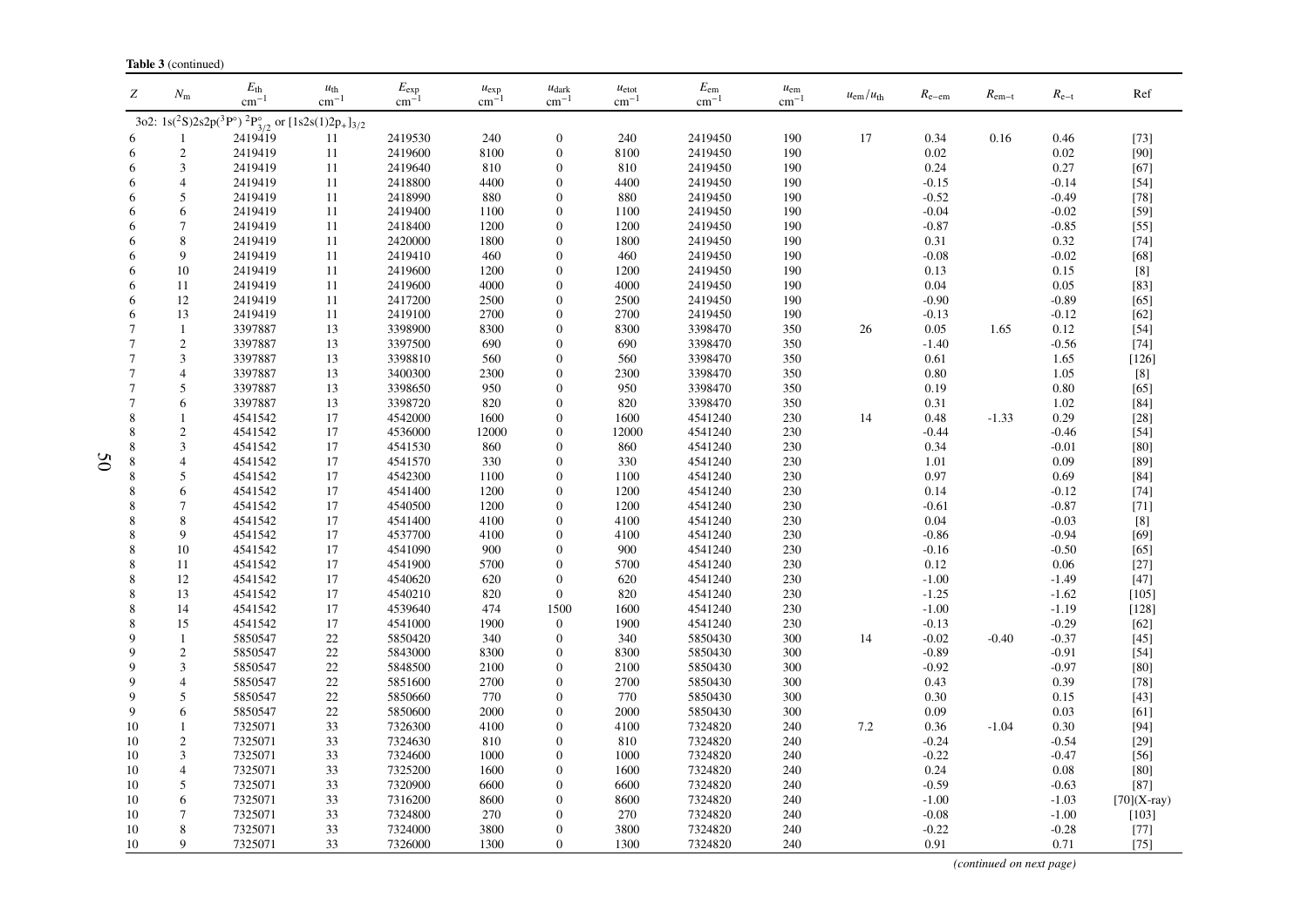| Ζ  | $N_{\rm m}$                 | $E_{\rm th}$<br>$\rm cm^{-1}$ | $u_{\text{th}}$<br>$cm^{-1}$ | $E_{\rm exp}$<br>$cm^{-}$ | $u_{\exp}$<br>$cm^{-}$ | $u_{\text{dark}}$<br>$cm^{-1}$ | $u_{\text{etot}}$<br>$\rm cm^{-1}$ | $E_{\rm em}$<br>$cm^{-1}$ | $u_{\rm em}$<br>$\text{cm}^{-1}$ | $u_{\rm em}/u_{\rm th}$ | $R_{e-em}$ | $R_{\rm em-t}$ | $R_{e-t}$ | Ref            |
|----|-----------------------------|-------------------------------|------------------------------|---------------------------|------------------------|--------------------------------|------------------------------------|---------------------------|----------------------------------|-------------------------|------------|----------------|-----------|----------------|
| 10 | 10                          | 7325071                       | 33                           | 7324900                   | 4000                   | $\mathbf{0}$                   | 4000                               | 7324820                   | 240                              |                         | 0.02       |                | $-0.04$   | $[58]$         |
| 10 | 11                          | 7325071                       | 33                           | 7326900                   | 4100                   | $\mathbf{0}$                   | 4100                               | 7324820                   | 240                              |                         | 0.51       |                | 0.45      | $[70]$ (Auger) |
| 11 | $\mathbf{1}$                | 8965416                       | 44                           | 8964400                   | 3400                   | $\mathbf{0}$                   | 3400                               | 8964300                   | 3300                             | 76                      | 0.03       | $-0.34$        | $-0.30$   | $[16]$         |
| 11 | $\overline{c}$              | 8965416                       | 44                           | 8962000                   | 16000                  | $\boldsymbol{0}$               | 16000                              | 8964300                   | 3300                             |                         | $-0.14$    |                | $-0.21$   | $[87]$         |
| 12 | $\mathbf{1}$                | 10771800                      | 55                           | 10772100                  | 2500                   | $\theta$                       | 2500                               | 10772050                  | 330                              | 6.0                     | 0.02       | 0.76           | 0.12      | $[16]$         |
| 12 | $\overline{c}$              | 10771800                      | 55                           | 10772100                  | 1200                   | $\mathbf{0}$                   | 1200                               | 10772050                  | 330                              |                         | 0.04       |                | 0.25      | $[45]$         |
| 12 | 3                           | 10771800                      | 55                           | 10765000                  | 14000                  | $\mathbf{0}$                   | 14000                              | 10772050                  | 330                              |                         | $-0.50$    |                | $-0.49$   | $[87]$         |
| 12 | $\overline{4}$              | 10771800                      | 55                           | 10772400                  | 2500                   | $\mathbf{0}$                   | 2500                               | 10772050                  | 330                              |                         | 0.14       |                | 0.24      | $[78]$         |
| 12 | 5                           | 10771800                      | 55                           | 10772700                  | 1400                   | $\boldsymbol{0}$               | 1400                               | 10772050                  | 330                              |                         | 0.46       |                | 0.64      | $[75]$         |
| 12 | 6                           | 10771800                      | 55                           | 10772120                  | 580                    | $\theta$                       | 580                                | 10772050                  | 330                              |                         | 0.11       |                | 0.55      | $[30]$         |
| 12 | $\overline{7}$              | 10771800                      | 55                           | 10771930                  | 460                    | $\boldsymbol{0}$               | 460                                | 10772050                  | 330                              |                         | $-0.27$    |                | 0.28      | $[42]$         |
| 13 | $\mathbf{1}$                | 12744578                      | 66                           | 12740600                  | 4000                   | $\mathbf{0}$                   | 4000                               | 12744460                  | 630                              | 9.5                     | $-0.96$    | $-0.19$        | $-0.99$   | $[16]$         |
| 13 | $\sqrt{2}$                  | 12744578                      | 66                           | 12744900                  | 870                    | $\mathbf{0}$                   | 870                                | 12744460                  | 630                              |                         | 0.51       |                | 0.37      | $[45]$         |
| 13 | $\mathfrak{Z}$              | 12744578                      | 66                           | 12744310                  | 970                    | $\mathbf{0}$                   | 970                                | 12744460                  | 630                              |                         | $-0.15$    |                | $-0.28$   | $[33]$         |
| 13 | $\overline{4}$              | 12744578                      | 66                           | 12743400                  | 3600                   | $\mathbf{0}$                   | 3600                               | 12744460                  | 630                              |                         | $-0.29$    |                | $-0.33$   | $[78]$         |
| 13 | 5                           | 12744578                      | 66                           | 12736700                  | 8400                   | $\boldsymbol{0}$               | 8400                               | 12744460                  | 630                              |                         | $-0.92$    |                | $-0.94$   | $[102]$        |
| 14 | $\mathbf{1}$                | 14884043                      | 88                           | 14884400                  | 4700                   | $\mathbf{0}$                   | 4700                               | 14884190                  | 310                              | 3.5                     | 0.05       | 0.45           | 0.08      | $[16]$         |
| 14 | $\sqrt{2}$                  | 14884043                      | 88                           | 14884180                  | 310                    | $\mathbf{0}$                   | 310                                | 14884190                  | 310                              |                         | $-0.02$    |                | 0.43      | $[53]$         |
| 14 | 3                           | 14884043                      | 88                           | 14889100                  | 9400                   | $\boldsymbol{0}$               | 9400                               | 14884190                  | 310                              |                         | 0.52       |                | 0.54      | $[101]$        |
| 14 | $\overline{4}$              | 14884043                      | 88                           | 14884700                  | 9400                   | $\mathbf{0}$                   | 9400                               | 14884190                  | 310                              |                         | 0.05       |                | 0.07      | $[102]$        |
| 15 | $\mathbf{1}$                | 17190620                      | 110                          | 17189500                  | 4200                   | $\boldsymbol{0}$               | 4200                               | 17189500                  | 4200                             | 38                      |            | $-0.27$        | $-0.27$   | $[16]$         |
| 16 | $\mathbf{1}$                | 19664670                      | 140                          | 19659000                  | 6700                   | $\theta$                       | 6700                               | 19664653                  | 24                               | 0.16                    | $-0.84$    | $-0.12$        | $-0.85$   | $[16]$         |
| 16 | $\mathbf{2}$                | 19664670                      | 140                          | 19665102                  | 81                     | 440                            | 450                                | 19664653                  | 24                               |                         | 1.00       |                | 0.91      | [64]           |
| 16 | 3                           | 19664670                      | 140                          | 19664651                  | 24                     | $\boldsymbol{0}$               | 24                                 | 19664653                  | 24                               |                         | $-0.10$    |                | $-0.14$   | $[88]$         |
| 16 | 4                           | 19664670                      | 140                          | 19664680                  | 120                    | $\theta$                       | 120                                | 19664653                  | 24                               |                         | 0.22       |                | 0.05      | $[53]$         |
| 16 | 5                           | 19664670                      | 140                          | 19676000                  | 16000                  | $\mathbf{0}$                   | 16000                              | 19664653                  | 24                               |                         | 0.71       |                | 0.71      | $[101]$        |
| 16 | 6                           | 19664670                      | 140                          | 19657000                  | 22000                  | $\boldsymbol{0}$               | 22000                              | 19664653                  | 24                               |                         | $-0.35$    |                | $-0.35$   | $[102]$        |
| 17 | $\mathbf{1}$                | 22306700                      | 180                          | 22303200                  | 4300                   | $\mathbf{0}$                   | 4300                               | 22306698                  | 24                               | 0.14                    | $-0.81$    | 0.01           | $-0.81$   | [16, 25]       |
| 17 | $\sqrt{2}$                  | 22306700                      | 180                          | 22306698                  | 24                     | $\mathbf{0}$                   | 24                                 | 22306698                  | 24                               |                         | 0.00       |                | 0.01      | $[88]$         |
| 18 | $\mathbf{1}$                | 25117250                      | 110                          | 25117308                  | 58                     | $\mathbf{0}$                   | 58                                 | 25117278                  | 54                               | 0.52                    | 0.52       | 0.20           | 0.45      | [64]           |
| 18 | $\sqrt{2}$                  | 25117250                      | 110                          | 25117089                  | 170                    | $\mathbf{0}$                   | 170                                | 25117278                  | 54                               |                         | $-1.11$    |                | $-0.83$   | $[88]$         |
| 18 | $\ensuremath{\mathfrak{Z}}$ | 25117250                      | 110                          | 25116730                  | 690                    | $\Omega$                       | 690                                | 25117278                  | 54                               |                         | $-0.79$    |                | $-0.75$   | $[21]$         |
| 18 | $\overline{4}$              | 25117250                      | 110                          | 25115800                  | 2800                   | $\mathbf{0}$                   | 2800                               | 25117278                  | 54                               |                         | $-0.53$    |                | $-0.52$   | $[22]$         |
| 18 | 5                           | 25117250                      | 110                          | 25117170                  | 630                    | $\boldsymbol{0}$               | 630                                | 25117278                  | 54                               |                         | $-0.17$    |                | $-0.13$   | $[96]$         |
| 18 | 6                           | 25117250                      | 110                          | 25114000                  | 11000                  | $\mathbf{0}$                   | 11000                              | 25117278                  | 54                               |                         | $-0.30$    |                | $-0.30$   | $[23]$         |
| 18 | $\overline{7}$              | 25117250                      | 110                          | 25087000                  | 42000                  | $\mathbf{0}$                   | 42000                              | 25117278                  | 54                               |                         | $-0.72$    |                | $-0.72$   | $[77]$         |
| 18 | $\,$ 8 $\,$                 | 25117250                      | 110                          | 25117030                  | 730                    | $\Omega$                       | 730                                | 25117278                  | 54                               |                         | $-0.34$    |                | $-0.30$   | $[98]$         |
| 18 | 9                           | 25117250                      | 110                          | 25115600                  | 2400                   | $\mathbf{0}$                   | 2400                               | 25117278                  | 54                               |                         | $-0.70$    |                | $-0.69$   | $[39]$         |
| 19 | $\mathbf{1}$                | 28096620                      | 120                          | 28073000                  | 27000                  | $\mathbf{0}$                   | 27000                              | 28073000                  | 27000                            | 220                     |            | $-0.87$        | $-0.87$   | [16, 25]       |
| 20 | $\mathbf{1}$                | 31245480                      | 130                          | 31250300                  | 4600                   | $\theta$                       | 4600                               | 31246740                  | 930                              | 7.1                     | 0.77       | 1.33           | 1.05      | $[95]$         |
| 20 | $\sqrt{2}$                  | 31245480                      | 130                          | 31246400                  | 1300                   | $\mathbf{0}$                   | 1300                               | 31246740                  | 930                              |                         | $-0.26$    |                | 0.70      | $[44]$         |
| 20 | 3                           | 31245480                      | 130                          | 31246800                  | 1400                   | $\Omega$                       | 1400                               | 31246740                  | 930                              |                         | 0.04       |                | 0.94      | $[82]$         |
| 21 | -1                          | 34564470                      | 150                          | 34563100                  | 1200                   | $\mathbf{0}$                   | 1200                               | 34563350                  | 960                              | 6.2                     | $-0.21$    | $-1.15$        | $-1.13$   | $[99]$         |
| 21 | $\sqrt{2}$                  | 34564470                      | 150                          | 34563800                  | 1600                   | $\mathbf{0}$                   | 1600                               | 34563350                  | 960                              |                         | 0.28       |                | $-0.42$   | [81]           |
| 22 | $\mathbf{1}$                | 38054150                      | 160                          | 38019000                  | 72000                  | $\theta$                       | 72000                              | 38055500                  | 1500                             | 9.1                     | $-0.51$    | 0.89           | $-0.49$   | $[63]$         |
| 22 | $\sqrt{2}$                  | 38054150                      | 160                          | 38055500                  | 1500                   | $\boldsymbol{0}$               | 1500                               | 38055500                  | 1500                             |                         | 0.01       |                | 0.90      | $[76]$         |
| 23 | $\mathbf{1}$                | 41715220                      | 190                          | 41717400                  | 1900                   | $\mathbf{0}$                   | 1900                               | 41716400                  | 1200                             | 6.4                     | 0.50       | 1.00           | 1.14      | $[18]$         |
| 23 | $\sqrt{2}$                  | 41715220                      | 190                          | 41716900                  | 1900                   | $\theta$                       | 1900                               | 41716400                  | 1200                             |                         | 0.24       |                | 0.88      | $[99]$         |
| 23 | 3                           | 41715220                      | 190                          | 41713600                  | 2700                   | $\theta$                       | 2700                               | 41716400                  | 1200                             |                         | $-1.05$    |                | $-0.60$   | $[32]$         |
| 24 |                             | 45548380                      | 210                          | 45543900                  | 4400                   | $\Omega$                       | 4400                               | 45548400                  | 1600                             | 7.8                     | $-1.02$    | 0.01           | $-1.02$   | $[31]$         |

*(continued on next page)*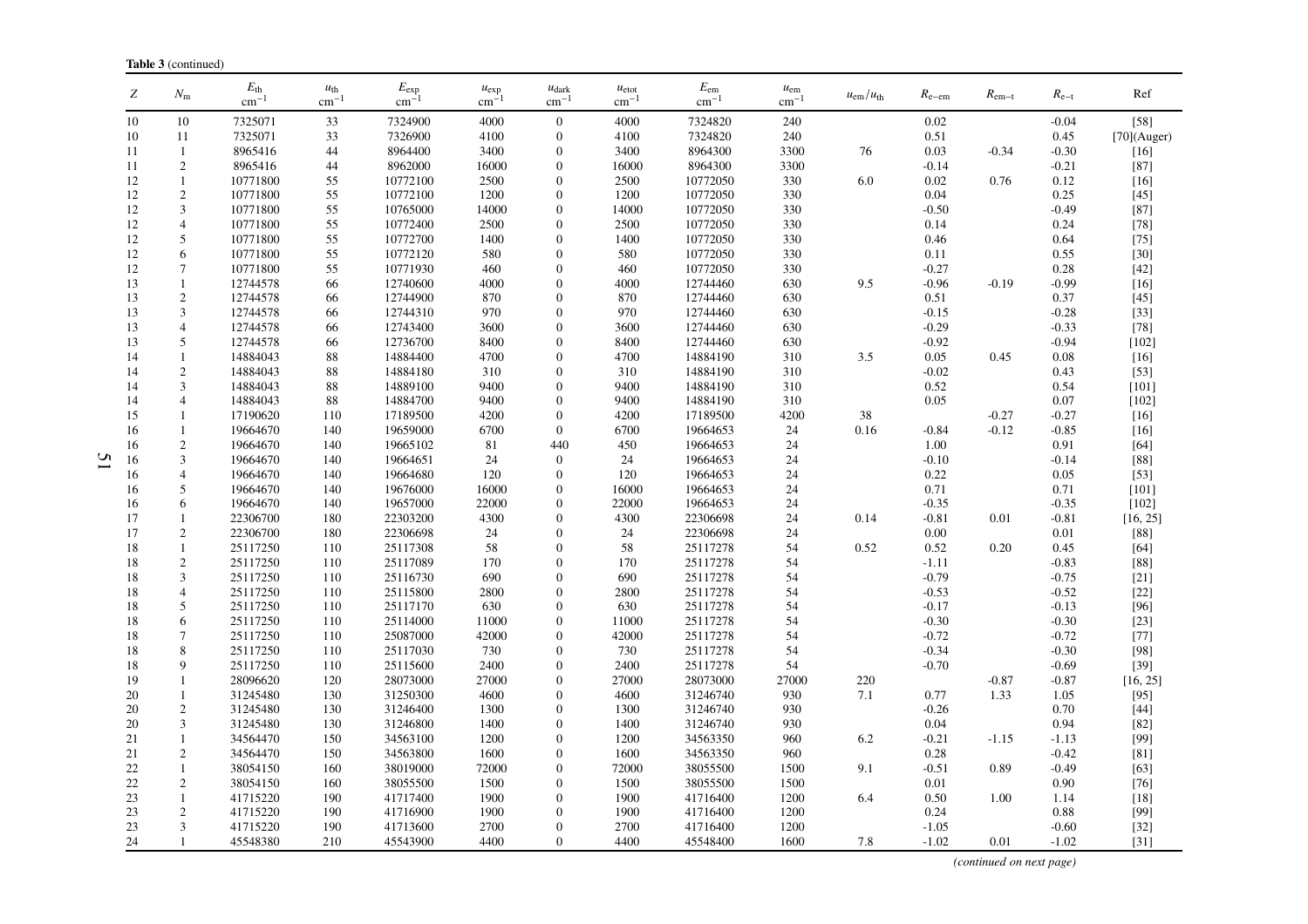| Z        | $N_{\rm m}$                  | $E_{\rm th}$<br>$cm^{-1}$                                   | $u_{\text{th}}$<br>$\text{cm}^{-1}$ | $E_{\rm exp}$<br>cm <sup>-</sup> | $u_{\exp}$<br>$\text{cm}^{-1}$ | $u_{\text{dark}}$<br>$cm^{-}$ | $u_{\text{etot}}$<br>$\rm cm^{-1}$ | $E_{\rm em}$<br>$cm^{-1}$ | $u_{\rm em}$<br>$\rm cm^{-1}$ | $u_{\rm em}/u_{\rm th}$ | $R_{e-em}$ | $R_{\rm em-t}$ | $R_{e-t}$    | Ref              |
|----------|------------------------------|-------------------------------------------------------------|-------------------------------------|----------------------------------|--------------------------------|-------------------------------|------------------------------------|---------------------------|-------------------------------|-------------------------|------------|----------------|--------------|------------------|
| 24       | $\overline{2}$               | 45548380                                                    | 210                                 | 45549000                         | 2100                           | $\mathbf{0}$                  | 2100                               | 45548400                  | 1600                          |                         | 0.29       |                | 0.29         | $[97]$           |
| 24       | $\mathfrak{Z}$               | 45548380                                                    | 210                                 | 45549300                         | 3100                           | $\Omega$                      | 3100                               | 45548400                  | 1600                          |                         | 0.29       |                | 0.30         | [99]             |
| 25       | $\mathbf{1}$                 | 49554440                                                    | 230                                 | 49554500                         | 2500                           | $\Omega$                      | 2500                               | 49554500                  | 2500                          | 11                      |            | 0.02           | 0.02         | $[99]$           |
| 26       | $\mathbf{1}$                 | 53734170                                                    | 250                                 | 53738000                         | 11000                          | 0                             | 11000                              | 53733690                  | 610                           | 2.4                     | 0.39       | $-0.72$        | 0.35         | [25, 48]         |
| 26       | $\overline{2}$               | 53734170                                                    | 250                                 | 53723000                         | 12000                          | 0                             | 12000                              | 53733690                  | 610                           |                         | $-0.89$    |                | $-0.93$      | $[60]$           |
| 26       | 3                            | 53734170                                                    | 250                                 | 53722000                         | 15000                          | $\Omega$                      | 15000                              | 53733690                  | 610                           |                         | $-0.78$    |                | $-0.81$      | $[50]$           |
| 26       | $\overline{4}$               | 53734170                                                    | 250                                 | 53731700                         | 4100                           | $\Omega$                      | 4100                               | 53733690                  | 610                           |                         | $-0.49$    |                | $-0.60$      | $[19]$           |
| 26       | 5                            | 53734170                                                    | 250                                 | 53760000                         | 140000                         | $\Omega$                      | 140000                             | 53733690                  | 610                           |                         | 0.19       |                | 0.18         | $[63]$           |
| 26       | 6                            | 53734170                                                    | 250                                 | 53729700                         | 5800                           | $\Omega$                      | 5800                               | 53733690                  | 610                           |                         | $-0.69$    |                | $-0.77$      | $[44]$           |
| 26       | $\overline{7}$               | 53734170                                                    | 250                                 | 53734300                         | 4100                           | 0                             | 4100                               | 53733690                  | 610                           |                         | 0.15       |                | 0.03         | [91]             |
| 26       | 8                            | 53734170                                                    | 250                                 | 53734300                         | 4100                           | $\Omega$                      | 4100                               | 53733690                  | 610                           |                         | 0.15       |                | 0.03         | $[92]$           |
| 26       | 9                            | 53734170                                                    | 250                                 | 53733760                         | 680                            | $\Omega$                      | 680                                | 53733690                  | 610                           |                         | 0.10       |                | $-0.57$      | $[85]$           |
| 26       | 10                           | 53734170                                                    | 250                                 | 53733800                         | 3200                           | $\overline{0}$                | 3200                               | 53733690                  | 610                           |                         | 0.03       |                | $-0.12$      | $[24]$           |
| 26       | 11                           | 53734170                                                    | 250                                 | 53734300                         | 2500                           | $\Omega$                      | 2500                               | 53733690                  | 610                           |                         | 0.24       |                | 0.05         | $[36]$           |
| 27       | 1                            | 58088470                                                    | 270                                 | 58097200                         | 3800                           | $\Omega$                      | 3800                               | 58097200                  | 3800                          | 14                      |            | 2.29           | 2.29         | [93]             |
| 28       | $\mathbf{1}$                 | 62618230                                                    | 300                                 | 62608000                         | 15000                          | 0                             | 15000                              | 62614100                  | 7100                          | 24                      | $-0.40$    | $-0.59$        | $-0.68$      | $[86]$           |
| 28       | $\overline{2}$               | 62618230                                                    | 300                                 | 62615800                         | 8000                           | $\Omega$                      | 8000                               | 62614100                  | 7100                          |                         | 0.22       |                | $-0.30$      | $[26]$           |
| 29       | $\mathbf{1}$                 | 67324440                                                    | 320                                 | 67060000                         | 220000                         | $\Omega$<br>$\Omega$          | 220000                             | 67060000                  | 220000                        | 690                     |            | $-1.20$        | $-1.20$      | [63]             |
| 36       | $\mathbf{1}$<br>$\mathbf{1}$ | 105299710                                                   | 540                                 | 105300500                        | 7300                           | $\Omega$                      | 7300                               | 105300500                 | 7300                          | 14<br>29                |            | 0.11           | 0.11         | $[104]$          |
| 42<br>54 | $\mathbf{1}$                 | 145090520<br>246185200                                      | 770<br>1400                         | 145106000<br>246217000           | 22000<br>36000                 | 0                             | 22000<br>36000                     | 145106000<br>246217000    | 22000<br>36000                | 25                      |            | 0.70<br>0.88   | 0.70<br>0.88 | $[14]$<br>$[79]$ |
| 59       | $\mathbf{1}$                 | 297464600                                                   | 1800                                | 297523000                        | 74000                          | $\overline{0}$                | 74000                              | 297523000                 | 74000                         | 42                      |            | 0.79           | 0.79         | $[100]$          |
|          |                              |                                                             |                                     |                                  |                                |                               |                                    |                           |                               |                         |            |                |              |                  |
| 52       |                              | 1e2: $1s2p^2$ <sup>4</sup> $P_{1/2}$ or $[1s2p^2(0)]_{1/2}$ |                                     |                                  |                                |                               |                                    |                           |                               |                         |            |                |              |                  |
|          |                              | 2446336.1                                                   | 9.0                                 | 2439800                          | 8100                           | $\overline{0}$                | 8100                               | 2445830                   | 540                           | 60                      | $-0.74$    | $-0.95$        | $-0.81$      | [90]             |
| 6        | $\overline{2}$               | 2446336.1                                                   | 9.0                                 | 2445840                          | 540                            | $\Omega$                      | 540                                | 2445830                   | 540                           |                         | 0.02       |                | $-0.92$      | $[84]$           |
| 6        | 3                            | 2446336.1                                                   | 9.0                                 | 2446900                          | 4800                           | 0                             | 4800                               | 2445830                   | 540                           |                         | 0.22       |                | 0.12         | $[83]$           |
| 8        |                              | 4574629                                                     | 14                                  | 4574500                          | 8100                           | 0                             | 8100                               | 4574600                   | 3600                          | 250                     | $-0.01$    | $-0.01$        | $-0.02$      | $[27]$           |
| 8        | $\overline{2}$               | 4574629                                                     | 14                                  | 4574600                          | 4000                           | $\Omega$                      | 4000                               | 4574600                   | 3600                          |                         | 0.00       |                | $-0.01$      | [8]              |
| 10       | $\mathbf{1}$                 | 7364053                                                     | 33                                  | 7365800                          | 4100                           | $\Omega$                      | 4100                               | 7363670                   | 720                           | $22\,$                  | 0.52       | $-0.53$        | 0.43         | [94]             |
| 10       | $\sqrt{2}$                   | 7364053                                                     | 33                                  | 7363530                          | 810                            | $\overline{0}$                | 810                                | 7363670                   | 720                           |                         | $-0.17$    |                | $-0.64$      | $[29]$           |
| 10       | $\mathfrak{Z}$               | 7364053                                                     | 33                                  | 7357000                          | 13000                          | $\Omega$                      | 13000                              | 7363670                   | 720                           |                         | $-0.51$    |                | $-0.54$      | $[51]$           |
| 10       | $\overline{4}$               | 7364053                                                     | 33                                  | 7365900                          | 2100                           | $\Omega$                      | 2100                               | 7363670                   | 720                           |                         | 1.06       |                | 0.88         | $[56]$           |
| 10       | 5                            | 7364053                                                     | 33                                  | 7359100                          | 4900                           | $\overline{0}$                | 4900                               | 7363670                   | 720                           |                         | $-0.93$    |                | $-1.01$      | $[87]$           |
| 10       | 6                            | 7364053                                                     | 33                                  | 7359800                          | 5600                           | $\Omega$                      | 5600                               | 7363670                   | 720                           |                         | $-0.69$    |                | $-0.76$      | $[70](X-ray)$    |
| 10       | $\overline{7}$               | 7364053                                                     | 33                                  | 7362600                          | 4100                           | $\Omega$                      | 4100                               | 7363670                   | 720                           |                         | $-0.26$    |                | $-0.35$      | $[70]$ (Auger)   |
| 12       | $\mathbf{1}$                 | 10816615                                                    | 55                                  | 10816100                         | 1400                           | $\Omega$                      | 1400                               | 10816000                  | 1400                          | 25                      | 0.08       | $-0.46$        | $-0.37$      | [25, 45]         |
| 12       | $\overline{2}$               | 10816615                                                    | 55                                  | 10811000                         | 11000                          | $\Omega$                      | 11000                              | 10816000                  | 1400                          |                         | $-0.45$    |                | $-0.51$      | $[87]$           |
| 12       | 3                            | 10816615                                                    | 55                                  | 10815500                         | 6000                           | 0                             | 6000                               | 10816000                  | 1400                          |                         | $-0.08$    |                | $-0.19$      | [8]              |
| 14       | $\overline{1}$               | 14934703                                                    | 88                                  | 14935300                         | 8100                           | $\overline{0}$                | 8100                               | 14932400                  | 6700                          | 76                      | 0.36       | $-0.34$        | 0.07         | $[16]$           |
| 14       | $\overline{2}$               | 14934703                                                    | 88                                  | 14926000                         | 12000                          | $\Omega$                      | 12000                              | 14932400                  | 6700                          |                         | $-0.53$    |                | $-0.73$      | [102]            |
| 15       | $\mathbf{1}$                 | 17244210                                                    | 110                                 | 17246700                         | 11000                          | $\overline{0}$                | 11000                              | 17247000                  | 11000                         | 100                     |            | 0.23           | 0.23         | $[16]$           |
| 16       | $\overline{1}$               | 19721150                                                    | 140                                 | 19722000                         | 14000                          | $\Omega$                      | 14000                              | 19720100                  | 960                           | 6.7                     | 0.14       | $-1.08$        | 0.06         | $[16]$           |
| 16       | $\overline{2}$               | 19721150                                                    | 140                                 | 19714300                         | 9000                           | $\Omega$                      | 9000                               | 19720100                  | 960                           |                         | $-0.64$    |                | $-0.76$      | $[35]$           |
| 16       | 3                            | 19721150                                                    | 140                                 | 19720150                         | 970                            | 0                             | 970                                | 19720100                  | 960                           |                         | 0.06       |                | $-1.02$      | $[64]$           |
| 16       | $\overline{4}$               | 19721150                                                    | 140                                 | 19721000                         | 15000                          | $\Omega$                      | 15000                              | 19720100                  | 960                           |                         | 0.06       |                | $-0.01$      | $[102]$          |
| 17       | 1                            | 22365990                                                    | 160                                 | 22357000                         | 20000                          | $\Omega$                      | 20000                              | 22357000                  | 20000                         | 120                     |            | $-0.45$        | $-0.45$      | [16, 25]         |
| 18       |                              | 25179295                                                    | 91                                  | 25181000                         | 62000                          | $\overline{0}$                | 62000                              | 25178700                  | 3600                          | 39                      | 0.04       | $-0.16$        | 0.03         | $[77]$           |
| 18       | $\overline{2}$               | 25179295                                                    | 91                                  | 25178700                         | 3600                           | $\Omega$                      | 3600                               | 25178700                  | 3600                          |                         | 0.00       |                | $-0.17$      | $[39]$           |
| 19       | $\mathbf{1}$                 | 28161200                                                    | 100                                 | 28143000                         | 30000                          | $\theta$                      | 30000                              | 28143000                  | 30000                         | 290                     |            | $-0.61$        | $-0.61$      | $[16]$           |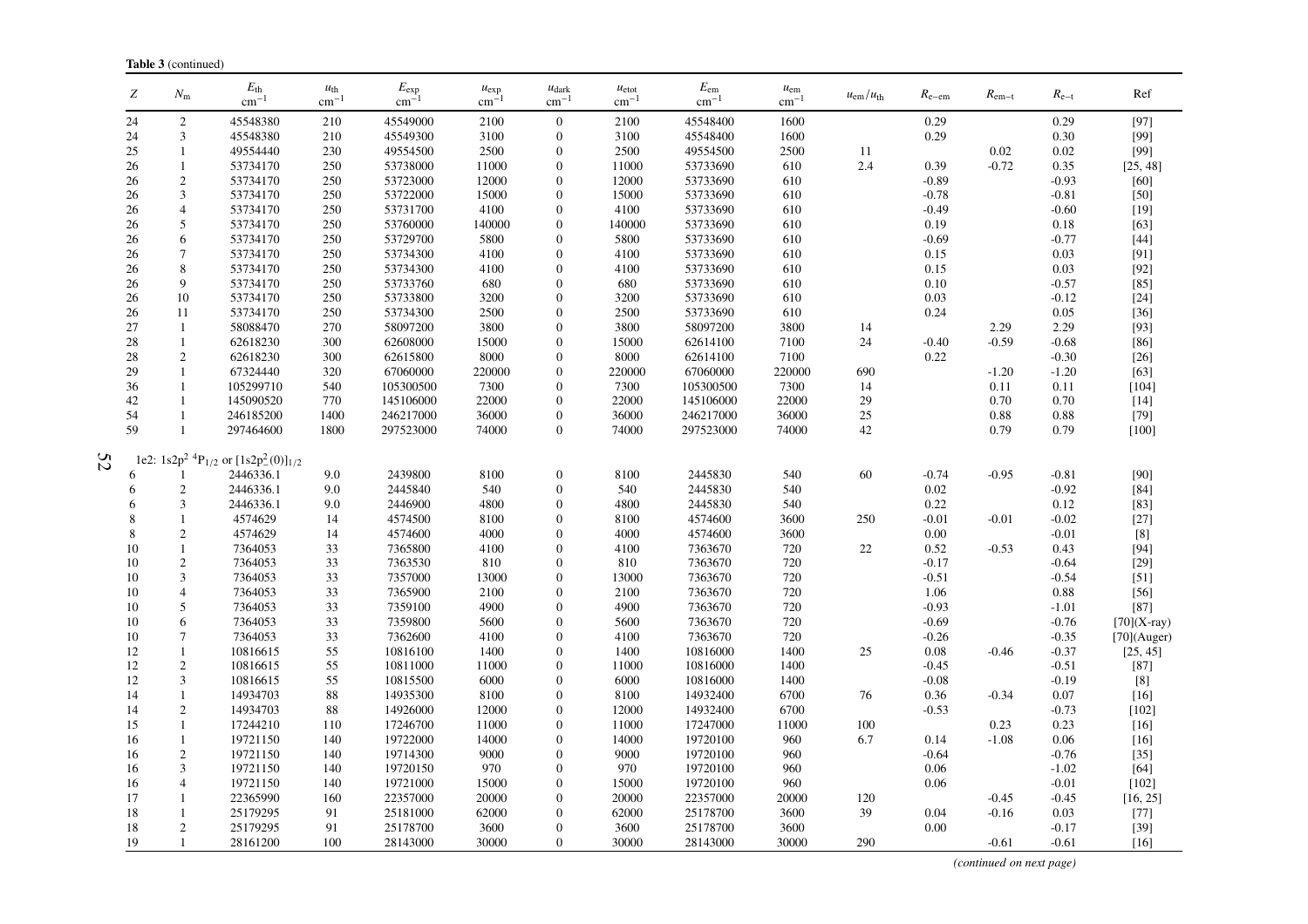|          | <b>Table 3</b> (continued)       |                                                                        |                                     |                           |                        |                                       |                                |                          |                               |                         |                 |                    |                    |                          |
|----------|----------------------------------|------------------------------------------------------------------------|-------------------------------------|---------------------------|------------------------|---------------------------------------|--------------------------------|--------------------------|-------------------------------|-------------------------|-----------------|--------------------|--------------------|--------------------------|
| Z        | $N_{\rm m}$                      | $E_{\rm th}$<br>$\rm cm^{-1}$                                          | $u_{\text{th}}$<br>$\text{cm}^{-1}$ | $E_{\rm exp}$<br>$cm^{-}$ | $u_{\exp}$<br>$cm^{-}$ | $u_{\text{dark}}$<br>$\text{cm}^{-1}$ | $u_{\text{etot}}$<br>$cm^{-1}$ | $E_{\rm em}$<br>$cm^{-}$ | $u_{\rm em}$<br>$\rm cm^{-1}$ | $u_{\rm em}/u_{\rm th}$ | $R_{e-em}$      | $R_{\rm em-t}$     | $R_{\rm e-t}$      | Ref                      |
| 20       | $\mathbf{1}$                     | 31312380                                                               | 120                                 | 31313400                  | 2000                   | $\mathbf{0}$                          | 2000                           | 31313400                 | 2000                          | 17                      |                 | 0.51               | 0.51               | $[82]$                   |
| 22       | $\mathbf{1}$                     | 38124520                                                               | 140                                 | 38141000                  | 44000                  | $\mathbf{0}$                          | 44000                          | 38141000                 | 44000                         | 310                     |                 | 0.37               | 0.37               | $[16]$                   |
| 23       | $\mathbf{1}$                     | 41786440                                                               | 160                                 | 41776000                  | 48000                  | $\mathbf{0}$                          | 48000                          | 41776000                 | 48000                         | 290                     |                 | $-0.22$            | $-0.22$            | [16, 25]                 |
| 26       | 1                                | 53801810                                                               | 220                                 | 53806800                  | 6100                   | $\boldsymbol{0}$                      | 6100                           | 53806800                 | 6100                          | 28                      |                 | 0.82               | 0.82               | [60]                     |
| 28       | $\mathbf{1}$                     | 62675520                                                               | 260                                 | 62687000                  | 14000                  | $\overline{0}$                        | 14000                          | 62687000                 | 14000                         | 53                      |                 | 0.82               | 0.82               | $[86]$                   |
|          |                                  |                                                                        |                                     |                           |                        |                                       |                                |                          |                               |                         |                 |                    |                    |                          |
|          |                                  | 3e1: $1s2p^2$ <sup>4</sup> P <sub>3/2</sub> or $[1s2p_-(1)2p_+]_{3/2}$ |                                     |                           |                        |                                       |                                |                          |                               |                         |                 |                    |                    |                          |
| 6        |                                  | 2446411.8                                                              | 8.9                                 | 2439800                   | 8100                   | $\overline{0}$                        | 8100                           | 2445900                  | 540                           | 60                      | $-0.75$         | $-0.96$            | $-0.82$            | [90]                     |
| 6        | $\sqrt{2}$                       | 2446411.8                                                              | 8.9                                 | 2445910                   | 540                    | $\mathbf{0}$<br>$\mathbf{0}$          | 540                            | 2445900                  | 540                           |                         | $0.02\,$        |                    | $-0.93$            | $[84]$                   |
| 6        | $\mathfrak{Z}$                   | 2446411.8                                                              | 8.9                                 | 2447000                   | 4800                   |                                       | 4800                           | 2445900                  | 540                           |                         | 0.23            |                    | 0.12               | $[83]$                   |
| 8<br>8   | $\mathbf{1}$                     | 4574924                                                                | 14<br>14                            | 4574800                   | 8100                   | $\mathbf{0}$                          | 8100                           | 4574600                  | 3600                          | 250                     | 0.02            | $-0.08$            | $-0.02$            | $[27]$                   |
| 10       | $\mathbf{2}$<br>1                | 4574924<br>7364867                                                     | 33                                  | 4574600<br>7366600        | 4000<br>4100           | $\theta$<br>$\Omega$                  | 4000<br>4100                   | 4574600<br>7364490       | 3600<br>720                   |                         | $-0.01$<br>0.52 | $-0.53$            | $-0.08$<br>0.42    | $[8]$<br>$[94]$          |
| 10       | $\mathbf{2}$                     | 7364867                                                                | 33                                  | 7364350                   | 810                    | $\mathbf{0}$                          | 810                            | 7364490                  | 720                           | $22\,$                  | $-0.17$         |                    | $-0.64$            | $[29]$                   |
|          |                                  |                                                                        |                                     |                           |                        |                                       |                                |                          |                               |                         |                 |                    |                    |                          |
| 10       | 3                                | 7364867                                                                | 33                                  | 7366700                   | 2100                   | $\mathbf{0}$                          | 2100                           | 7364490                  | 720                           |                         | 1.05            |                    | 0.87               | $[56]$                   |
| 10       | $\overline{4}$                   | 7364867                                                                | 33                                  | 7359900                   | 4900                   | $\mathbf{0}$                          | 4900                           | 7364490                  | 720<br>720                    |                         | $-0.94$         |                    | $-1.01$            | $[87]$                   |
| 10       | 5                                | 7364867                                                                | 33<br>33                            | 7360600                   | 5600                   | $\mathbf{0}$<br>$\mathbf{0}$          | 5600                           | 7364490                  | 720                           |                         | $-0.69$         |                    | $-0.76$            | $[70](X-ray)$            |
| 10       | 6                                | 7364867                                                                |                                     | 7363400                   | 4100                   |                                       | 4100                           | 7364490                  |                               |                         | $-0.27$         |                    | $-0.36$            | $[70]$ (Auger)<br>$[51]$ |
| 10       | 7<br>1                           | 7364867                                                                | 33<br>55                            | 7358000                   | 13000                  | $\mathbf{0}$                          | 13000                          | 7364490                  | 720                           |                         | $-0.50$         |                    | $-0.53$            |                          |
| 12       | $\sqrt{2}$                       | 10818457<br>10818457                                                   |                                     | 10817900                  | 1400                   | $\mathbf{0}$<br>$\mathbf{0}$          | 1400                           | 10817800                 | 1400                          | 25                      | 0.10            | $-0.51$            | $-0.40$            | [25, 45]<br>$[87]$       |
| 12       |                                  |                                                                        | 55                                  | 10811000                  | 11000<br>6000          |                                       | 11000                          | 10817800                 | 1400<br>1400                  |                         | $-0.62$         |                    | $-0.68$            | $[8]$                    |
| 12       | 3                                | 10818457                                                               | 55                                  | 10817300                  |                        | $\mathbf{0}$                          | 6000                           | 10817800                 |                               |                         | $-0.08$         |                    | $-0.19$            |                          |
| 14       | $\mathbf{1}$                     | 14938369                                                               | 88                                  | 14938900                  | 8100                   | $\mathbf{0}$                          | 8100                           | 14935800                 | 6700                          | 76                      | 0.38            | $-0.38$            | 0.07               | $[16]$                   |
| 14       | $\boldsymbol{2}$                 | 14938369                                                               | 88                                  | 14929000                  | 12000                  | $\mathbf{0}$                          | 12000                          | 14935800                 | 6700                          |                         | $-0.57$         |                    | $-0.78$            | [102]                    |
| 15       | $\mathbf{1}$                     | 17249200                                                               | 110                                 | 17251700                  | 11000                  | $\mathbf{0}$                          | 11000                          | 17252000                 | 11000                         | 100                     |                 | 0.23               | 0.23               | $[16]$                   |
| 16       | $\mathbf{1}$<br>$\boldsymbol{2}$ | 19727820<br>19727820                                                   | 140<br>140                          | 19728000<br>19721000      | 14000<br>9000          | $\theta$<br>$\mathbf{0}$              | 14000<br>9000                  | 19723800<br>19723800     | 6800<br>6800                  | 47                      | 0.30<br>$-0.32$ | $-0.59$            | 0.01               | $[16]$<br>$[35]$         |
| 16       |                                  |                                                                        |                                     |                           |                        |                                       |                                |                          |                               |                         |                 |                    | $-0.76$            |                          |
| 16       | 3                                | 19727820                                                               | 140                                 | 19727000                  | 15000                  | $\mathbf{0}$                          | 15000                          | 19723800                 | 6800                          |                         | 0.21            |                    | $-0.05$            | [102]                    |
| 17       | 1<br>$\mathbf{1}$                | 22374770<br>25190690                                                   | 160                                 | 22366000<br>25193000      | 20000<br>62000         | $\mathbf{0}$                          | 20000                          | 22366000                 | 20000                         | 120                     |                 | $-0.44$<br>0.04    | $-0.44$            | [16, 25]                 |
| 18       | 1                                |                                                                        | 91                                  | 28158000                  |                        | $\theta$<br>$\mathbf{0}$              | 62000                          | 25193000                 | 62000                         | 680                     |                 |                    | 0.04               | $[77]$                   |
| 19       | $\mathbf{1}$                     | 28175830                                                               | 100                                 |                           | 30000                  |                                       | 30000                          | 28158000                 | 30000                         | 290                     |                 | $-0.59$            | $-0.59$            | $[16]$                   |
| 20       |                                  | 31330970                                                               | 120                                 | 31330000                  | 6900                   | $\mathbf{0}$                          | 6900                           | 31330000                 | 6900                          | 57                      |                 | $-0.14$            | $-0.14$            | $[82]$                   |
| 21<br>22 | 1<br>$\mathbf{1}$                | 34656780                                                               | 130<br>140                          | 34654000<br>38147000      | 10000<br>46000         | $\mathbf{0}$<br>$\mathbf{0}$          | 10000<br>46000                 | 34654000                 | 10000<br>46000                | 76                      |                 | $-0.28$<br>$-0.15$ | $-0.28$<br>$-0.15$ | [81]                     |
|          | 1                                | 38153820                                                               |                                     |                           |                        | $\mathbf{0}$                          |                                | 38147000                 | 48000                         | 320                     |                 |                    |                    | $[16]$                   |
| 23       |                                  | 41822830                                                               | 160<br>220                          | 41812000<br>53871800      | 48000                  | $\mathbf{0}$                          | 48000                          | 41812000                 |                               | 290                     |                 | $-0.23$            | $-0.23$            | [16, 25]                 |
| 26       | $\mathbf{1}$                     | 53869190                                                               |                                     |                           | 8700<br>4700           |                                       | 8700                           | 53867100                 | 4100<br>4100                  | 19                      | 0.54<br>$-0.29$ | $-0.51$            | 0.30               | [60]                     |
| 26       | $\overline{c}$                   | 53869190                                                               | 220                                 | 53865700                  |                        | $\mathbf{0}$                          | 4700                           | 53867100                 |                               |                         |                 |                    | $-0.74$            | $[91]$                   |
| 28<br>42 | $\mathbf{1}$<br>1                | 62774550                                                               | 260<br>670                          | 62770000                  | 36000                  | $\mathbf{0}$<br>$\theta$              | 36000                          | 62770000                 | 36000                         | 140                     |                 | $-0.13$<br>0.90    | $-0.13$<br>0.90    | [86]                     |
|          |                                  | 145445090                                                              |                                     | 145465000                 | 22000                  |                                       | 22000                          | 145465000                | 22000                         | 33                      |                 |                    |                    | $[14]$                   |
|          |                                  | 5e1: $1s2p^2$ <sup>4</sup> P <sub>5/2</sub> or $[1s2p_-(1)2p_+]_{5/2}$ |                                     |                           |                        |                                       |                                |                          |                               |                         |                 |                    |                    |                          |
| 6        | $\mathbf{1}$                     | 2446451.3                                                              | 8.9                                 | 2445950                   | 540                    | $\boldsymbol{0}$                      | 540                            | 2445960                  | 540                           | 60                      | $-0.02$         | $-0.91$            | $-0.93$            | $[84]$                   |
| 6        | $\overline{c}$                   | 2446451.3                                                              | 8.9                                 | 2447000                   | 4800                   | $\boldsymbol{0}$                      | 4800                           | 2445960                  | 540                           |                         | 0.22            |                    | 0.11               | $[83]$                   |
| 8        | $\mathbf{1}$                     | 4575172                                                                | 14                                  | 4575200                   | 4000                   | $\mathbf{0}$                          | 4000                           | 4575200                  | 3600                          | 250                     | 0.00            | 0.00               | 0.01               | $[8]$                    |
| 8        | $\overline{2}$                   | 4575172                                                                | 14                                  | 4575100                   | 8100                   | $\mathbf{0}$                          | 8100                           | 4575200                  | 3600                          |                         | $-0.01$         |                    | $-0.01$            | [27]                     |
| 10       | $\mathbf{1}$                     | 7365686                                                                | 33                                  | 7360500                   | 6900                   | $\mathbf{0}$                          | 6900                           | 7365330                  | 720                           | 22                      | $-0.70$         | $-0.49$            | $-0.75$            | $[87]$                   |
| 10       | $\overline{2}$                   | 7365686                                                                | 33                                  | 7365170                   | 810                    | $\mathbf{0}$                          | 810                            | 7365330                  | 720                           |                         | $-0.20$         |                    | $-0.64$            | $[29]$                   |
| 10       | 3                                | 7365686                                                                | 33                                  | 7366800                   | 4100                   | $\theta$                              | 4100                           | 7365330                  | 720                           |                         | 0.36            |                    | 0.27               | $[94]$                   |
| 10       | $\overline{4}$                   | 7365686                                                                | 33                                  | 7359000                   | 13000                  | $\Omega$                              | 13000                          | 7365330                  | 720                           |                         | $-0.49$         |                    | $-0.51$            | $[51]$                   |
| 10       | 5                                | 7365686                                                                | 33                                  | 7364200                   | 4100                   | $\overline{0}$                        | 4100                           | 7365330                  | 720                           |                         | $-0.28$         |                    | $-0.36$            | $[70]$ (Auger)           |

*(continued on next page)*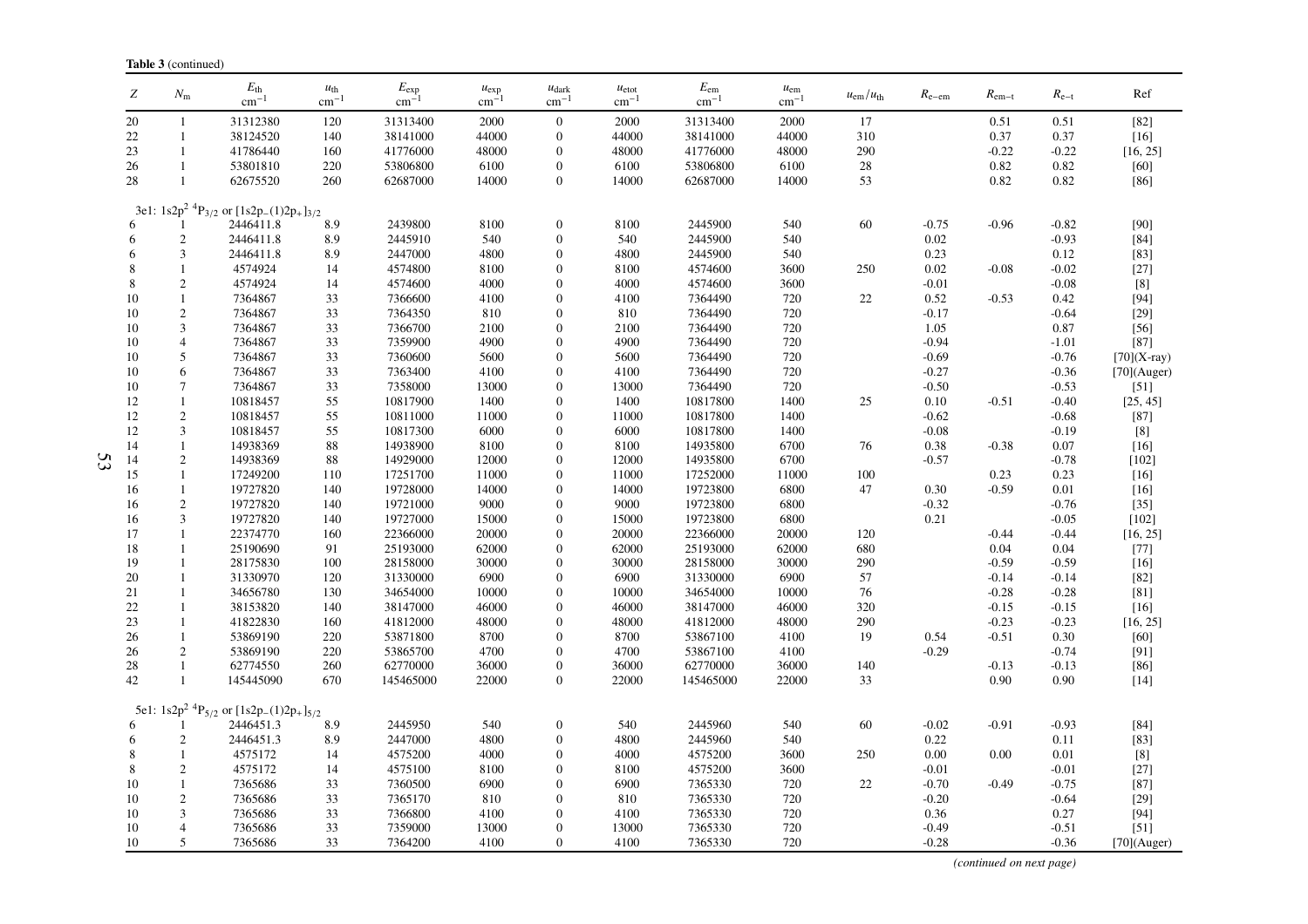| Z              | $N_{\rm m}$    | $E_{\rm th}$<br>$cm^{-1}$                                                              | $u_{\text{th}}$<br>$\rm cm^{-1}$ | $E_{\rm exp}$<br>$\text{cm}^{-1}$ | $u_{\exp}$<br>$cm^{-}$ | $u_{\text{dark}}$<br>$\rm cm^{-1}$ | $u_{\text{etot}}$<br>$\rm cm^{-1}$ | $E_{\rm em}$<br>$\rm cm^{-1}$ | $u_{\rm em}$<br>$cm^{-1}$ | $u_{\rm em}/u_{\rm th}$ | $R_{\rm e-em}$ | $R_{\rm em-t}$ | $R_{e-t}$ | Ref           |
|----------------|----------------|----------------------------------------------------------------------------------------|----------------------------------|-----------------------------------|------------------------|------------------------------------|------------------------------------|-------------------------------|---------------------------|-------------------------|----------------|----------------|-----------|---------------|
| 10             | 6              | 7365686                                                                                | 33                               | 7361400                           | 5600                   | $\overline{0}$                     | 5600                               | 7365330                       | 720                       |                         | $-0.70$        |                | $-0.77$   | $[70](X-ray)$ |
| 10             | 7              | 7365686                                                                                | 33                               | 7367500                           | 2100                   | $\mathbf{0}$                       | 2100                               | 7365330                       | 720                       |                         | 1.03           |                | 0.86      | $[56]$        |
| 12             | 1              | 10820468                                                                               | 55                               | 10819900                          | 1400                   | $\overline{0}$                     | 1400                               | 10819800                      | 1400                      | 25                      | $0.05\,$       | $-0.47$        | $-0.41$   | [25, 45]      |
| 12             | $\overline{c}$ | 10820468                                                                               | 55                               | 10815000                          | 15000                  | $\Omega$                           | 15000                              | 10819800                      | 1400                      |                         | $-0.32$        |                | $-0.36$   | $[87]$        |
| 12             | $\mathfrak{Z}$ | 10820468                                                                               | 55                               | 10819300                          | 6000                   | $\Omega$                           | 6000                               | 10819800                      | 1400                      |                         | $-0.09$        |                | $-0.19$   | $[8]$         |
| 14             | $\mathbf{1}$   | 14942503                                                                               | 88                               | 14942000                          | 11000                  | $\Omega$                           | 11000                              | 14939000                      | 9200                      | 110                     | 0.27           | $-0.37$        | $-0.05$   | $[16]$        |
| 14             | $\mathbf{2}$   | 14942503                                                                               | 88                               | 14932000                          | 17000                  | $\Omega$                           | 17000                              | 14939000                      | 9200                      |                         | $-0.41$        |                | $-0.62$   | $[102]$       |
| 15             | $\mathbf{1}$   | 17254840                                                                               | 110                              | 17256000                          | 15000                  | $\Omega$                           | 15000                              | 17256000                      | 15000                     | 140                     |                | 0.08           | $0.08\,$  | [16]          |
| 16             | $\mathbf{1}$   | 19735330                                                                               | 140                              | 19734000                          | 20000                  | $\overline{0}$                     | 20000                              | 19732700                      | 7600                      | 53                      | 0.07           | $-0.35$        | $-0.07$   | $[16]$        |
| 16             | $\mathbf{2}$   | 19735330                                                                               | 140                              | 19752000                          | 20000                  | $\overline{0}$                     | 20000                              | 19732700                      | 7600                      |                         | 0.97           |                | 0.83      | $[102]$       |
| 16             | 3              | 19735330                                                                               | 140                              | 19728500                          | 9000                   | $\Omega$                           | 9000                               | 19732700                      | 7600                      |                         | $-0.46$        |                | $-0.76$   | $[35]$        |
| 17             | 1              | 22384540                                                                               | 160                              | 22374000                          | 29000                  | $\Omega$                           | 29000                              | 22374000                      | 29000                     | 180                     |                | $-0.36$        | $-0.36$   | [16, 25]      |
| 18             | $\mathbf{1}$   | 25203141                                                                               | 91                               | 25202000                          | 88000                  | $\Omega$                           | 88000                              | 25202000                      | 88000                     | 970                     |                | $-0.01$        | $-0.01$   | $[77]$        |
| 19             | 1              | 28191400                                                                               | 100                              | 28171000                          | 46000                  | $\Omega$                           | 46000                              | 28171000                      | 46000                     | 440                     |                | $-0.44$        | $-0.44$   | $[16]$        |
| 22             | 1              | 38181340                                                                               | 140                              | 38147000                          | 65000                  | $\Omega$                           | 65000                              | 38147000                      | 65000                     | 460                     |                | $-0.53$        | $-0.53$   | $[16]$        |
| 23             | $\mathbf{1}$   | 41855110                                                                               | 160                              | 41838000                          | 68000                  | $\Omega$                           | 68000                              | 41856500                      | 3500                      | 21                      | $-0.27$        | 0.38           | $-0.25$   | [16, 25]      |
| 23             | $\overline{c}$ | 41855110                                                                               | 160                              | 41856500                          | 3500                   | $\overline{0}$                     | 3500                               | 41856500                      | 3500                      |                         | 0.01           |                | 0.40      | $[18]$        |
| 26             | $\mathbf{1}$   | 53917160                                                                               | 220                              | 53911000                          | 8600                   | $\Omega$                           | 8600                               | 53916400                      | 5900                      | 27                      | $-0.63$        | $-0.12$        | $-0.72$   | [60]          |
| 26             | $\mathbf{2}$   | 53917160                                                                               | 220                              | 53925000                          | 17000                  | $\Omega$                           | 17000                              | 53916400                      | 5900                      |                         | 0.50           |                | 0.46      | $[19]$        |
| 26             | 3              | 53917160                                                                               | 220                              | 53920200                          | 9300                   | $\overline{0}$                     | 9300                               | 53916400                      | 5900                      |                         | 0.41           |                | 0.33      | [91]          |
| 27             | $\mathbf{1}$   | 58287230                                                                               | 240                              | 58286400                          | 4100                   | $\Omega$                           | 4100                               | 58286400                      | 4100                      | 17                      |                | $-0.20$        | $-0.20$   | $[93]$        |
| 28             | 1              | 62833250                                                                               | 260                              | 62823000                          | 14000                  | $\Omega$                           | 14000                              | 62823000                      | 14000                     | 53                      |                | $-0.73$        | $-0.73$   | $[86]$        |
| 36             | $\mathbf{1}$   | 105653740                                                                              | 470                              | 105655700                         | 2500                   | $\Omega$                           | 2500                               | 105655700                     | 2500                      | 5.3                     |                | 0.77           | 0.77      | $[104]$       |
| 42             | $\mathbf{1}$   | 145549220                                                                              | 670                              | 145545000                         | 25000                  | $\boldsymbol{0}$                   | 25000                              | 145545000                     | 25000                     | 37                      |                | $-0.17$        | $-0.17$   | $[14]$        |
| 80             | $\mathbf{1}$   | 583763200                                                                              | 4000                             | 583860000                         | 120000                 | $\boldsymbol{0}$                   | 120000                             | 583860000                     | 120000                    | 30                      |                | 0.81           | 0.81      | $[49]$        |
|                |                | 1o3: $1s(^{2}S)2s2p(^{1}P^{\circ})$ ${}^{2}P_{1/2}^{\circ}$ or $[1s2s(1)2p_{+}]_{1/2}$ |                                  |                                   |                        |                                    |                                    |                               |                           |                         |                |                |           |               |
| 6              | -1             | 2447237                                                                                | 53                               | 2447000                           | 4800                   | $\boldsymbol{0}$                   | 4800                               | 2447400                       | 190                       | 3.6                     | $-0.08$        | 0.85           | $-0.05$   | $[83]$        |
| 6              | $\mathfrak{2}$ | 2447237                                                                                | 53                               | 2447420                           | 240                    | $\overline{0}$                     | 240                                | 2447400                       | 190                       |                         | 0.06           |                | 0.74      | $[73]$        |
| 6              | 3              | 2447237                                                                                | 53                               | 2447800                           | 8100                   | $\Omega$                           | 8100                               | 2447400                       | 190                       |                         | 0.05           |                | 0.07      | [90]          |
| 6              | 4              | 2447237                                                                                | 53                               | 2447030                           | 810                    | $\Omega$                           | 810                                | 2447400                       | 190                       |                         | $-0.46$        |                | $-0.26$   | $[67]$        |
| 6              | 5              | 2447237                                                                                | 53                               | 2447000                           | 4400                   | $\overline{0}$                     | 4400                               | 2447400                       | 190                       |                         | $-0.09$        |                | $-0.05$   | $[54]$        |
| 6              | 6              | 2447237                                                                                | 53                               | 2447390                           | 900                    | $\overline{0}$                     | 900                                | 2447400                       | 190                       |                         | $-0.02$        |                | 0.17      | $[78]$        |
| 6              | 7              | 2447237                                                                                | 53                               | 2445500                           | 2500                   | $\Omega$                           | 2500                               | 2447400                       | 190                       |                         | $-0.76$        |                | $-0.69$   | $[59]$        |
| 6              | 8              | 2447237                                                                                | 53                               | 2447390                           | 780                    | $\Omega$                           | 780                                | 2447400                       | 190                       |                         | $-0.02$        |                | 0.20      | $[55]$        |
| 6              | 9              | 2447237                                                                                | 53                               | 2447620                           | 480                    | $\Omega$                           | 480                                | 2447400                       | 190                       |                         | 0.45           |                | 0.79      | $[68]$        |
| 6              | 10             | 2447237                                                                                | 53                               | 2447450                           | 900                    | $\Omega$                           | 900                                | 2447400                       | 190                       |                         | 0.05           |                | 0.24      | $[65]$        |
| 6              | 11             | 2447237                                                                                | 53                               | 2446500                           | 1700                   | $\Omega$                           | 1700                               | 2447400                       | 190                       |                         | $-0.53$        |                | $-0.43$   | $[62]$        |
| 7              | -1             | 3430524                                                                                | 49                               | 3435100                           | 8300                   | $\overline{0}$                     | 8300                               | 3430780                       | 650                       | 13                      | 0.52           | 0.39           | 0.55      | $[54]$        |
| 7              | $\overline{c}$ | 3430524                                                                                | 49                               | 3432900                           | 2400                   | $\overline{0}$                     | 2400                               | 3430780                       | 650                       |                         | 0.88           |                | 0.99      | $[74]$        |
| 7              | 3              | 3430524                                                                                | 49                               | 3430840                           | 730                    | $\Omega$                           | 730                                | 3430780                       | 650                       |                         | 0.09           |                | 0.43      | $[126]$       |
| $\overline{7}$ | 4              | 3430524                                                                                | 49                               | 3429000                           | 1800                   | $\Omega$                           | 1800                               | 3430780                       | 650                       |                         | $-0.99$        |                | $-0.85$   | [65]          |
| 8              | 1              | 4578936                                                                                | 40                               | 4584000                           | 16000                  | $\overline{0}$                     | 16000                              | 4578940                       | 580                       | 15                      | 0.32           | 0.01           | 0.32      | $[54]$        |
| 8              | $\overline{c}$ | 4578936                                                                                | 40                               | 4583300                           | 4600                   | $\overline{0}$                     | 4600                               | 4578940                       | 580                       |                         | 0.95           |                | 0.95      | [80]          |
| 8              | $\mathfrak{Z}$ | 4578936                                                                                | 40                               | 4577700                           | 2100                   | $\Omega$                           | 2100                               | 4578940                       | 580                       |                         | $-0.59$        |                | $-0.59$   | $[74]$        |
| 8              | $\overline{4}$ | 4578936                                                                                | 40                               | 4579180                           | 740                    | $\Omega$                           | 740                                | 4578940                       | 580                       |                         | 0.33           |                | 0.33      | [71, 89]      |
| 8              | 5              | 4578936                                                                                | 40                               | 4577800                           | 2400                   | $\Omega$                           | 2400                               | 4578940                       | 580                       |                         | $-0.47$        |                | $-0.47$   | $[65]$        |
| 8              | 6              | 4578936                                                                                | 40                               | 4582200                           | 8100                   | $\Omega$                           | 8100                               | 4578940                       | 580                       |                         | 0.40           |                | 0.40      | $[27]$        |
| 8              | $\overline{7}$ | 4578936                                                                                | 40                               | 4579000                           | 1600                   | $\overline{0}$                     | 1600                               | 4578940                       | 580                       |                         | 0.04           |                | 0.04      | $[28]$        |
| 8              | 8              | 4578936                                                                                | 40                               | 4578000                           | 1900                   | $\overline{0}$                     | 1900                               | 4578940                       | 580                       |                         | $-0.49$        |                | $-0.49$   | [62]          |
|                |                |                                                                                        |                                  |                                   |                        |                                    |                                    |                               |                           |                         |                |                |           |               |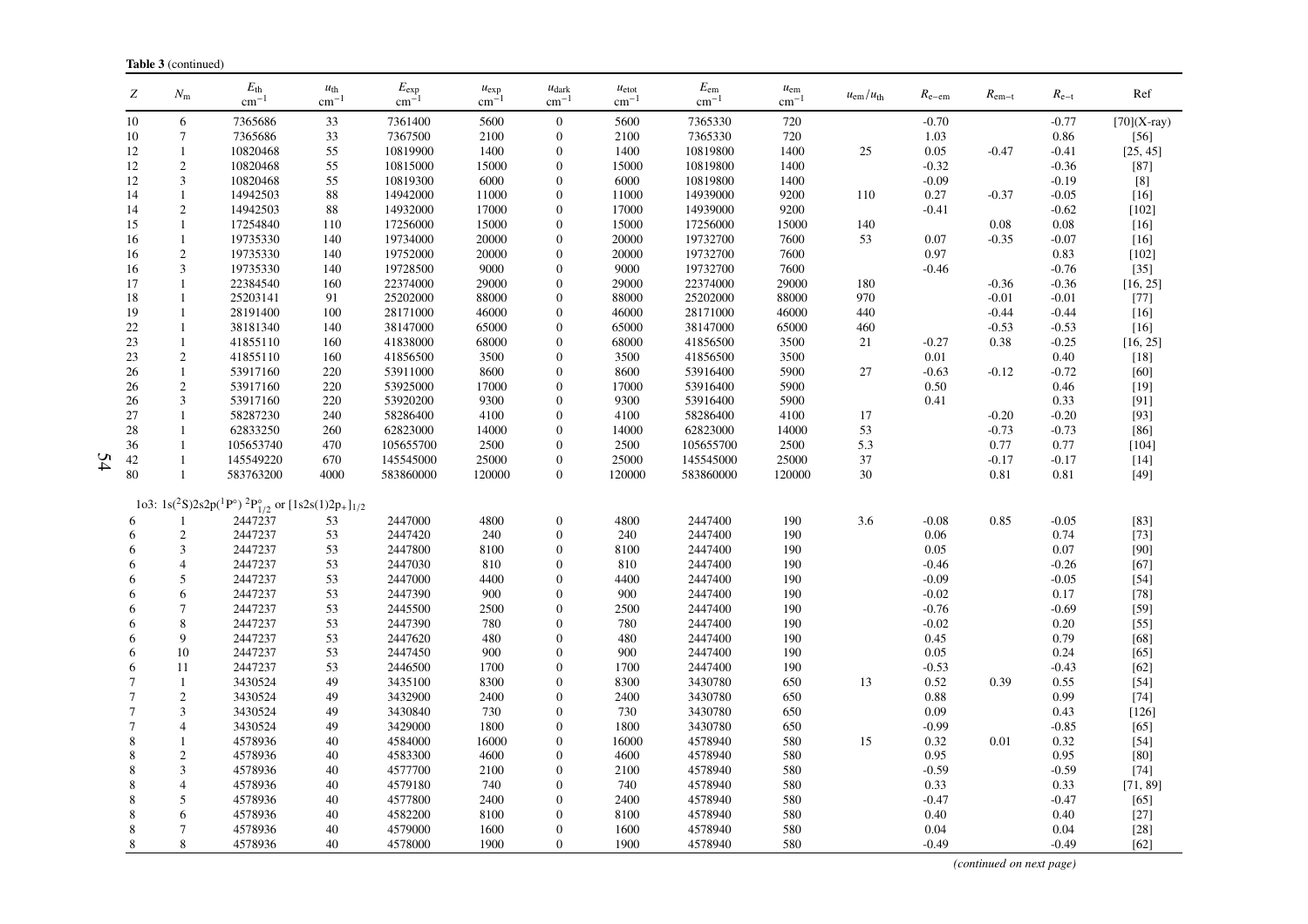| Ζ        | $N_{\rm m}$                      | $E_{\text{th}}$<br>$cm^{-1}$ | $u_{\text{th}}$<br>$cm^{-1}$ | $E_{\rm exp}$<br>cm <sup>-</sup> | $u_{\exp}$<br>$cm^{-}$ | $u_{\text{dark}}$<br>$cm^{-1}$     | $u_{\text{etot}}$<br>$\rm cm^{-1}$ | $E_{\rm em}$<br>$cm^{-1}$ | $u_{\rm em}$<br>$\rm cm^{-1}$ | $u_{\rm em}/u_{\rm th}$ | $R_{e-em}$      | $R_{\rm em-t}$ | $R_{e-t}$       | Ref            |
|----------|----------------------------------|------------------------------|------------------------------|----------------------------------|------------------------|------------------------------------|------------------------------------|---------------------------|-------------------------------|-------------------------|-----------------|----------------|-----------------|----------------|
| 9        | -1                               | 5892638                      | 40                           | 5899000                          | 8300                   | $\boldsymbol{0}$                   | 8300                               | 5893600                   | 1000                          | 26                      | 0.65            | 0.90           | 0.77            | $[54]$         |
| 9        | $\overline{c}$                   | 5892638                      | 40                           | 5895300                          | 2200                   | $\boldsymbol{0}$                   | 2200                               | 5893600                   | 1000                          |                         | 0.78            |                | 1.21            | [80]           |
| 9        | 3                                | 5892638                      | 40                           | 5893820                          | 1500                   | $\overline{0}$                     | 1500                               | 5893600                   | 1000                          |                         | 0.16            |                | 0.79            | [43]           |
| 9        | 4                                | 5892638                      | 40                           | 5891400                          | 2000                   | $\boldsymbol{0}$                   | 2000                               | 5893600                   | 1000                          |                         | $-1.09$         |                | $-0.62$         | [61]           |
| 10       | $\mathbf{1}$                     | 7371805                      | 49                           | 7371660                          | 1300                   | $\overline{0}$                     | 1300                               | 7372580                   | 840                           | 17                      | $-0.71$         | 0.92           | $-0.11$         | $[56]$         |
| 10       | $\overline{2}$                   | 7371805                      | 49                           | 7372800                          | 1600                   | $\overline{0}$                     | 1600                               | 7372580                   | 840                           |                         | 0.14            |                | 0.62            | [80]           |
| 10       | 3                                | 7371805                      | 49                           | 7371600                          | 4100                   | $\boldsymbol{0}$                   | 4100                               | 7372580                   | 840                           |                         | $-0.24$         |                | $-0.05$         | $[70]$ (Auger) |
| 10       | 4                                | 7371805                      | 49                           | 7373900                          | 1600                   | $\overline{0}$                     | 1600                               | 7372580                   | 840                           |                         | 0.83            |                | 1.31            | [103]          |
| 11       | $\mathbf{1}$                     | 9016702                      | 59                           | 9017700                          | 4400                   | $\boldsymbol{0}$                   | 4400                               | 9018600                   | 4100                          | 70                      | $-0.20$         | 0.45           | 0.23            | $[16]$         |
| 11       | $\overline{c}$                   | 9016702                      | 59                           | 9025000                          | 12000                  | $\boldsymbol{0}$                   | 12000                              | 9018600                   | 4100                          |                         | 0.54            |                | 0.69            | $[87]$         |
| 12       | $\mathbf{1}$                     | 10827558                     | 72                           | 10817500                         | 12000                  | $\overline{0}$                     | 12000                              | 10827590                  | 540                           | 7.5                     | $-0.84$         | 0.05           | $-0.84$         | $[78]$         |
| 12       | $\overline{c}$                   | 10827558                     | 72                           | 10827000                         | 1400                   | $\boldsymbol{0}$                   | 1400                               | 10827590                  | 540                           |                         | $-0.42$         |                | $-0.40$         | $[75]$         |
| 12       | 3                                | 10827558                     | 72                           | 10827290                         | 830                    | $\overline{0}$                     | 830                                | 10827590                  | 540                           |                         | $-0.36$         |                | $-0.32$         | $[30]$         |
| 12       | $\overline{4}$                   | 10827558                     | 72                           | 10828140                         | 830                    | $\overline{0}$                     | 830                                | 10827590                  | 540                           |                         | 0.67            |                | 0.70            | $[42]$         |
| 13       | $\mathbf{1}$                     | 12804724                     | 80                           | 12810600                         | 8000                   | $\boldsymbol{0}$                   | 8000                               | 12806100                  | 5900                          | 74                      | 0.57            | 0.23           | 0.73            | $[16]$         |
| 13       | $\mathbf{2}$                     | 12804724                     | 80                           | 12794000                         | 12000                  | 0                                  | 12000                              | 12806100                  | 5900                          |                         | $-1.01$         |                | $-0.89$         | $[78]$         |
| 13       | $\mathfrak{Z}$                   | 12804724                     | 80                           | 12808300                         | 13000                  | $\overline{0}$                     | 13000                              | 12806100                  | 5900                          |                         | 0.17            |                | 0.28            | $[102]$        |
| 14       | $\mathbf{1}$                     | 14948470                     | 100                          | 14951900                         | 6300                   | $\overline{0}$                     | 6300                               | 14952800                  | 5300                          | 52                      | $-0.14$         | 0.81           | 0.54            | $[16]$         |
| 14       | $\sqrt{2}$                       | 14948470                     | 100                          | 14960000                         | 15000                  | $\overline{0}$                     | 15000                              | 14952800                  | 5300                          |                         | 0.48            |                | 0.77            | $[101]$        |
| 14       | $\mathfrak{Z}$                   | 14948470                     | 100                          | 14951100                         | 12500                  | $\overline{0}$                     | 12000                              | 14952800                  | 5300                          |                         | $-0.13$         |                | 0.21            | $[102]$        |
| 15       | 1                                | 17259240                     | 120                          | 17259500                         | 8000                   | $\overline{0}$                     | 8000                               | 17259500                  | 8000                          | 64                      |                 | 0.03           | 0.03            | $[16]$         |
| 16       | $\mathbf{1}$                     | 19737380                     | 160                          | 19736900                         | 10000                  | $\boldsymbol{0}$                   | 10000                              | 19737400                  | 8700                          | 55                      | $-0.05$         | 0.00           | $-0.05$         | $[16]$         |
| 16       | $\sqrt{2}$                       | 19737380                     | 160                          | 19741000                         | 25000                  | $\boldsymbol{0}$                   | 25000                              | 19737400                  | 8700                          |                         | 0.14            |                | 0.14            | $[101]$        |
| 16       | 3                                | 19737380                     | 160                          | 19737000                         | 24000                  | $\overline{0}$                     | 24000                              | 19737400                  | 8700                          |                         | $-0.02$         |                | $-0.02$         | $[102]$        |
| 17       | $\mathbf{1}$                     | 22383380                     | 180                          | 22380800                         | 5800                   | $\boldsymbol{0}$                   | 5800                               | 22380800                  | 5800                          | 33                      |                 | $-0.44$        | $-0.44$         | [16, 25]       |
| 18       | $\mathbf{1}$                     | 25197840                     | 120                          | 25186000                         | 10000                  | $\overline{0}$                     | 10000                              | 25196200                  | 4100                          | 34                      | $-1.02$         | $-0.41$        | $-1.18$         | $[23]$         |
| 18       | $\sqrt{2}$                       | 25197840                     | 120                          | 25210000                         | 33000                  | $\overline{0}$                     | 33000                              | 25196200                  | 4100                          |                         | 0.42            |                | 0.37            | $[77]$         |
| 18       | 3                                | 25197840                     | 120                          | 25191000                         | 49000                  | 0                                  | 49000                              | 25196200                  | 4100                          |                         | $-0.11$         |                | $-0.14$         | $[102]$        |
| 18       | 4                                | 25197840                     | 120                          | 25198000                         | 4500                   | $\overline{0}$                     | 4500                               | 25196200                  | 4100                          |                         | 0.41            |                | 0.04            | [66]           |
| 19       | $\mathbf{1}$                     | 28181010                     | 140                          | 28171700                         | 9200                   | $\boldsymbol{0}$                   | 9200                               | 28171700                  | 9200                          | 64                      |                 | $-1.01$        | $-1.01$         | $[16]$         |
| 20       | $\mathbf{1}$                     | 31333660                     | 150                          | 31341000                         | 21000                  | $\mathbf{0}$                       | 21000                              | 31341000                  | 21000                         | 140                     |                 | 0.35           | 0.35            | [16, 25]       |
| 21       | $\mathbf{1}$                     | 34656440                     | 160                          | 34642000                         | 10000                  | 5600                               | 11000                              | 34651300                  | 6700                          | 41                      | $-0.81$         | $-0.77$        | $-1.26$         | $[25]$         |
| 21       | $\overline{c}$                   | 34656440                     | 160                          | 34656100                         | 6000                   | 5600                               | 8200                               | 34651300                  | 6700                          |                         | 0.58            |                | $-0.04$         | [81]           |
| 22       | $\mathbf{1}$                     | 38149940                     | 190                          | 38150000                         | 19000                  | $\mathbf{0}$                       | 19000                              | 38150000                  | 19000                         | 100                     |                 | 0.00           | 0.00            | $[16]$         |
| 23       | $\mathbf{1}$                     | 41814910                     | 200                          | 41814800                         | 15000                  | $\overline{0}$                     | 15000                              | 41816000                  | 1700                          | 8.5                     | $-0.08$         | 0.65           | $-0.01$         | [16, 25]       |
| 23       | $\overline{c}$<br>$\mathfrak{Z}$ | 41814910<br>41814910         | 200<br>200                   | 41818600<br>41815300             | 3600                   | $\boldsymbol{0}$<br>$\overline{0}$ | 3600<br>1900                       | 41816000                  | 1700<br>1700                  |                         | 0.72<br>$-0.37$ |                | 1.02<br>0.20    | $[18]$<br>[99] |
| 23<br>24 | $\mathbf{1}$                     | 45652080                     | 220                          | 45647500                         | 1900<br>6300           | $\boldsymbol{0}$                   | 6300                               | 41816000<br>45649700      | 3000                          | 14                      | $-0.34$         | $-0.81$        | $-0.73$         |                |
| 24       |                                  |                              |                              |                                  |                        | $\overline{0}$                     |                                    |                           |                               |                         |                 |                |                 | $[17]$         |
|          | $\overline{c}$<br>$\mathfrak{Z}$ | 45652080<br>45652080         | 220<br>220                   | 45647500<br>45655300             | 4200<br>3100           | 4700                               | 4200<br>5600                       | 45649700<br>45649700      | 3000<br>3000                  |                         | $-0.52$<br>1.00 |                | $-1.09$<br>0.57 | $[97]$<br>[99] |
| 24<br>25 | $\mathbf{1}$                     | 49662320                     | 240                          | 49666400                         | 4200                   | $\mathbf{0}$                       | 4200                               | 49666400                  | 4200                          | 17                      |                 | 0.97           | 0.97            | [99]           |
| 26       | $\mathbf{1}$                     | 53846430                     | 250                          | 53840000                         | 29000                  | $\overline{0}$                     | 29000                              | 53846590                  | 630                           | 2.5                     | $-0.23$         | 0.23           | $-0.22$         | [25, 48]       |
| 26       | $\sqrt{2}$                       | 53846430                     | 250                          | 53844500                         | 8700                   | $\overline{0}$                     | 8700                               | 53846590                  | 630                           |                         | $-0.24$         |                | $-0.22$         | $[60]$         |
| 26       | 3                                | 53846430                     | 250                          | 53838000                         | 19000                  | $\boldsymbol{0}$                   | 19000                              | 53846590                  | 630                           |                         | $-0.45$         |                | $-0.44$         | $[50]$         |
| 26       | 4                                | 53846430                     | 250                          | 53850600                         | 6800                   | 0                                  | 6800                               | 53846590                  | 630                           |                         | 0.59            |                | 0.61            | [19]           |
| 26       | 5                                | 53846430                     | 250                          | 53849400                         | 6000                   | $\overline{0}$                     | 6000                               | 53846590                  | 630                           |                         | 0.47            |                | 0.49            | $[44]$         |
| 26       | 6                                | 53846430                     | 250                          | 53840700                         | 5000                   | $\Omega$                           | 5000                               | 53846590                  | 630                           |                         | $-1.18$         |                | $-1.15$         | [91]           |
| 26       | 7                                | 53846430                     | 250                          | 53851200                         | 4400                   | $\overline{0}$                     | 4400                               | 53846590                  | 630                           |                         | 1.05            |                | 1.08            | $[92]$         |
| 26       | 8                                | 53846430                     | 250                          | 53846368                         | 679                    | $\overline{0}$                     | 680                                | 53846590                  | 630                           |                         | $-0.33$         |                | $-0.09$         | $[85]$         |
| 26       | 9                                | 53846430                     | 250                          | 53851000                         | 5500                   | $\overline{0}$                     | 5500                               | 53846590                  | 630                           |                         | 0.80            |                | 0.83            | $[24]$         |
|          |                                  |                              |                              |                                  |                        |                                    |                                    |                           |                               |                         |                 |                |                 |                |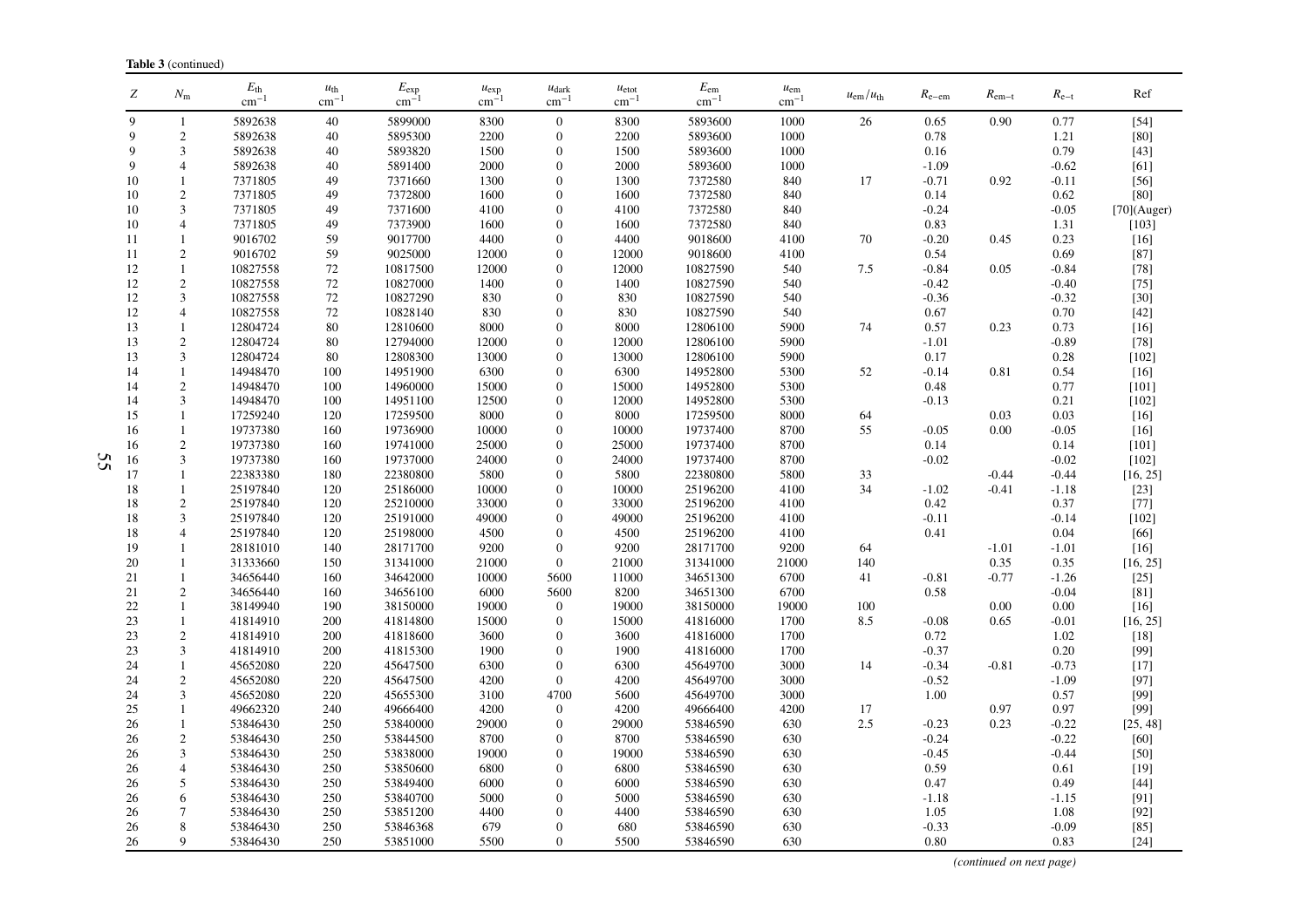|                 | <b>Table 3</b> (continued)  |                                                                                                                          |                                  |                                  |                        |                                |                               |                               |                               |                         |            |                |               |                |
|-----------------|-----------------------------|--------------------------------------------------------------------------------------------------------------------------|----------------------------------|----------------------------------|------------------------|--------------------------------|-------------------------------|-------------------------------|-------------------------------|-------------------------|------------|----------------|---------------|----------------|
| Z               | $N_{\rm m}$                 | $E_{\rm th}$<br>$\rm cm^{-1}$                                                                                            | $u_{\text{th}}$<br>$\rm cm^{-1}$ | $E_{\rm exp}$<br>cm <sup>-</sup> | $u_{\exp}$<br>$cm^{-}$ | $u_{\text{dark}}$<br>$cm^{-1}$ | $u_{\text{etot}}$<br>$cm^{-}$ | $E_{\rm em}$<br>$\rm cm^{-1}$ | $u_{\rm em}$<br>$\rm cm^{-1}$ | $u_{\rm em}/u_{\rm th}$ | $R_{e-em}$ | $R_{\rm em-t}$ | $R_{\rm e-t}$ | Ref            |
| 26              | 10                          | 53846430                                                                                                                 | 250                              | 53848000                         | 2500                   | $\mathbf{0}$                   | 2500                          | 53846590                      | 630                           |                         | 0.56       |                | 0.62          | $[36]$         |
| 27              | $\mathbf{1}$                | 58205360                                                                                                                 | 270                              | 58210500                         | 5800                   | $\mathbf{0}$                   | 5800                          | 58210500                      | 5800                          | 21                      |            | 0.88           | 0.88          | [93]           |
| 28              | $\mathbf{1}$                | 62739970                                                                                                                 | 310                              | 62725000                         | 16000                  | 320                            | 16000                         | 62740400                      | 4300                          | 14                      | $-0.96$    | 0.11           | $-0.94$       | $[86]$         |
| 28              | $\overline{2}$              | 62739970                                                                                                                 | 310                              | 62741600                         | 4400                   | 320                            | 4400                          | 62740400                      | 4300                          |                         | 0.27       |                | 0.37          | $[26]$         |
| 36              | $\mathbf{1}$                | 105468850                                                                                                                | 540                              | 105472700                        | 6400                   | $\overline{0}$                 | 6400                          | 105472700                     | 6400                          | 12                      |            | 0.60           | 0.60          | $[104]$        |
| 42              | $\mathbf{1}$                | 145300810                                                                                                                | 770                              | 145299000                        | 30000                  | $\mathbf{0}$                   | 30000                         | 145299000                     | 30000                         | 39                      |            | $-0.06$        | $-0.06$       | $[14]$         |
|                 |                             |                                                                                                                          |                                  |                                  |                        |                                |                               |                               |                               |                         |            |                |               |                |
|                 |                             | 3o3: 1s( <sup>2</sup> S)2s2p( <sup>1</sup> P°) <sup>2</sup> P <sub>3/2</sub> or [1s2s(0)2p <sub>+</sub> ] <sub>3/2</sub> |                                  |                                  |                        |                                |                               |                               |                               |                         |            |                |               |                |
| 6               |                             | 2447226                                                                                                                  | 46                               | 2447000                          | 4800                   | $\mathbf{0}$                   | 4800                          | 2447400                       | 190                           | 4.1                     | $-0.08$    | 0.87           | $-0.05$       | $[83]$         |
| 6               | $\sqrt{2}$                  | 2447226                                                                                                                  | 46                               | 2447410                          | 240                    | $\boldsymbol{0}$               | 240                           | 2447400                       | 190                           |                         | 0.06       |                | 0.75          | $[73]$         |
| 6               | 3                           | 2447226                                                                                                                  | 46                               | 2447800                          | 8100                   | $\mathbf{0}$                   | 8100                          | 2447400                       | 190                           |                         | 0.05       |                | 0.07          | [90]           |
| 6               | $\overline{4}$              | 2447226                                                                                                                  | 46                               | 2447030                          | 810                    | $\mathbf{0}$                   | 810                           | 2447400                       | 190                           |                         | $-0.45$    |                | $-0.24$       | [67]           |
| 6               | 5                           | 2447226                                                                                                                  | 46                               | 2447000                          | 4400                   | $\mathbf{0}$                   | 4400                          | 2447400                       | 190                           |                         | $-0.09$    |                | $-0.05$       | $[54]$         |
| 6               | 6                           | 2447226                                                                                                                  | 46                               | 2447380                          | 900                    | $\mathbf{0}$                   | 900                           | 2447400                       | 190                           |                         | $-0.02$    |                | 0.17          | $[78]$         |
| 6               | 7                           | 2447226                                                                                                                  | 46                               | 2445500                          | 2500                   | $\mathbf{0}$                   | 2500                          | 2447400                       | 190                           |                         | $-0.76$    |                | $-0.69$       | $[59]$         |
| 6               | 8                           | 2447226                                                                                                                  | 46                               | 2447380                          | 780                    | $\mathbf{0}$                   | 780                           | 2447400                       | 190                           |                         | $-0.02$    |                | 0.20          | $[55]$         |
| 6               | 9                           | 2447226                                                                                                                  | 46                               | 2447610                          | 480                    | $\mathbf{0}$                   | 480                           | 2447400                       | 190                           |                         | 0.45       |                | 0.80          | $[68]$         |
| 6               | 10                          | 2447226                                                                                                                  | 46                               | 2447440                          | 900                    | $\mathbf{0}$                   | 900                           | 2447400                       | 190                           |                         | 0.05       |                | 0.24          | $[65]$         |
| 6               | 11                          | 2447226                                                                                                                  | 46                               | 2446500                          | 1700                   | $\mathbf{0}$                   | 1700                          | 2447400                       | 190                           |                         | $-0.53$    |                | $-0.43$       | $[62]$         |
| $\overline{7}$  | $\mathbf{1}$                | 3430535                                                                                                                  | 45                               | 3435100                          | 8300                   | $\mathbf{0}$                   | 8300                          | 3430780                       | 650                           | 14                      | 0.52       | 0.37           | 0.55          | $[54]$         |
| $7\phantom{.0}$ | $\overline{2}$              | 3430535                                                                                                                  | 45                               | 3432900                          | 2400                   | $\mathbf{0}$                   | 2400                          | 3430780                       | 650                           |                         | 0.88       |                | 0.99          | $[74]$         |
| $\overline{7}$  | 3                           | 3430535                                                                                                                  | 45                               | 3430840                          | 730                    | $\mathbf{0}$                   | 730                           | 3430780                       | 650                           |                         | 0.09       |                | 0.42          | [126]          |
| $\overline{7}$  | $\overline{4}$              | 3430535                                                                                                                  | 45                               | 3429000                          | 1800                   | $\mathbf{0}$                   | 1800                          | 3430780                       | 650                           |                         | $-0.99$    |                | $-0.85$       | $[65]$         |
| 8               | $\mathbf{1}$                | 4578980                                                                                                                  | 35                               | 4584000                          | 16000                  | $\mathbf{0}$                   | 16000                         | 4578960                       | 580                           | 17                      | 0.31       | $-0.03$        | 0.31          | $[54]$         |
| 8               | $\mathfrak{2}$              | 4578980                                                                                                                  | 35                               | 4583300                          | 4600                   | $\mathbf{0}$                   | 4600                          | 4578960                       | 580                           |                         | 0.94       |                | 0.94          | [80]           |
| 8               | 3                           | 4578980                                                                                                                  | 35                               | 4577700                          |                        | $\mathbf{0}$                   | 2100                          | 4578960                       | 580                           |                         | $-0.60$    |                |               | $[74]$         |
| 8               | $\overline{4}$              | 4578980                                                                                                                  | 35                               | 4579220                          | 2100<br>740            | $\mathbf{0}$                   | 740                           | 4578960                       | 580                           |                         | 0.35       |                | $-0.61$       | [71, 89]       |
|                 |                             |                                                                                                                          |                                  |                                  |                        |                                |                               |                               |                               |                         |            |                | 0.32          |                |
| 8               | 5                           | 4578980                                                                                                                  | 35                               | 4577800                          | 2400                   | $\theta$                       | 2400                          | 4578960                       | 580                           |                         | $-0.48$    |                | $-0.49$       | [65]           |
| 8               | 6                           | 4578980                                                                                                                  | 35                               | 4582200                          | 8100                   | $\mathbf{0}$                   | 8100                          | 4578960                       | 580                           |                         | 0.40       |                | 0.40          | $[27]$         |
| 8               | 7                           | 4578980                                                                                                                  | 35                               | 4579000                          | 1600                   | $\mathbf{0}$                   | 1600                          | 4578960                       | 580                           |                         | 0.02       |                | 0.01          | $[28]$         |
| 8               | 8                           | 4578980                                                                                                                  | 35                               | 4578000                          | 1900                   | $\overline{0}$                 | 1900                          | 4578960                       | 580                           |                         | $-0.51$    |                | $-0.52$       | $[62]$         |
| $\mathbf Q$     |                             | 5892759                                                                                                                  | 35                               | 5899100                          | 8300                   | $\mathbf{0}$                   | 8300                          | 5893700                       | 1000                          | 30                      | 0.65       | 0.89           | 0.76          | $[54]$         |
| 9               | $\sqrt{2}$                  | 5892759                                                                                                                  | 35                               | 5895400                          | 2200                   | $\mathbf{0}$                   | 2200                          | 5893700                       | 1000                          |                         | 0.78       |                | 1.20          | [80]           |
| 9               | 3                           | 5892759                                                                                                                  | 35                               | 5893940                          | 1500                   | $\mathbf{0}$                   | 1500                          | 5893700                       | 1000                          |                         | 0.17       |                | 0.79          | [43]           |
| $\mathbf{Q}$    | $\overline{4}$              | 5892759                                                                                                                  | 35                               | 5891500                          | 2000                   | $\mathbf{0}$                   | 2000                          | 5893700                       | 1000                          |                         | $-1.09$    |                | $-0.63$       | [61]           |
| 10              | $\mathbf{1}$                | 7372047                                                                                                                  | 45                               | 7371900                          | 1300                   | $\overline{0}$                 | 1300                          | 7372850                       | 840                           | 18                      | $-0.73$    | 0.97           | $-0.11$       | $[56]$         |
| 10              | $\overline{2}$              | 7372047                                                                                                                  | 45                               | 7373100                          | 1600                   | $\mathbf{0}$                   | 1600                          | 7372850                       | 840                           |                         | 0.15       |                | 0.66          | $[80]$         |
| 10              | 3                           | 7372047                                                                                                                  | 45                               | 7371900                          | 4100                   | $\mathbf{0}$                   | 4100                          | 7372850                       | 840                           |                         | $-0.23$    |                | $-0.04$       | $[70]$ (Auger) |
| 10              | $\overline{4}$              | 7372047                                                                                                                  | 45                               | 7374200                          | 1600                   | $\theta$                       | 1600                          | 7372850                       | 840                           |                         | 0.84       |                | 1.35          | [103]          |
| 11              | $\mathbf{1}$                | 9017141                                                                                                                  | 56                               | 9018100                          | 4400                   | $\overline{0}$                 | 4400                          | 9018900                       | 4100                          | 74                      | $-0.19$    | 0.43           | 0.22          | $[16]$         |
| 11              | $\sqrt{2}$                  | 9017141                                                                                                                  | 56                               | 9025000                          | 12000                  | $\overline{0}$                 | 12000                         | 9018900                       | 4100                          |                         | 0.51       |                | 0.65          | $[87]$         |
| 12              | $\mathbf{1}$                | 10828271                                                                                                                 | 67                               | 10818200                         | 12000                  | $\mathbf{0}$                   | 12000                         | 10828300                      | 540                           | 8.0                     | $-0.84$    | 0.06           | $-0.84$       | $[78]$         |
| 12              | $\overline{2}$              | 10828271                                                                                                                 | 67                               | 10827700                         | 1400                   | $\mathbf{0}$                   | 1400                          | 10828300                      | 540                           |                         | $-0.43$    |                | $-0.41$       | $[75]$         |
| 12              | $\ensuremath{\mathfrak{Z}}$ | 10828271                                                                                                                 | 67                               | 10828010                         | 830                    | $\overline{0}$                 | 830                           | 10828300                      | 540                           |                         | $-0.35$    |                | $-0.31$       | $[30]$         |
| 12              | $\overline{4}$              | 10828271                                                                                                                 | 67                               | 10828860                         | 830                    | $\mathbf{0}$                   | 830                           | 10828300                      | 540                           |                         | 0.67       |                | 0.71          | $[42]$         |
| 13              | 1                           | 12805822                                                                                                                 | 78                               | 12811700                         | 8000                   | $\Omega$                       | 8000                          | 12807200                      | 5900                          | 76                      | 0.57       | 0.22           | 0.73          | $[16]$         |
| 13              | $\sqrt{2}$                  | 12805822                                                                                                                 | 78                               | 12795000                         | 12000                  | $\mathbf{0}$                   | 12000                         | 12807200                      | 5900                          |                         | $-1.01$    |                | $-0.90$       | $[78]$         |
| 13              | $\mathfrak{Z}$              | 12805822                                                                                                                 | 78                               | 12809400                         | 13000                  | $\theta$                       | 13000                         | 12807200                      | 5900                          |                         | 0.17       |                | 0.28          | $[102]$        |
| 14              | $\mathbf{1}$                | 14950090                                                                                                                 | 100                              | 14953500                         | 6300                   | $\Omega$                       | 6300                          | 14954400                      | 5300                          | 53                      | $-0.14$    | 0.82           | 0.54          | $[16]$         |
| 14              | 2                           | 14950090                                                                                                                 | 100                              | 14962000                         | 15000                  | $\mathbf{0}$                   | 15000                         | 14954400                      | 5300                          |                         | 0.51       |                | 0.79          | $[101]$        |
|                 |                             |                                                                                                                          |                                  |                                  |                        |                                |                               |                               |                               |                         |            |                |               |                |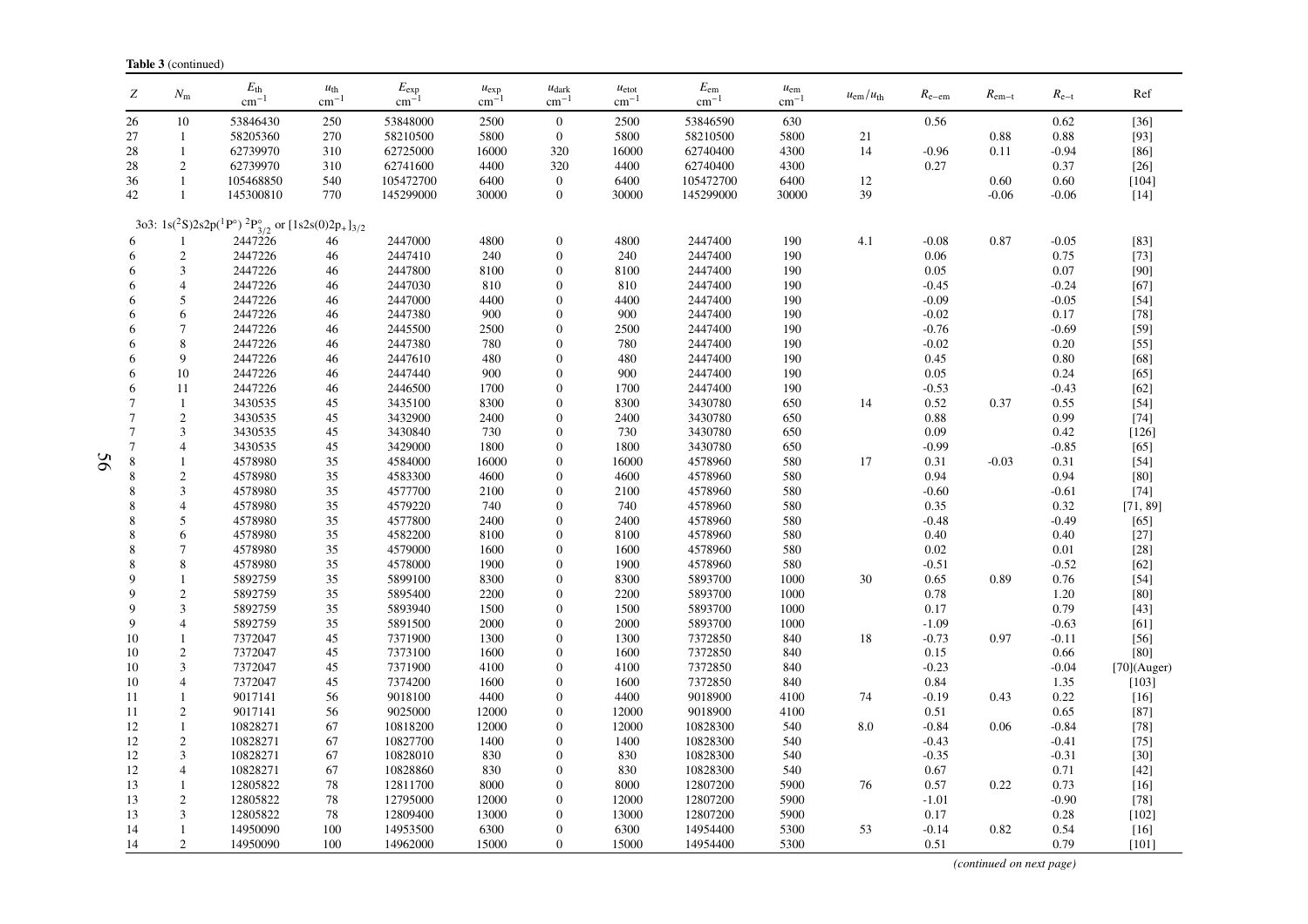| Ζ      | $N_{\rm m}$    | $E_{\rm th}$<br>$\text{cm}^{-1}$                      | $u_{\text{th}}$<br>$cm^{-1}$ | $E_{\rm exp}$<br>$\text{cm}^{-1}$ | $u_{\exp}$<br>$cm^{-}$ | $u_{\text{dark}}$<br>$cm^{-}$ | $u_{\text{etot}}$<br>$cm^{-1}$ | $E_{\rm em}$<br>$\text{cm}^{-1}$ | $u_{\rm em}$<br>$\text{cm}^{-1}$ | $u_{\rm em}/u_{\rm th}$ | $R_{e-em}$ | $R_{\rm em-t}$ | $R_{e-t}$ | Ref                                                                                                                                                                                                                      |
|--------|----------------|-------------------------------------------------------|------------------------------|-----------------------------------|------------------------|-------------------------------|--------------------------------|----------------------------------|----------------------------------|-------------------------|------------|----------------|-----------|--------------------------------------------------------------------------------------------------------------------------------------------------------------------------------------------------------------------------|
| 14     | 3              | 14950090                                              | 100                          | 14952700                          | 12500                  | $\mathbf{0}$                  | 12000                          | 14954400                         | 5300                             |                         | $-0.14$    |                | 0.21      | $[102]$                                                                                                                                                                                                                  |
| 15     | 1              | 17261520                                              | 120                          | 17261800                          | 8000                   | $\mathbf{0}$                  | 8000                           | 17261800                         | 8000                             | 66                      |            | 0.04           | 0.04      | $[16]$                                                                                                                                                                                                                   |
| 16     | $\mathbf{1}$   | 19740500                                              | 150                          | 19740000                          | 10000                  | $\theta$                      | 10000                          | 19740500                         | 8700                             | 56                      | $-0.05$    | 0.00           | $-0.05$   | $[16]$                                                                                                                                                                                                                   |
| 16     | $\sqrt{2}$     | 19740500                                              | 150                          | 19744000                          | 25000                  | $\overline{0}$                | 25000                          | 19740500                         | 8700                             |                         | 0.14       |                | 0.14      | $[101]$                                                                                                                                                                                                                  |
| 16     | 3              | 19740500                                              | 150                          | 19740000                          | 24000                  | 0                             | 24000                          | 19740500                         | 8700                             |                         | $-0.02$    |                | $-0.02$   | $[102]$                                                                                                                                                                                                                  |
| 17     | $\mathbf{1}$   | 22387540                                              | 180                          | 22385000                          | 5800                   | $\theta$                      | 5800                           | 22385000                         | 5800                             | 33                      |            | $-0.44$        | $-0.44$   | [16, 25]                                                                                                                                                                                                                 |
| 18     | $\mathbf{1}$   | 25203250                                              | 120                          | 25192000                          | 10000                  | $\overline{0}$                | 10000                          | 25203600                         | 3300                             | 27                      | $-1.16$    | 0.10           | $-1.12$   | $[23]$                                                                                                                                                                                                                   |
| 18     | $\sqrt{2}$     | 25203250                                              | 120                          | 25216000                          | 33000                  | $\Omega$                      | 33000                          | 25203600                         | 3300                             |                         | 0.38       |                | 0.39      | $[77]$                                                                                                                                                                                                                   |
| 18     | 3              | 25203250                                              | 120                          | 25197000                          | 49000                  | $\theta$                      | 49000                          | 25203600                         | 3300                             |                         | $-0.13$    |                | $-0.13$   | $[102]$                                                                                                                                                                                                                  |
| 18     | $\overline{4}$ | 25203250                                              | 120                          | 25203400                          | 4500                   | $\theta$                      | 4500                           | 25203600                         | 3300                             |                         | $-0.04$    |                | 0.03      | [66]                                                                                                                                                                                                                     |
| 18     | 5              | 25203250                                              | 120                          | 25207200                          | 5600                   | $\boldsymbol{0}$              | 5600                           | 25203600                         | 3300                             |                         | 0.65       |                | 0.71      | $[39]$                                                                                                                                                                                                                   |
| 19     | $\mathbf{1}$   | 28187910                                              | 130                          | 28178600                          | 9200                   | $\overline{0}$                | 9200                           | 28178600                         | 9200                             | 70                      |            | $-1.01$        | $-1.01$   | $[16]$                                                                                                                                                                                                                   |
| 20     | 1              | 31342270                                              | 150                          | 31341000                          | 16000                  | $\boldsymbol{0}$              | 16000                          | 31341000                         | 16000                            | 100                     |            | $-0.08$        | $-0.08$   | [16, 25]                                                                                                                                                                                                                 |
| 21     | $\mathbf{1}$   | 34667020                                              | 160                          | 34653000                          | 10000                  | 1800                          | 10000                          | 34663200                         | 5200                             | 31                      | $-1.00$    | $-0.75$        | $-1.38$   | $[25]$                                                                                                                                                                                                                   |
| 21     | $\overline{c}$ | 34667020                                              | 160                          | 34666700                          | 6000                   | $\overline{0}$                | 6000                           | 34663200                         | 5200                             |                         | 0.59       |                | $-0.05$   | $[81]$                                                                                                                                                                                                                   |
| 22     | $\mathbf{1}$   | 38162730                                              | 180                          | 38163000                          | 19000                  | $\mathbf{0}$                  | 19000                          | 38163000                         | 19000                            | 110                     |            | 0.01           | 0.01      | $[16]$                                                                                                                                                                                                                   |
| 23     | $\mathbf{1}$   | 41830170                                              | 200                          | 41830100                          | 15000                  | $\boldsymbol{0}$              | 15000                          | 41829500                         | 3200                             | 16                      | 0.04       | $-0.20$        | 0.00      | [16, 25]                                                                                                                                                                                                                 |
| 23     | $\mathbf{2}$   | 41830170                                              | 200                          | 41829600                          | 3700                   | $\theta$                      | 3700                           | 41829500                         | 3200                             |                         | 0.02       |                | $-0.16$   | $[99]$                                                                                                                                                                                                                   |
| 23     | 3              | 41830170                                              | 200                          | 41829100                          | 7500                   | $\overline{0}$                | 7500                           | 41829500                         | 3200                             |                         | $-0.06$    |                | $-0.14$   | $[18]$                                                                                                                                                                                                                   |
| 26     | $\mathbf{1}$   | 53870580                                              | 250                          | 53878000                          | 15000                  | $\theta$                      | 15000                          | 53878500                         | 8300                             | 33                      | $-0.03$    | 0.96           | 0.49      | [25, 48]                                                                                                                                                                                                                 |
| 26     | $\mathbf{2}$   | 53870580                                              | 250                          | 53870600                          | 16400                  | $\theta$                      | 16000                          | 53878500                         | 8300                             |                         | $-0.48$    |                | 0.00      | [60]                                                                                                                                                                                                                     |
| 26     | $\mathfrak{Z}$ | 53870580                                              | 250                          | 53884000                          | 15000                  | 0                             | 15000                          | 53878500                         | 8300                             |                         | 0.37       |                | 0.89      | [91]                                                                                                                                                                                                                     |
| 26     | 4              | 53870580                                              | 250                          | 53882000                          | 22000                  | $\boldsymbol{0}$              | 22000                          | 53878500                         | 8300                             |                         | 0.16       |                | 0.52      | $[50]$                                                                                                                                                                                                                   |
| 28     | $\mathbf{1}$   | 62771170                                              | 300                          | 62775000                          | 28000                  | $\overline{0}$                | 28000                          | 62775000                         | 28000                            | 95                      |            | 0.14           | 0.14      | $[86]$                                                                                                                                                                                                                   |
| 36     | $\mathbf{1}$   | 105536860                                             | 540                          | 105529400                         | 3600                   | $\theta$                      | 3600                           | 105529400                        | 3600                             | 6.7                     |            | $-2.05$        | $-2.05$   | $[104]$                                                                                                                                                                                                                  |
| 80     | $\mathbf{1}$   | 583847200                                             | 4400                         | 583860000                         | 120000                 | $\mathbf{0}$                  | 120000                         | 583860000                        | 120000                           | 27                      |            | 0.11           | 0.11      | $[49]$                                                                                                                                                                                                                   |
|        |                | 3e2: $1s2p^2$ ${}^2D_{3/2}$ or $[1s2p-(0)2p_+]_{3/2}$ |                              |                                   |                        |                               |                                |                                  |                                  |                         |            |                |           |                                                                                                                                                                                                                          |
| 6      |                | 2472063                                               | 38                           | 2473700                           | 4800                   | $\boldsymbol{0}$              | 4800                           | 2472210                          | 260                              | 6.7                     | 0.31       | 0.56           | 0.34      | $[83]$                                                                                                                                                                                                                   |
| 6      | $\mathbf{2}$   | 2472063                                               | 38                           | 2472100                           | 8100                   | $\overline{0}$                | 8100                           | 2472210                          | 260                              |                         | $-0.01$    |                | 0.00      | [90]                                                                                                                                                                                                                     |
| 6      | 3              | 2472063                                               | 38                           | 2472100                           | 810                    | $\theta$                      | 810                            | 2472210                          | 260                              |                         | $-0.14$    |                | 0.05      | $[67]$                                                                                                                                                                                                                   |
| 6      | 4              | 2472063                                               | 38                           | 2471350                           | 870                    | $\theta$                      | 870                            | 2472210                          | 260                              |                         | $-0.99$    |                | $-0.82$   | $[78]$                                                                                                                                                                                                                   |
| 6      | 5              | 2472063                                               | 38                           | 2472600                           | 1000                   | $\theta$                      | 1000                           | 2472210                          | 260                              |                         | 0.39       |                | 0.54      | $[59]$                                                                                                                                                                                                                   |
| 6      | 6              | 2472063                                               | 38                           | 2472500                           | 750                    | $\overline{0}$                | 750                            | 2472210                          | 260                              |                         | 0.39       |                | 0.58      | $[55]$                                                                                                                                                                                                                   |
| 6      | 7              | 2472063                                               | 38                           | 2472390                           | 580                    | $\theta$                      | 580                            | 2472210                          | 260                              |                         | 0.31       |                | 0.56      | $[74]$                                                                                                                                                                                                                   |
| 6      | 8              | 2472063                                               | 38                           | 2472360                           | 460                    | $\theta$                      | 460                            | 2472210                          | 260                              |                         | 0.33       |                | 0.64      | $[68]$                                                                                                                                                                                                                   |
| 6      | 9              | 2472063                                               | 38                           | 2471300                           | 1200                   | $\theta$                      | 1200                           | 2472210                          | 260                              |                         | $-0.76$    |                | $-0.64$   | $[8]$                                                                                                                                                                                                                    |
| 6      | 10             | 2472063                                               | 38                           | 2471940                           | 990                    | $\theta$                      | 1000                           | 2472210                          | 260                              |                         | $-0.27$    |                | $-0.12$   | $[65]$                                                                                                                                                                                                                   |
| 7      | $\mathbf{1}$   | 3461949                                               | 48                           | 3462840                           | 690                    | $\overline{0}$                | 690                            | 3462800                          | 540                              | 11                      | 0.05       | 1.57           | 1.29      | $[74]$                                                                                                                                                                                                                   |
| 7      | $\sqrt{2}$     | 3461949                                               | 48                           | 3462400                           | 2300                   | $\boldsymbol{0}$              | 2300                           | 3462800                          | 540                              |                         | $-0.17$    |                | 0.20      | $[8] % \begin{center} \includegraphics[width=\linewidth]{images/Transr1.pdf} \end{center} % \vspace*{-1em} \caption{The image shows the number of observations in the left and right.} \label{fig:class} %$              |
| $\tau$ | 3              | 3461949                                               | 48                           | 3462800                           | 950                    | $\theta$                      | 950                            | 3462800                          | 540                              |                         | 0.00       |                | 0.89      | $[65]$                                                                                                                                                                                                                   |
| 8      | $\mathbf{1}$   | 4617057                                               | 48                           | 4616520                           | 860                    | $\theta$                      | 860                            | 4617390                          | 490                              | 10                      | $-1.01$    | 0.67           | $-0.62$   | [80]                                                                                                                                                                                                                     |
| 8      | $\sqrt{2}$     | 4617057                                               | 48                           | 4619300                           | 3900                   | $\overline{0}$                | 3900                           | 4617390                          | 490                              |                         | 0.49       |                | 0.58      | $[84]$                                                                                                                                                                                                                   |
| 8      | 3              | 4617057                                               | 48                           | 4617600                           | 1000                   | $\theta$                      | 1000                           | 4617390                          | 490                              |                         | 0.21       |                | 0.54      | $[74]$                                                                                                                                                                                                                   |
| 8      | 4              | 4617057                                               | 48                           | 4619400                           | 4100                   | $\overline{0}$                | 4100                           | 4617390                          | 490                              |                         | 0.49       |                | 0.57      | $[8] % \includegraphics[width=0.9\columnwidth]{figures/fig_10.pdf} \caption{The 3D (black) model for a different region of the parameter $\Omega$. The left side is the same as in Figure \ref{fig:10}.} \label{fig:10}$ |
| 8      | 5              | 4617057                                               | 48                           | 4617770                           | 900                    | $\overline{0}$                | 900                            | 4617390                          | 490                              |                         | 0.42       |                | 0.79      | $[65]$                                                                                                                                                                                                                   |
| 8      | 6              | 4617057                                               | 48                           | 4623000                           | 10000                  | $\theta$                      | 10000                          | 4617390                          | 490                              |                         | 0.56       |                | 0.59      | $[27]$                                                                                                                                                                                                                   |
| 8      | 7              | 4617057                                               | 48                           | 4617900                           | 1600                   | $\theta$                      | 1600                           | 4617390                          | 490                              |                         | 0.32       |                | 0.53      | $[28]$                                                                                                                                                                                                                   |
| 9      | $\mathbf{1}$   | 5937612                                               | 51                           | 5937400                           | 2100                   | $\Omega$                      | 2100                           | 5938060                          | 500                              | 9.9                     | $-0.32$    | 0.89           | $-0.10$   | $[80]$                                                                                                                                                                                                                   |
| 9      | $\mathbf{2}$   | 5937612                                               | 51                           | 5941400                           | 4900                   | $\overline{0}$                | 4900                           | 5938060                          | 500                              |                         | 0.68       |                | 0.77      | $[78]$                                                                                                                                                                                                                   |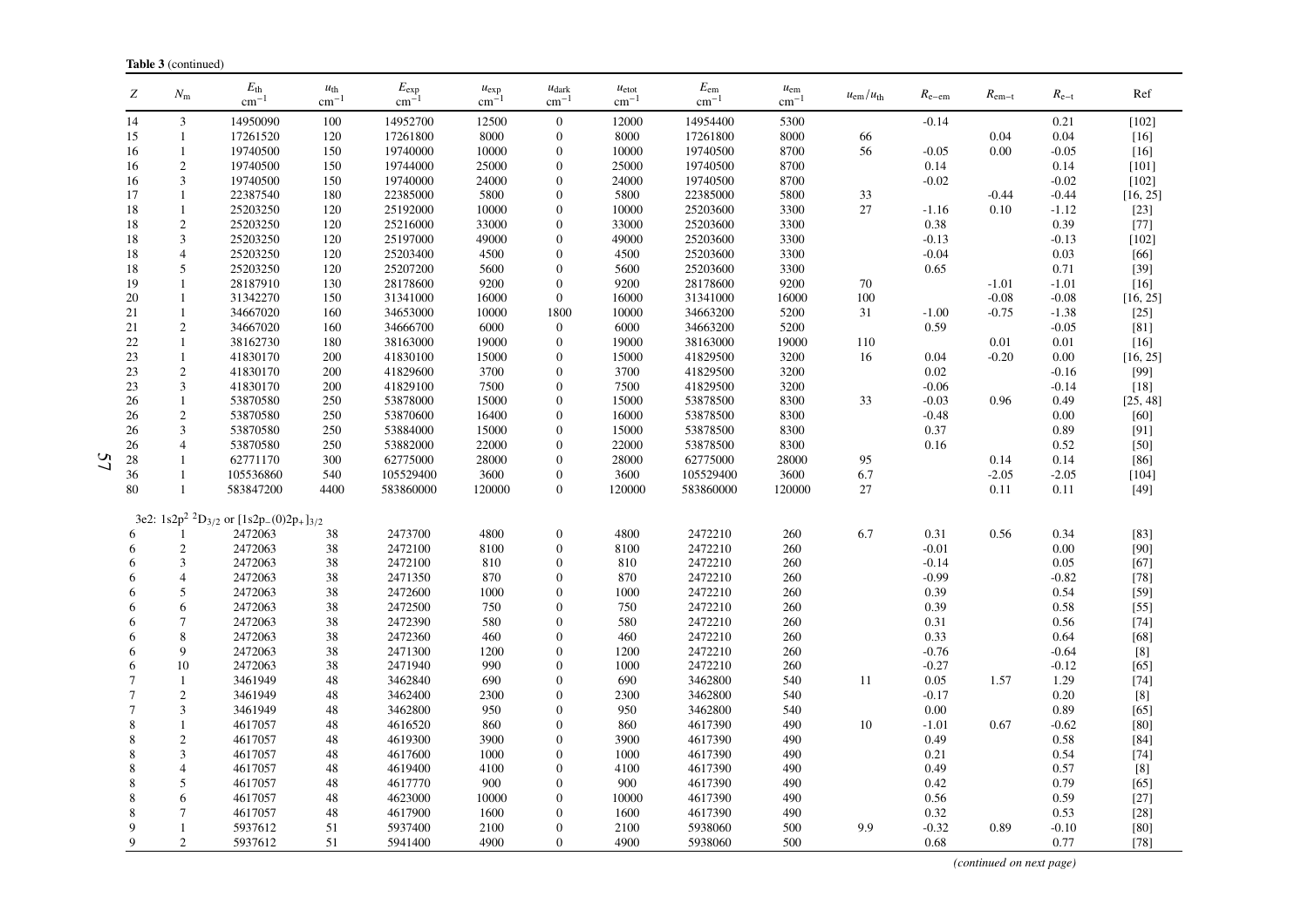| Ζ        | $N_{\rm m}$                      | $E_{\text{th}}$<br>cm <sup>-</sup> | $u_{\text{th}}$<br>$cm^{-1}$ | $E_{\rm exp}$<br>cm <sup>-</sup> | $u_{\exp}$<br>$cm^{-}$ | $u_{\text{dark}}$<br>$cm^{-}$      | $u_{\text{etot}}$<br>$cm^{-1}$ | $E_{\rm em}$<br>$\text{cm}^{-1}$ | $u_{\rm em}$<br>$\rm cm^{-1}$ | $u_{\rm em}/u_{\rm th}$ | $R_{e-em}$         | $R_{\rm em-t}$ | $R_{e-t}$          | Ref              |
|----------|----------------------------------|------------------------------------|------------------------------|----------------------------------|------------------------|------------------------------------|--------------------------------|----------------------------------|-------------------------------|-------------------------|--------------------|----------------|--------------------|------------------|
| 9        | 3                                | 5937612                            | 51                           | 5937920                          | 540                    | $\mathbf{0}$                       | 540                            | 5938060                          | 500                           |                         | $-0.27$            |                | 0.57               | $[43]$           |
| 9        | $\overline{4}$                   | 5937612                            | 51                           | 5940300                          | 2100                   | $\boldsymbol{0}$                   | 2100                           | 5938060                          | 500                           |                         | 1.06               |                | 1.28               | [61]             |
| 10       | 1                                | 7423830                            | 100                          | 7423200                          | 4100                   | $\overline{0}$                     | 4100                           | 7424140                          | 500                           | 4.9                     | $-0.23$            | 0.60           | $-0.15$            | [94]             |
| 10       | $\overline{c}$                   | 7423830                            | 100                          | 7414000                          | 13000                  | $\boldsymbol{0}$                   | 13000                          | 7424140                          | 500                           |                         | $-0.78$            |                | $-0.76$            | $[51]$           |
| 10       | 3                                | 7423830                            | 100                          | 7424690                          | 990                    | $\boldsymbol{0}$                   | 1000                           | 7424140                          | 500                           |                         | 0.56               |                | 0.86               | $[56]$           |
| 10       | $\overline{4}$                   | 7423830                            | 100                          | 7423700                          | 1600                   | $\overline{0}$                     | 1600                           | 7424140                          | 500                           |                         | $-0.27$            |                | $-0.08$            | [80]             |
| 10       | 5                                | 7423830                            | 100                          | 7424200                          | 4100                   | $\boldsymbol{0}$                   | 4100                           | 7424140                          | 500                           |                         | 0.02               |                | 0.09               | $[70]$ (Auger)   |
| 10       | 6                                | 7423830                            | 100                          | 7424070                          | 640                    | $\overline{0}$                     | 640                            | 7424140                          | 500                           |                         | $-0.11$            |                | 0.37               | $[103]$          |
| 10       | 7                                | 7423830                            | 100                          | 7422600                          | 3700                   | $\overline{0}$                     | 3700                           | 7424140                          | 500                           |                         | $-0.42$            |                | $-0.33$            | $[77]$           |
| 11       | $\mathbf{1}$                     | 9076055                            | 74                           | 9071300                          | 4000                   | $\boldsymbol{0}$                   | 4000                           | 9071300                          | 4000                          | 54                      |                    | $-1.19$        | $-1.19$            | $[16]$           |
| 12       | 1                                | 10894552                           | 96                           | 10894000                         | 1800                   | 0                                  | 1800                           | 10894770                         | 290                           | 3.1                     | $-0.43$            | 0.70           | $-0.31$            | $[16]$           |
| 12       | $\boldsymbol{2}$                 | 10894552                           | 96                           | 10895500                         | 1900                   | $\overline{0}$                     | 1900                           | 10894770                         | 290                           |                         | 0.39               |                | 0.50               | $[45]$           |
| 12       | 3                                | 10894552                           | 96                           | 10894400                         | 2600                   | $\overline{0}$                     | 2600                           | 10894770                         | 290                           |                         | $-0.14$            |                | $-0.06$            | $[78]$           |
| 12       | $\overline{4}$                   | 10894552                           | 96                           | 10892800                         | 2200                   | $\overline{0}$                     | 2200                           | 10894770                         | 290                           |                         | $-0.89$            |                | $-0.80$            | $[75]$           |
| 12       | 5                                | 10894552                           | 96                           | 10895140                         | 420                    | $\overline{0}$                     | 420                            | 10894770                         | 290                           |                         | 0.89               |                | 1.37               | $[30]$           |
| 12       | 6<br>$\mathbf{1}$                | 10894552<br>12879730               | 96<br>94                     | 10894440<br>12874400             | 450<br>5400            | $\overline{0}$<br>$\boldsymbol{0}$ | 450<br>5400                    | 10894770<br>12878200             | 290<br>2900                   | 30                      | $-0.73$<br>$-0.70$ | $-0.53$        | $-0.24$<br>$-0.99$ | $[42]$           |
| 13<br>13 | $\boldsymbol{2}$                 | 12879730                           | 94                           | 12879900                         | 3600                   | $\Omega$                           | 3600                           | 12878200                         | 2900                          |                         | 0.47               |                | 0.05               | $[16]$<br>$[78]$ |
| 13       | 3                                | 12879730                           | 94                           | 12878200                         | 9300                   | $\overline{0}$                     | 9300                           | 12878200                         | 2900                          |                         | 0.00               |                | $-0.16$            | $[102]$          |
| 14       | $\mathbf{1}$                     | 15031890                           | 120                          | 15030600                         | 6200                   | $\overline{0}$                     | 6200                           | 15030900                         | 5400                          | 46                      | $-0.05$            | $-0.18$        | $-0.21$            | $[16]$           |
| 14       | $\overline{c}$                   | 15031890                           | 120                          | 15032000                         | 11000                  | $\overline{0}$                     | 11000                          | 15030900                         | 5400                          |                         | 0.10               |                | 0.01               | $[102]$          |
| 15       | $\mathbf{1}$                     | 17351530                           | 140                          | 17352500                         | 2900                   | $\boldsymbol{0}$                   | 2900                           | 17352500                         | 2900                          | 21                      |                    | 0.34           | 0.34               | $[16]$           |
| 16       | $\mathbf{1}$                     | 19839000                           | 160                          | 19840200                         | 3700                   | $\boldsymbol{0}$                   | 3700                           | 19839800                         | 3700                          | 23                      | 0.11               | 0.22           | 0.32               | $[16]$           |
| 16       | $\overline{c}$                   | 19839000                           | 160                          | 19817000                         | 28000                  | $\overline{0}$                     | 28000                          | 19839800                         | 3700                          |                         | $-0.81$            |                | $-0.79$            | $[102]$          |
| 17       | $\mathbf{1}$                     | 22494820                           | 190                          | 22496400                         | 2700                   | $\boldsymbol{0}$                   | 2700                           | 22496400                         | 2700                          | 14                      |                    | 0.58           | 0.58               | [16, 25]         |
| 18       | $\mathbf{1}$                     | 25319610                           | 120                          | 25320600                         | 2800                   | $\boldsymbol{0}$                   | 2800                           | 25319630                         | 590                           | 4.9                     | 0.35               | 0.02           | 0.35               | $[22]$           |
| 18       | $\mathfrak{2}$                   | 25319610                           | 120                          | 25319750                         | 750                    | $\overline{0}$                     | 750                            | 25319630                         | 590                           |                         | 0.16               |                | 0.18               | [96]             |
| 18       | 3                                | 25319610                           | 120                          | 25324400                         | 9000                   | $\boldsymbol{0}$                   | 9000                           | 25319630                         | 590                           |                         | 0.53               |                | 0.53               | $[23]$           |
| 18       | $\overline{4}$                   | 25319610                           | 120                          | 25309000                         | 32000                  | $\overline{0}$                     | 32000                          | 25319630                         | 590                           |                         | $-0.33$            |                | $-0.33$            | $[77]$           |
| 18       | 5                                | 25319610                           | 120                          | 25328000                         | 44000                  | $\overline{0}$                     | 44000                          | 25319630                         | 590                           |                         | 0.19               |                | 0.19               | $[102]$          |
| 18       | 6                                | 25319610                           | 120                          | 25319500                         | 1400                   | $\boldsymbol{0}$                   | 1400                           | 25319630                         | 590                           |                         | $-0.09$            |                | $-0.08$            | $[98]$           |
| 18       | $\tau$                           | 25319610                           | 120                          | 25318700                         | 1800                   | $\overline{0}$                     | 1800                           | 25319630                         | 590                           |                         | $-0.51$            |                | $-0.51$            | [40]             |
| 18       | 8                                | 25319610                           | 120                          | 25314700                         | 7600                   | $\overline{0}$                     | 7600                           | 25319630                         | 590                           |                         | $-0.65$            |                | $-0.65$            | $[66]$           |
| 18       | 9                                | 25319610                           | 120                          | 25320000                         | 3100                   | $\overline{0}$                     | 3100                           | 25319630                         | 590                           |                         | 0.12               |                | 0.12               | $[39]$           |
| 19       | $\mathbf{1}$                     | 28313600                           | 130                          | 28313300                         | 3800                   | $\overline{0}$                     | 3800                           | 28313300                         | 3800                          | 29                      |                    | $-0.08$        | $-0.08$            | $[16]$           |
| 20       | $\mathbf{1}$                     | 31477520                           | 140                          | 31479300                         | 4700                   | $\overline{0}$                     | 4700                           | 31477100                         | 1000                          | 7.4                     | 0.47               | $-0.39$        | 0.38               | [16, 25]         |
| 20       | $\mathfrak{2}$                   | 31477520                           | 140                          | 31478300                         | 3600                   | $\overline{0}$                     | 3600                           | 31477100                         | 1000                          |                         | 0.33               |                | 0.22               | $[95]$           |
| 20       | 3                                | 31477520                           | 140                          | 31475900                         | 1900                   | $\overline{0}$                     | 1900                           | 31477100                         | 1000                          |                         | $-0.64$            |                | $-0.85$            | $[44]$           |
| 20       | $\overline{4}$                   | 31477520                           | 140                          | 31477400                         | 1400                   | $\boldsymbol{0}$                   | 1400                           | 31477100                         | 1000                          |                         | 0.20               |                | $-0.09$            | $[82]$           |
| 21       | 1                                | 34812020                           | 160                          | 34817200                         | 8400                   | $\overline{0}$                     | 8400                           | 34811160                         | 930                           | 5.7                     | 0.72               | $-0.91$        | 0.62               | $[25]$           |
| 21       | $\boldsymbol{2}$                 | 34812020                           | 160                          | 34811400                         | 1200                   | $\overline{0}$                     | 1200                           | 34811160                         | 930                           |                         | 0.20               |                | $-0.51$            | [99]             |
| 21       | 3                                | 34812020                           | 160                          | 34810600                         | 1500                   | $\overline{0}$                     | 1500                           | 34811160                         | 930                           |                         | $-0.38$            |                | $-0.94$            | $[81]$           |
| 22       | $\mathbf{1}$                     | 38317660                           | 180                          | 38316600                         | 7000                   | $\overline{0}$                     | 7000                           | 38316600                         | 7000                          | 40                      |                    | $-0.15$        | $-0.15$            | $[16]$           |
| 23       | $\mathbf{1}$                     | 41995150                           | 190                          | 41983000                         | 13000                  | $\overline{0}$                     | 13000                          | 41994800                         | 3200                          | 17                      | $-0.91$            | $-0.10$        | $-0.93$            | [16, 25]         |
| 23<br>23 | $\overline{2}$<br>$\mathfrak{Z}$ | 41995150<br>41995150               | 190<br>190                   | 41995200<br>41997800             | 3600<br>8300           | $\overline{0}$<br>$\boldsymbol{0}$ | 3600<br>8300                   | 41994800<br>41994800             | 3200<br>3200                  |                         | 0.10<br>0.36       |                | 0.01<br>0.32       | $[18]$           |
| 24       | $\mathbf{1}$                     | 45845200                           | 210                          | 45848300                         | 6400                   | $\Omega$                           | 6400                           | 45849300                         | 3100                          | 15                      | $-0.16$            | 1.33           | 0.48               | $[99]$           |
| 24       | $\mathbf{2}$                     | 45845200                           | 210                          | 45851300                         | 5900                   | $\overline{0}$                     | 5900                           | 45849300                         | 3100                          |                         | 0.34               |                | 1.03               | $[31]$<br>[97]   |
| 24       | 3                                | 45845200                           | 210                          | 45848700                         | 4400                   | $\overline{0}$                     | 4400                           | 45849300                         | 3100                          |                         | $-0.14$            |                | 0.79               | [99]             |
| 25       | $\mathbf{1}$                     | 49868630                           | 220                          | 49868500                         | 3000                   | $\Omega$                           | 3000                           | 49868500                         | 3000                          | 14                      |                    | $-0.04$        | $-0.04$            | [99]             |

*(continued on next page)*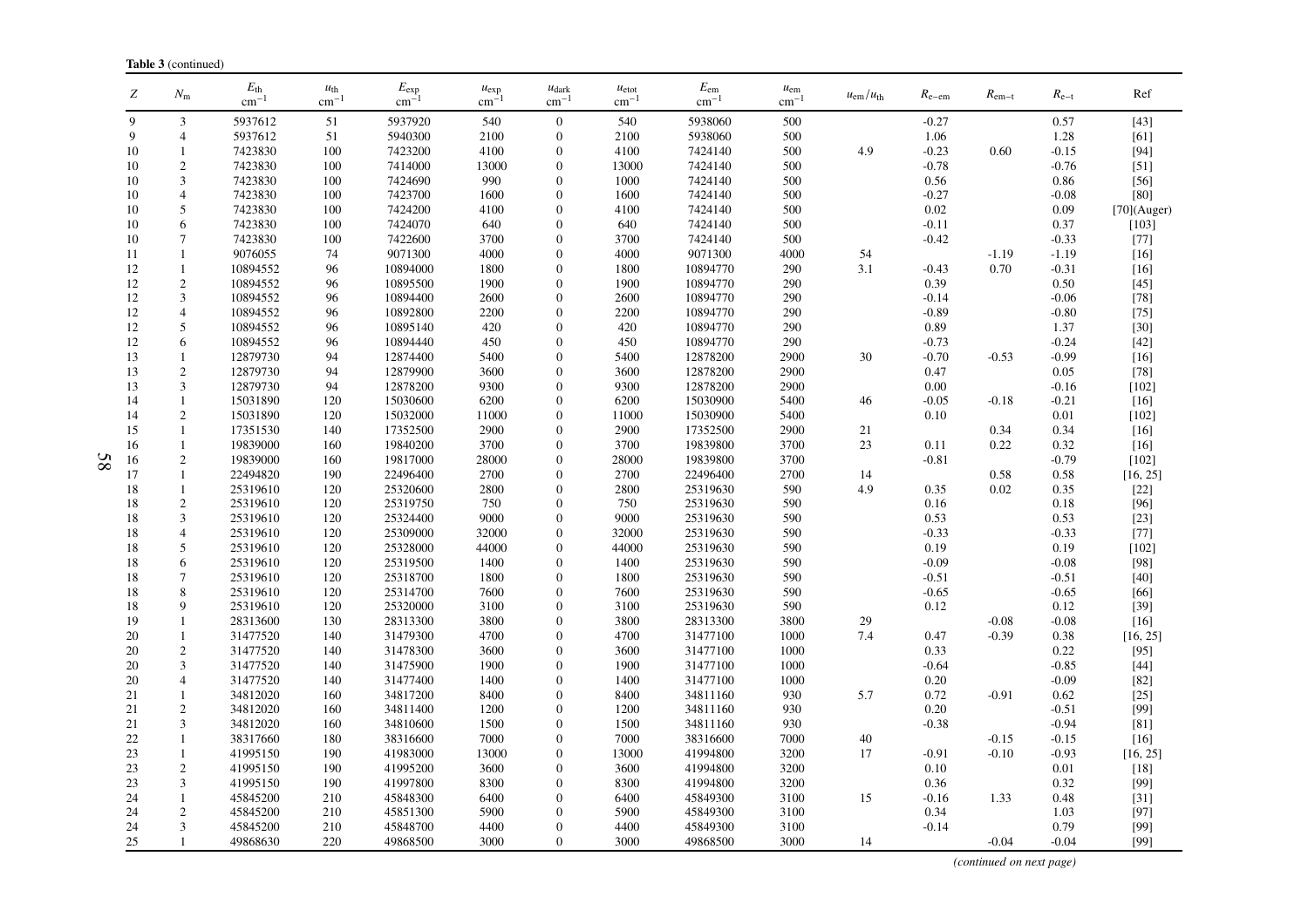| Ζ              | $N_{\rm m}$      | $E_{\rm th}$<br>$\text{cm}^{-1}$                     | $u_{\text{th}}$<br>$cm^{-1}$ | $E_{\rm exp}$<br>cm <sup>-</sup> | $u_{\exp}$<br>$cm^{-}$ | $u_{\text{dark}}$<br>$\text{cm}^{-1}$ | $u_{\text{etot}}$<br>$\rm cm^{-1}$ | $E_{\rm em}$<br>$\rm cm^{-1}$ | $u_{\rm em}$<br>$cm^{-1}$ | $u_{\rm em}/u_{\rm th}$ | $R_{e-em}$ | $R_{\rm em-t}$ | $R_{e-t}$ | Ref            |
|----------------|------------------|------------------------------------------------------|------------------------------|----------------------------------|------------------------|---------------------------------------|------------------------------------|-------------------------------|---------------------------|-------------------------|------------|----------------|-----------|----------------|
| 26             | $\mathbf{1}$     | 54066230                                             | 240                          | 54058000                         | 19000                  | $\mathbf{0}$                          | 19000                              | 54063500                      | 2700                      | 11                      | $-0.29$    | $-1.02$        | $-0.43$   | [25, 48]       |
| 26             | 2                | 54066230                                             | 240                          | 54071000                         | 14000                  | $\mathbf{0}$                          | 14000                              | 54063500                      | 2700                      |                         | 0.54       |                | 0.34      | $[60]$         |
| 26             | 3                | 54066230                                             | 240                          | 54059900                         | 7300                   | $\Omega$                              | 7300                               | 54063500                      | 2700                      |                         | $-0.49$    |                | $-0.87$   | $[19]$         |
| 26             | $\overline{4}$   | 54066230                                             | 240                          | 54061700                         | 6800                   | $\mathbf{0}$                          | 6800                               | 54063500                      | 2700                      |                         | $-0.26$    |                | $-0.67$   | $[44]$         |
| 26             | 5                | 54066230                                             | 240                          | 54072300                         | 6600                   | $\mathbf{0}$                          | 6600                               | 54063500                      | 2700                      |                         | 1.33       |                | 0.92      | [91]           |
| 26             | 6                | 54066230                                             | 240                          | 54062800                         | 5100                   | $\theta$                              | 5100                               | 54063500                      | 2700                      |                         | $-0.14$    |                | $-0.67$   | $[92]$         |
| 26             | 7                | 54066230                                             | 240                          | 54061100                         | 5900                   | $\mathbf{0}$                          | 5900                               | 54063500                      | 2700                      |                         | $-0.41$    |                | $-0.87$   | $[24]$         |
| 26             | 8                | 54066230                                             | 240                          | 54055000                         | 19000                  | $\mathbf{0}$                          | 19000                              | 54063500                      | 2700                      |                         | $-0.45$    |                | $-0.59$   | $[50]$         |
| 27             | 1                | 58438870                                             | 260                          | 58438900                         | 2000                   | $\mathbf{0}$                          | 2000                               | 58438900                      | 2000                      | 7.6                     |            | 0.01           | 0.01      | [93]           |
| 28             | $\mathbf{1}$     | 62987450                                             | 290                          | 63006000                         | 15000                  | 9500                                  | 18000                              | 62992000                      | 10000                     | 36                      | 0.81       | 0.40           | 1.05      | $[86]$         |
| 28             | $\overline{2}$   | 62987450                                             | 290                          | 62984200                         | 8400                   | 9500                                  | 13000                              | 62992000                      | 10000                     |                         | $-0.58$    |                | $-0.26$   | $[26]$         |
| 36             | 1                | 105833960                                            | 480                          | 105835900                        | 2400                   | $\mathbf{0}$                          | 2400                               | 105835900                     | 2400                      | 5.0                     |            | 0.79           | 0.79      | [104]          |
| 42             | 1                | 145760060                                            | 680                          | 145742000                        | 23000                  | $\boldsymbol{0}$                      | 23000                              | 145742000                     | 23000                     | 34                      |            | $-0.78$        | $-0.78$   | $[14]$         |
| 80             | 1                | 584512000                                            | 4000                         | 584450000                        | 130000                 | $\overline{0}$                        | 130000                             | 584450000                     | 130000                    | 33                      |            | $-0.48$        | $-0.48$   | $[49]$         |
|                |                  | 5e2: $1s2p^2$ ${}^2D_{5/2}$ or $[1s2p_+^2(2)]_{5/2}$ |                              |                                  |                        |                                       |                                    |                               |                           |                         |            |                |           |                |
| 6              |                  | 2471954                                              | 35                           | 2473600                          | 4800                   | $\mathbf{0}$                          | 4800                               | 2472120                       | 260                       | 7.3                     | 0.31       | 0.63           | 0.34      | $[83]$         |
| 6              | $\mathbf{2}$     | 2471954                                              | 35                           | 2472000                          | 8100                   | $\theta$                              | 8100                               | 2472120                       | 260                       |                         | $-0.01$    |                | 0.01      | $[90]$         |
| 6              | 3                | 2471954                                              | 35                           | 2472040                          | 810                    | $\theta$                              | 810                                | 2472120                       | 260                       |                         | $-0.09$    |                | 0.11      | $[67]$         |
| 6              | $\overline{4}$   | 2471954                                              | 35                           | 2471240                          | 870                    | $\theta$                              | 870                                | 2472120                       | 260                       |                         | $-1.01$    |                | $-0.82$   | $[78]$         |
| 6              | 5                | 2471954                                              | 35                           | 2472500                          | 1000                   | $\theta$                              | 1000                               | 2472120                       | 260                       |                         | 0.38       |                | 0.55      | $[59]$         |
| 6              | 6                | 2471954                                              | 35                           | 2472440                          | 750                    | $\boldsymbol{0}$                      | 750                                | 2472120                       | 260                       |                         | 0.43       |                | 0.65      | $[55]$         |
| 6              | $\tau$           | 2471954                                              | 35                           | 2472280                          | 580                    | $\theta$                              | 580                                | 2472120                       | 260                       |                         | 0.28       |                | 0.56      | $[74]$         |
| 6              | 8                | 2471954                                              | 35                           | 2472250                          | 460                    | $\theta$                              | 460                                | 2472120                       | 260                       |                         | 0.29       |                | 0.64      | $[68]$         |
| 6              | 9                | 2471954                                              | 35                           | 2471300                          | 1200                   | $\Omega$                              | 1200                               | 2472120                       | 260                       |                         | $-0.68$    |                | $-0.54$   | [8]            |
| 6              | 10               | 2471954                                              | 35                           | 2471830                          | 990                    | $\theta$                              | 1000                               | 2472120                       | 260                       |                         | $-0.29$    |                | $-0.12$   | $[65]$         |
| $\overline{7}$ | 1                | 3461784                                              | 46                           | 3462670                          | 690                    | $\theta$                              | 690                                | 3462650                       | 540                       | 12                      | 0.03       | 1.59           | 1.28      | $[74]$         |
| $\overline{7}$ | $\overline{2}$   | 3461784                                              | 46                           | 3462500                          | 2300                   | $\theta$                              | 2300                               | 3462650                       | 540                       |                         | $-0.06$    |                | 0.31      | $[8]$          |
| $\overline{7}$ | 3                | 3461784                                              | 46                           | 3462630                          | 950                    | $\theta$                              | 950                                | 3462650                       | 540                       |                         | $-0.02$    |                | 0.89      | [65]           |
| 8              | $\mathbf{1}$     | 4616761                                              | 46                           | 4616220                          | 860                    | $\Omega$                              | 860                                | 4617100                       | 490                       | 11                      | $-1.02$    | 0.69           | $-0.63$   | $[80]$         |
| 8              | $\overline{2}$   | 4616761                                              | 46                           | 4619000                          | 3900                   | $\theta$                              | 3900                               | 4617100                       | 490                       |                         | 0.49       |                | 0.57      | $[84]$         |
| 8              | 3                | 4616761                                              | 46                           | 4617300                          | 1000                   | $\Omega$                              | 1000                               | 4617100                       | 490                       |                         | 0.20       |                | 0.54      | $[74]$         |
| 8              | $\overline{4}$   | 4616761                                              | 46                           | 4619700                          | 4100                   | $\Omega$                              | 4100                               | 4617100                       | 490                       |                         | 0.63       |                | 0.72      | [8]            |
| 8              | 5                | 4616761                                              | 46                           | 4617470                          | 900                    | $\theta$                              | 900                                | 4617100                       | 490                       |                         | 0.41       |                | 0.79      | [65]           |
| 8              | 6                | 4616761                                              | 46                           | 4623000                          | 10000                  | $\theta$                              | 10000                              | 4617100                       | 490                       |                         | 0.59       |                | 0.62      | $[27]$         |
| 8              | $\tau$           | 4616761                                              | 46                           | 4617600                          | 1600                   | $\Omega$                              | 1600                               | 4617100                       | 490                       |                         | 0.31       |                | 0.52      | $[28]$         |
| 9              | 1                | 5937173                                              | 47                           | 5936900                          | 2100                   | $\theta$                              | 2100                               | 5937620                       | 500                       | 11                      | $-0.34$    | 0.88           | $-0.13$   | [80]           |
| $\mathbf Q$    | $\sqrt{2}$       | 5937173                                              | 47                           | 5940900                          | 4900                   | $\theta$                              | 4900                               | 5937620                       | 500                       |                         | 0.67       |                | 0.76      | $[78]$         |
| 9              | 3                | 5937173                                              | 47                           | 5937480                          | 540                    | $\theta$                              | 540                                | 5937620                       | 500                       |                         | $-0.25$    |                | 0.57      | $[43]$         |
| 9              | $\overline{4}$   | 5937173                                              | 47                           | 5939800                          | 2100                   | $\theta$                              | 2100                               | 5937620                       | 500                       |                         | 1.04       |                | 1.25      | [61]           |
| 10             | $\mathbf{1}$     | 7423240                                              | 95                           | 7422600                          | 4100                   | $\theta$                              | 4100                               | 7423800                       | 500                       | 5.3                     | $-0.29$    | 1.10           | $-0.16$   | $[94]$         |
| 10             | $\overline{c}$   | 7423240                                              | 95                           | 7424090                          | 990                    | $\theta$                              | 1000                               | 7423800                       | 500                       |                         | 0.30       |                | 0.85      | $[56]$         |
| 10             | 3                | 7423240                                              | 95                           | 7423100                          | 1600                   | $\mathbf{0}$                          | 1600                               | 7423800                       | 500                       |                         | $-0.43$    |                | $-0.09$   | [80]           |
| 10             | 4                | 7423240                                              | 95                           | 7424200                          | 4100                   | $\Omega$                              | 4100                               | 7423800                       | 500                       |                         | 0.10       |                | 0.23      | $[70]$ (Auger) |
| 10             | 5                | 7423240                                              | 95                           | 7423830                          | 640                    | $\theta$                              | 640                                | 7423800                       | 500                       |                         | 0.05       |                | 0.91      | $[103]$        |
| 10             | 6                | 7423240                                              | 95                           | 7423700                          | 3900                   | $\theta$                              | 3900                               | 7423800                       | 500                       |                         | $-0.02$    |                | 0.12      | $[77]$         |
| 10             | $\tau$           | 7423240                                              | 95                           | 7414000                          | 13000                  | $\Omega$                              | 13000                              | 7423800                       | 500                       |                         | $-0.75$    |                | $-0.71$   | $[51]$         |
| 11             |                  | 9075287                                              | 69                           | 9072900                          | 3100                   | $\theta$                              | 3100                               | 9072900                       | 3100                      | 45                      |            | $-0.77$        | $-0.77$   | $[16]$         |
| 12             |                  | 10893608                                             | 92                           | 10893500                         | 1800                   | $\Omega$                              | 1800                               | 10893490                      | 340                       | 3.8                     | 0.01       | $-0.33$        | $-0.06$   | $[16]$         |
| 12             | $\boldsymbol{2}$ | 10893608                                             | 92                           | 10894500                         | 1900                   | $\Omega$                              | 1900                               | 10893490                      | 340                       |                         | 0.53       |                | 0.47      | $[45]$         |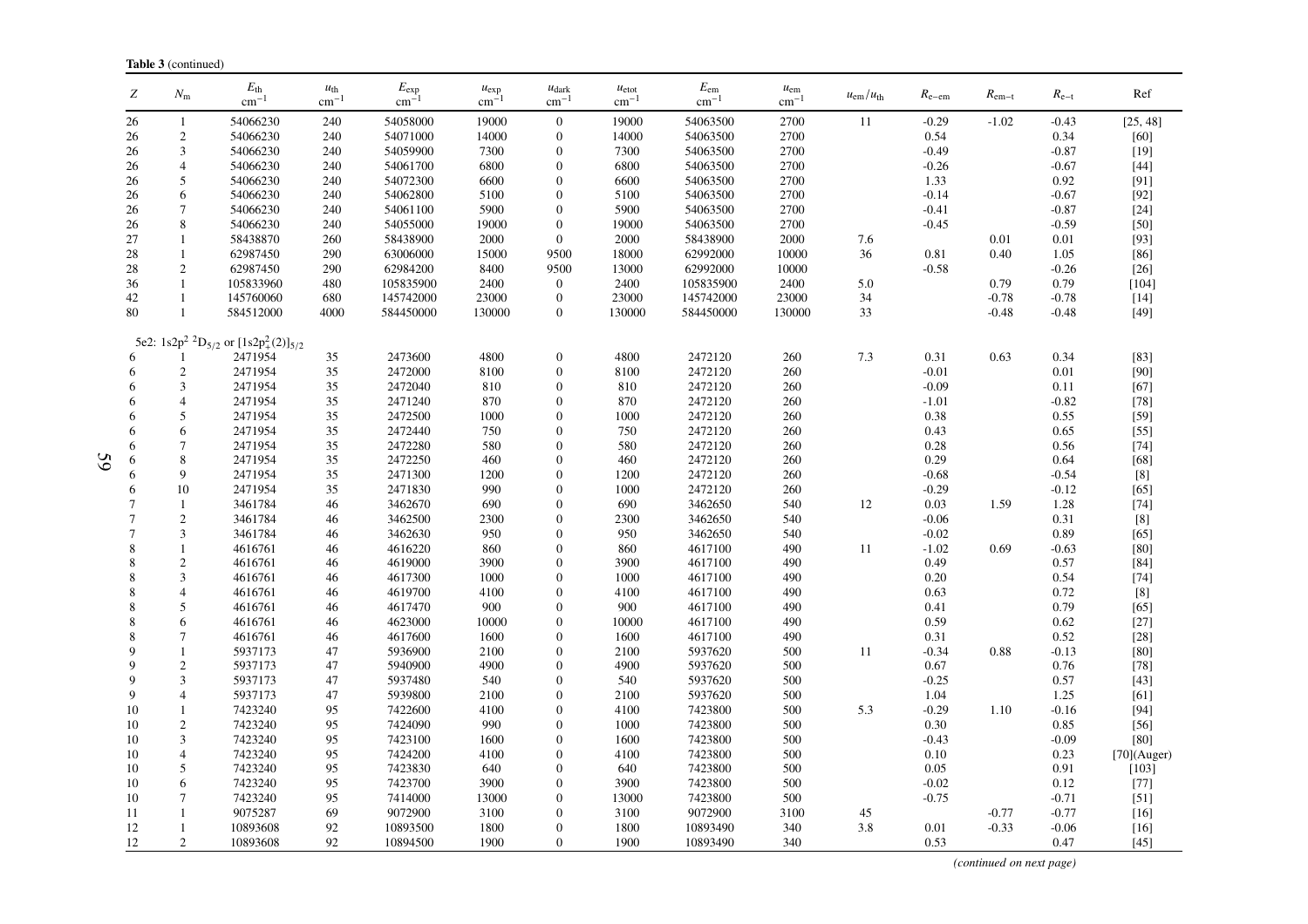| Ζ  | $N_{\rm m}$    | $E_{\rm th}$<br>$\rm cm^{-1}$ | $u_{\text{th}}$<br>$cm^{-1}$ | $E_{\rm exp}$<br>$cm^{-}$ | $u_{\exp}$<br>$cm^{-}$ | $u_{\text{dark}}$<br>$\rm cm^{-1}$ | $u_{\text{etot}}$<br>$cm^{-1}$ | $E_{\rm em}$<br>$\rm cm^{-1}$ | $u_{\rm em}$<br>$cm^{-1}$ | $u_{\rm em}/u_{\rm th}$ | $R_{e-em}$ | $R_{\rm em-t}$ | $R_{e-t}$ | Ref      |
|----|----------------|-------------------------------|------------------------------|---------------------------|------------------------|------------------------------------|--------------------------------|-------------------------------|---------------------------|-------------------------|------------|----------------|-----------|----------|
| 12 | 3              | 10893608                      | 92                           | 10893400                  | 2600                   | $\overline{0}$                     | 2600                           | 10893490                      | 340                       |                         | $-0.03$    |                | $-0.08$   | $[78]$   |
| 12 | $\overline{4}$ | 10893608                      | 92                           | 10891600                  | 2400                   | $\overline{0}$                     | 2400                           | 10893490                      | 340                       |                         | $-0.79$    |                | $-0.84$   | $[75]$   |
| 12 | 5              | 10893608                      | 92                           | 10892930                  | 580                    | $\boldsymbol{0}$                   | 580                            | 10893490                      | 340                       |                         | $-0.96$    |                | $-1.15$   | $[30]$   |
| 12 | 6              | 10893608                      | 92                           | 10893870                  | 470                    | $\overline{0}$                     | 470                            | 10893490                      | 340                       |                         | 0.81       |                | 0.55      | $[42]$   |
| 13 | $\mathbf{1}$   | 12878644                      | 91                           | 12879200                  | 4200                   | $\boldsymbol{0}$                   | 4200                           | 12879300                      | 2600                      | 29                      | $-0.02$    | 0.24           | 0.13      | [16]     |
| 13 | $\overline{c}$ | 12878644                      | 91                           | 12878800                  | 3600                   | $\boldsymbol{0}$                   | 3600                           | 12879300                      | 2600                      |                         | $-0.14$    |                | 0.04      | $[78]$   |
| 13 | 3              | 12878644                      | 91                           | 12883400                  | 9800                   | $\overline{0}$                     | 9800                           | 12879300                      | 2600                      |                         | 0.42       |                | 0.49      | $[102]$  |
| 14 | $\mathbf{1}$   | 15030740                      | 110                          | 15038100                  | 6500                   | $\overline{0}$                     | 6500                           | 15038300                      | 5700                      | 51                      | $-0.03$    | 1.32           | 1.13      | $[16]$   |
| 14 | $\overline{c}$ | 15030740                      | 110                          | 15039000                  | 12000                  | 0                                  | 12000                          | 15038300                      | 5700                      |                         | 0.06       |                | 0.69      | $[102]$  |
| 15 | $\mathbf{1}$   | 17350440                      | 130                          | 17349600                  | 4800                   | $\boldsymbol{0}$                   | 4800                           | 17349600                      | 4800                      | 36                      |            | $-0.17$        | $-0.17$   | $[16]$   |
| 16 | $\mathbf{1}$   | 19838180                      | 160                          | 19837700                  | 4200                   | $\overline{0}$                     | 4200                           | 19837200                      | 4100                      | 26                      | 0.12       | $-0.24$        | $-0.12$   | $[16]$   |
| 16 | $\overline{2}$ | 19838180                      | 160                          | 19828000                  | 18000                  | $\overline{0}$                     | 18000                          | 19837200                      | 4100                      |                         | $-0.51$    |                | $-0.57$   | $[102]$  |
| 17 | $\mathbf{1}$   | 22494580                      | 190                          | 22494200                  | 2700                   | $\boldsymbol{0}$                   | 2700                           | 22494200                      | 2700                      | 14                      |            | $-0.14$        | $-0.14$   | [16, 25] |
| 18 | $\mathbf{1}$   | 25320390                      | 120                          | 25319100                  | 2900                   | $\overline{0}$                     | 2900                           | 25320430                      | 600                       | 5.0                     | $-0.46$    | 0.05           | $-0.45$   | $[22]$   |
| 18 | $\overline{c}$ | 25320390                      | 120                          | 25320660                  | 690                    | $\overline{0}$                     | 690                            | 25320430                      | 600                       |                         | 0.34       |                | 0.38      | $[96]$   |
| 18 | 3              | 25320390                      | 120                          | 25319100                  | 9600                   | $\boldsymbol{0}$                   | 9600                           | 25320430                      | 600                       |                         | $-0.14$    |                | $-0.13$   | $[23]$   |
| 18 | $\overline{4}$ | 25320390                      | 120                          | 25333000                  | 33000                  | $\overline{0}$                     | 33000                          | 25320430                      | 600                       |                         | 0.38       |                | 0.38      | $[77]$   |
| 18 | 5              | 25320390                      | 120                          | 25352000                  | 47000                  | $\Omega$                           | 47000                          | 25320430                      | 600                       |                         | 0.67       |                | 0.67      | $[102]$  |
| 18 | 6              | 25320390                      | 120                          | 25319400                  | 2100                   | $\boldsymbol{0}$                   | 2100                           | 25320430                      | 600                       |                         | $-0.49$    |                | $-0.47$   | [98]     |
| 18 | $\overline{7}$ | 25320390                      | 120                          | 25320400                  | 1900                   | $\overline{0}$                     | 1900                           | 25320430                      | 600                       |                         | $-0.01$    |                | 0.00      | [40]     |
| 18 | 8              | 25320390                      | 120                          | 25318300                  | 4500                   | $\boldsymbol{0}$                   | 4500                           | 25320430                      | 600                       |                         | $-0.47$    |                | $-0.46$   | $[66]$   |
| 19 | $\mathbf{1}$   | 28315960                      | 130                          | 28315800                  | 4300                   | $\overline{0}$                     | 4300                           | 28315800                      | 4300                      | 33                      |            | $-0.04$        | $-0.04$   | $[16]$   |
| 20 | 1              | 31482200                      | 140                          | 31482000                  | 5300                   | $\overline{0}$                     | 5300                           | 31481500                      | 3200                      | 22                      | 0.10       | $-0.22$        | $-0.04$   | [16, 25] |
| 20 | $\sqrt{2}$     | 31482200                      | 140                          | 31481200                  | 4000                   | $\boldsymbol{0}$                   | 4000                           | 31481500                      | 3200                      |                         | $-0.07$    |                | $-0.25$   | $[95]$   |
| 21 | $\mathbf{1}$   | 34819970                      | 160                          | 34826200                  | 8400                   | $\overline{0}$                     | 8400                           | 34823200                      | 4700                      | 28                      | 0.36       | 0.69           | 0.74      | $[25]$   |
| 21 | $\overline{2}$ | 34819970                      | 160                          | 34813300                  | 5200                   | 8400                               | 9900                           | 34823200                      | 4700                      |                         | $-1.00$    |                | $-0.67$   | $[99]$   |
| 21 | 3              | 34819970                      | 160                          | 34825900                  | 6800                   | $\mathbf{0}$                       | 6800                           | 34823200                      | 4700                      |                         | 0.40       |                | 0.87      | [81]     |
| 22 | 1              | 38330030                      | 180                          | 38326100                  | 8200                   | $\overline{0}$                     | 8200                           | 38326100                      | 8200                      | 47                      |            | $-0.48$        | $-0.48$   | $[16]$   |
| 23 | $\mathbf{1}$   | 42013370                      | 200                          | 41998000                  | 13000                  | $\boldsymbol{0}$                   | 13000                          | 42014100                      | 1900                      | 9.7                     | $-1.24$    | 0.37           | $-1.18$   | [16, 25] |
| 23 | $\overline{c}$ | 42013370                      | 200                          | 42015200                  | 5000                   | $\overline{0}$                     | 5000                           | 42014100                      | 1900                      |                         | 0.22       |                | 0.37      | $[18]$   |
| 23 | 3              | 42013370                      | 200                          | 42014300                  | 2100                   | $\boldsymbol{0}$                   | 2100                           | 42014100                      | 1900                      |                         | 0.11       |                | 0.44      | [99]     |
| 24 | $\mathbf{1}$   | 45870960                      | 210                          | 45871300                  | 4700                   | $\overline{0}$                     | 4700                           | 45871700                      | 1600                      | 7.8                     | $-0.09$    | 0.48           | 0.07      | $[31]$   |
| 24 | $\overline{c}$ | 45870960                      | 210                          | 45872900                  | 2100                   | $\overline{0}$                     | 2100                           | 45871700                      | 1600                      |                         | 0.55       |                | 0.92      | $[97]$   |
| 24 | 3              | 45870960                      | 210                          | 45869400                  | 3100                   | $\boldsymbol{0}$                   | 3100                           | 45871700                      | 1600                      |                         | $-0.75$    |                | $-0.50$   | [99]     |
| 25 | 1              | 49903910                      | 220                          | 49902100                  | 2400                   | 0                                  | 2400                           | 49902100                      | 2400                      | 11                      |            | $-0.75$        | $-0.75$   | [99]     |
| 26 | 1              | 54113350                      | 240                          | 54114000                  | 12000                  | $\overline{0}$                     | 12000                          | 54113990                      | 830                       | 3.4                     | 0.00       | 0.74           | 0.05      | [25, 48] |
| 26 | $\overline{2}$ | 54113350                      | 240                          | 54125700                  | 8600                   | $\boldsymbol{0}$                   | 8600                           | 54113990                      | 830                       |                         | 1.36       |                | 1.44      | $[60]$   |
| 26 | 3              | 54113350                      | 240                          | 54099000                  | 17000                  | $\overline{0}$                     | 17000                          | 54113990                      | 830                       |                         | $-0.88$    |                | $-0.84$   | $[50]$   |
| 26 | $\overline{4}$ | 54113350                      | 240                          | 54116500                  | 3200                   | $\boldsymbol{0}$                   | 3200                           | 54113990                      | 830                       |                         | $0.78\,$   |                | 0.98      | $[19]$   |
| 26 | 5              | 54113350                      | 240                          | 54107700                  | 4300                   | $\overline{0}$                     | 4300                           | 54113990                      | 830                       |                         | $-1.46$    |                | $-1.31$   | $[44]$   |
| 26 | 6              | 54113350                      | 240                          | 54113900                  | 1300                   | $\overline{0}$                     | 1300                           | 54113990                      | 830                       |                         | $-0.07$    |                | 0.42      | [91]     |
| 26 | 7              | 54113350                      | 240                          | 54113900                  | 1300                   | $\boldsymbol{0}$                   | 1300                           | 54113990                      | 830                       |                         | $-0.07$    |                | 0.42      | $[92]$   |
| 26 | 8              | 54113350                      | 240                          | 54115000                  | 3300                   | $\overline{0}$                     | 3300                           | 54113990                      | 830                       |                         | 0.31       |                | 0.50      | $[24]$   |
| 27 | 1              | 58500490                      | 260                          | 58500800                  | 2400                   | $\overline{0}$                     | 2400                           | 58500800                      | 2400                      | 9.1                     |            | 0.13           | 0.13      | $[93]$   |
| 28 | $\mathbf{1}$   | 63066540                      | 270                          | 63072000                  | 16000                  | $\boldsymbol{0}$                   | 16000                          | 63068200                      | 4100                      | 15                      | 0.24       | 0.40           | 0.34      | $[86]$   |
| 28 | $\overline{2}$ | 63066540                      | 270                          | 63067900                  | 4200                   | $\overline{0}$                     | 4200                           | 63068200                      | 4100                      |                         | $-0.06$    |                | 0.32      | $[26]$   |
| 36 | $\mathbf{1}$   | 106200910                     | 470                          | 106203000                 | 2500                   | $\boldsymbol{0}$                   | 2500                           | 106203000                     | 2500                      | 5.3                     |            | 0.82           | 0.82      | [104]    |
| 42 | $\mathbf{1}$   | 146588300                     | 680                          | 146560000                 | 44000                  | $\boldsymbol{0}$                   | 44000                          | 146560000                     | 44000                     | 65                      |            | $-0.64$        | $-0.64$   | $[14]$   |
| 80 | $\mathbf{1}$   | 601743600                     | 4000                         | 601750000                 | 120000                 | $\Omega$                           | 120000                         | 601750000                     | 120000                    | 30                      |            | 0.05           | 0.05      | $[49]$   |

*(continued on next page)*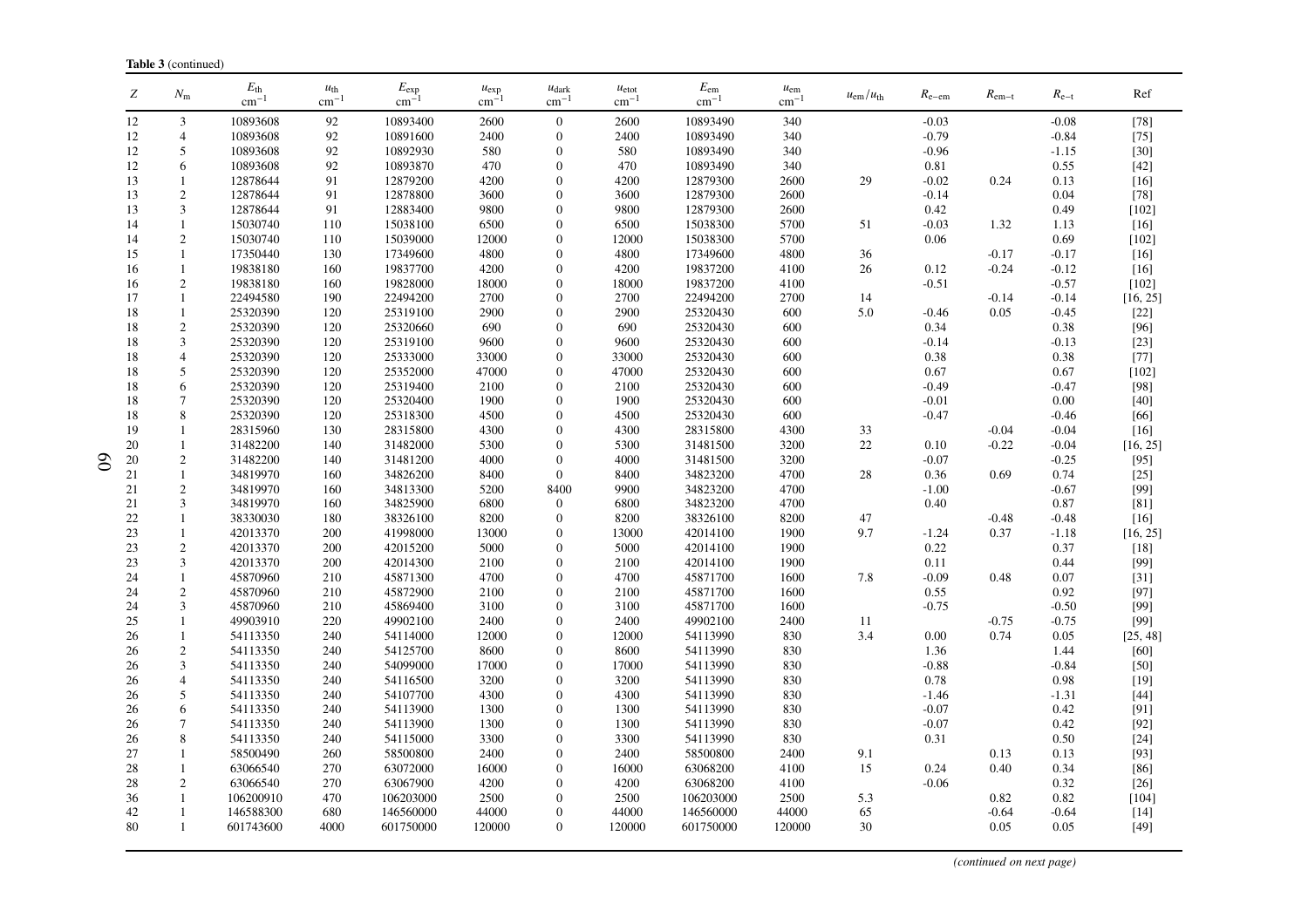|                 | <b>Table 3</b> (continued) |                                                                       |                          |                                  |                        |                               |                                |                               |                           |                         |                   |                |               |               |
|-----------------|----------------------------|-----------------------------------------------------------------------|--------------------------|----------------------------------|------------------------|-------------------------------|--------------------------------|-------------------------------|---------------------------|-------------------------|-------------------|----------------|---------------|---------------|
| Z               | $N_{\rm m}$                | $E_{\rm th}$<br>$\rm cm^{-1}$                                         | $u_{\rm th}$<br>$cm^{-}$ | $E_{\rm exp}$<br>cm <sup>-</sup> | $u_{\exp}$<br>$cm^{-}$ | $u_{\text{dark}}$<br>$cm^{-}$ | $u_{\text{etot}}$<br>$cm^{-1}$ | $E_{\rm em}$<br>$\rm cm^{-1}$ | $u_{\rm em}$<br>$cm^{-1}$ | $u_{\rm em}/u_{\rm th}$ | $R_{\text{e-em}}$ | $R_{\rm em-t}$ | $R_{\rm e-t}$ | Ref           |
|                 |                            | 1e3: $1s2p^2$ <sup>2</sup> P <sub>1/2</sub> or $[1s2p-(1)2p_+]_{1/2}$ |                          |                                  |                        |                               |                                |                               |                           |                         |                   |                |               |               |
| 6               |                            | 2481997                                                               | 16                       | 2481620                          | 880                    | $\mathbf{0}$                  | 880                            | 2482120                       | 640                       | 40                      | $-0.57$           | 0.19           | $-0.43$       | $[78]$        |
| 6               | 2                          | 2481997                                                               | 16                       | 2490300                          | 6500                   | $\overline{0}$                | 6500                           | 2482120                       | 640                       |                         | 1.26              |                | 1.28          | $[59]$        |
| 6               | 3                          | 2481997                                                               | 16                       | 2480600                          | 2800                   | $\theta$                      | 2800                           | 2482120                       | 640                       |                         | $-0.54$           |                | $-0.50$       | $[84]$        |
| 6               | $\overline{4}$             | 2481997                                                               | 16                       | 2482800                          | 1000                   | $\mathbf{0}$                  | 1000                           | 2482120                       | 640                       |                         | 0.68              |                | 0.80          | $[55]$        |
| 6               | 5                          | 2481997                                                               | 16                       | 2480000                          | 8100                   | $\overline{0}$                | 8100                           | 2482120                       | 640                       |                         | $-0.26$           |                | $-0.25$       | $[90]$        |
| $7\phantom{.0}$ | $\mathbf{1}$               | 3474171                                                               | 18                       | 3474800                          | 2300                   | $\mathbf{0}$                  | 2300                           | 3474800                       | 2300                      | 130                     |                   | 0.27           | 0.27          | $[74]$        |
| 8               | $\overline{1}$             | 4631565                                                               | 23                       | 4632370                          | 880                    | $\mathbf{0}$                  | 880                            | 4632370                       | 600                       | 26                      | 0.01              | 1.34           | 0.91          | [80]          |
| 8               | $\boldsymbol{2}$           | 4631565                                                               | 23                       | 4632500                          | 1200                   | $\mathbf{0}$                  | 1200                           | 4632370                       | 600                       |                         | 0.11              |                | 0.78          | $[74]$        |
| 8               | 3                          | 4631565                                                               | 23                       | 4631500                          | 4100                   | $\theta$                      | 4100                           | 4632370                       | 600                       |                         | $-0.21$           |                | $-0.02$       | $[8]$         |
| 8               | $\overline{4}$             | 4631565                                                               | 23                       | 4632300                          | 1200                   | $\mathbf{0}$                  | 1200                           | 4632370                       | 600                       |                         | $-0.05$           |                | 0.61          | $[84]$        |
| 8               | 5                          | 4631565                                                               | 23                       | 4623000                          | 10000                  | $\mathbf{0}$                  | 10000                          | 4632370                       | 600                       |                         | $-0.94$           |                | $-0.86$       | $[27]$        |
| 8               | 6                          | 4631565                                                               | 23                       | 4633900                          | 4100                   | $\mathbf{0}$                  | 4100                           | 4632370                       | 600                       |                         | 0.37              |                | 0.57          | $[69]$        |
| 9               | $\mathbf{1}$               | 5954343                                                               | 27                       | 5953910                          | 540                    | $\mathbf{0}$                  | 540                            | 5954170                       | 370                       | 14                      | $-0.48$           | $-0.48$        | $-0.80$       | $[45]$        |
| 9               | $\overline{c}$             | 5954343                                                               | 27                       | 5954500                          | 2200                   | $\theta$                      | 2200                           | 5954170                       | 370                       |                         | 0.15              |                | 0.07          | [80]          |
| $\mathbf{Q}$    | 3                          | 5954343                                                               | 27                       | 5955200                          | 1900                   | $\mathbf{0}$                  | 1900                           | 5954170                       | 370                       |                         | 0.54              |                | 0.45          | $[78]$        |
| 9               | $\overline{4}$             | 5954343                                                               | 27                       | 5954320                          | 540                    | $\theta$                      | 540                            | 5954170                       | 370                       |                         | 0.28              |                | $-0.04$       | $[43]$        |
| 10              | $\mathbf{1}$               | 7442681                                                               | 34                       | 7441400                          | 1700                   | $\mathbf{0}$                  | 1700                           | 7442300                       | 1600                      | 46                      | $-0.51$           | $-0.26$        | $-0.75$       | $[80]$        |
| 10              | $\overline{c}$             | 7442681                                                               | 34                       | 7448500                          | 5400                   | $\mathbf{0}$                  | 5400                           | 7442300                       | 1600                      |                         | 1.16              |                | 1.08          | $[87]$        |
| 10              | $\mathfrak{Z}$             | 7442681                                                               | 34                       | 7461000                          | 17000                  | $\overline{0}$                | 17000                          | 7442300                       | 1600                      |                         | 1.10              |                | 1.08          | $[51]$        |
| 10              | $\overline{4}$             | 7442681                                                               | 34                       | 7443700                          | 8600                   | $\mathbf{0}$                  | 8600                           | 7442300                       | 1600                      |                         | 0.17              |                | 0.12          | $[70](X-ray)$ |
| 11              | $\mathbf{1}$               | 9096860                                                               | 45                       | 9104000                          | 11000                  | $\theta$                      | 11000                          | 9104000                       | 11000                     | 240                     |                   | 0.65           | 0.65          | $[87]$        |
| 12              | $\mathbf{1}$               | 10917120                                                              | 56                       | 10918200                         | 3000                   | $\mathbf{0}$                  | 3000                           | 10916490                      | 500                       | 9.0                     | 0.57              | $-1.26$        | 0.36          | [16, 25]      |
| 12              | $\mathbf{2}$               | 10917120                                                              | 56                       | 10916800                         | 1200                   | $\theta$                      | 1200                           | 10916490                      | 500                       |                         | 0.26              |                | $-0.27$       | $[45]$        |
| 12              | $\mathfrak{Z}$             | 10917120                                                              | 56                       | 10923000                         | 10000                  | $\boldsymbol{0}$              | 10000                          | 10916490                      | 500                       |                         | 0.65              |                | 0.59          | $[87]$        |
| 12              | $\overline{4}$             | 10917120                                                              | 56                       | 10917000                         | 2500                   | $\mathbf{0}$                  | 2500                           | 10916490                      | 500                       |                         | 0.21              |                | $-0.05$       | $[78]$        |
| 12              | 5                          | 10917120                                                              | 56                       | 10916330                         | 840                    | $\mathbf{0}$                  | 840                            | 10916490                      | 500                       |                         | $-0.18$           |                | $-0.94$       | $[30]$        |
| 12              | 6                          | 10917120                                                              | 56                       | 10916270                         | 800                    | $\mathbf{0}$                  | 800                            | 10916490                      | 500                       |                         | $-0.27$           |                | $-1.06$       | $[42]$        |
| 13              | $\mathbf{1}$               | 12903804                                                              | 67                       | 12903500                         | 1100                   | $\theta$                      | 1100                           | 12903700                      | 1100                      | 16                      | $-0.21$           | $-0.07$        | $-0.28$       | $[45]$        |
| 13              | $\overline{c}$             | 12903804                                                              | 67                       | 12906200                         | 3600                   | $\theta$                      | 3600                           | 12903700                      | 1100                      |                         | 0.69              |                | 0.67          | $[78]$        |
| 15              | $\mathbf{1}$               | 17377770                                                              | 110                      | 17377800                         | 6400                   | $\mathbf{0}$                  | 6400                           | 17377800                      | 6400                      | 58                      |                   | 0.00           | 0.00          | [16, 25]      |
| 16              | $\mathbf{1}$               | 19865840                                                              | 140                      | 19864100                         | 5500                   | $\mathbf{0}$                  | 5500                           | 19864100                      | 4500                      | 31                      | 0.01              | $-0.40$        | $-0.32$       | [16, 25]      |
| 16              | $\sqrt{2}$                 | 19865840                                                              | 140                      | 19864000                         | 7700                   | $\overline{0}$                | 7700                           | 19864100                      | 4500                      |                         | $-0.01$           |                | $-0.24$       | $[35]$        |
| 18              | $\mathbf{1}$               | 25346484                                                              | 94                       | 25350800                         | 6700                   | $\mathbf{0}$                  | 6700                           | 25345400                      | 1300                      | 14                      | 0.81              | $-0.84$        | 0.64          | $[23]$        |
| 18              | $\overline{c}$             | 25346484                                                              | 94                       | 25334000                         | 33000                  | $\overline{0}$                | 33000                          | 25345400                      | 1300                      |                         | $-0.34$           |                | $-0.38$       | $[77]$        |
| 18              | 3                          | 25346484                                                              | 94                       | 25346400                         | 3200                   | $\Omega$                      | 3200                           | 25345400                      | 1300                      |                         | 0.32              |                | $-0.03$       | [98]          |
| 18              | $\overline{4}$             | 25346484                                                              | 94                       | 25344100                         | 1900                   | $\mathbf{0}$                  | 1900                           | 25345400                      | 1300                      |                         | $-0.67$           |                | $-1.25$       | $[40]$        |
| 18              | 5                          | 25346484                                                              | 94                       | 25346200                         | 4000                   | $\overline{0}$                | 4000                           | 25345400                      | 1300                      |                         | 0.21              |                | $-0.07$       | $[66]$        |
| 18              | 6                          | 25346484                                                              | 94                       | 25346200                         | 3000                   | $\mathbf{0}$                  | 3000                           | 25345400                      | 1300                      |                         | 0.27              |                | $-0.09$       | $[39]$        |
| 19              | $\mathbf{1}$               | 28339880                                                              | 110                      | 28347000                         | 27000                  | $\overline{0}$                | 27000                          | 28347000                      | 27000                     | 250                     |                   | 0.26           | 0.26          | [16, 25]      |
| 20              | $\mathbf{1}$               | 31502760                                                              | 120                      | 31505400                         | 8400                   | $\mathbf{0}$                  | 8400                           | 31506000                      | 5100                      | 43                      | $-0.07$           | 0.63           | 0.31          | [16, 25]      |
| 20              | $\overline{c}$             | 31502760                                                              | 120                      | 31506400                         | 6500                   | $\theta$                      | 6500                           | 31506000                      | 5100                      |                         | 0.06              |                | 0.56          | $[95]$        |
| 21              | $\mathbf{1}$               | 34835730                                                              | 130                      | 34817000                         | 24000                  | $\boldsymbol{0}$              | 24000                          | 34838600                      | 3600                      | 27                      | $-0.90$           | 0.81           | $-0.78$       | $[25]$        |
| 21              | $\mathbf{2}$               | 34835730                                                              | 130                      | 34840000                         | 5400                   | $\mathbf{0}$                  | 5400                           | 34838600                      | 3600                      |                         | 0.25              |                | 0.79          | [99]          |
| 21              | $\mathfrak{Z}$             | 34835730                                                              | 130                      | 34838400                         | 4900                   | $\theta$                      | 4900                           | 34838600                      | 3600                      |                         | $-0.05$           |                | 0.55          | $[81]$        |
| 23              | $\mathbf{1}$               | 42014340                                                              | 160                      | 42018000                         | 15000                  | $\mathbf{0}$                  | 15000                          | 42016000                      | 3100                      | 19                      | 0.14              | 0.53           | 0.24          | [16, 25]      |
| 23              | $\mathbf{2}$               | 42014340                                                              | 160                      | 42013900                         | 6400                   | $\theta$                      | 6400                           | 42016000                      | 3100                      |                         | $-0.32$           |                | $-0.07$       | [99]          |
| 23              | 3                          | 42014340                                                              | 160                      | 42016500                         | 3600                   | $\theta$                      | 3600                           | 42016000                      | 3100                      |                         | 0.15              |                | 0.60          | $[18]$        |
| 26              | $\mathbf{1}$               | 54074850                                                              | 220                      | 54065000                         | 19000                  | $\theta$                      | 19000                          | 54074300                      | 4800                      | 22                      | $-0.49$           | $-0.11$        | $-0.52$       | [25, 48]      |
| 26              | 2                          | 54074850                                                              | 220                      | 54077600                         | 7700                   | $\overline{0}$                | 7700                           | 54074300                      | 4800                      |                         | 0.43              |                | 0.36          | [60]          |
|                 |                            |                                                                       |                          |                                  |                        |                               |                                |                               |                           |                         |                   |                |               |               |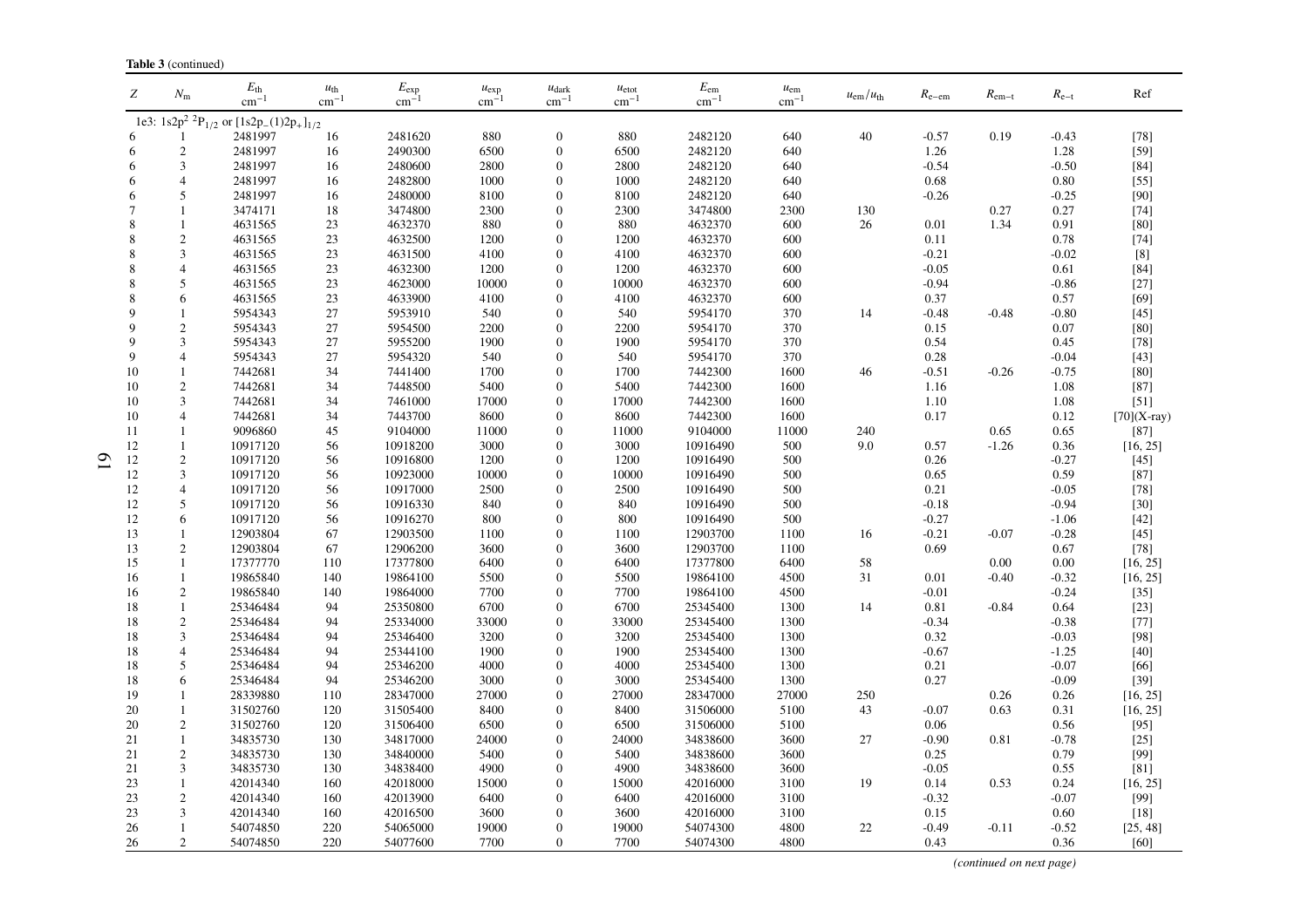|              | <b>Table 3</b> (continued) |                                                                      |                       |                           |                        |                                    |                                       |                               |                           |                         |            |                |               |               |
|--------------|----------------------------|----------------------------------------------------------------------|-----------------------|---------------------------|------------------------|------------------------------------|---------------------------------------|-------------------------------|---------------------------|-------------------------|------------|----------------|---------------|---------------|
| Z            | $N_{\rm m}$                | $E_{\rm th}$<br>$cm^{-1}$                                            | $u_{\rm th}$<br>$cm-$ | $E_{\rm exp}$<br>$cm^{-}$ | $u_{\exp}$<br>$cm^{-}$ | $u_{\rm dark}$<br>$\text{cm}^{-1}$ | $u_{\text{etot}}$<br>$\text{cm}^{-1}$ | $E_{\rm em}$<br>$\rm cm^{-1}$ | $u_{em}$<br>$\rm cm^{-1}$ | $u_{\rm em}/u_{\rm th}$ | $R_{e-em}$ | $R_{\rm em-t}$ | $R_{\rm e-t}$ | Ref           |
| 26           | $\mathfrak{Z}$             | 54074850                                                             | 220                   | 54072300                  | 6600                   | $\boldsymbol{0}$                   | 6600                                  | 54074300                      | 4800                      |                         | $-0.31$    |                | $-0.39$       | [91]          |
| 26           | $\overline{4}$             | 54074850                                                             | 220                   | 54099000                  | 38000                  | $\mathbf{0}$                       | 38000                                 | 54074300                      | 4800                      |                         | 0.65       |                | 0.64          | $[50]$        |
| 28           | $\mathbf{1}$               | 62986790                                                             | 260                   | 62986000                  | 13000                  | $\boldsymbol{0}$                   | 13000                                 | 62986000                      | 13000                     | 49                      |            | $-0.06$        | $-0.06$       | $[86]$        |
| 42           | 1                          | 145683680                                                            | 670                   | 145742000                 | 70000                  | $\mathbf{0}$                       | 70000                                 | 145742000                     | 70000                     | 100                     |            | 0.83           | 0.83          | $[14]$        |
|              |                            |                                                                      |                       |                           |                        |                                    |                                       |                               |                           |                         |            |                |               |               |
|              |                            | 3e3: $1s2p^2$ <sup>2</sup> P <sub>3/2</sub> or $[1s2p_+^2(2)]_{3/2}$ |                       |                           |                        |                                    |                                       |                               |                           |                         |            |                |               |               |
| 6            |                            | 2482143                                                              | 15                    | 2481770                   | 880                    | $\boldsymbol{0}$                   | 880                                   | 2482250                       | 640                       | 43                      | $-0.54$    | 0.17           | $-0.42$       | $[78]$        |
| 6            | $\sqrt{2}$                 | 2482143                                                              | 15                    | 2490400                   | 6500                   | $\mathbf{0}$                       | 6500                                  | 2482250                       | 640                       |                         | 1.25       |                | 1.27          | $[59]$        |
| 6            | 3                          | 2482143                                                              | 15                    | 2480750                   | 2800                   | $\mathbf{0}$                       | 2800                                  | 2482250                       | 640                       |                         | $-0.54$    |                | $-0.50$       | $[84]$        |
| 6            | $\overline{4}$             | 2482143                                                              | 15                    | 2482900                   | 1000                   | $\mathbf{0}$                       | 1000                                  | 2482250                       | 640                       |                         | 0.65       |                | 0.76          | $[55]$        |
| 6            | 5                          | 2482143                                                              | 15                    | 2480100                   | 8100                   | $\mathbf{0}$                       | 8100                                  | 2482250                       | 640                       |                         | $-0.27$    |                | $-0.25$       | $[90]$        |
| 7            | 1                          | 3474483                                                              | 17                    | 3475100                   | 2300                   | $\boldsymbol{0}$                   | 2300                                  | 3475100                       | 2300                      | 140                     |            | 0.27           | 0.27          | $[74]$        |
| 8            | $\mathbf{1}$               | 4632150                                                              | 21                    | 4632950                   | 880                    | $\mathbf{0}$                       | 880                                   | 4632950                       | 600                       | 28                      | 0.00       | 1.35           | 0.91          | $[80]$        |
| 8            | $\overline{c}$             | 4632150                                                              | 21                    | 4633100                   | 1200                   | $\boldsymbol{0}$                   | 1200                                  | 4632950                       | 600                       |                         | 0.12       |                | 0.79          | $[74]$        |
| 8            | 3                          | 4632150                                                              | 21                    | 4632100                   | 4100                   | $\boldsymbol{0}$                   | 4100                                  | 4632950                       | 600                       |                         | $-0.21$    |                | $-0.01$       | $[8]$         |
| 8            | 4                          | 4632150                                                              | 21                    | 4632900                   | 1200                   | $\overline{0}$                     | 1200                                  | 4632950                       | 600                       |                         | $-0.05$    |                | 0.62          | $[84]$        |
| 8            | 5                          | 4632150                                                              | 21                    | 4623000                   | 10000                  | $\boldsymbol{0}$                   | 10000                                 | 4632950                       | 600                       |                         | $-1.00$    |                | $-0.92$       | $[27]$        |
| 8            | 6                          | 4632150                                                              | 21                    | 4634500                   | 4100                   | $\mathbf{0}$                       | 4100                                  | 4632950                       | 600                       |                         | 0.38       |                | 0.57          | $[69]$        |
| 9            | $\mathbf{1}$               | 5955354                                                              | 26                    | 5954920                   | 540                    | $\boldsymbol{0}$                   | 540                                   | 5955180                       | 370                       | 14                      | $-0.47$    | $-0.48$        | $-0.80$       | $[45]$        |
| 9            | $\boldsymbol{2}$           | 5955354                                                              | 26                    | 5955500                   | 2200                   | $\boldsymbol{0}$                   | 2200                                  | 5955180                       | 370                       |                         | 0.15       |                | 0.07          | [80]          |
| $\mathbf{Q}$ | $\mathfrak{Z}$             | 5955354                                                              | 26                    | 5956200                   | 1900                   | $\overline{0}$                     | 1900                                  | 5955180                       | 370                       |                         | 0.54       |                | 0.45          | $[78]$        |
| 9            | $\overline{4}$             | 5955354                                                              | 26                    | 5955330                   | 540                    | $\mathbf{0}$                       | 540                                   | 5955180                       | 370                       |                         | 0.28       |                | $-0.04$       | $[43]$        |
| 10           | $\mathbf{1}$               | 7444327                                                              | 33                    | 7463000                   | 17000                  | $\overline{0}$                     | 17000                                 | 7443800                       | 1600                      | 47                      | 1.13       | $-0.33$        | 1.10          | $[51]$        |
| 10           | $\boldsymbol{2}$           | 7444327                                                              | 33                    | 7443000                   | 1700                   | $\overline{0}$                     | 1700                                  | 7443800                       | 1600                      |                         | $-0.47$    |                | $-0.78$       | $[80]$        |
| 10           | $\mathfrak{Z}$             | 7444327                                                              | 33                    | 7450100                   | 5400                   | $\mathbf{0}$                       | 5400                                  | 7443800                       | 1600                      |                         | 1.17       |                | 1.07          | $[87]$        |
| 10           | $\overline{4}$             | 7444327                                                              | 33                    | 7437000                   | 16000                  | $\Omega$                           | 16000                                 | 7443800                       | 1600                      |                         | $-0.42$    |                | $-0.46$       | [103]         |
| 10           | 5                          | 7444327                                                              | 33                    | 7445300                   | 8600                   | $\mathbf{0}$                       | 8600                                  | 7443800                       | 1600                      |                         | 0.17       |                | 0.11          | $[70](X-ray)$ |
| 11           | $\mathbf{1}$               | 9099413                                                              | 44                    | 9107000                   | 11000                  | $\overline{0}$                     | 11000                                 | 9107000                       | 11000                     | 250                     |            | 0.69           | 0.69          | $[87]$        |
| 12           | $\mathbf{1}$               | 10920936                                                             | 55                    | 10920200                  | 2100                   | $\boldsymbol{0}$                   | 2100                                  | 10920590                      | 350                       | 6.4                     | $-0.18$    | $-0.98$        | $-0.35$       | [16, 25]      |
| 12           | $\boldsymbol{2}$           | 10920936                                                             | 55                    | 10920600                  | 1200                   | $\boldsymbol{0}$                   | 1200                                  | 10920590                      | 350                       |                         | 0.01       |                | $-0.28$       | $[45]$        |
| 12           | $\mathfrak{Z}$             | 10920936                                                             | 55                    | 10927000                  | 10000                  | $\mathbf{0}$                       | 10000                                 | 10920590                      | 350                       |                         | 0.64       |                | 0.61          | $[87]$        |
| 12           | $\overline{4}$             | 10920936                                                             | 55                    | 10920800                  | 2500                   | $\mathbf{0}$                       | 2500                                  | 10920590                      | 350                       |                         | 0.09       |                | $-0.05$       | $[78]$        |
| 12           | 5                          | 10920936                                                             | 55                    | 10920420                  | 990                    | $\overline{0}$                     | 1000                                  | 10920590                      | 350                       |                         | $-0.17$    |                | $-0.52$       | $[30]$        |
| 12           | 6                          | 10920936                                                             | 55                    | 10920610                  | 410                    | $\mathbf{0}$                       | 410                                   | 10920590                      | 350                       |                         | 0.06       |                | $-0.79$       | $[42]$        |
| 13           | $\mathbf{1}$               | 12909332                                                             | 66                    | 12909320                  | 750                    | $\boldsymbol{0}$                   | 750                                   | 12909420                      | 730                       | 11                      | $-0.13$    | 0.12           | $-0.02$       | $[45]$        |
| 13           | $\overline{c}$             | 12909332                                                             | 66                    | 12911700                  | 3600                   | $\theta$                           | 3600                                  | 12909420                      | 730                       |                         | 0.63       |                | 0.66          | $[78]$        |
| 15           | $\mathbf{1}$               | 17388570                                                             | 110                   | 17388000                  | 3300                   | $\boldsymbol{0}$                   | 3300                                  | 17388000                      | 3300                      | 30                      |            | $-0.17$        | $-0.17$       | $[16]$        |
| 16           | $\mathbf{1}$               | 19880480                                                             | 140                   | 19879800                  | 4000                   | $\boldsymbol{0}$                   | 4000                                  | 19879600                      | 3500                      | 25                      | 0.06       | $-0.26$        | $-0.17$       | $[16]$        |
| 16           | $\sqrt{2}$                 | 19880480                                                             | 140                   | 19878700                  | 7700                   | $\boldsymbol{0}$                   | 7700                                  | 19879600                      | 3500                      |                         | $-0.11$    |                | $-0.23$       | $[35]$        |
| 17           | $\mathbf{1}$               | 22541420                                                             | 180                   | 22540400                  | 4300                   | $\boldsymbol{0}$                   | 4300                                  | 22540400                      | 4300                      | 24                      |            | $-0.24$        | $-0.24$       | [16, 25]      |
| 18           | $\mathbf{1}$               | 25372157                                                             | 95                    | 25372480                  | 940                    | $\mathbf{0}$                       | 940                                   | 25372390                      | 710                       | 7.5                     | 0.09       | 0.33           | 0.34          | $[96]$        |
| 18           | $\boldsymbol{2}$           | 25372157                                                             | 95                    | 25372200                  | 7300                   | $\boldsymbol{0}$                   | 7300                                  | 25372390                      | 710                       |                         | $-0.03$    |                | 0.01          | $[23]$        |
| 18           | 3                          | 25372157                                                             | 95                    | 25360000                  | 33000                  | $\boldsymbol{0}$                   | 33000                                 | 25372390                      | 710                       |                         | $-0.38$    |                | $-0.37$       | $[77]$        |
| 18           | $\overline{\mathbf{4}}$    | 25372157                                                             | 95                    | 25373300                  | 1400                   | $\boldsymbol{0}$                   | 1400                                  | 25372390                      | 710                       |                         | 0.65       |                | 0.81          | $[98]$        |
| 18           | 5                          | 25372157                                                             | 95                    | 25369700                  | 2300                   | $\boldsymbol{0}$                   | 2300                                  | 25372390                      | 710                       |                         | $-1.17$    |                | $-1.07$       | $[40]$        |
| 18           | 6                          | 25372157                                                             | 95                    | 25373400                  | 4100                   | $\theta$                           | 4100                                  | 25372390                      | 710                       |                         | 0.25       |                | 0.30          | $[66]$        |
| 18           | 7                          | 25372157                                                             | 95                    | 25370900                  | 4000                   | $\boldsymbol{0}$                   | 4000                                  | 25372390                      | 710                       |                         | $-0.37$    |                | $-0.31$       | $[39]$        |
| 19           | $\mathbf{1}$               | 28373150                                                             | 110                   | 28379000                  | 12000                  | $\boldsymbol{0}$                   | 12000                                 | 28379000                      | 12000                     | 110                     |            | 0.49           | 0.49          | $[16]$        |
| 20           | $\mathbf{1}$               | 31545330                                                             | 120                   | 31546200                  | 8400                   | $\mathbf{0}$                       | 8400                                  | 31545500                      | 3400                      | 28                      | 0.08       | 0.05           | 0.10          | [16, 25]      |
| 20           | $\overline{c}$             | 31545330                                                             | 120                   | 31544100                  | 4400                   | $\Omega$                           | 4400                                  | 31545500                      | 3400                      |                         | $-0.32$    |                | $-0.28$       | $[95]$        |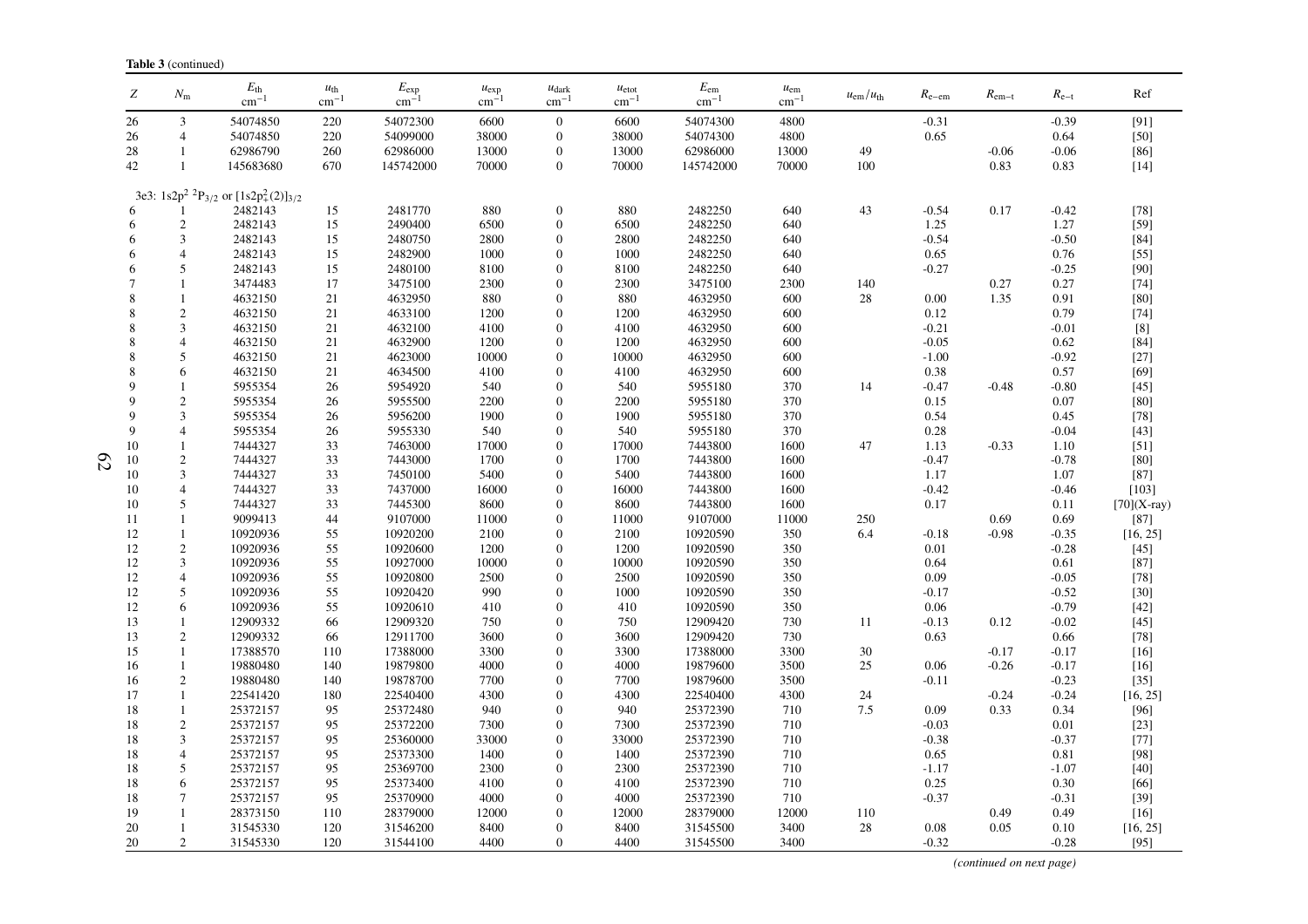|                | Z              | $N_{\rm m}$                      | $E_{\rm th}$<br>$cm^{-1}$                                            | $u_{\rm th}$<br>$\text{cm}^{-1}$ | $E_{\rm exp}$<br>cm <sup>-</sup> | $u_{\exp}$<br>$\text{cm}^{-1}$ | $u_{\text{dark}}$<br>$cm^{-}$    | $u_{\text{etot}}$<br>$\rm cm^{-1}$ | $E_{\rm em}$<br>$cm^{-1}$ | $u_{\rm em}$<br>$cm^{-1}$ | $u_{\rm em}/u_{\rm th}$ | $R_{\rm e-em}$  | $R_{\rm em-t}$ | $R_{e-t}$       | Ref              |
|----------------|----------------|----------------------------------|----------------------------------------------------------------------|----------------------------------|----------------------------------|--------------------------------|----------------------------------|------------------------------------|---------------------------|---------------------------|-------------------------|-----------------|----------------|-----------------|------------------|
|                | 20             | $\mathfrak{Z}$                   | 31545330                                                             | 120                              | 31548400                         | 6800                           | $\mathbf{0}$                     | 6800                               | 31545500                  | 3400                      |                         | 0.43            |                | 0.45            | $[44]$           |
|                | 21             | $\mathbf{1}$                     | 34889530                                                             | 130                              | 34868000                         | 24000                          | $\theta$                         | 24000                              | 34890700                  | 2700                      | 20                      | $-0.95$         | 0.44           | $-0.90$         | $[25]$           |
|                | 21             | $\sqrt{2}$                       | 34889530                                                             | 130                              | 34890700                         | 3800                           | $\theta$                         | 3800                               | 34890700                  | 2700                      |                         | 0.00            |                | 0.31            | [99]             |
|                | 21             | 3                                | 34889530                                                             | 130                              | 34891300                         | 3800                           | $\overline{0}$                   | 3800                               | 34890700                  | 2700                      |                         | 0.15            |                | 0.47            | [81]             |
|                | 22             | $\mathbf{1}$                     | 38406560                                                             | 150                              | 38413000                         | 14000                          | $\overline{0}$                   | 14000                              | 38413000                  | 14000                     | 91                      |                 | 0.46           | 0.46            | $[16]$           |
|                | 23             | $\overline{1}$                   | 42097350                                                             | 160                              | 42103200                         | 9500                           | $\theta$                         | 9500                               | 42096300                  | 2100                      | 13                      | 0.72            | $-0.49$        | 0.62            | [16, 25]         |
|                | 23             | $\sqrt{2}$                       | 42097350                                                             | 160                              | 42098500                         | 3600                           | $\overline{0}$                   | 3600                               | 42096300                  | 2100                      |                         | 0.60            |                | 0.32            | $[18]$           |
|                | 23             | 3                                | 42097350                                                             | 160                              | 42094700                         | 2600                           | $\theta$                         | 2600                               | 42096300                  | 2100                      |                         | $-0.63$         |                | $-1.02$         | $[99]$           |
|                | 24             | $\overline{1}$                   | 45962840                                                             | 190                              | 45963900                         | 6900                           | $\overline{0}$                   | 6900                               | 45964600                  | 3700                      | 20                      | $-0.10$         | 0.48           | 0.15            | [97]             |
|                | 24             | $\overline{2}$                   | 45962840                                                             | 190                              | 45964900                         | 4400                           | $\theta$                         | 4400                               | 45964600                  | 3700                      |                         | 0.07            |                | 0.47            | $[99]$           |
|                | 26             | $\overline{1}$                   | 54222070                                                             | 220                              | 54217300                         | 7700                           | $\overline{0}$                   | 7700                               | 54224700                  | 2500                      | 11                      | $-0.96$         | 1.04           | $-0.62$         | [25, 48]         |
|                | 26             | $\overline{2}$                   | 54222070                                                             | 220                              | 54234000                         | 14000                          | $\overline{0}$                   | 14000                              | 54224700                  | 2500                      |                         | 0.67            |                | 0.85            | $[60]$           |
|                | 26             | 3                                | 54222070                                                             | 220                              | 54215000                         | 19000                          | $\theta$                         | 19000                              | 54224700                  | 2500                      |                         | $-0.51$         |                | $-0.37$         | $[50]$           |
|                | 26             | $\overline{4}$                   | 54222070                                                             | 220                              | 54222700                         | 8500                           | $\overline{0}$                   | 8500                               | 54224700                  | 2500                      |                         | $-0.23$         |                | 0.07            | $[19]$           |
|                | 26             | 5<br>6                           | 54222070                                                             | 220                              | 54225700                         | 7100                           | $\theta$                         | 7100                               | 54224700                  | 2500                      |                         | 0.15            |                | 0.51            | [91]<br>$[92]$   |
|                | 26             | $\overline{7}$                   | 54222070<br>54222070                                                 | 220<br>220                       | 54222000<br>54226000             | 11000<br>3200                  | $\overline{0}$<br>$\overline{0}$ | 11000                              | 54224700<br>54224700      | 2500<br>2500              |                         | $-0.24$<br>0.42 |                | $-0.01$<br>1.22 | $[24]$           |
|                | 26<br>27       | $\mathbf{1}$                     | 58618000                                                             | 240                              | 58620900                         | 2800                           | $\theta$                         | 3200<br>2800                       | 58620900                  | 2800                      | 12                      |                 | 1.03           | 1.03            | [93]             |
|                | 28             | $\mathbf{1}$                     | 63192970                                                             | 260                              | 63201000                         | 13000                          | $\theta$                         | 13000                              | 63201000                  | 13000                     | 49                      |                 | 0.62           | 0.62            | $[86]$           |
|                | 36             | $\mathbf{1}$                     | 106397120                                                            | 470                              | 106398900                        | 8800                           | $\overline{0}$                   | 8800                               | 106398900                 | 8800                      | 19                      |                 | $0.20\,$       | $0.20\,$        | $[104]$          |
|                | 42             | $\mathbf{1}$                     | 146833380                                                            | 680                              | 146850000                        | 27000                          | $\overline{0}$                   | 27000                              | 146850000                 | 27000                     | 40                      |                 | 0.62           | 0.62            | $[14]$           |
|                |                |                                  |                                                                      |                                  |                                  |                                |                                  |                                    |                           |                           |                         |                 |                |                 |                  |
|                |                |                                  | 1e4: $1s2p^2$ <sup>2</sup> S <sub>1/2</sub> or $[1s2p_+^2(0)]_{1/2}$ |                                  |                                  |                                |                                  |                                    |                           |                           |                         |                 |                |                 |                  |
| $\mathfrak{S}$ |                |                                  | 2521456                                                              | 77                               | 2521200                          | 5600                           | $\boldsymbol{0}$                 | 5600                               | 2521740                   | 360                       | 4.6                     | $-0.10$         | 0.78           | $-0.05$         | $[83]$           |
|                | 6              | $\sqrt{2}$                       | 2521456                                                              | 77                               | 2528000                          | 16000                          | $\boldsymbol{0}$                 | 16000                              | 2521740                   | 360                       |                         | 0.39            |                | 0.41            | $[90]$           |
|                | 6              | $\overline{3}$                   | 2521456                                                              | $77\,$                           | 2521100                          | 2000                           | $\theta$                         | 2000                               | 2521740                   | 360                       |                         | $-0.32$         |                | $-0.18$         | $[59]$           |
|                | 6              | $\overline{4}$                   | 2521456                                                              | 77                               | 2521500                          | 1200                           | $\theta$                         | 1200                               | 2521740                   | 360                       |                         | $-0.20$         |                | 0.04            | $[55]$           |
|                | 6              | 5                                | 2521456                                                              | 77                               | 2521730                          | 480                            | $\overline{0}$                   | 480                                | 2521740                   | 360                       |                         | $-0.02$         |                | 0.56            | $[68]$           |
|                | 6              | 6                                | 2521456                                                              | 77                               | 2521640                          | 990                            | $\theta$                         | 1000                               | 2521740                   | 360                       |                         | $-0.10$         |                | 0.19            | $[65]$           |
|                | 6              | $\overline{7}$                   | 2521456                                                              | 77                               | 2522040                          | 810                            | $\theta$                         | 810                                | 2521740                   | 360                       |                         | 0.37            |                | 0.72            | $[67]$           |
|                | $\overline{7}$ | $\mathbf{1}$                     | 3522030                                                              | 88                               | 3523510                          | 950                            | $\theta$                         | 950                                | 3523510                   | 950                       | 11                      |                 | 1.55           | 1.55            | $[65]$           |
|                | 8              | $\mathbf{1}$                     | 4687759                                                              | 88                               | 4688140                          | 880                            | $\theta$                         | 880                                | 4687660                   | 570                       | 6.4                     | 0.55            | $-0.18$        | 0.43            | $[80]$           |
|                | 8              | $\overline{2}$                   | 4687759                                                              | 88                               | 4687900                          | 1300                           | $\overline{0}$                   | 1300                               | 4687660                   | 570                       |                         | 0.19            |                | 0.11            | $[74]$           |
|                | 8              | $\mathfrak{Z}$                   | 4687759                                                              | 88                               | 4687040                          | 900                            | 0                                | 900                                | 4687660                   | 570                       |                         | $-0.69$         |                | $-0.79$         | $[65]$           |
|                | 8              | $\overline{4}$                   | 4687759                                                              | 88                               | 4687000                          | 16000                          | $\overline{0}$                   | 16000                              | 4687660                   | 570                       |                         | $-0.04$         |                | $-0.05$         | $[27]$           |
|                | 9              | $\overline{1}$                   | 6018883                                                              | 88                               | 6017200                          | 2100                           | $\mathbf{0}$                     | 2100                               | 6017500                   | 1200                      | 13                      | $-0.13$         | $-1.20$        | $-0.80$         | [80]             |
|                | 9              | $\sqrt{2}$                       | 6018883                                                              | 88                               | 6017600                          | 1400                           | $\theta$                         | 1400                               | 6017500                   | 1200                      |                         | 0.09            |                | $-0.91$         | $[43]$           |
|                | 10             | $\overline{1}$                   | 7515634                                                              | 99                               | 7514300                          | 1500                           | 2400                             | 2800                               | 7516100                   | 2100                      | 22                      | $-0.66$         | 0.24           | $-0.47$         | $[80]$           |
|                | 10             | $\overline{2}$                   | 7515634                                                              | 99                               | 7518600                          | 2200                           | 2400                             | 3200                               | 7516100                   | 2100                      |                         | 0.76            |                | 0.91            | $[103]$          |
|                | 12             | $\mathbf{1}$                     | 11007360                                                             | 110                              | 11006700                         | 1800                           | $\boldsymbol{0}$                 | 1800                               | 11007670                  | 310                       | 2.8                     | $-0.54$         | 0.95           | $-0.36$         | $[16]$           |
|                | 12             | $\overline{2}$<br>$\overline{3}$ | 11007360                                                             | 110                              | 11008900                         | 2500                           | $\mathbf{0}$<br>$\theta$         | 2500                               | 11007670                  | 310                       |                         | 0.49            |                | 0.62            | $[78]$           |
|                | 12<br>12       | $\overline{4}$                   | 11007360<br>11007360                                                 | 110<br>110                       | 11008900<br>11006600             | 2500<br>1000                   | $\theta$                         | 2500<br>1000                       | 11007670<br>11007670      | 310<br>310                |                         | 0.49<br>$-1.07$ |                | 0.62<br>$-0.75$ | $[78]$<br>$[75]$ |
|                | 12             | 5                                | 11007360                                                             | 110                              | 11007460                         | 580                            | $\Omega$                         | 580                                | 11007670                  | 310                       |                         | $-0.36$         |                |                 | $[30]$           |
|                | 12             | 6                                | 11007360                                                             | 110                              | 11007950                         | 420                            | $\theta$                         | 420                                | 11007670                  | 310                       |                         | 0.67            |                | 0.18<br>1.37    | $[42]$           |
|                | 13             | $\mathbf{1}$                     | 13003050                                                             | 120                              | 13003900                         | 2500                           | $\overline{0}$                   | 2500                               | 13003700                  | 2400                      | 20                      | 0.07            | 0.28           | 0.34            | $[16]$           |
|                | 13             | $\overline{2}$                   | 13003050                                                             | 120                              | 13021000                         | 19000                          | $\theta$                         | 19000                              | 13003700                  | 2400                      |                         | 0.91            |                | 0.94            | $[78]$           |
|                | 13             | 3                                | 13003050                                                             | 120                              | 12989000                         | 14000                          | $\theta$                         | 14000                              | 13003700                  | 2400                      |                         | $-1.05$         |                | $-1.00$         | $[102]$          |
|                | 14             | $\mathbf{1}$                     | 15165820                                                             | 130                              | 15166800                         | 3400                           | $\theta$                         | 3400                               | 15166800                  | 3000                      | 22                      | 0.01            | 0.32           | 0.29            | $[16]$           |
|                | 14             | 2                                | 15165820                                                             | 130                              | 15159000                         | 13000                          | $\overline{0}$                   | 13000                              | 15166800                  | 3000                      |                         | $-0.60$         |                | $-0.52$         | $[101]$          |